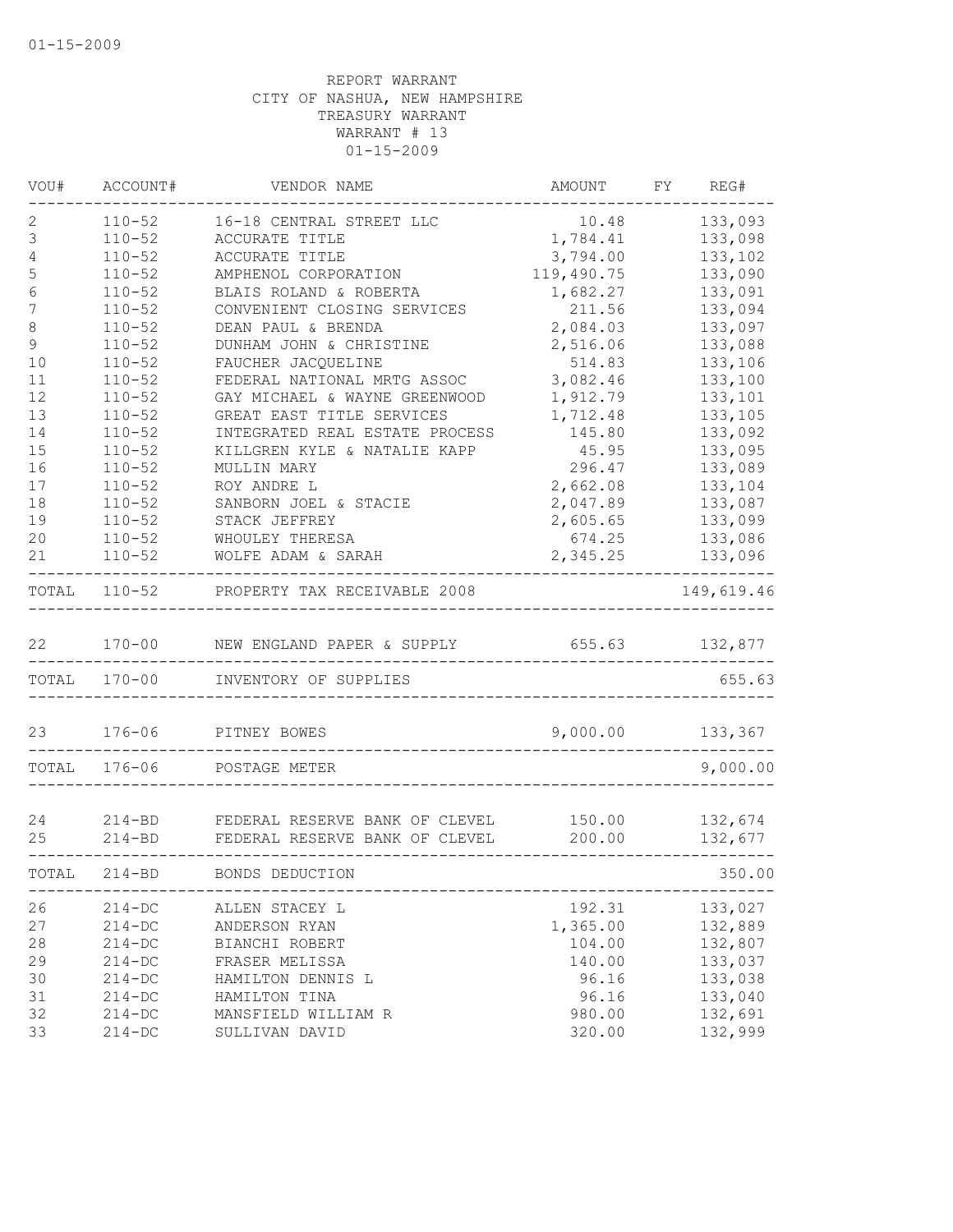|                                                                                           | VOU# ACCOUNT#                                                                                                                                                                                    | VENDOR NAME                                                                                                                                                                                                                                                                                                                                   | AMOUNT FY REG#                                                                                                          |                                                                                                                                                                  |
|-------------------------------------------------------------------------------------------|--------------------------------------------------------------------------------------------------------------------------------------------------------------------------------------------------|-----------------------------------------------------------------------------------------------------------------------------------------------------------------------------------------------------------------------------------------------------------------------------------------------------------------------------------------------|-------------------------------------------------------------------------------------------------------------------------|------------------------------------------------------------------------------------------------------------------------------------------------------------------|
|                                                                                           |                                                                                                                                                                                                  | TOTAL 214-DC DEPENDENT CARE DEDUCTION                                                                                                                                                                                                                                                                                                         |                                                                                                                         | 3,293.63                                                                                                                                                         |
|                                                                                           |                                                                                                                                                                                                  |                                                                                                                                                                                                                                                                                                                                               |                                                                                                                         |                                                                                                                                                                  |
|                                                                                           |                                                                                                                                                                                                  | TOTAL 214-DI SCHOOL DISABILITY                                                                                                                                                                                                                                                                                                                |                                                                                                                         | 2,604.80                                                                                                                                                         |
|                                                                                           |                                                                                                                                                                                                  |                                                                                                                                                                                                                                                                                                                                               |                                                                                                                         |                                                                                                                                                                  |
|                                                                                           |                                                                                                                                                                                                  | TOTAL 214-V VISION CARE DEDUCTION                                                                                                                                                                                                                                                                                                             |                                                                                                                         | 15.04                                                                                                                                                            |
| 34<br>35<br>36<br>37                                                                      | $255 - 00$                                                                                                                                                                                       | 255-00 STATE OF NH-MV<br>255-00 STATE OF NH-MV<br>255-00 STATE OF NH-MV<br>STATE OF NH-MV                                                                                                                                                                                                                                                     | 25,659.65 357<br>29, 154. 20 358<br>24, 273. 25 361<br>25, 233.00 363                                                   |                                                                                                                                                                  |
| 38<br>39<br>40<br>41                                                                      | $255 - 00$<br>$255 - 00$<br>$255 - 00$                                                                                                                                                           | STATE OF NH-MV<br>STATE OF NH-MV<br>STATE OF NH-MV<br>STATE OF NH-MV                                                                                                                                                                                                                                                                          | 9,849.35 364<br>22,307.45<br>11,638.45<br>10,634.00                                                                     | 365<br>366<br>367                                                                                                                                                |
|                                                                                           |                                                                                                                                                                                                  | TOTAL 255-00 STATE MVR                                                                                                                                                                                                                                                                                                                        |                                                                                                                         | 158,749.35                                                                                                                                                       |
|                                                                                           |                                                                                                                                                                                                  | 42 255-05 STATE OF NH                                                                                                                                                                                                                                                                                                                         | 19.25 133,504                                                                                                           |                                                                                                                                                                  |
|                                                                                           |                                                                                                                                                                                                  | TOTAL 255-05 STATE OF NH-FBI FINGERPRNT FEE                                                                                                                                                                                                                                                                                                   |                                                                                                                         | 19.25                                                                                                                                                            |
| 43<br>44<br>45<br>46<br>47<br>48<br>49<br>50<br>51<br>52<br>53<br>54<br>55<br>56<br>TOTAL | $257 - 00$<br>$257 - 00$<br>$257 - 00$<br>$257 - 00$<br>$257 - 00$<br>$257 - 00$<br>$257 - 00$<br>$257 - 00$<br>$257 - 00$<br>$257 - 00$<br>$257 - 00$<br>$257 - 00$<br>$257 - 00$<br>$257 - 00$ | 257-00 AUTOMOTIVE TITLING CORP<br>BOULDER PK OWNER LLC<br>DESRUISSEAUX JUDITH<br>DEUTSCHLANDER NIKY<br>EROSS GEORGE<br>EYCEOZ ZEINA O<br>GATEWAYS COMMUNITY SERVICE<br>GREATSCAPES OF NASHUA<br>LARKE CYNTHIA V<br>MORALES DAVID J<br>MORRIS SARAH E<br>NASHUA PASTORAL CARE<br>NICHOLS THOMAS A<br>UNIFIRST CORPORATION<br>MV REFUND PENDING | 178.28<br>6.00<br>10.00<br>2.00<br>6.00<br>25.20<br>20.00<br>20.80<br>3.00<br>118.70<br>10.00<br>2.00<br>431.70<br>3.00 | 133,049<br>133,069<br>133,058<br>133,060<br>133,051<br>133,062<br>133,056<br>133,067<br>133,055<br>133,059<br>133,054<br>133,065<br>133,063<br>133,053<br>836.68 |
| 57<br>58                                                                                  | $258 - 00$<br>$258 - 00$                                                                                                                                                                         | CHARRON JOHN M<br>KEEFE MARY JEAN                                                                                                                                                                                                                                                                                                             | 130.00<br>20.00                                                                                                         | 133,079<br>133,076                                                                                                                                               |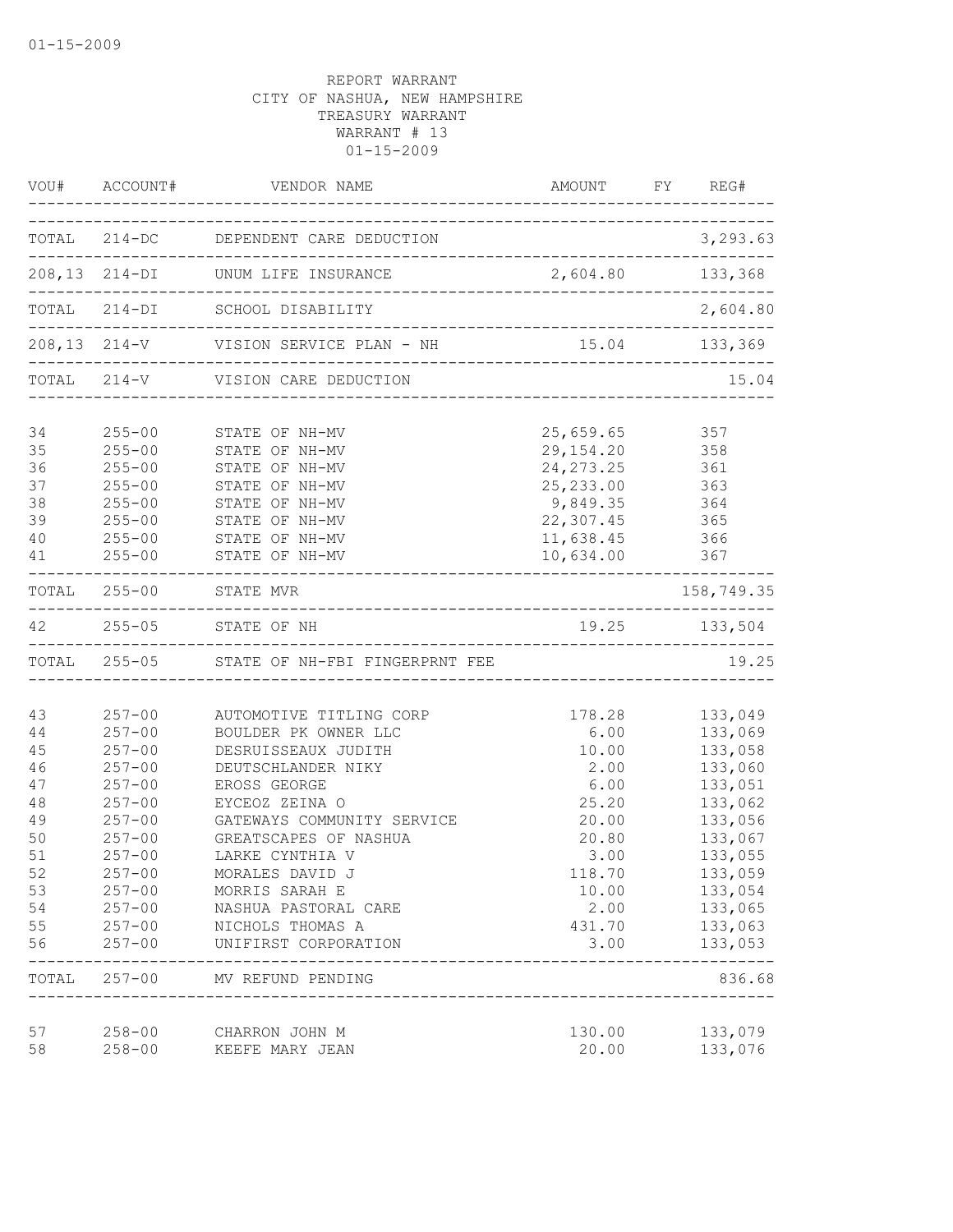| VOU#                 | ACCOUNT#                                             | VENDOR NAME                                                           | AMOUNT                            | FY. | REG#                                     |
|----------------------|------------------------------------------------------|-----------------------------------------------------------------------|-----------------------------------|-----|------------------------------------------|
| 59<br>60<br>61<br>62 | $258 - 00$<br>$258 - 00$<br>$258 - 00$<br>$258 - 00$ | KELTZ BETH J<br>LORENZO DENISE<br>MARSHALL JOSEPH F<br>STEER JONATHAN | 25.00<br>10.00<br>200.00<br>35.00 |     | 133,077<br>133,070<br>133,074<br>133,073 |
| TOTAL                | $258 - 00$                                           | TVB REFUND PENDING                                                    |                                   |     | 420.00                                   |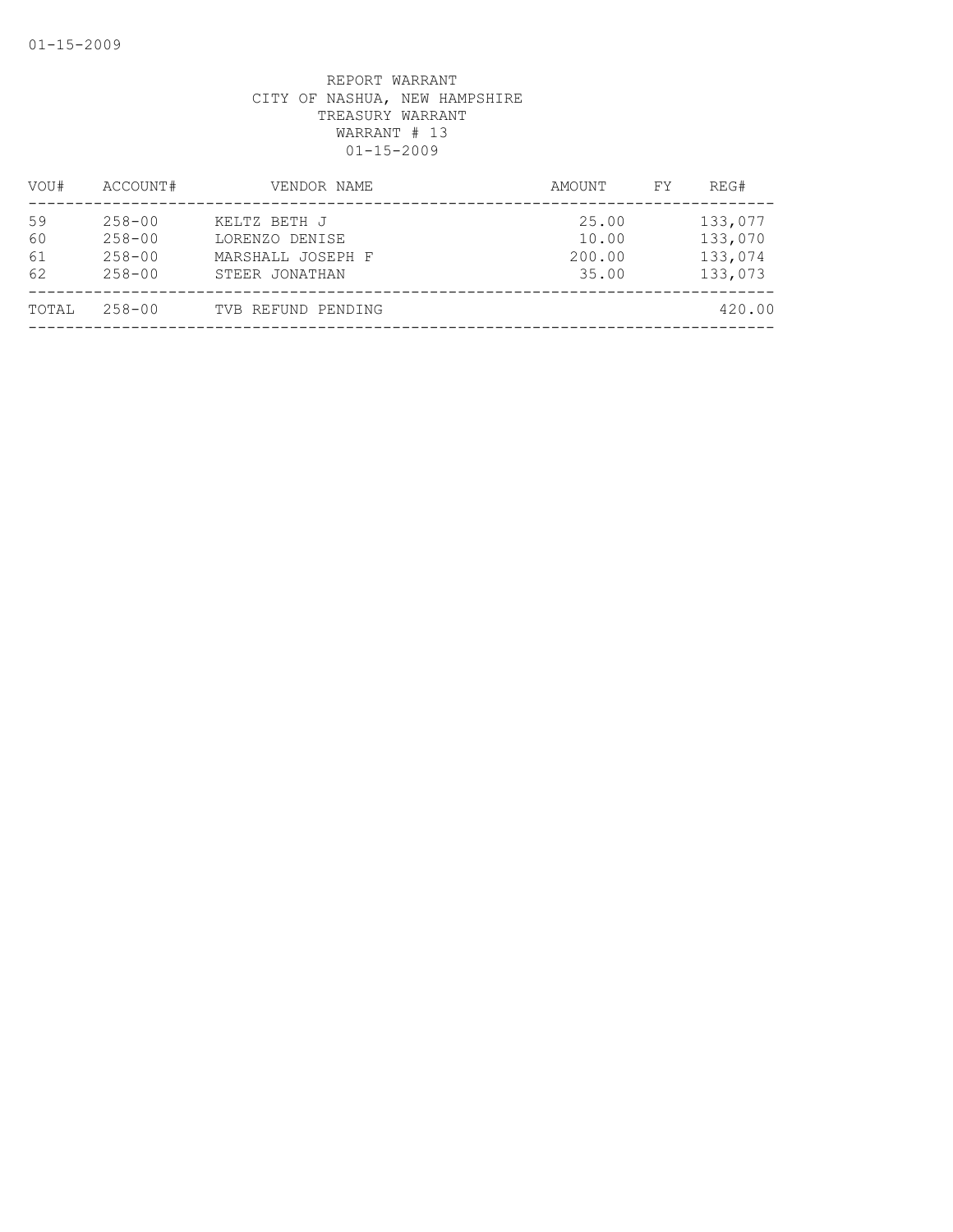| VOU#  | ACCOUNT#            | VENDOR NAME                    | AMOUNT     | FY | REG#      |
|-------|---------------------|--------------------------------|------------|----|-----------|
| 63    | 305-31045           | NEXTEL COMMUNICATIONS          | 32.17      |    | 133,441   |
| 64    | 305-59100           | COLLINS JOHN                   | 162.50     |    | 132,936   |
| 65    | 305-59100           | CURRAN KEVIN                   | 175.00     |    | 133,025   |
| 66    | 305-59100           | KING TOM                       | 175.00     |    | 133,015   |
| 67    | 305-59100           | MCLEAN JIM                     | 112.50     |    | 132,898   |
| 68    | 305-59100           | O'NEIL TIM                     | 300.00     |    | 132,903   |
| 69    | 305-59100           | SANCHEZ ANTONIO                | 100.00     |    | 133,370   |
| 70    | 305-59100           | WALLENT FRANK J                | 162.50     |    | 132,770   |
| 71    | $305 - 64030$       | HB COMMUNICATIONS INC          | 47, 413.69 |    | 132,822   |
| TOTAL | 305                 | SRF - CIVIC & COMM ACTIVITIES  |            |    | 48,633.36 |
|       |                     |                                |            |    |           |
| 72    | 308-83053           | FOUR SEASONS ORTHOPAEDIC CTR   | 233.00     |    | 132,963   |
| 73    | 308-83054           | DERRY MEDICAL CENTER PA        | 145.00     |    | 132,935   |
| 74    | 308-83054           | FOUR SEASONS ORTHOPAEDIC CTR   | 180.00     |    | 132,963   |
| 75    | 308-83054           | KOIS WILLIAM EDWARD MD         | 895.00     |    | 132,777   |
| 76    | 308-83054           | MERRIMACK VALLEY PT LLC        | 204.00     |    | 132,782   |
| 77    | 308-83054           | PERFORMANCE REHAB INC          | 955.00     |    | 132,778   |
| 78    | 308-83054           | RENEW MEDICAL SERVS DBA/CHARRO | 45.95      |    | 132,916   |
| 79    | 308-83054           | THIRD PARTY SOLUTIONS INC      | 1,020.91   |    | 132,952   |
| 80    | 308-83054           | WOLF RALPH R MD W/C            | 109.00     |    | 132,941   |
| 81    | 308-83063           | BCM CONTROLS CORPORATION       | 6,411.65   |    | 132,675   |
| 82    | 308-83064           | EDDIE & ABE AUTO SERVICE       | 779.98     |    | 132,678   |
| 83    | 308-83064           | TULLEY BUICK PONTIAC           | 746.26     |    | 132,969   |
| 84    | 308-83070           | TREASURER STATE OF NH<br>W/C   | 100.00     |    | 133,515   |
| 85    | 308-83199           | STANLEY ELEVATOR CO INC        | 530.00     |    | 132,900   |
| TOTAL | 308                 | SRF - INSURANCE                |            |    | 12,355.75 |
|       |                     |                                |            |    |           |
|       | 208,132 3086-49050  | BLAUVELT DARCY                 | 152.68     |    | 133,258   |
|       | 208,133 3086-49050  | COTE RICHARD                   | 25.00      |    | 133,118   |
|       | 208,134 3086-49050  | STAPLES BUSINESS ADVANTAGE     | 11.96      |    | 132,950   |
|       | 208,135 3086-83004  | VISION SERVICE PLAN - NH       | 16.29      |    | 133,372   |
|       | 208,136 3086-83102  | UNUM LIFE INSURANCE            | 27.76      |    | 133,371   |
|       | 208,137 3086-91040  | COTE RICHARD                   | 21.65      |    | 133,118   |
| TOTAL | 308                 | JAVITS GRANT PROGRAM           |            |    | 255.34    |
|       |                     |                                |            |    |           |
|       | 208,138 3097-41015  | BURGESS DOREEN                 | 23.99      |    | 133,196   |
|       | 208,139 3097-49075  | CENTRAL PAPER                  | 9,031.37   |    | 133,183   |
|       | 208,140 3097-49075  | CLEAN SOURCE                   | 367.55     |    | 133,281   |
|       | 208, 141 3097-49085 | ALL RIGHT PROVISIONS, INC.     | 584.88     |    | 133,276   |
|       | 208, 142 3097-49085 | BERNARD FOOD INDUSTRIES INC    | 808.81     |    | 133,160   |
|       | 208, 143 3097-49085 | COCA COLA                      | 1,533.00   |    | 133,141   |
|       | 208,144 3097-49085  | COSTA FRUIT & PRODUCE CO INC   | 8,215.14   |    | 133,363   |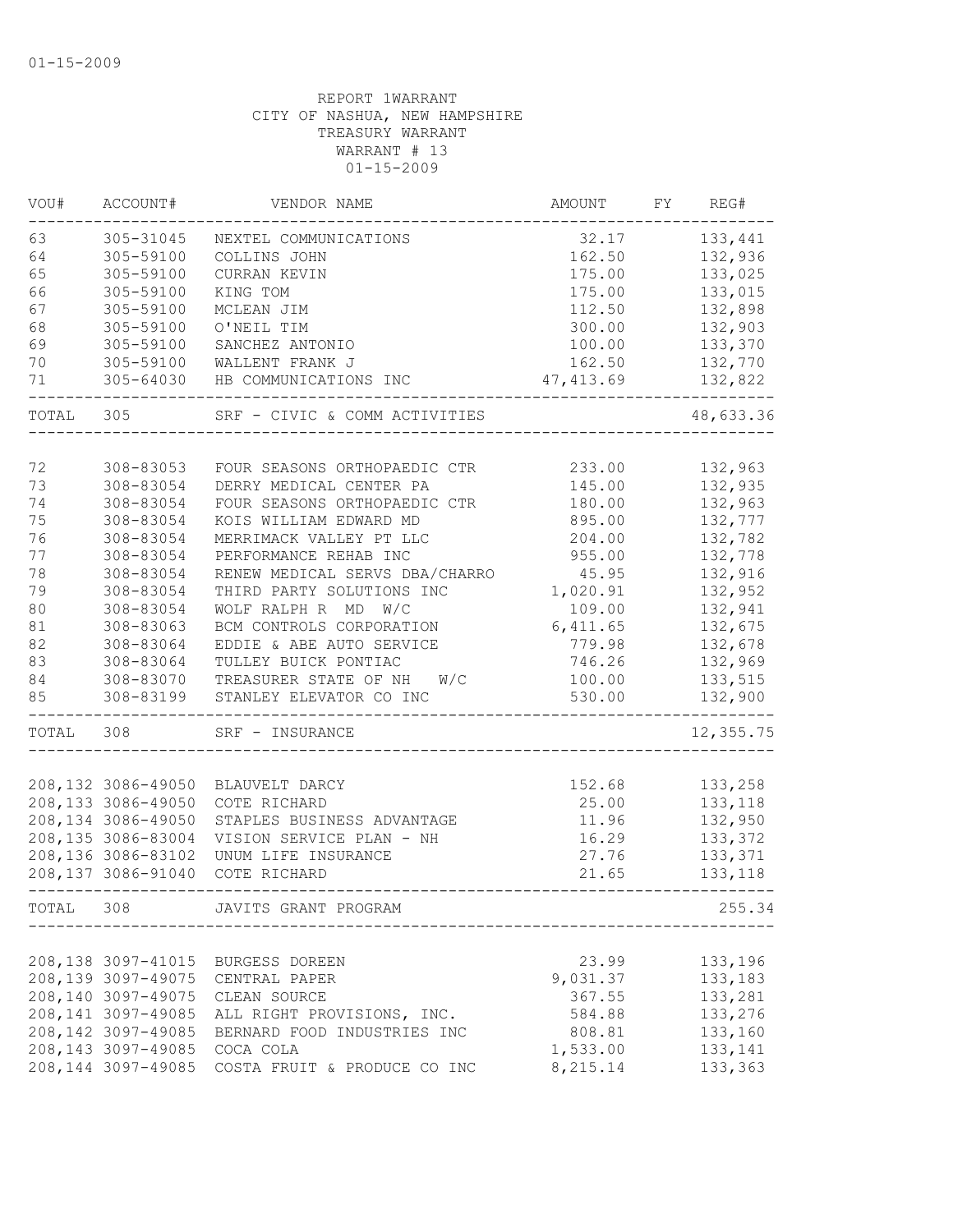| VOU#      | ACCOUNT#                   | VENDOR NAME                               | AMOUNT           | FY | REG#      |
|-----------|----------------------------|-------------------------------------------|------------------|----|-----------|
|           | 208,144 3097-49085         | COSTA FRUIT & PRODUCE CO INC              | $-47.00$         |    | 133,364   |
|           | 208,144 3097-49085         | COSTA FRUIT & PRODUCE CO INC              | 24,552.70        |    | 133,365   |
|           | 208,145 3097-49085         | FANTINI BAKING CO., INC.                  | 4,275.97         |    | 133,230   |
|           | 208,145 3097-49085         | FANTINI BAKING CO., INC.                  | 705.18           |    | 133,231   |
|           | 208,146 3097-49085         | GARELICK FARMS-LYNN                       | 10,037.67        |    | 132,926   |
|           | 208, 147 3097-49085        | GILL'S PIZZA CO.                          | 6, 195.50        |    | 133,216   |
|           | 208,148 3097-49085         | M SAUNDERS INC                            | 5,582.47         |    | 133,199   |
|           | 208,149 3097-49085         | MCKEE FOODS CORP                          | 166.88           |    | 132,834   |
|           | 208,150 3097-49085         | NEW ENGLAND ICE CREAM                     | 480.72           |    | 133,226   |
|           | 208,151 3097-49085         | OTIS SPUNKMEYER INC                       | 672.00           |    | 133,135   |
|           | 208,152 3097-64330         | WELCH ARCHITECTURAL SIGNAGE               | 1,875.00         |    | 133,203   |
|           | 208, 153 3097-64335        | NORTHEAST FOOD SVC EQUIPMENT &            | 29.23            |    | 132,747   |
|           | 208,154 3097-74092         | AFFILIATED HVAC SERVICES LLC              | 4,510.53         |    | 133,166   |
|           | 208,155 3097-74092         | BASSETT SERVICES CORPORATION              | 89.00            |    | 133,168   |
|           | 208,156 3097-74092         | CASCO                                     | 276.05           |    | 132,714   |
|           | 208,157 3097-83004         | VISION SERVICE PLAN - NH                  | 130.32           |    | 133,374   |
|           | 208,158 3097-83102         | UNUM LIFE INSURANCE                       | 160.26           |    | 133,373   |
|           | 208,159 3097-91005         | BURGESS DOREEN                            | 13.13            |    | 133,196   |
|           | 208,160 3097-91005         | KIMBELL JEANETTE                          | 38.32            |    | 133,145   |
|           | 208,161 3097-91005         | RALPH PAULE                               | 59.82            |    | 133, 115  |
|           | 208,162 3097-91005         | SLOSEK ODETTE                             | 76.20            |    | 133,132   |
| TOTAL     | 309                        | SRF - FOOD SERVICES                       |                  |    | 80,444.69 |
|           |                            | 208,163 3098-49085 M SAUNDERS INC         | 4,296.62 133,199 |    |           |
| TOTAL 309 |                            | FRESH FRUIT & VEGETABLE GRANT             |                  |    | 4,296.62  |
|           |                            |                                           |                  |    |           |
| 86        | 312-43005                  | PRINTGRAPHICS OF MAINE                    | 195.35           |    | 360       |
| 87        | 312-43005                  | PRINTGRAPHICS OF MAINE                    | 751.50           |    | 368       |
| 88        | 312-78007                  | ADAMSON INDUSTRIES CORP                   | 519.80           |    | 132,891   |
| 89        | 312-78007                  | MAC MULKIN CHEVROLET INC                  | 259.32           |    | 133,331   |
| 90        | 312-78007                  | MHQ MUNICIPAL VEHICLES                    | 3,386.20         |    | 132,907   |
| TOTAL     | 312                        | SRF - FINANCIAL SERVICES                  |                  |    | 5, 112.17 |
|           |                            |                                           |                  |    |           |
|           |                            | 91 320-59100 BARTLETT AVE PRODUCTIONS INC | 500.00           |    | 132,824   |
| TOTAL 320 |                            | SRF - HUNT BUILDING                       |                  |    | 500.00    |
|           | 208,164 3247-46040 VARSITY |                                           | 267.80           |    | 133,236   |
|           |                            |                                           |                  |    |           |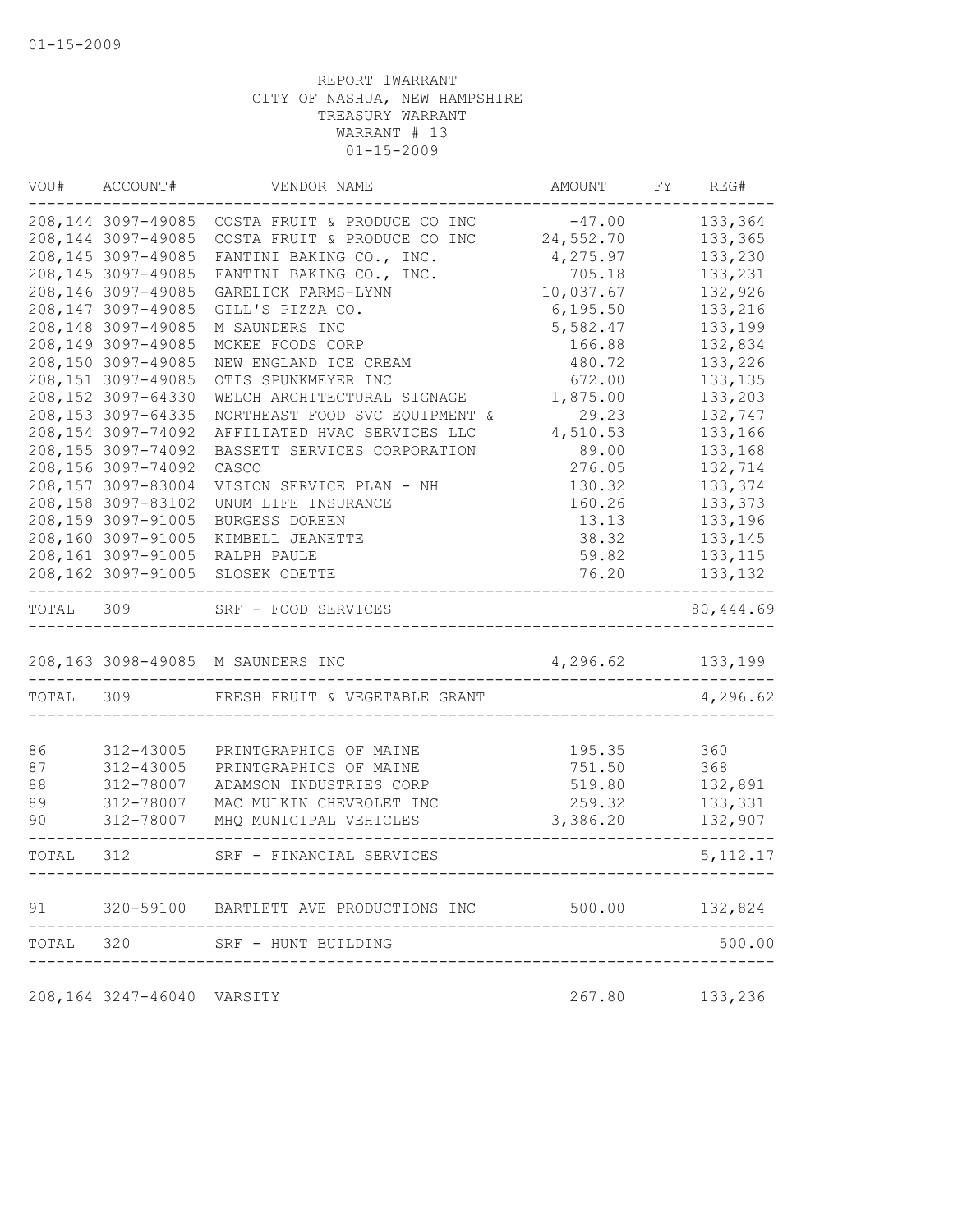| VOU#      | ACCOUNT#                 | VENDOR NAME                                                                                 | AMOUNT<br>--------------------------  | FY REG#                                   |
|-----------|--------------------------|---------------------------------------------------------------------------------------------|---------------------------------------|-------------------------------------------|
|           |                          | TOTAL 324 ATHLETICS-ENTERPRISE FUND                                                         | _____________________________________ | 267.80                                    |
| 92        | 331-01430                | SPRINT                                                                                      | 324.53                                | 133,505                                   |
| 93        | 331-01430                | VERIZON WIRELESS                                                                            | 359.44                                | 133,503                                   |
| 94        | 331-01662                | THE YOUTH COUNCIL                                                                           | 2,400.00                              | 132,726                                   |
| 95        | 331-64030                | TOWN OF MILFORD                                                                             | 14,427.00                             | 133, 473                                  |
| 96        | $331 - 701$              | CITY OF NASHUA                                                                              | 10.22                                 | 133,375                                   |
| 97        | 331-94005                | CITY OF MANCHESTER-POLICE DEPT 1,996.68                                                     |                                       | 133, 471                                  |
| 98        | 331-95000                | THOMSON WEST                                                                                | 117.60                                | 133,489                                   |
|           | TOTAL 331                | SRF - POLICE DEPARTMENT                                                                     |                                       | 19,635.47                                 |
|           |                          | 208,165 3319-49035 HARCOURT ACHIEVE                                                         |                                       | 792.00 133,219                            |
| TOTAL 331 |                          | TITLE I SCHL IMPR-FES                                                                       |                                       | 792.00                                    |
|           |                          |                                                                                             |                                       |                                           |
| 99        |                          | 332-64045 HB COMMUNICATIONS INC                                                             | 394.50 132,822                        |                                           |
| TOTAL     | 332                      | SRF - FIRE DEPARTMENT                                                                       |                                       | 394.50                                    |
|           |                          | 208,166 3329-49075 PEIGH PILAR<br>208,167 3329-53102 EDWARDS EDUCATIONAL SERVICES, 3,020.67 |                                       | 14.20    133,213<br>133,285               |
|           |                          | TOTAL 332 TITLE I SCHL IMPRV LEDGE ST                                                       |                                       | 3,034.87                                  |
|           |                          | 208,168 3339-49075 CRYSTAL SPRINGS BOOKS                                                    |                                       | 72.60 133,161                             |
| TOTAL 333 |                          | TITLE I SCHL IMPRV MT PLEASANT                                                              |                                       | 72.60                                     |
|           | 208,171 3359-91040 NHSAA | 208,169 3359-83004 VISION SERVICE PLAN - NH<br>208,170 3359-83102 UNUM LIFE INSURANCE       | 1,200.00                              | 16.29 133,377<br>19.80 133,376<br>133,214 |
| TOTAL 335 |                          | TITLE IB READ 1ST MT PLEASANT                                                               |                                       | 1,236.09                                  |
|           |                          | 208,172 3389-53103 YOUTH COUNCIL (THE)                                                      | 8,603.30 133,186                      |                                           |
| TOTAL     | 338                      | TITLE IV SDF YOUTH COUNCIL                                                                  |                                       | 8,603.30                                  |
|           |                          |                                                                                             |                                       |                                           |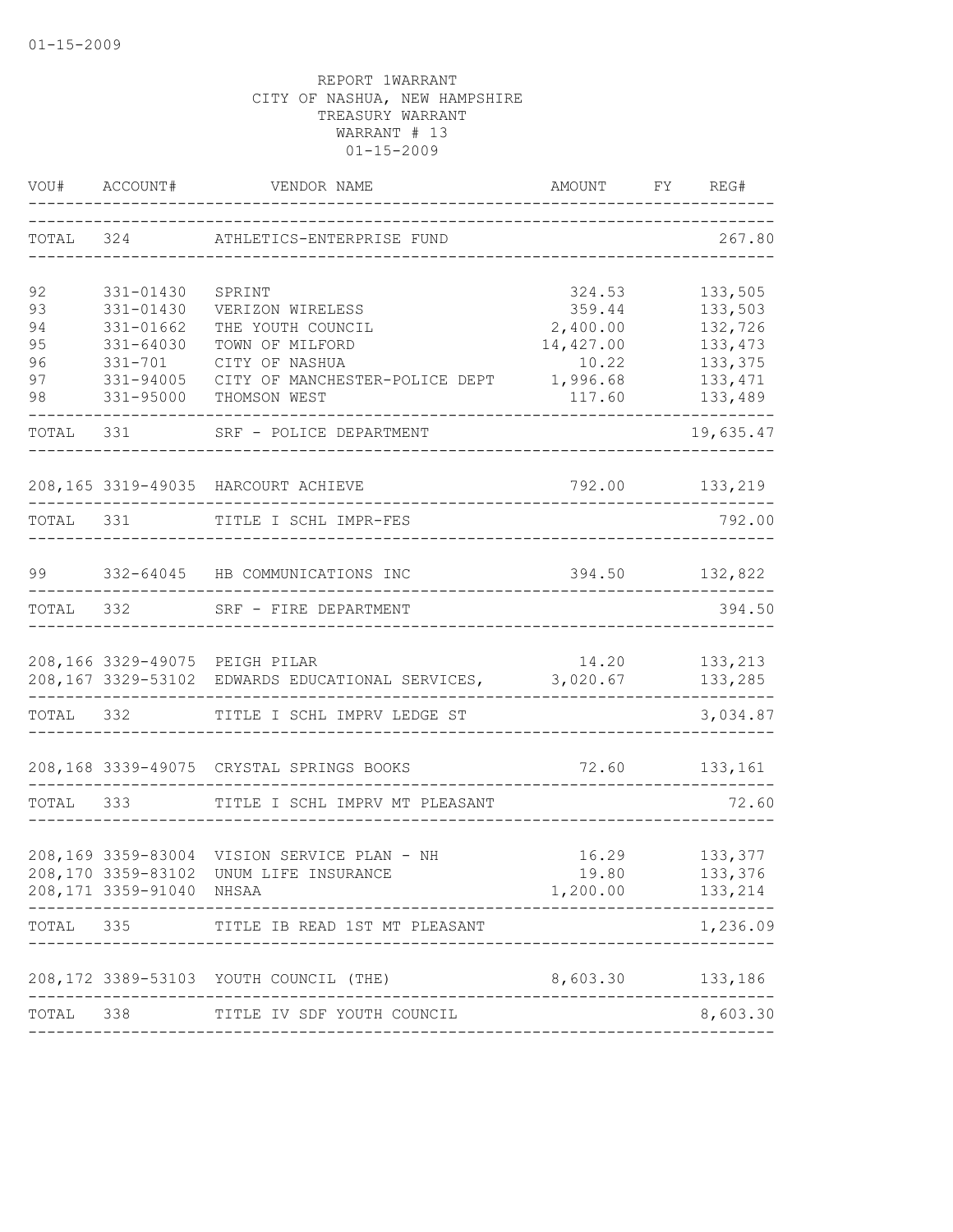| VOU#      | ACCOUNT#                  | VENDOR NAME                                     | AMOUNT            | FY | REG#               |
|-----------|---------------------------|-------------------------------------------------|-------------------|----|--------------------|
| 100       | 341-31045                 | NEXTEL COMMUNICATIONS                           | 245.65            |    | 133,441            |
| 101       | 341-47010                 | NH MEDICAL/DENTAL SUPPLY LLC/D                  | 279.16            |    | 132,846            |
| 102       | 341-53018                 | GRANOK ALEXANDER MD FACP                        | 600.00            |    | 132,769            |
| 103       | 341-54035                 | TELEGRAPH PUBLISHING COMPANY                    | 300.00            |    | 133,345            |
| 104       | 341-91025                 | MCKINNEY WILLIAM                                | 790.00            |    | 133,030            |
| TOTAL     | 341                       | SRF - COMMUNITY SERVICES                        |                   |    | 2, 214.81          |
| 105       |                           | SPRING INSTITUTE                                |                   |    |                    |
| 106       | 342-01966<br>342-31045    | NEXTEL COMMUNICATIONS                           | 2,500.00<br>32.37 |    | 133,035<br>133,441 |
| 107       | 342-47010                 | NH MEDICAL/DENTAL SUPPLY LLC/D                  | 96.70             |    | 132,846            |
| 108       | 342-47010                 | STERICYCLE INC                                  | 43.36             |    | 132,685            |
| 109       | 342-47035                 | NH MEDICAL/DENTAL SUPPLY LLC/D                  | 14.40             |    | 132,846            |
| 110       | 342-91025                 | BISSELL NANCY                                   | 45.63             |    | 132,989            |
| 111       | 342-91025                 | SPRING INSTITUTE                                | 1,116.09          |    | 133,035            |
| 112       | 342-91025                 | WENDT BETTY                                     | 3.51              |    | 132,994            |
| TOTAL 342 |                           | SRF - COMMUNITY HEALTH                          |                   |    | 3,852.06           |
|           |                           |                                                 |                   |    |                    |
|           | 208, 173 3440-31005       | NEXTEL COMMUNICATIONS                           | 362.16            |    | 133,435            |
|           | 208, 174 3440-49075       | BIG BROTHERS BIG SISTERS                        | 1,000.00          |    | 132,828            |
|           | 208, 175 3440-49075       | COGSWELL CATHERINE                              | 57.95             |    | 133, 177           |
|           | 208,176 3440-49075        | CRAVINGS CAFE                                   | 94.50             |    | 132,762            |
|           | 208,177 3440-49075        | GARELICK FARMS-LYNN                             | 277.14            |    | 132,926            |
|           | 208,178 3440-49075        | HUDSON SCHOOL DISTRICT                          | 1,846.88          |    | 133,440            |
|           | 208,179 3440-49075        | SAM'S CLUB                                      | 483.13            |    | 133,534            |
|           | 208,180 3440-49075        | STAPLES BUSINESS ADVANTAGE                      | 213.92            |    | 132,950            |
|           | 208,181 3440-49075        | WALMART COMMUNITY                               | 179.43            |    | 133,022            |
|           | 208,182 3440-53103        | STATE OF NH CRIMINAL RECORDS                    | 55.25             |    | 133,378            |
|           | 208,183 3440-55020        | FIRST STUDENT INC                               | 1,414.80          |    | 133, 172           |
|           | 208,184 3440-91040        | CEPAITIS JOHN                                   | 264.04            |    | 133,120            |
| TOTAL     | 344                       | AFTER SCHOOL PROGRAM                            |                   |    | 6, 249.20          |
|           |                           |                                                 |                   |    |                    |
|           |                           | 208,185 3449-83004 VISION SERVICE PLAN - NH     | 16.29             |    | 133,380            |
|           | ______________________    | 208,186 3449-83102 UNUM LIFE INSURANCE          |                   |    | 23.88 133,379      |
|           |                           | TOTAL 344 TITLE IV SDF 21ST CENTURY             |                   |    | 40.17              |
|           |                           |                                                 |                   |    |                    |
|           |                           | 208,187 3468-49075 BENT SANDRA                  | 133.28            |    | 133,273            |
|           |                           | 208,188 3468-49075 HOLLIS BROOKLINE HIGH SCHOOL | 100.00            |    | 133,318            |
|           |                           | 208,189 3468-49075 RICHARD JOHN                 | 15.96             |    | 133,122            |
|           |                           | 208,190 3468-49075 STAPLES BUSINESS ADVANTAGE   | 198.11            |    | 132,950            |
|           | 208,191 3468-53102 WESTED |                                                 | 53,011.00         |    | 133,255            |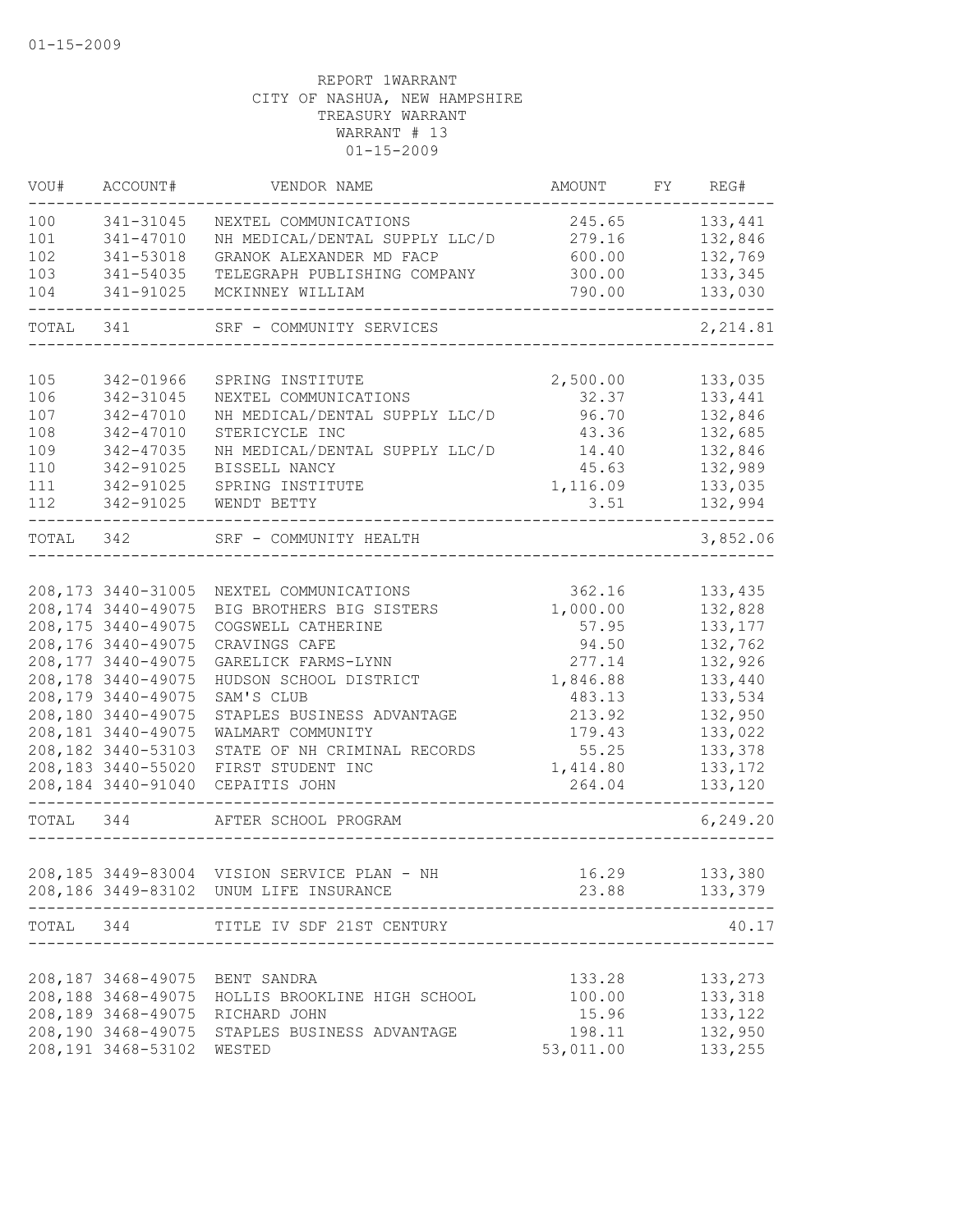|                   | VOU# ACCOUNT#                                                   | VENDOR NAME                                                                                                    | AMOUNT                             | FY REG#                                  |
|-------------------|-----------------------------------------------------------------|----------------------------------------------------------------------------------------------------------------|------------------------------------|------------------------------------------|
|                   | 208,193 3468-91040 NHSAA                                        | 208,192 3468-91040 HOLLIS BROOKLINE HIGH SCHOOL                                                                | 120.00                             | 200.00 133,318<br>133,214                |
| TOTAL 346         |                                                                 | SMALLER LEARNING COMMUNITY                                                                                     |                                    | -------<br>53,778.35                     |
|                   |                                                                 | 208,194 3508-53102 UNIVERSITY OF NH                                                                            | 3,039.00 133,470                   |                                          |
| TOTAL             | 350                                                             | TITLE 11A TEACHER QUALITY                                                                                      |                                    | 3,039.00                                 |
| 113               |                                                                 | 352-705 CONSTANT-HALEY DONNA                                                                                   | 110.00                             | 133,046                                  |
|                   | TOTAL 352                                                       | SRF - PARKS AND RECREATION                                                                                     |                                    | 110.00                                   |
|                   | 208, 195 3539-49035<br>208,196 3539-49075<br>208,197 3539-49075 | FOLLETT EDUCATIONAL SERVICES<br>JOSTENS INC<br>PC MALL GOV INC<br>208,198 3539-54009 NEW ENGLAND SENIOR BEACON | 38.23<br>447.29<br>84.00<br>140.00 | 132,721<br>133,139<br>133,148<br>132,986 |
|                   |                                                                 | TOTAL 353 ADULT BASIC EDUCATION                                                                                |                                    | 709.52                                   |
|                   | 208,200 3559-83004<br>208, 201 3559-91040                       | 208,199 3559-49050 WILSON LANGUAGE TRAINING CORP<br>VISION SERVICE PLAN - NH<br>NHSAA                          | 741.40<br>32.58<br>580.00          | 133,212<br>133,380<br>133,214            |
| TOTAL 355         |                                                                 | TITLE IB READING 1ST FES                                                                                       |                                    | 1,353.98                                 |
|                   |                                                                 | 208, 202 3657-49050 GANZ USA, LLC                                                                              |                                    | 7.26 133,306                             |
| TOTAL 365         |                                                                 | NHS - PAW SHOP                                                                                                 |                                    | 7.26                                     |
| 114<br>115        | 371-53025<br>371-53100                                          | TRC ENVIRONMENTAL CORP<br>GZA GEOENVIRONMENTAL INC                                                             | 12,974.48<br>2,994.26              | 132,887<br>133,154                       |
|                   | TOTAL 371                                                       | SRF - COMMUNITY DEVELOPMENT                                                                                    | ------------------------           | 15,968.74                                |
| 116<br>117<br>118 | 373-53025<br>373-53075                                          | LOAN PACKAGING LLC<br>373-53075 MERRA & KANAKIS PC<br>NASHUA REGIONAL PLANNING COMMI                           | 560.00<br>20.00<br>2,227.50        | 132,917<br>132,902<br>133,356            |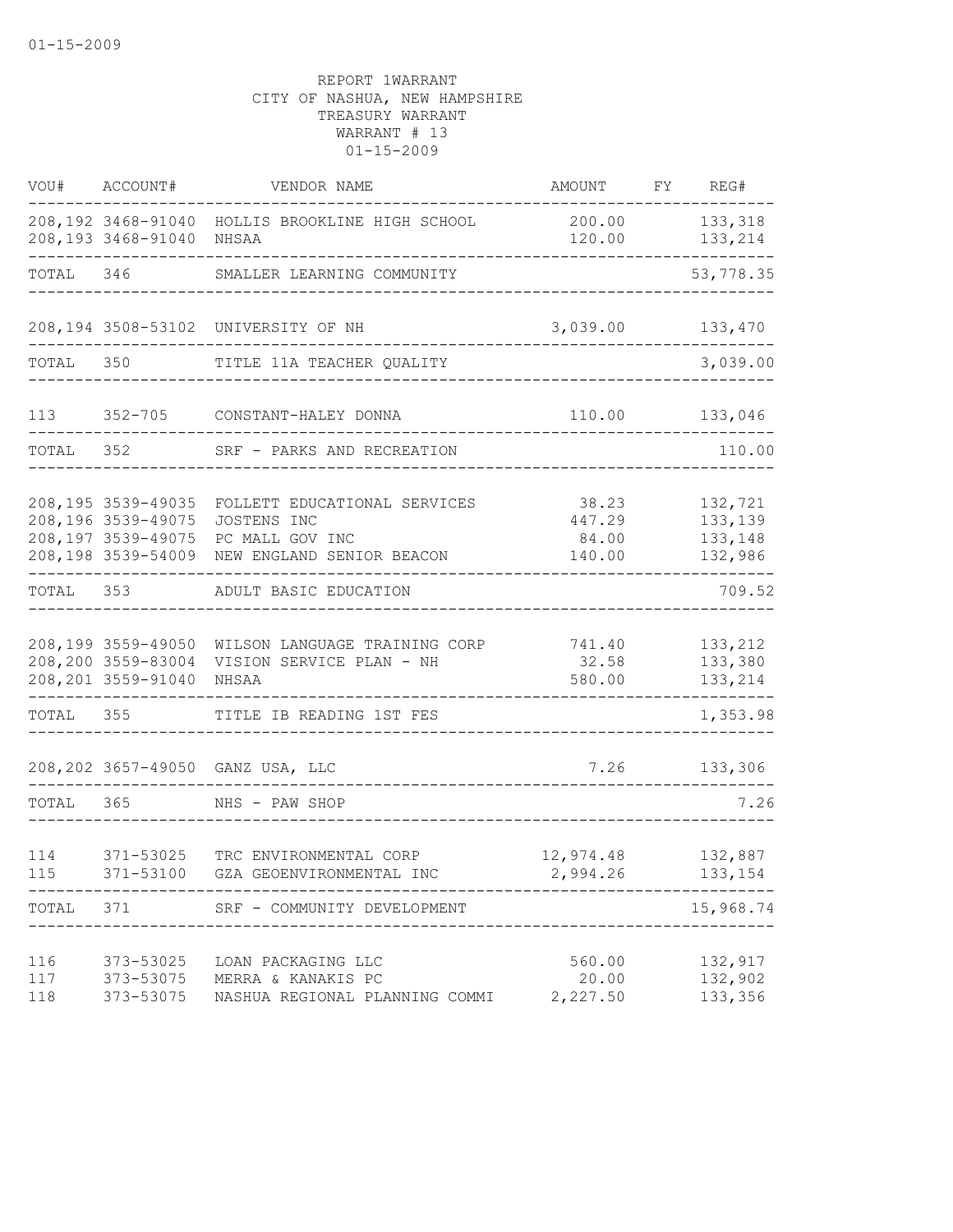| VOU#      | ACCOUNT#  | VENDOR NAME                            | AMOUNT<br>------------------------------ | FY | REG#     |
|-----------|-----------|----------------------------------------|------------------------------------------|----|----------|
| TOTAL 373 |           | SRF - ECONOMIC DEVELOPMENT             |                                          |    | 2,807.50 |
|           |           |                                        |                                          |    |          |
| 119       | 374-07040 | MUNOZ CONSTRUCTION AND LINA GO         | 17,380.00                                |    | 133,388  |
| 120       | 374-07090 | NASHUA SOUP KITCHEN & SHELTER 6,014.36 |                                          |    | 132,816  |
| 121       | 374-07120 | NASHUA AREA HEALTH CENTER              | 1,218.18                                 |    | 132,993  |
| 122       | 374-07127 | NASHUA SOUP KITCHEN & SHELTER          | 5,500.00                                 |    | 133,383  |
| 123       | 374-07145 | NEIGHBORHOOD HOUSING SERVICES          | 3,636.36                                 |    | 132,880  |
| 124       | 374-07146 | NASHUA CENTER F/T MULTIPLY HAN         | 7,200.00                                 |    | 133,381  |
| 125       | 374-07188 | NEIGHBORHOOD HOUSING SERVICES          | 2,298.91                                 |    | 132,880  |
| 126       | 374-07256 | TOLLES STREET MISSION MINISTRI         | 2,900.00                                 |    | 133,387  |
| 127       | 374-07340 | EDDIE & ABE AUTO SERVICE               | 1,000.00                                 |    | 133,012  |
| 128       | 374-07340 | HILLSBOROUGH COUNTY TREASURER          | 309.68                                   |    | 133,343  |
| 129       | 374-07340 | TELEGRAPH PUBLISHING COMPANY           | 73.40                                    |    | 133,345  |
| 130       | 374-07435 | CORP FOR NATIONAL & COMMUNITY          | 908.60                                   |    | 132,904  |
| 131       | 374-07600 | BC-AD PROPERTIES LLC & IDEAL D         | 8,000.00                                 |    | 133,382  |
| 132       | 374-07600 | THE 41-41 1/2 PERHAM ST REALTY         | 240.00                                   |    | 133,384  |
| 133       | 374-09031 | TRANSIT MANAGEMENT OF NASHUA           | 167.07                                   |    | 362      |
| 134       | 374-09054 | LISAY STEVEN E                         | 182.25                                   |    | 132,838  |
| 135       | 374-09061 | ARAMARK UNIFORM SERVICES               | 139.24                                   |    | 132,800  |
| 136       | 374-09061 | AUTO ELECTRIC WAREHOUSE INC            | 275.00                                   |    | 132,680  |
| 137       | 374-09061 | NEXTEL COMMUNICATIONS                  | 560.56                                   |    | 133,441  |
| 138       | 374-09061 | OVERHEAD DOOR CO OF MANCHESTER         | 84.00                                    |    | 132,956  |
| 139       | 374-09061 | SAFETY-KLEEN SYSTEMS INC               | 102.44                                   |    | 132,751  |
| 140       | 374-09073 | PETRO-CANADA AMERICA                   | 1,850.00                                 |    | 133,009  |
| 141       | 374-09091 | CHROMATE INDUSTRIAL CORP               | 50.80                                    |    | 132,806  |
| 142       | 374-09091 | COHEN STEEL SUPPLY INC                 | 152.10                                   |    | 132,744  |
| 143       | 374-09091 | CUMMINS NORTHEAST INC                  | 1,157.10                                 |    | 132,983  |
| 144       | 374-09091 | FREIGHTLINER OF NH INC                 | 34.17                                    |    | 132,984  |
| 145       | 374-09091 | GILLIG LLC                             | 3, 312.41                                |    | 132,942  |
| 146       | 374-09091 | GRAINGER                               | 23.66                                    |    | 132,791  |
| 147       | 374-09091 | HOME DEPOT CREDIT SERVICES             | 240.35                                   |    | 133,446  |
| 148       | 374-09091 | NAPA AUTO PARTS                        | 699.96                                   |    | 132,965  |
| 149       | 374-09091 | OVERHEAD DOOR CO OF MANCHESTER         | 33.00                                    |    | 132,956  |
| 150       | 374-09091 | RYDER FLEET PRODUCTS.COM INC           | 225.42                                   |    | 132,967  |
| 151       | 374-09091 | SANEL AUTO PARTS CO                    | 62.80                                    |    | 132,849  |
| 152       | 374-09101 | PSNH                                   | 1,384.75                                 |    | 133,510  |
| 153       | 374-09102 | PUBLIC SERVICE OF NH                   | 732.26                                   |    | 133,514  |
| 154       | 374-09112 | METROMEDIA ENERGY INC                  | 352.27                                   |    | 133,502  |
| 155       | 374-09112 | NATIONAL GRID                          | 145.37                                   |    | 133,491  |
| 156       | 374-09114 | METROMEDIA ENERGY INC                  | 134.68                                   |    | 133,502  |
| 157       | 374-09114 | NATIONAL GRID                          | 112.77                                   |    | 133,491  |
| 158       | 374-09115 | METROMEDIA ENERGY INC                  | 861.57                                   |    | 133,502  |
| 159       | 374-09115 | NATIONAL GRID                          | 382.06                                   |    | 133,491  |
| 160       | 374-09133 | FAIRPOINT COMMUNICATIONS INC           | 50.00                                    |    | 133,507  |
| 161       | 374-09133 | NEXTEL COMMUNICATIONS                  | 178.91                                   |    | 133,441  |
| 162       | 374-09201 | TRANSIT MANAGEMENT OF NASHUA           | 16,801.73                                |    | 362      |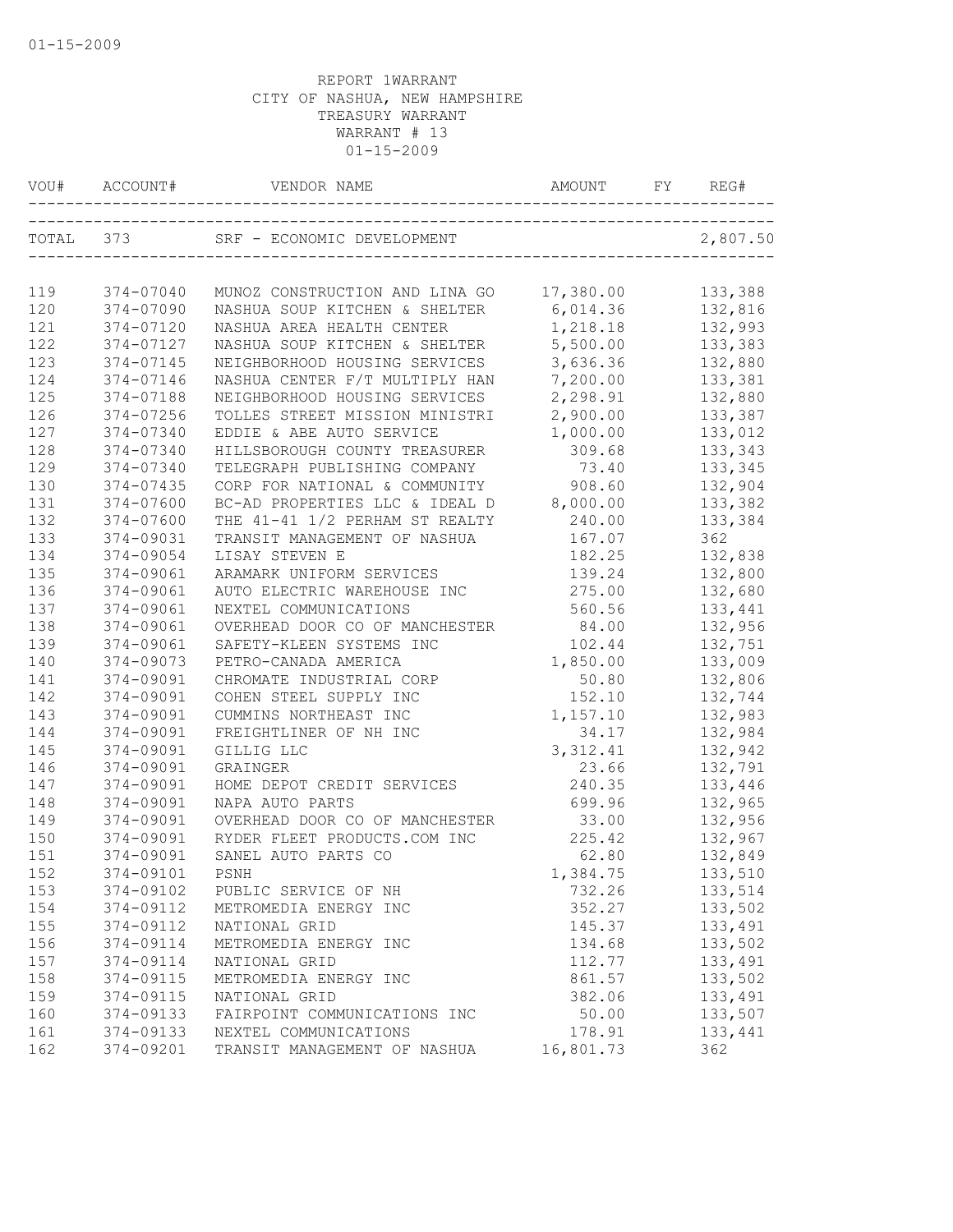|           | VOU# ACCOUNT#       | VENDOR NAME                                              | AMOUNT           | FY REG#    |
|-----------|---------------------|----------------------------------------------------------|------------------|------------|
| 162       | 374-09209           | TRANSIT MANAGEMENT OF NASHUA                             | 814.46           | 362        |
| 163       | 374-09211           | AFSCME COUNCIL 93                                        | 968.50           | 133,476    |
| 164       | 374-09221           | FIRST TRANSIT INC                                        | 16,650.00        | 132,764    |
| 165       | 374-09233           | CITY OF NASHUA                                           | 45.90            | 133,386    |
| 166       | 374-09233           | THE TELEGRAPH                                            | 48.88            | 133,480    |
| 167       | 374-09261           | ARAMARK UNIFORM SERVICES                                 | 172.86           | 132,800    |
| 168       | 374-09261           | CITY OF NASHUA                                           | 100.00           | 133,385    |
| 169       | 374-09261           | CITY OF NASHUA                                           | 10.00            | 133,386    |
| 170       | 374-09261           | PURE WATERS OF NEW ENGLAND LLC                           | 31.50            | 132,925    |
| 171       | 374-45230           | NEXTEL COMMUNICATIONS                                    | 50.63            | 133,441    |
| 172       |                     | 374-59188 ASAP ENVIRONMENTAL INC                         | 25.00            | 133,011    |
| TOTAL 374 |                     | SRF - URBAN PROGRAMS                                     |                  | 106,085.92 |
|           |                     |                                                          |                  |            |
|           |                     | 173 375-73015 FERMAN FABRICS                             | 8,467.00 133,361 |            |
| TOTAL 375 |                     | SRF - PUBLIC LIBRARIES                                   |                  | 8,467.00   |
|           |                     |                                                          |                  |            |
|           | 208, 203 3769-49035 | LITERACY EMPOWERMENT FOUNDATIO                           | 1,050.00         | 133,169    |
|           | 208, 204 3769-49050 | CAMBIUM LEARNING INC                                     | 3,594.25         | 133,223    |
|           | 208, 205 3769-49050 | CHISHOLM JUNE                                            | 66.84            | 133, 117   |
|           | 208,206 3769-49050  | MICHAUD CYNTHIA                                          | 274.27           | 133,121    |
|           | 208, 207 3769-49050 | SCHOOL SPECIALTY                                         | 1,048.71         | 133,140    |
|           | 208,208 3769-49050  | STAPLES BUSINESS ADVANTAGE                               | 36.09            | 132,950    |
|           | 208, 208 3769-49075 | STAPLES BUSINESS ADVANTAGE                               | 185.98           | 132,950    |
|           | 208,209 3769-53101  | BLUNT STEVE                                              | 200.00           | 133,179    |
|           | 208, 210 3769-53101 | CROWDER LUCIE L                                          | 268.94           | 133,045    |
|           | 208, 211 3769-53101 | EDWARDS EDUCATIONAL SERVICES,                            | 3,020.66         | 133,285    |
|           | 208, 212 3769-53101 | MUSCOTT HOWARD ED.D                                      | 4,200.00         | 133,176    |
|           | 208, 213 3769-53101 | SHEA DENISE C                                            | 375.00           | 133,263    |
|           | 208, 214 3769-63085 | STAPLES BUSINESS ADVANTAGE                               | 199.99           | 132,950    |
|           | 208, 215 3769-64045 | COMPUTER HUT OF N E INC                                  | 131.99           | 133,353    |
|           | 208, 216 3769-64045 | HEWLETT PACKARD COMPANY                                  | 656.50           | 132,792    |
|           | 208, 217 3769-83004 | VISION SERVICE PLAN - NH                                 | 16.29            | 133,390    |
|           | 208, 218 3769-83102 | UNUM LIFE INSURANCE                                      | 24.48            | 133,389    |
|           | 208, 219 3769-94030 | SDE INC                                                  | 1,045.00         | 133,171    |
|           |                     | TOTAL 376 TITLE I ESEA<br>------------------------------ |                  | 16,394.99  |
|           |                     |                                                          |                  |            |
|           | 208, 220 3909-53102 | HASBROUCK TARA L                                         | 187.50           | 133,303    |
|           | 208, 221 3909-53102 | MANHEIM ZIMMERMAN AMY B                                  | 125.00           | 133,272    |
|           | 208, 222 3909-53102 | WOOD WILLIAM                                             | 375.00           | 133,305    |
|           | 208, 223 3909-55035 | FIRST STUDENT INC                                        | 221.87           | 133,172    |
|           | 208, 224 3909-64045 | ERGODIRECT                                               | 894.65           | 133,308    |
|           | 208, 225 3909-64045 | HEWLETT-PACKARD CO                                       | 32,719.50        | 132,858    |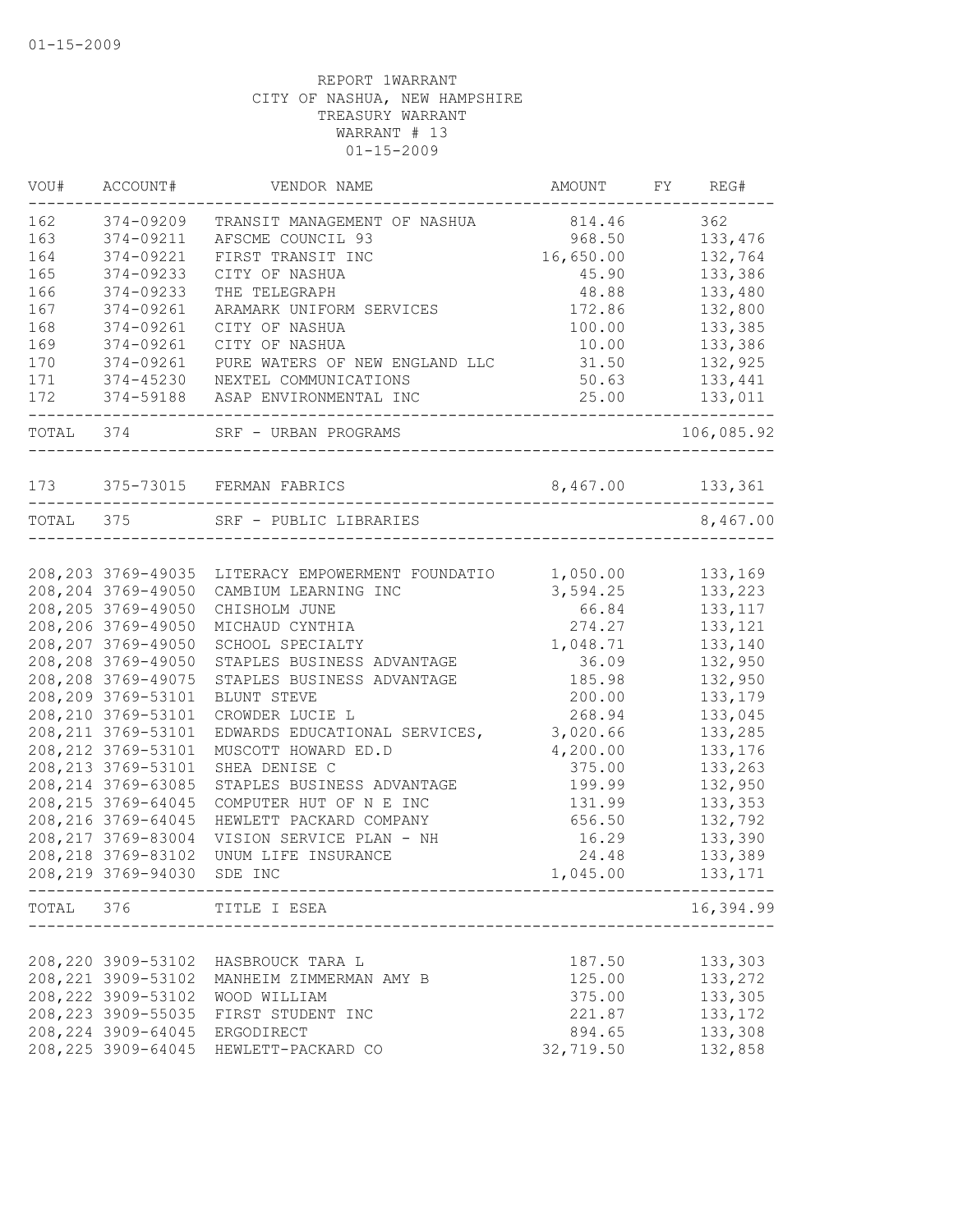|           | VOU# ACCOUNT#                                                                                                                                                                                               | VENDOR NAME                                                                                                                                                                                                   | AMOUNT                                                                                    | FY REG#                                                                                          |
|-----------|-------------------------------------------------------------------------------------------------------------------------------------------------------------------------------------------------------------|---------------------------------------------------------------------------------------------------------------------------------------------------------------------------------------------------------------|-------------------------------------------------------------------------------------------|--------------------------------------------------------------------------------------------------|
|           |                                                                                                                                                                                                             | 208, 226 3909-64192 B & H PHOTO VIDEO PRO AUDIO<br>208,227 3909-64192 M & M ELECTRICAL SUPPLY CO INC 3,593.26<br>208, 228 3909-64192 UNITED STATES PLASTIC CORP                                               | 167.60 132,693<br>828.50                                                                  | 133,327<br>132,716                                                                               |
|           |                                                                                                                                                                                                             | TOTAL 390 VOC ED SECONDARY PERKINS                                                                                                                                                                            |                                                                                           | 39, 112.88                                                                                       |
|           | 208, 229 3927-49050<br>208,230 3927-53100<br>208, 231 3927-53100                                                                                                                                            | NORTHCENTER FOODSERVICE<br>D A BUCCI & SONS INC<br>LAKES REGION LINEN INC                                                                                                                                     | 3,728.85<br>81.00<br>291.10                                                               | 133,167<br>132,740<br>133,200                                                                    |
| TOTAL 392 |                                                                                                                                                                                                             | CULINARY ARTS                                                                                                                                                                                                 |                                                                                           | 4,100.95                                                                                         |
|           |                                                                                                                                                                                                             | 208, 232 3937-83004 VISION SERVICE PLAN - NH<br>208, 233 3937-83102 UNUM LIFE INSURANCE                                                                                                                       | 16.29<br>10.04                                                                            | 133,392<br>133,391                                                                               |
| TOTAL 393 |                                                                                                                                                                                                             | DAY CARE                                                                                                                                                                                                      |                                                                                           | 26.33                                                                                            |
|           | 208, 234 3959-53103<br>208, 235 3959-53109<br>208, 236 3959-53109<br>208, 237 3959-64192<br>208, 238 3959-64192<br>208, 239 3959-64192<br>208, 240 3959-64192<br>208, 241 3959-64192<br>208, 242 3959-64192 | KOSNITSKY CAROL<br>BOLICK TERESA DBA BOLICK TERES<br>CARROLL CENTER FOR THE BLIND (<br>ABILITATIONS<br>ACHIEVEMENT PRODUCTS<br>FLAGHOUSE INC<br>SAMMONS PRESTON INC<br>THERADAPT PRODUCTS INC<br>THERAPRO INC | 400.00<br>4,350.00<br>779.80<br>901.55<br>67.90<br>362.90<br>1,898.21<br>298.00<br>949.13 | 133,284<br>133, 114<br>133,225<br>133,109<br>133,310<br>133,024<br>133,123<br>133,312<br>132,701 |
| TOTAL 395 |                                                                                                                                                                                                             | IDEA BASIC SPEC ED                                                                                                                                                                                            |                                                                                           | 10,007.49                                                                                        |
|           | 397                                                                                                                                                                                                         | 208, 243 3977-705 BOTADRA SHITAL                                                                                                                                                                              | 80.00                                                                                     | 133,311                                                                                          |
| TOTAL     |                                                                                                                                                                                                             | SPECIAL ED LOCAL                                                                                                                                                                                              |                                                                                           | 80.00                                                                                            |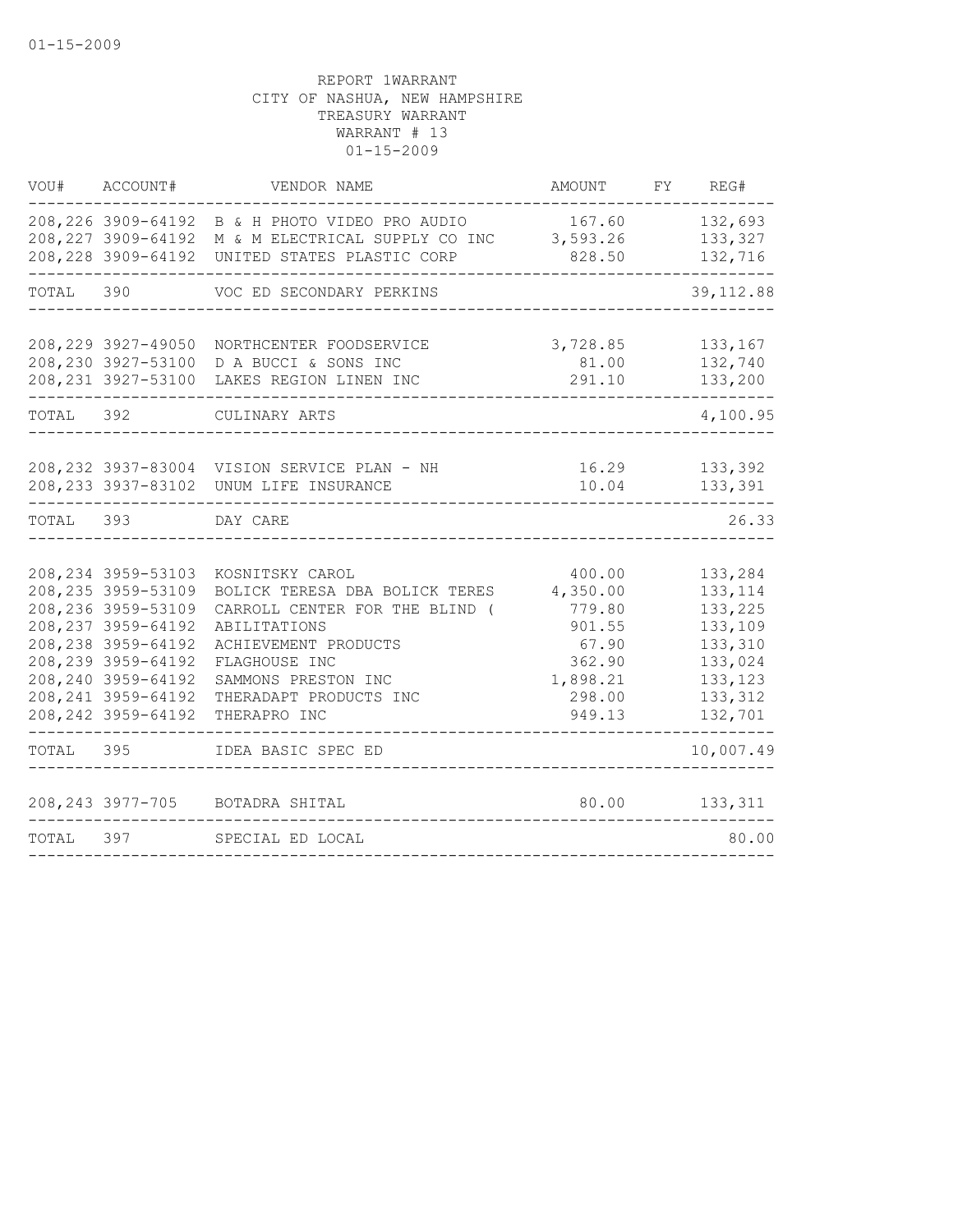| VOU#                            | ACCOUNT#                                                            | VENDOR NAME                                                                            | AMOUNT                                     | FY. | REG#                                                |
|---------------------------------|---------------------------------------------------------------------|----------------------------------------------------------------------------------------|--------------------------------------------|-----|-----------------------------------------------------|
| 174<br>175<br>176<br>177<br>178 | 412-180<br>$412 - 180$<br>$412 - 180$<br>$412 - 180$<br>$412 - 180$ | LACHANCE IRENE Y<br>MARTIN RAYMOND<br>MORIN MARC<br>SMITH SCOTT G<br>UNGUREANU GABRIEL | 71.00<br>76.00<br>36.00<br>381.00<br>69.00 |     | 133,042<br>133,039<br>133,026<br>133,047<br>133,033 |
| TOTAL                           |                                                                     | 412-18 FINANCIAL SERVICES<br>AUTO PERMITS                                              |                                            |     | 633.00                                              |
| 179                             | 431-314                                                             | CITY OF NASHUA                                                                         | 9.91                                       |     | 133,393                                             |
| TOTAL                           | $431 - 31$                                                          | POLICE DEPARTMENT<br>SALE OF PHOTOCOPIES                                               |                                            |     | 9.91                                                |
|                                 |                                                                     |                                                                                        |                                            |     |                                                     |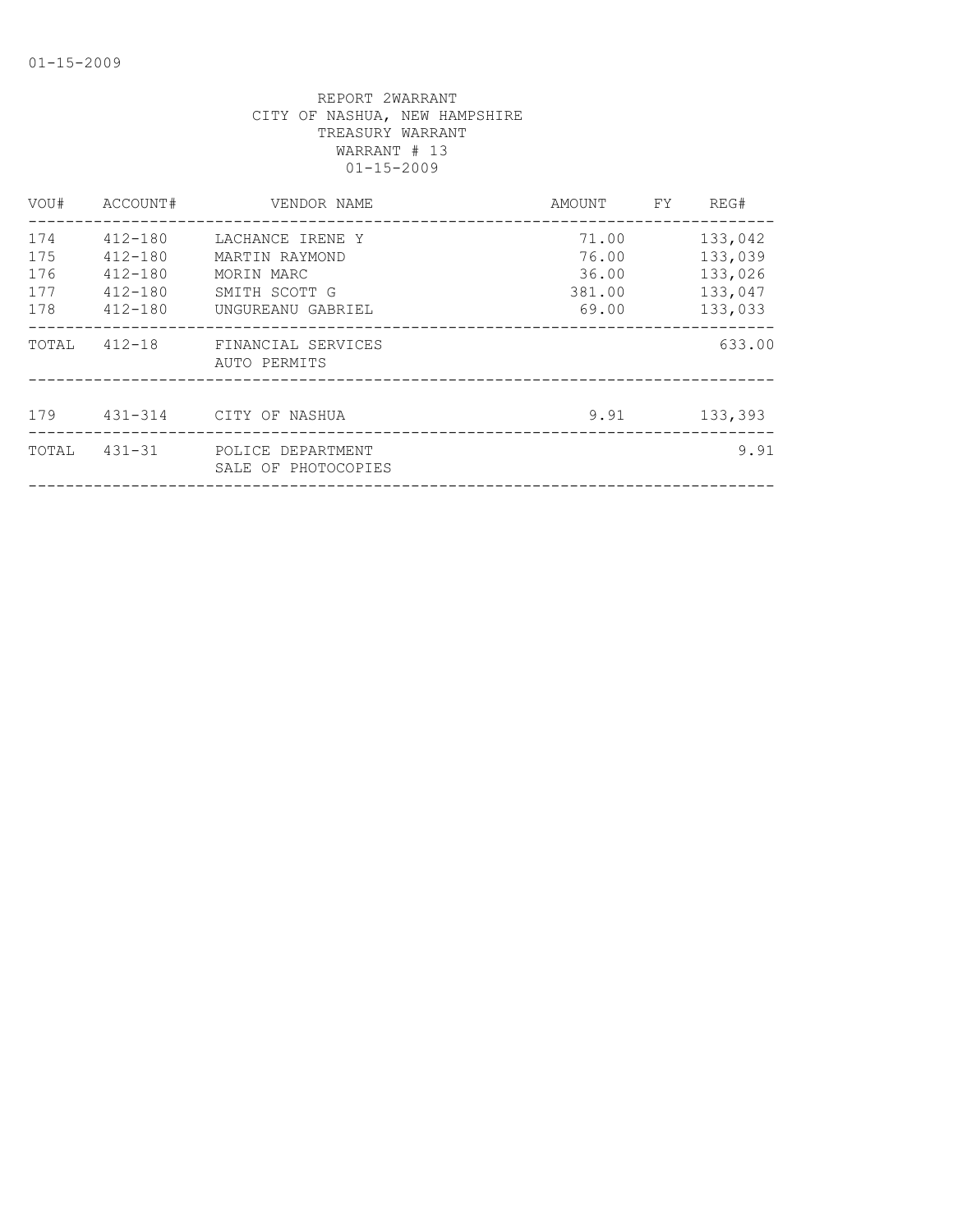| VOU#                                                        | ACCOUNT#                                                                                                          | VENDOR NAME                                                                                                                                                                                                                                                                     | AMOUNT                                                                                                   | FY | REG#                                                                                            |
|-------------------------------------------------------------|-------------------------------------------------------------------------------------------------------------------|---------------------------------------------------------------------------------------------------------------------------------------------------------------------------------------------------------------------------------------------------------------------------------|----------------------------------------------------------------------------------------------------------|----|-------------------------------------------------------------------------------------------------|
| 180                                                         |                                                                                                                   | 501-31050 VERIZON WIRELESS                                                                                                                                                                                                                                                      | 65.07                                                                                                    |    | 133,524                                                                                         |
| TOTAL                                                       | 501                                                                                                               | MAYOR'S OFFICE                                                                                                                                                                                                                                                                  |                                                                                                          |    | 65.07                                                                                           |
| 181<br>182<br>183<br>184<br>185<br>186                      | 502-49025<br>502-51010<br>502-49025<br>$502 - 41015$<br>$502 - 95005$<br>502-49025                                | BNA BOOKS/DIV OF BNA<br>HILLSBOROUGH COUNTY TREASURER<br>MATTHEW BENDER & CO INC<br>STAPLES BUSINESS ADVANTAGE<br>TREASURER STATE OF NH<br>WEST PAYMENT CENTER                                                                                                                  | 187.55<br>24.59<br>311.45<br>78.79<br>75.00<br>168.00                                                    |    | 133,497<br>133,343<br>133,525<br>133,020<br>133,448<br>133,450                                  |
| TOTAL                                                       | 502                                                                                                               | LEGAL DEPARTMENT                                                                                                                                                                                                                                                                |                                                                                                          |    | 845.38                                                                                          |
| 187<br>188<br>189<br>190<br>191<br>192<br>193<br>194<br>195 | 505-81013<br>505-81058<br>505-81020<br>505-81024<br>505-81039<br>505-81053<br>505-81115<br>505-81068<br>505-81078 | BIG BROTHERS BIG SISTERS<br>BRIDGES DOMESTIC & SEXUAL VIOL<br>COMMUNITY COUNCIL MENTAL HEALT<br>HOME HEALTH & HOSPICE CARE<br>HUMANE SOCIETY OF NEW ENGLAND<br>LAMPREY HEALTH CARE, INC<br>MARGUERITE'S PLACE INC<br>NASHUA YOUTH COUNCIL INC<br>ST JOSEPH COMMUNITY SERVICES I | 3,875.00<br>7,500.00<br>3,750.00<br>9,625.00<br>7,756.75<br>7,025.00<br>3,750.00<br>7,250.00<br>2,473.45 |    | 132,828<br>132,756<br>132,706<br>132,804<br>132,811<br>133,490<br>132,943<br>132,703<br>133,342 |
| TOTAL                                                       | 505                                                                                                               | CIVIC & COMM. ACTIVITIES                                                                                                                                                                                                                                                        |                                                                                                          |    | 53,005.20                                                                                       |
| 196<br>197                                                  | 506-31005<br>506-31005                                                                                            | BAYRING COMMUNICATIONS<br>PAETEC COMMUNICATIONS INC                                                                                                                                                                                                                             | 2,146.61<br>600.00                                                                                       |    | 133,508<br>133,436                                                                              |
| TOTAL                                                       | 506                                                                                                               | TELECOMMUNICATIONS                                                                                                                                                                                                                                                              |                                                                                                          |    | 2,746.61                                                                                        |
| 198<br>199                                                  | 511-91005<br>511-91005                                                                                            | GIFTOS DEAN<br><b>JENKINS LUCY</b>                                                                                                                                                                                                                                              | 125.78<br>41.41                                                                                          |    | 133,394<br>133,395                                                                              |
| TOTAL                                                       | 511                                                                                                               | CITI-STAT (FORMERLY ADMIN SVS)                                                                                                                                                                                                                                                  |                                                                                                          |    | 167.19                                                                                          |
| 200<br>201<br>202<br>203<br>204<br>205<br>206<br>206        | 512-72060<br>512-95005<br>512-94005<br>512-43005<br>512-59182<br>512-41010<br>512-41015                           | HUFF & GAUTHIER INC<br>NH CITY & TOWN CLERKS ASSOCIAT<br>NHGFOA<br>PRINTGRAPHICS OF MAINE<br>PRINTGRAPHICS OF MAINE<br>STANDARD REGISTER COMPANY<br>STAPLES BUSINESS ADVANTAGE<br>512-41055 STAPLES BUSINESS ADVANTAGE                                                          | 375.00<br>20.00<br>25.00<br>751.50<br>1,106.98<br>1,308.85<br>107.61<br>72.99                            |    | 133,002<br>133,482<br>133,442<br>368<br>360<br>132,759<br>133,020<br>133,020                    |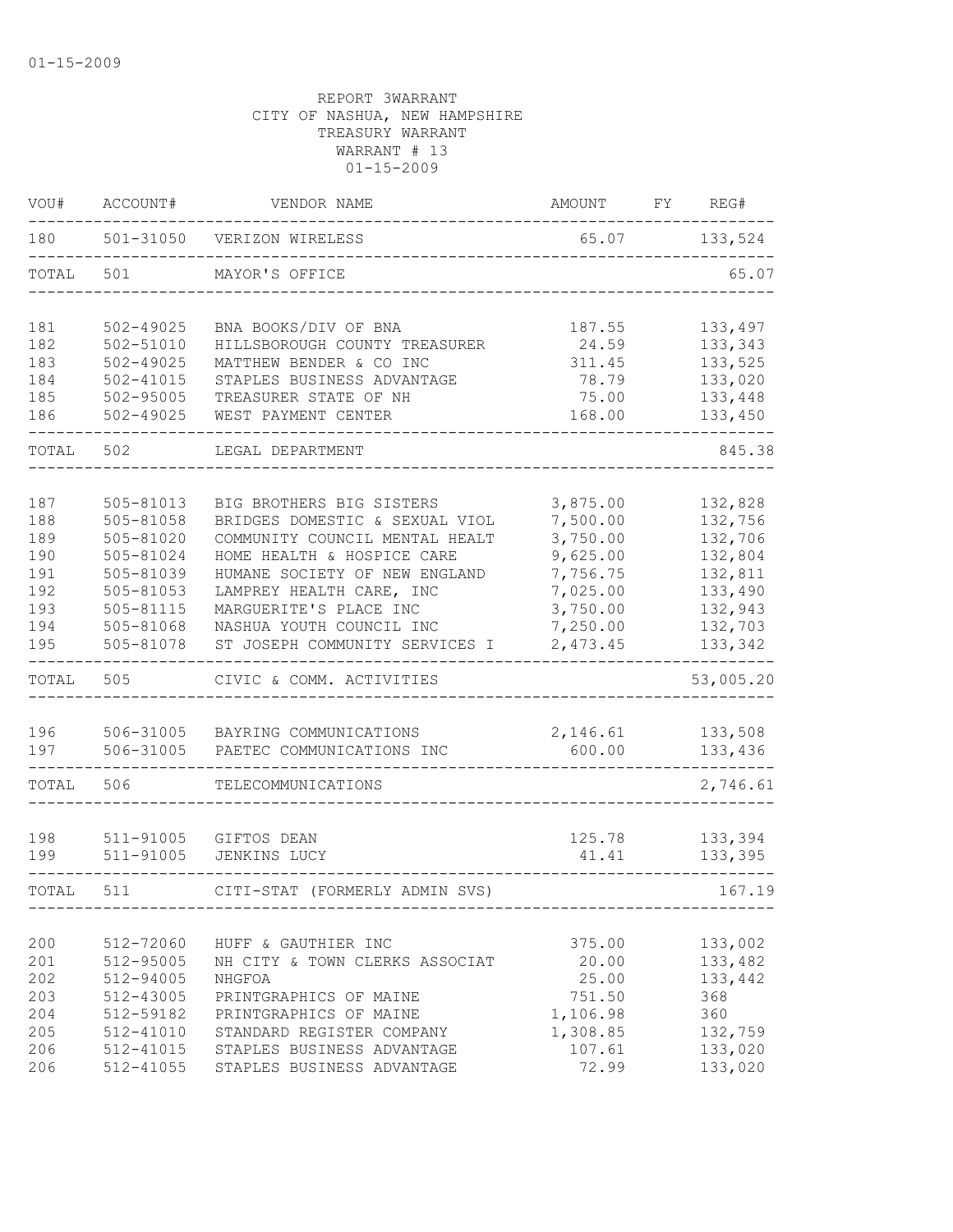|                                                                                           | VOU# ACCOUNT#                                                                                                                                                       | VENDOR NAME                                                                                                                                                                                                                                                                                                                                                | AMOUNT                                                                                                             | FY REG#                                                                                                                                       |
|-------------------------------------------------------------------------------------------|---------------------------------------------------------------------------------------------------------------------------------------------------------------------|------------------------------------------------------------------------------------------------------------------------------------------------------------------------------------------------------------------------------------------------------------------------------------------------------------------------------------------------------------|--------------------------------------------------------------------------------------------------------------------|-----------------------------------------------------------------------------------------------------------------------------------------------|
|                                                                                           |                                                                                                                                                                     | TOTAL 512 FINANCIAL SERVICES                                                                                                                                                                                                                                                                                                                               |                                                                                                                    | 3,767.93                                                                                                                                      |
| 206<br>206                                                                                | 513-41015                                                                                                                                                           | 513-41005 STAPLES BUSINESS ADVANTAGE<br>STAPLES BUSINESS ADVANTAGE                                                                                                                                                                                                                                                                                         | 124.60<br>56.78                                                                                                    | 133,020<br>133,020                                                                                                                            |
|                                                                                           | TOTAL 513                                                                                                                                                           | CITY CLERK'S OFFICE                                                                                                                                                                                                                                                                                                                                        |                                                                                                                    | 181.38                                                                                                                                        |
| 206<br>206                                                                                |                                                                                                                                                                     | 515-41005 STAPLES BUSINESS ADVANTAGE<br>515-41015 STAPLES BUSINESS ADVANTAGE                                                                                                                                                                                                                                                                               | 61.84                                                                                                              | 155.75 133,020<br>133,020                                                                                                                     |
| TOTAL 515                                                                                 |                                                                                                                                                                     | HUMAN RESOURCES                                                                                                                                                                                                                                                                                                                                            |                                                                                                                    | 217.59                                                                                                                                        |
| 207<br>208<br>209<br>210<br>210<br>211<br>212                                             | 516-54016<br>516-54016<br>516-41015<br>516-54011<br>516-54016<br>516-54016<br>516-54016                                                                             | APWA PUBLICATIONS<br>MAINE MUNICIPAL ASSN<br>STAPLES BUSINESS ADVANTAGE<br>TELEGRAPH PUBLISHING COMPANY<br>TELEGRAPH PUBLISHING COMPANY<br>THE LOWELL PUBLISHING CO<br>UNION LEADER CORPORATION                                                                                                                                                            | 234.00<br>45.00<br>53.92<br>568.85<br>1,702.11<br>1,366.95<br>720.96                                               | 133,520<br>133,029<br>133,020<br>133,345<br>133,345<br>133,445<br>133,439                                                                     |
| TOTAL                                                                                     | 516                                                                                                                                                                 | PURCHASING DEPARTMENT                                                                                                                                                                                                                                                                                                                                      |                                                                                                                    | 4,691.79                                                                                                                                      |
| 213<br>214<br>215<br>215<br>216<br>217<br>218<br>219<br>220<br>221<br>222<br>223<br>TOTAL | 517-59135<br>$517 - 64192$<br>517-42010<br>517-75023<br>517-75105<br>517-34015<br>517-34015<br>517-31050<br>517-32005<br>517-75130<br>517-49075<br>517-69025<br>517 | BAIN PEST CONTROL SERVICE INC<br>BATTERIES PLUS<br>HOME DEPOT CREDIT SERVICES<br>HOME DEPOT CREDIT SERVICES<br>M & M ELECTRICAL SUPPLY CO INC<br>METROMEDIA ENERGY INC<br>NATIONAL GRID<br>NEXTEL COMMUNICATIONS<br>PUBLIC SERVICE OF NH<br>SHATTUCK MALONE OIL CO<br>UNITED SUPPLY COMPANY INC<br>W E AUBUCHON COMPANY INC<br>BUILDING MAINT - CITY ADMIN | 75.00<br>49.98<br>38.40<br>18.47<br>194.89<br>4,927.03<br>2,208.53<br>95.27<br>5,847.13<br>165.00<br>17.69<br>2.10 | 133,351<br>132,996<br>133,446<br>133,446<br>133,327<br>133,502<br>133,491<br>133,441<br>133,514<br>133,434<br>133,346<br>132,722<br>13,639.49 |
|                                                                                           |                                                                                                                                                                     |                                                                                                                                                                                                                                                                                                                                                            |                                                                                                                    |                                                                                                                                               |
| 224<br>225                                                                                | 519-95010<br>519-91005                                                                                                                                              | NEW HAMPSHIRE BUSINESS REVIEW<br>TURGISS GARY                                                                                                                                                                                                                                                                                                              | 32.00<br>120.51                                                                                                    | 133,444<br>132,793                                                                                                                            |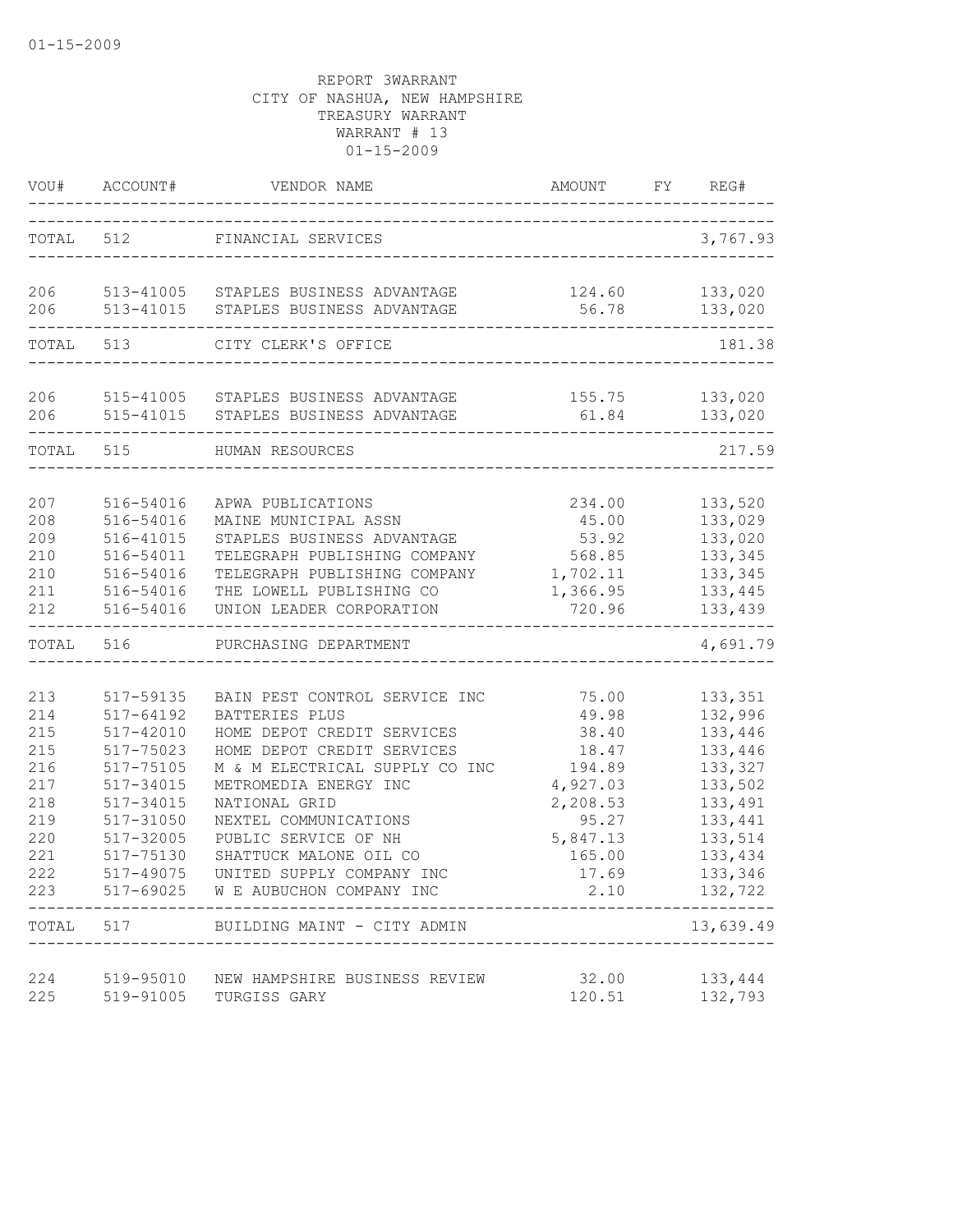|                   | VOU# ACCOUNT#                       | VENDOR NAME                                                   | AMOUNT                  | FY REG#                       |
|-------------------|-------------------------------------|---------------------------------------------------------------|-------------------------|-------------------------------|
|                   | TOTAL 519 ASSESSORS                 | ___________________________                                   |                         | 152.51                        |
| 226<br>227        | 520-34015                           | 520-34015 METROMEDIA ENERGY INC<br>NATIONAL GRID              | 780.40<br>591.51        | 133,502<br>133,491            |
| TOTAL             | 520                                 | HUNT BUILDING<br>-----------------------------------          |                         | 1,371.91                      |
| 228<br>229        | 522-74030<br>522-74030              | COCCI COMPUTER SERVICES INC<br>COMPUTER HUT OF N E INC        | 102.00<br>279.00        | 132,847<br>133,353            |
| 230<br>230        | $522 - 45120$<br>522-94040          | DELL MARKETING LP<br>DELL MARKETING LP                        | 90.57<br>61.59          | 132,789<br>132,789            |
| 231<br>232<br>233 | 522-31050<br>522-31040<br>522-43005 | NEXTEL COMMUNICATIONS<br>TYRRELL KEN<br>UNITED PARCEL SERVICE | 259.10<br>45.95<br>9.52 | 133,441<br>132,958<br>133,526 |
| TOTAL 522         |                                     | INFORMATION TECHNOLOGY                                        |                         | 847.73                        |
| 234               | 531-46040                           | ALEC'S SHOE STORE INC                                         | 1,282.05                | 132,827                       |
| 235               | 531-45920                           | B & H PHOTO VIDEO PRO AUDIO                                   | 328.90                  | 132,693                       |
| 236               | $531 - 46040$                       | BAILEY DAVID                                                  | 101.25                  | 133,397                       |
| 237               | $531 - 46030$                       | BEN'S UNIFORMS                                                | 10,955.00               | 133,355                       |
| 237               | $531 - 46040$                       | BEN'S UNIFORMS                                                | 1,271.98                | 133,355                       |
| 238               | 531-78007                           | BEST FORD/BEST CYCLE                                          | 48.00                   | 132,712                       |
| 239               | $531 - 95000$                       | BLUE BOOK                                                     | 56.95                   | 133,532                       |
| 240               | $531 - 46040$                       | CAMACHO CARLOS                                                | 55.58                   | 133,402                       |
| 241               | 531-91025                           | CARON CHRISTOPHER                                             | 46.80                   | 133,083                       |
| 242               | 531-78007                           | CARPARTS OF NASHUA                                            | 206.18                  | 132,711                       |
| 243               | $531 - 42000$                       | CENTRAL PAPER PRODUCTS CO                                     | 563.42                  | 133,008                       |
| 244               | 531-31025                           | CINFO PETER                                                   | 45.96                   | 133,396                       |
| 245               | 531-95000                           | CITY OF NASHUA                                                | 60.00                   | 133,400                       |
| 246               | 531-72010                           | CONWAY OFFICE PRODUCTS LLC                                    | 1,380.00                | 132,814                       |
| 247               | 531-31025                           | FAIRPOINT COMMUNICATIONS INC                                  | 527.69                  | 133,507                       |
| 248               | 531-95000                           | FBINAA/NE                                                     | 170.00                  | 133,454                       |
| 249               | 531-48015                           | FLEET SERVICES                                                | 376.20                  | 132,893                       |
| 250               | 531-94005                           | GAPHARDT CLARK                                                | 46.80                   | 133,403                       |
| 251               | 531-91025                           | GARCIA ADALBERTO                                              | 46.80                   | 133,408                       |
| 252               | 531-66025                           | GE CAPITAL INC                                                | 1, 113.28               | 132,992                       |
| 253               | 531-98035                           | GOOD MORNING SALES INC                                        | 52.00                   | 133,018                       |
| 254               | 531-78065                           | GOODYEAR AUTO SERVICE CENTER                                  | 92.88                   | 132,684                       |
| 255               | 531-41015                           | GOVCONNECTION INC                                             | 132.36                  | 132,694                       |
| 256               | 531-41015                           | GRANITE STATE STAMPS INC                                      | 43.39                   | 132,982                       |
| 257               | 531-91025                           | HANNON PATRICK                                                | 46.80                   | 133,401                       |
| 258               | 531-42000                           | HOME DEPOT CREDIT SERVICES                                    | 122.51                  | 133,478                       |
| 259               | 531-74035                           | INFORMATION MANAGEMENT CORP                                   | 41,199.00               | 132,927                       |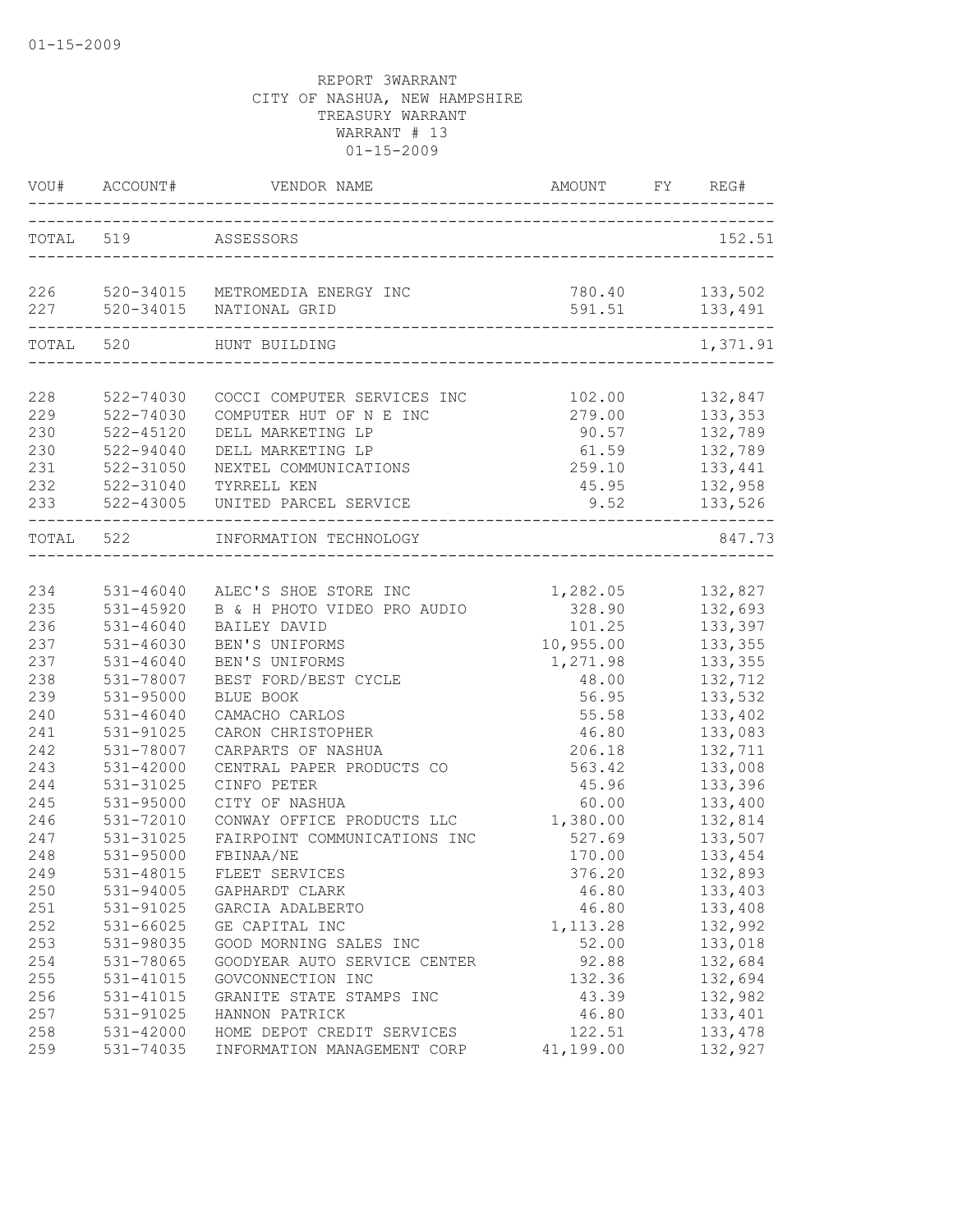| VOU#  | ACCOUNT#      | VENDOR NAME                     | AMOUNT    | FY | REG#      |
|-------|---------------|---------------------------------|-----------|----|-----------|
| 260   |               | 531-75130 J LAWRENCE HALL INC   | 987.41    |    | 133,360   |
| 261   |               | 531-45920 LAB SAFETY SUPPLY INC | 401.59    |    | 132,741   |
| 262   | $531 - 46040$ | LAMARCHE JEFFREY                | 110.00    |    | 133, 411  |
| 263   | 531-46040     | LIMA JAMES                      | 204.74    |    | 133,410   |
| 264   | 531-78007     | MAC MULKIN CHEVROLET INC        | 238.48    |    | 133,331   |
| 265   | $531 - 46040$ | MACLEOD THOMAS M                | 173.00    |    | 133,409   |
| 266   | 531-34015     | METROMEDIA ENERGY INC           | 6,987.47  |    | 133,502   |
| 267   | $531 - 34015$ | NATIONAL GRID                   | 1,905.35  |    | 133,491   |
| 268   | 531-94005     | NATIONAL TACTICAL OFFICERS ASS  | 1,050.00  |    | 133,522   |
| 269   | 531-78007     | NORTHERN FOREIGN CAR PARTS INC  | 720.29    |    | 133,366   |
| 270   | $531 - 46040$ | O'BRIEN KEVIN                   | 129.98    |    | 133,399   |
| 271   | 531-33005     | PENNICHUCK WATER                | 40.32     |    | 133,452   |
| 272   | 531-98035     | PETTY CASH                      | 1.00      |    | 133,404   |
| 273   | 531-41015     | PETTY CASH                      | 27.92     |    | 133,405   |
| 273   | 531-91025     | PETTY CASH                      | 33.00     |    | 133,405   |
| 273   | 531-98035     | PETTY CASH                      | 50.00     |    | 133,405   |
| 274   | 531-98035     | PETTY CASH                      | 56.25     |    | 133,406   |
| 275   | 531-41015     | PETTY CASH                      | 40.97     |    | 133,407   |
| 275   | $531 - 43005$ | PETTY CASH                      | .41       |    | 133,407   |
| 275   | 531-64045     | PETTY CASH                      | 17.99     |    | 133,407   |
| 275   | 531-91025     | PETTY CASH                      | 4.00      |    | 133,407   |
| 275   | 531-94005     | PETTY CASH                      | 23.00     |    | 133,407   |
| 276   | 531-32035     | PSNH                            | 33.87     |    | 133,510   |
| 277   | 531-32005     | PUBLIC SERVICE OF NH            | 16,391.98 |    | 133,514   |
| 277   | 531-32035     | PUBLIC SERVICE OF NH            | 336.45    |    | 133,514   |
| 278   | 531-95000     | REGION# 9, UNITED STATES POLIC  | 160.00    |    | 133,500   |
| 279   | 531-78007     | ROBBINS AUTO PARTS INC          | 464.83    |    | 132,879   |
| 280   | 531-78007     | SAFETY-KLEEN SYSTEMS INC        | 49.92     |    | 132,751   |
| 281   | 531-34015     | SHATTUCK MALONE OIL CO          | 617.08    |    | 133,434   |
| 282   | 531-44005     | SOURCE 4 INC                    | 424.17    |    | 132,803   |
| 283   | 531-31040     | SPRINT                          | 48.24     |    | 133,505   |
| 284   | 531-78007     | SWEENEY STEPHEN                 | 423.78    |    | 133,398   |
| 285   | 531-42000     | THE DURKIN CO INC               | 564.83    |    | 132,882   |
| 286   | 531-75130     | THE METRO GROUP INC             | 132.00    |    | 132,919   |
| 287   | 531-78007     | TOWERS MOTOR PARTS CORP         | 29.45     |    | 132,970   |
| 288   | 531-43005     | UNITED PARCEL SERVICE           | 15.37     |    | 133,526   |
| 289   | 531-31025     | VERIZON WIRELESS                | 97.22     |    | 133,501   |
| 289   | 531-31040     | VERIZON WIRELESS                | 577.96    |    | 133,501   |
| 290   | 531-31040     | VERIZON WIRELESS                | 221.11    |    | 133,503   |
| 291   | 531-59100     | VILLAGE SENTRY KENNEL           | 228.00    |    | 132,794   |
| TOTAL | 531           | POLICE DEPARTMENT               |           |    | 94,391.21 |
|       |               |                                 |           |    |           |
| 292   | 532-94010     | ALLISON JEFFREY                 | 175.00    |    | 132,692   |
| 293   | 532-94010     | ANDERSON KEITH JR               | 175.00    |    | 132,690   |
| 294   | 532-78100     | ARCSOURCE INC                   | 49.00     |    | 132,853   |
| 295   | 532-79040     | BATTERIES PLUS                  | 80.21     |    | 132,996   |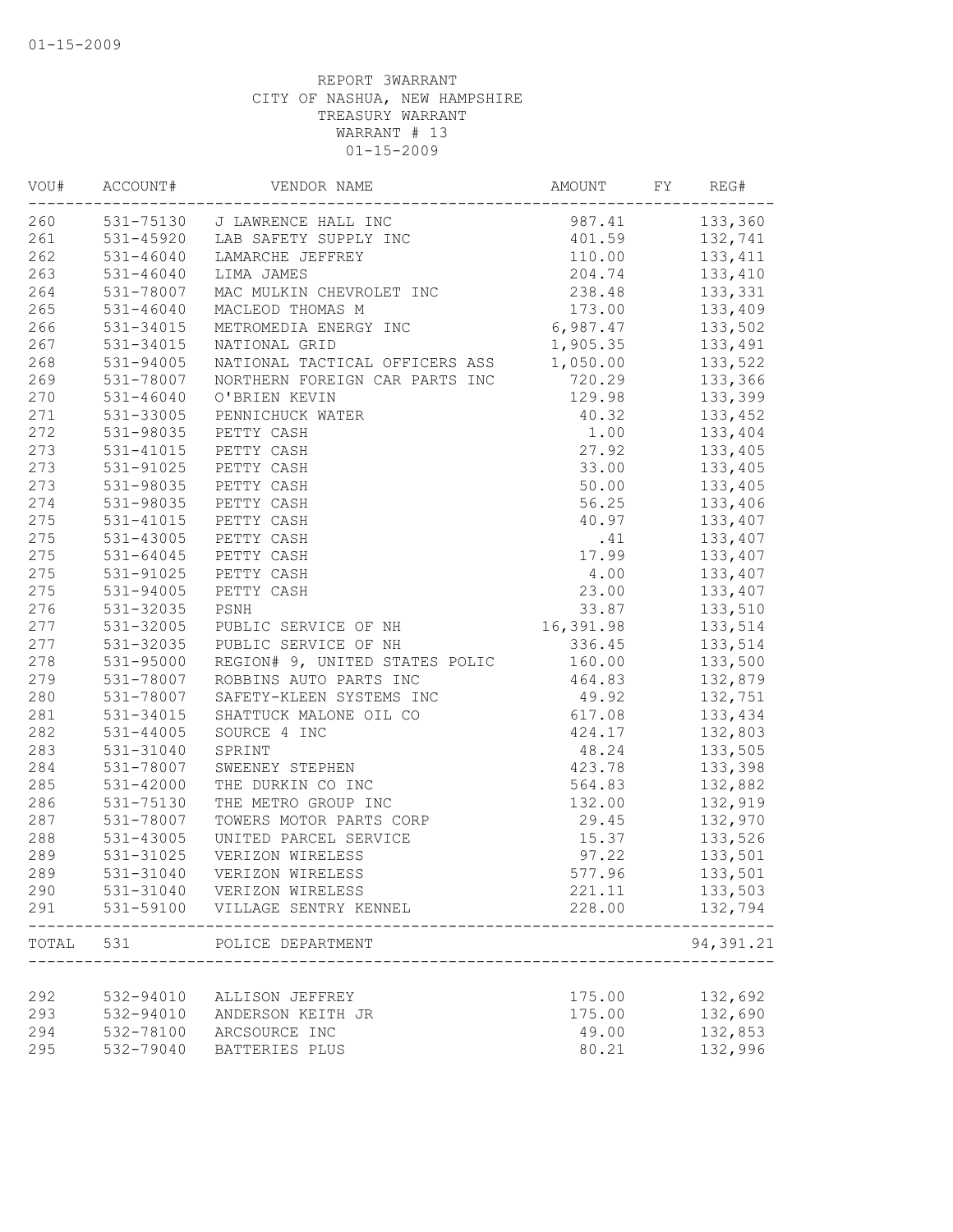| VOU#       | ACCOUNT#               | VENDOR NAME                                     | AMOUNT         | FY | REG#               |
|------------|------------------------|-------------------------------------------------|----------------|----|--------------------|
| 296        |                        | 532-75023 BELLETETES INC                        | 46.83          |    | 132,842            |
| 296        |                        | 532-78100 BELLETETES INC                        | 23.36          |    | 132,842            |
| 297        | 532-75105              | BRIAN MASON ELECTRIC LLC                        | 875.00         |    | 132,930            |
| 298        | 532-64094              | C & S SPECIALTY INC                             | 118.96         |    | 133,190            |
| 299        | 532-94005              | CHIEF                                           | 299.00         |    | 133, 412           |
| 300        | 532-75100              | FIMBEL PAUNET CORP                              | 912.00         |    | 132,979            |
| 301        | 532-46030              | FIRE TECH & SAFETY OF NEW ENGL                  | 462.00         |    | 132,977            |
| 301        | 532-64080              | FIRE TECH & SAFETY OF NEW ENGL                  | 3,478.68       |    | 132,977            |
| 302        | 532-64080              | FIREMATIC SUPPLY CO INC                         | 180.68         |    | 132,867            |
| 303        | 532-63005              | FLETCHER'S APPLIANCE                            | 569.00         |    | 132,765            |
| 304        | 532-94010              | GALIPEAU STEVEN                                 | 796.50         |    | 132,799            |
| 305        | 532-69035              | HARP SERVICES INC                               | 151.74         |    | 133,131            |
| 306        | 532-75023              | HOME DEPOT CREDIT SERVICES                      | 12.71          |    | 133,446            |
| 306        | 532-98005              | HOME DEPOT CREDIT SERVICES                      | 109.83         |    | 133,446            |
| 307        | $532 - 46030$          | INDUSTRIAL PROTECTION SERVICES                  | 6,680.00       |    | 132,763            |
| 308        | 532-74020              | INFORMATION MANAGEMENT CORP                     | 18,740.00      |    | 132,927            |
| 309        | 532-59135              | J P PEST SERVICES                               | 85.00          |    | 132,897            |
| 310        | $532 - 64192$          | LW BILLS/ALARM ENGINEERING                      | 26.70          |    | 132,870            |
| 311        | 532-59100              | MAYNARD & LESIEUR INCORPORATED                  | 130.00         |    | 133,336            |
| 311        | 532-78065              | MAYNARD & LESIEUR INCORPORATED                  | 134.65         |    | 133,336            |
| 312        | 532-34015              | METROMEDIA ENERGY INC                           | 7,771.28       |    | 133,502            |
| 313        | 532-78100              | MINUTEMAN TRUCKS INC                            | 291.72         |    | 132,895            |
| 314        | 532-64080              | MOORE MEDICAL LLC                               | 257.88         |    | 132,976            |
| 315        | 532-64165              | NASHUA OUTDOOR POWER EQUIP                      | 15.00          |    | 132,859            |
| 316        | 532-34015              | NATIONAL GRID                                   | 1,310.46       |    | 133,491            |
| 317        | 532-94010              | NATIONAL REGISTRY OF EMTS                       | 765.00         |    | 133, 413           |
| 318        | 532-94010              | NELSON PATRICK                                  | 100.00         |    | 132,689            |
| 319        | 532-42005              | NEW ENGLAND PAPER & SUPPLY                      | 534.28         |    | 132,877            |
| 319        | 532-42010              | NEW ENGLAND PAPER & SUPPLY                      | 472.88         |    | 132,877            |
| 319        | 532-42020              | NEW ENGLAND PAPER & SUPPLY                      | 259.80         |    | 132,877            |
| 320        | 532-31040              | NEXTEL COMMUNICATIONS                           | 383.25         |    | 133,441            |
| 321        | 532-94010              | NIELSEN GLENN                                   | 630.00         |    | 132,818            |
| 322        | 532-33005              | PENNICHUCK WATER                                | 296.71         |    | 133,452            |
| 323        | 532-32005              | PSNH                                            | 2,980.82       |    | 133,510            |
| 324        | 532-79025              | RB ALLEN CO INC                                 | 743.74         |    | 132,876            |
| 325        | 532-78007              | SANEL AUTO PARTS CO                             | 48.53          |    | 132,849            |
| 325        | 532-78100              | SANEL AUTO PARTS CO                             | 111.08         |    | 132,849            |
| 326        | 532-41015              | STAPLES BUSINESS ADVANTAGE                      | 46.23          |    | 133,020            |
| 326        | 532-45125              | STAPLES BUSINESS ADVANTAGE                      |                |    |                    |
| 326        | 532-64192              |                                                 | 215.05         |    | 133,020            |
|            |                        | STAPLES BUSINESS ADVANTAGE                      | 75.63          |    | 133,020            |
| 327<br>328 | 532-59100<br>532-75023 | TRUE BLUE CLEANERS<br>UNITED SUPPLY COMPANY INC | 571.75<br>5.10 |    | 132,894<br>133,346 |
| TOTAL 532  |                        | FIRE DEPARTMENT                                 |                |    | 52,198.04          |
|            |                        |                                                 |                |    |                    |
| 329        | 534-32020              | PSNH                                            | 113.03         |    | 133,510            |
| 330        | 534-32020              | PUBLIC SERVICE OF NH                            | 60,594.71      |    | 133,514            |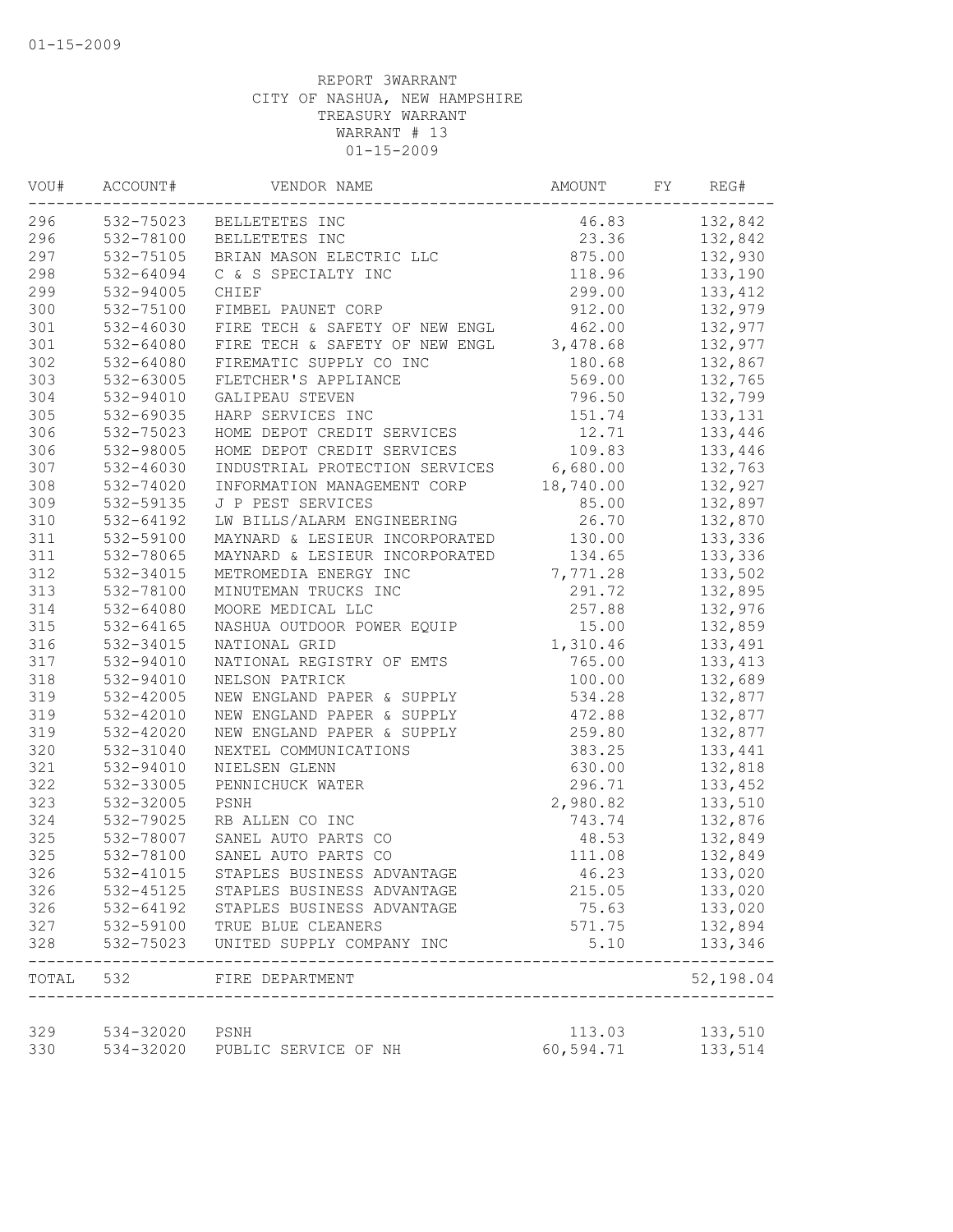| WOU#       | ACCOUNT#               | VENDOR NAME                                    | AMOUNT             | FY | REG#               |
|------------|------------------------|------------------------------------------------|--------------------|----|--------------------|
| TOTAL      | 534                    | STREET LIGHTING                                |                    |    | 60,707.74          |
| 331        | 535-94025              | HOLIDAY INN - NASHUA                           | 794.88             |    | 133,451            |
| 332<br>333 | 535-94025<br>535-81023 | LIFEGUARD SYSTEMS INC<br>NEXTEL COMMUNICATIONS | 4,850.00<br>303.07 |    | 132,883<br>133,441 |
| TOTAL      | 535                    | EMERGENCY MANAGEMENT                           |                    |    | 5,947.95           |
| 334        | 536-35015              | ENERGYNORTH PROPANE                            | 3,187.17           |    | 133,447            |
| 335        | 536-64255              | MOTOROLA                                       | 1,964.80           |    | 132,790            |
| 335        | 536-94005              | MOTOROLA                                       | 2,300.00           |    | 132,790            |
| 336        | 536-74150              | PETTY CASH                                     | 5.00               |    | 133, 414           |
| 337        | 536-32035              | PSNH                                           | 903.10             |    | 133,510            |
| 338        | 536-31050              | VERIZON WIRELESS                               | 152.40             |    | 133,501            |
| TOTAL      | 536                    | CITYWIDE COMMUNICATIONS                        |                    |    | 8,512.47           |
| 339        |                        | 541-34005 SHATTUCK MALONE OIL CO               | 1,519.50           |    | 133,434            |
| TOTAL      | 541                    | COMMUNITY SERVICES DIVISION                    |                    |    | 1,519.50           |
|            |                        |                                                |                    |    |                    |
| 340        | 542-91005              | COTE JOAN                                      | 11.12              |    | 132,863            |
| 341        | 542-31050              | NEXTEL COMMUNICATIONS                          | 205.05             |    | 133,441            |
| 342        | 542-47010              | NH MEDICAL/DENTAL SUPPLY LLC/D                 | 495.00             |    | 132,846            |
| 343        | 542-91005              | WENDT BETTY                                    | 11.70              |    | 132,994            |
| TOTAL      | 542                    | COMMUNITY HEALTH                               |                    |    | 722.87             |
|            |                        |                                                |                    |    |                    |
| 344        | 543-31050              | NEXTEL COMMUNICATIONS                          | 43.54              |    | 133,441            |
| 345        | 543-91005              | PRICE HOWARD                                   | 66.72              |    | 132,874            |
| 346        | 543-91005              | TORHAN APRIL                                   | 31.03              |    | 132,934            |
| 347        | 543-53025              | TREASURER STATE OF NH                          | 235.00             |    | 133,449            |
| 348        | 543-91005              | TREMBLAY MICHAEL<br>_______________            | 43.90              |    | 132,954            |
|            |                        | TOTAL 543 ENVIRONMENTAL HEALTH DEPT.           |                    |    | 420.19             |
|            |                        | 349 544-41015 STAPLES BUSINESS ADVANTAGE       | 86.57 133,020      |    |                    |
|            |                        | TOTAL 544 WELFARE ADMINISTRATION               |                    |    | 86.57              |
|            |                        |                                                |                    |    |                    |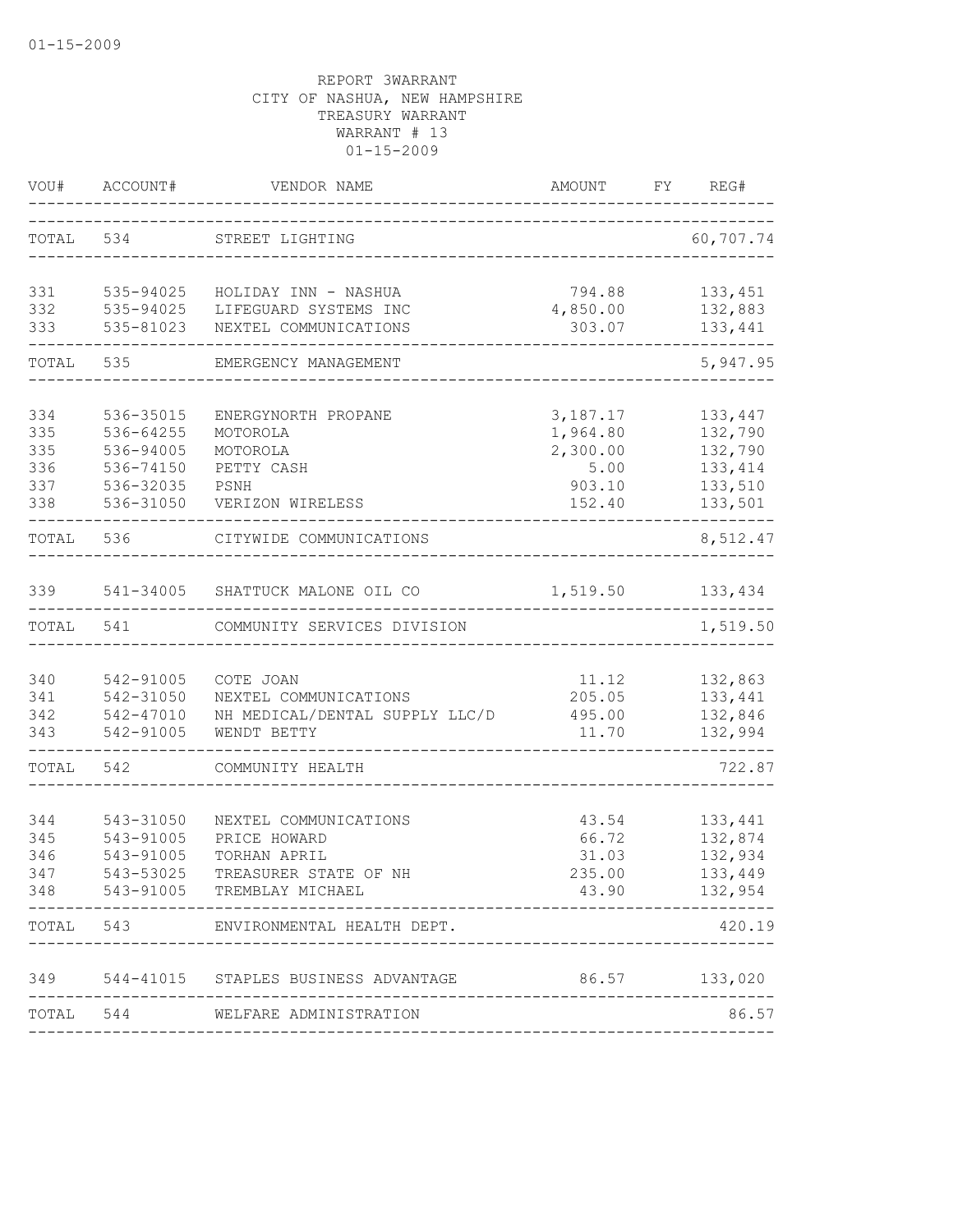| VOU# | ACCOUNT#  | VENDOR NAME                                       | AMOUNT   | FY | REG#     |
|------|-----------|---------------------------------------------------|----------|----|----------|
| 350  |           | 545-97020 188 CONCORD ST LLC DBA LILLIAN 1,272.00 |          |    | 132,933  |
| 351  | 545-97020 | 23-25 TEMPLE ST REALTY LLC                        | 1,270.60 |    | 132,940  |
| 352  | 545-97020 | 28-34 RR SQUARE LLC                               | 442.50   |    | 132,738  |
| 353  | 545-97020 | 31 BRIDGE ST REALTY LLC                           | 120.00   |    | 132,848  |
| 354  | 545-97020 | 82 WEST HOLLIS ST LLC                             | 600.00   |    | 132,953  |
| 355  | 545-97020 | A-PRO PROPERTIES LLC                              | 604.84   |    | 132,913  |
| 356  | 545-97020 | ABREAU LEONARD                                    | 177.13   |    | 132,781  |
| 357  | 545-97020 | AM28 REAL ESTATE LLC                              | 614.57   |    | 132,708  |
| 358  | 545-97020 | AMH REAL ESTATE LLC                               | 465.00   |    | 132,696  |
| 359  | 545-97020 | ANCTIL ROCHETTE & SON INC                         | 750.00   |    | 133,006  |
| 360  | 545-97020 | AYOTTE ELAINE DBA AYOTTE PROPE                    | 550.00   |    | 132,857  |
| 361  | 545-97020 | BEAULIEU FRANCIS                                  | 680.32   |    | 132,801  |
| 362  | 545-97020 | BISHOP REAL ESTATE MGMT INC                       | 800.00   |    | 132,829  |
| 363  | 545-97020 | BOURDON RONALD                                    | 220.00   |    | 132,914  |
| 364  | 545-97020 | BOYER IVON                                        | 942.60   |    | 132,795  |
| 365  | 545-97020 | BYRD WILLIAM J                                    | 750.00   |    | 132,839  |
| 366  | 545-97020 | CANTERBURY APARTMENTS                             | 366.96   |    | 132,709  |
| 367  | 545-97020 | CARDIN RICHARD                                    | 675.00   |    | 132,862  |
| 368  | 545-97020 | CENTRAL REALTY                                    | 2,641.64 |    | 132,873  |
| 369  | 545-97020 | CLARK E G                                         | 620.00   |    | 132,809  |
| 370  | 545-97020 | CLOCKTOWER HOUSING ASSOCIATES                     | 921.28   |    | 133,529  |
| 371  | 545-97020 | CLOVELLY APARTMENTS LP                            | 737.00   |    | 132,700  |
| 372  | 545-97020 | CONNOLLY FRANCIS X                                | 607.48   |    | 132,727  |
| 373  | 545-97020 | CONSTANT DANIEL                                   | 981.28   |    | 132,972  |
| 374  | 545-97020 | COUNTRY BARN MOTEL                                | 1,438.00 |    | 132,843  |
| 375  | 545-97020 | DAVIS FUNERAL HOME                                | 750.00   |    | 132,736  |
| 376  | 545-97020 | DESSUREAULT HUGUETTE                              | 450.00   |    | 132,725  |
| 377  | 545-97020 | DOWNTOWNER NELSON/DAVID A GREG                    | 725.00   |    | 132,730  |
| 378  | 545-97020 | DRURY DANA                                        | 731.05   |    | 132,911  |
| 379  | 545-97020 | DUCHARME DIANE                                    | 400.00   |    | 132,697  |
| 380  | 545-97020 | ENGLISH PAUL                                      | 873.13   |    | 133,016  |
| 381  | 545-97020 | GAUTHIER LOUISE                                   | 737.00   |    | 132,932  |
| 382  | 545-97020 | GAUTHIER REALTY/CONNIE GAUTHIE                    | 4,806.50 |    | 133,005  |
| 383  | 545-97020 | HARVARD MANAGEMENT SOLUTIONS                      | 685.00   |    | 133,416  |
| 384  | 545-97020 | HOLIDAY INN                                       | 966.00   |    | 132,988  |
| 385  | 545-97020 | HUI PAUL                                          | 708.35   |    | 132,784  |
| 386  | 545-97020 | JENSENS'S INC                                     | 389.00   |    | 132,823  |
| 387  | 545-97020 | KOLOCOTRONIS CHARLES                              | 229.18   |    | 132,768  |
| 388  | 545-97020 | KOO CHWIN-SEIN                                    | 430.22   |    | 132,845  |
| 389  | 545-97020 | LAVOIE NORMAN                                     | 618.24   |    | 133,017  |
| 390  | 545-97020 | LIGHT PARTNERS                                    | 606.50   |    | 132,931  |
| 391  | 545-97020 | LTA INVESTMENTS LLC                               | 750.00   |    | 132,915  |
| 392  | 545-97020 | MARANDOS CROTEAU                                  | 1,336.22 |    | 132,962  |
| 393  | 545-97020 | MARTIN GEORGE                                     | 650.00   |    | 132,731  |
| 394  | 545-97020 | MENJIVAR JUAN CAROLS                              | 377.66   |    | 133, 415 |
| 395  | 545-97020 | MILE HIGH REAL ESTATE LLC                         | 1,095.00 |    | 132,957  |
| 396  | 545-97020 | MOTEL 6                                           | 321.93   |    | 132,968  |
| 397  | 545-97020 | NASHUA HOUSING AUTHORITY                          | 496.00   |    | 132,974  |
|      |           |                                                   |          |    |          |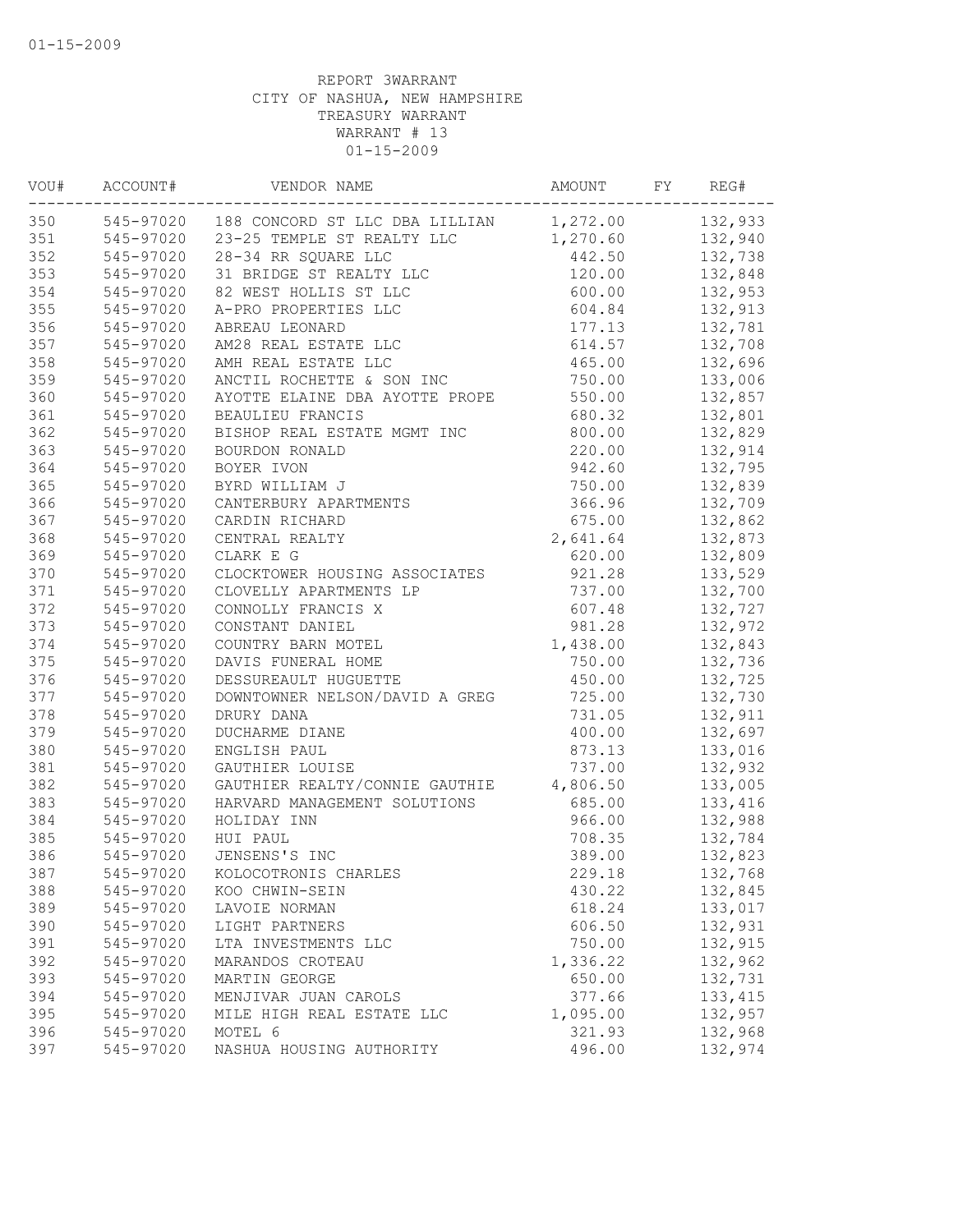| VOU#      | ACCOUNT#      | VENDOR NAME                           | AMOUNT   | FY | REG#      |
|-----------|---------------|---------------------------------------|----------|----|-----------|
| 398       | 545-97020     | PAQUIN EDWARD                         | 1,053.29 |    | 132,710   |
| 399       | 545-97020     | POULIN JACQUES                        | 550.00   |    | 132,832   |
| 400       | 545-97020     | POZA HUGH                             | 558.78   |    | 133,032   |
| 401       | 545-97015     | PSNH                                  | 27.44    |    | 133,513   |
| 402       | 545-97020     | RAMIREZ SANCHE                        | 370.77   |    | 132,780   |
| 403       | 545-97020     | RJ REAL ESTATE                        | 351.66   |    | 132,826   |
| 404       | 545-97020     | ROCHELLE GOREN                        | 602.35   |    | 133,034   |
| 405       | 545-97020     | ROSA JUSSARA                          | 538.68   |    | 132,851   |
| 406       | 545-97020     | ROUSSEL KATHLEEN                      | 1,000.00 |    | 132,724   |
| 407       | 545-97020     | SPILLER LAURENCE D                    | 365.88   |    | 132,704   |
| 408       | 545-97015     | ST JOSEPH PHARMACY                    | 120.00   |    | 132,743   |
| 409       | 545-97020     | STEELE DANIEL R                       | 550.19   |    | 132,739   |
| 410       | 545-97020     | TLD PROPERTIES LLC                    | 560.00   |    | 132,886   |
| 411       | 545-97020     | TREMBLAY LISE                         | 737.00   |    | 133,028   |
| 412       | 545-97020     | VACHON LINDA                          | 800.00   |    | 132,951   |
| 413       | 545-97020     | WRN REAL ESTATE LLC                   | 177.53   |    | 132,948   |
| TOTAL 545 |               | WELFARE COSTS                         |          |    | 46,743.75 |
|           |               |                                       |          |    |           |
| 414       | 551-59100     | CORBETT CLEANING CO/STEPHEN CO 400.00 |          |    | 132,866   |
| 415       | $551 - 64040$ | DLT SOLUTIONS INC                     | 1,620.54 |    | 133,469   |
| 416       | 551-34015     | METROMEDIA ENERGY INC                 | 437.96   |    | 133,502   |
| 417       | 551-34015     | NATIONAL GRID                         | 180.72   |    | 133,491   |
| 418       | 551-31050     | NEXTEL COMMUNICATIONS                 | 304.70   |    | 133,441   |
| 419       | 551-32005     | PUBLIC SERVICE OF NH                  | 910.38   |    | 133,514   |
| 420       | 551-49075     | SPILLERS                              | 273.26   |    | 133,463   |
| TOTAL     | 551           | PUBLIC WORKS DIV & ENGINEERING        |          |    | 4,127.56  |
|           |               |                                       |          |    |           |
| 421       | 552-75135     | AFFILIATED HVAC SERVICES LLC          | 168.00   |    | 133,166   |
| 422       | 552-78007     | AUTO ELECTRIC WAREHOUSE INC           | 150.00   |    | 132,680   |
| 423       | 552-78007     | CARPARTS OF NASHUA                    | 223.46   |    | 132,711   |
| 424       | 552-75022     | CORBETT CLEANING CO/STEPHEN CO        | 375.00   |    | 132,866   |
| 425       | 552-78100     | CREATIVE SIGNS LLC                    | 170.00   |    | 132,945   |
| 426       | 552-59050     | DAVIES RONALD                         | 60.00    |    | 133,245   |
| 427       | 552-48015     | DENNIS K BURKE INC                    | 2,620.49 |    | 133,527   |
| 428       | 552-78100     | DONOVAN EQUIPMENT CO INC              | 323.68   |    | 132,750   |
| 429       | 552-59050     | DROWN HOLLY                           | 44.00    |    | 132,733   |
| 430       | 552-59050     | DROWN JOYCE                           | 44.00    |    | 132,955   |
| 431       | 552-78007     | FREIGHTLINER OF NH INC                | 233.26   |    | 132,984   |
| 432       | 552-75021     | FUEL MANAGEMENT SERVICES INC          | 379.90   |    | 132,805   |
| 433       | 552-59050     | GILLIS MIKE                           | 640.00   |    | 133,260   |
| 434       | 552-78100     | GRAPPONE AUTOMOTIVE GROUP             | 120.00   |    | 133,010   |
| 435       | 552-66000     | HANDY HOUSE INC                       | 55.00    |    | 133, 472  |
| 436       | 552-46030     | HOME DEPOT CREDIT SERVICES            | 19.70    |    | 133,446   |
| 436       | 552-75021     | HOME DEPOT CREDIT SERVICES            | 196.50   |    | 133,446   |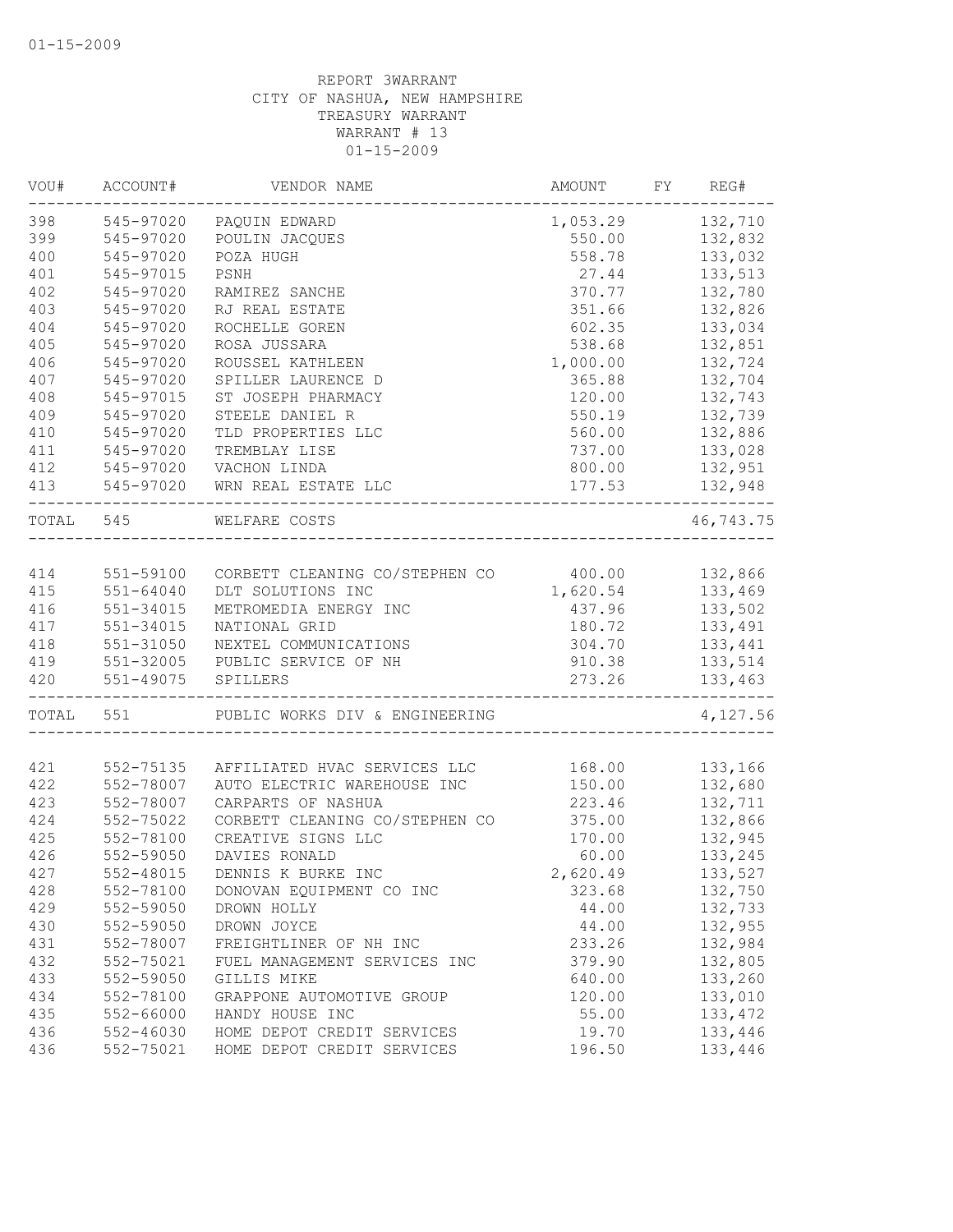| VOU# | ACCOUNT#      | VENDOR NAME                                                             | AMOUNT   | FY | REG#               |
|------|---------------|-------------------------------------------------------------------------|----------|----|--------------------|
| 436  |               | 552-75022 HOME DEPOT CREDIT SERVICES                                    | 8.79     |    | 133,446            |
| 437  | 552-74085     | HUDSON SMALL ENGINE                                                     | 187.00   |    | 132,830            |
| 438  | 552-75022     | JOHNSON'S ELECTRIC INC                                                  | 1,161.41 |    | 132,783            |
| 438  | 552-75135     | JOHNSON'S ELECTRIC INC                                                  | 166.45   |    | 132,783            |
| 439  | $552 - 46045$ | LAVOIE ROGER                                                            | 71.37    |    | 133, 417           |
| 440  | 552-78100     | LIBERTY INTN'L TRUCKS OF NH LL                                          | 671.57   |    | 133,333            |
| 441  | 552-75021     | LOWE'S                                                                  | 42.15    |    | 133,479            |
| 442  | 552-75021     | M & M ELECTRICAL SUPPLY CO INC                                          | 57.48    |    | 133,327            |
| 443  | 552-75021     | MANCHESTER HOSE & COUPLING INC                                          | 113.20   |    | 132,758            |
| 444  | 552-59050     | MANSOR DAVE                                                             | 318.00   |    | 133,180            |
| 445  | 552-78007     | MAYNARD & LESIEUR INCORPORATED                                          | 320.00   |    | 133,336            |
| 445  | 552-78065     | MAYNARD & LESIEUR INCORPORATED                                          | 765.00   |    | 133,336            |
| 446  | 552-59050     | MELLEN BILL                                                             | 88.00    |    | 133,048            |
| 447  | 552-34015     | METROMEDIA ENERGY INC                                                   | 1,394.34 |    | 133,502            |
| 447  | 552-34045     | METROMEDIA ENERGY INC                                                   | 1,050.02 |    | 133,502            |
| 448  | 552-78100     | MILL METALS CORP                                                        | 1,238.60 |    | 132,947            |
| 449  | 552-78007     | NAPA AUTO PARTS                                                         | 282.19   |    | 132,965            |
| 450  | 552-75021     | NASHUA WALLPAPER & PAINT CO                                             | 155.94   |    | 132,864            |
| 451  | 552-34015     | NATIONAL GRID                                                           | 86.04    |    | 133,491            |
| 451  | 552-34045     | NATIONAL GRID                                                           | 478.51   |    | 133,491            |
| 452  | 552-31050     | NEXTEL COMMUNICATIONS                                                   | 181.95   |    | 133,441            |
| 453  | 552-74085     | NORTRAX                                                                 | 107.58   |    | 132,929            |
| 454  | 552-75021     | OMEGA INDUSTRIAL SUPPLY INC                                             | 231.80   |    | 132,922            |
| 455  | 552-33005     | PENNICHUCK WATER                                                        | 87.15    |    | 133,452            |
| 455  | 552-33045     | PENNICHUCK WATER                                                        | 280.83   |    | 133,452            |
| 456  | 552-32005     | PSNH                                                                    | 2,980.95 |    | 133,510            |
| 456  | 552-32005     | PSNH                                                                    | 10.06    |    | 133,511            |
| 456  | 552-32030     | PSNH                                                                    | 1,543.96 |    | 133,510            |
| 456  | 552-32030     | PSNH                                                                    | 81.21    |    | 133,511            |
| 456  | 552-33005     | PSNH                                                                    | 21.27    |    | 133,510            |
| 457  | 552-32040     | PUBLIC SERVICE OF NH                                                    | 6,301.62 |    | 133,514            |
| 458  | 552-59050     | ROBICHAUD ROGER                                                         | 390.00   |    | 132,971            |
| 459  | 552-78007     | SANEL AUTO PARTS CO                                                     | 285.51   |    | 132,849            |
| 460  | 552-68045     | SEVEN BOLTS LLC                                                         | 529.95   |    | 133,071            |
| 461  | 552-59050     | STUART ALISTAIR                                                         | 170.00   |    | 132,813            |
| 462  | 552-46030     | SUNBELT RENTALS                                                         | 180.00   |    | 132,885            |
| 463  | 552-46045     | TAYLOR DEREK                                                            | 23.99    |    | 133,418            |
| 464  | 552-75021     | TOM IRWIN INCORPORATED                                                  | 4,003.70 |    | 133,357            |
| 465  | 552-59050     | TOROSIAN GEORGE                                                         | 100.00   |    | 132,875            |
| 466  | $552 - 46045$ | UNIFIRST CORPORATION                                                    | 49.90    |    | 132,985            |
| 467  | 552-59050     | WHEELER DOUG                                                            | 88.00    |    | 132,928            |
| 468  | 552-59050     | ZAPENAS BRAD                                                            | 381.00   |    | 132,892            |
|      |               | TOTAL 552 PARKS AND RECREATION<br>------------------------------------- |          |    | 32,509.48          |
| 469  |               | 553-59160 ACS OF NEW ENGLAND                                            | 3,329.00 |    |                    |
| 470  | 553-45175     | ARCSOURCE INC                                                           | 134.66   |    | 133,453<br>132,853 |
|      |               |                                                                         |          |    |                    |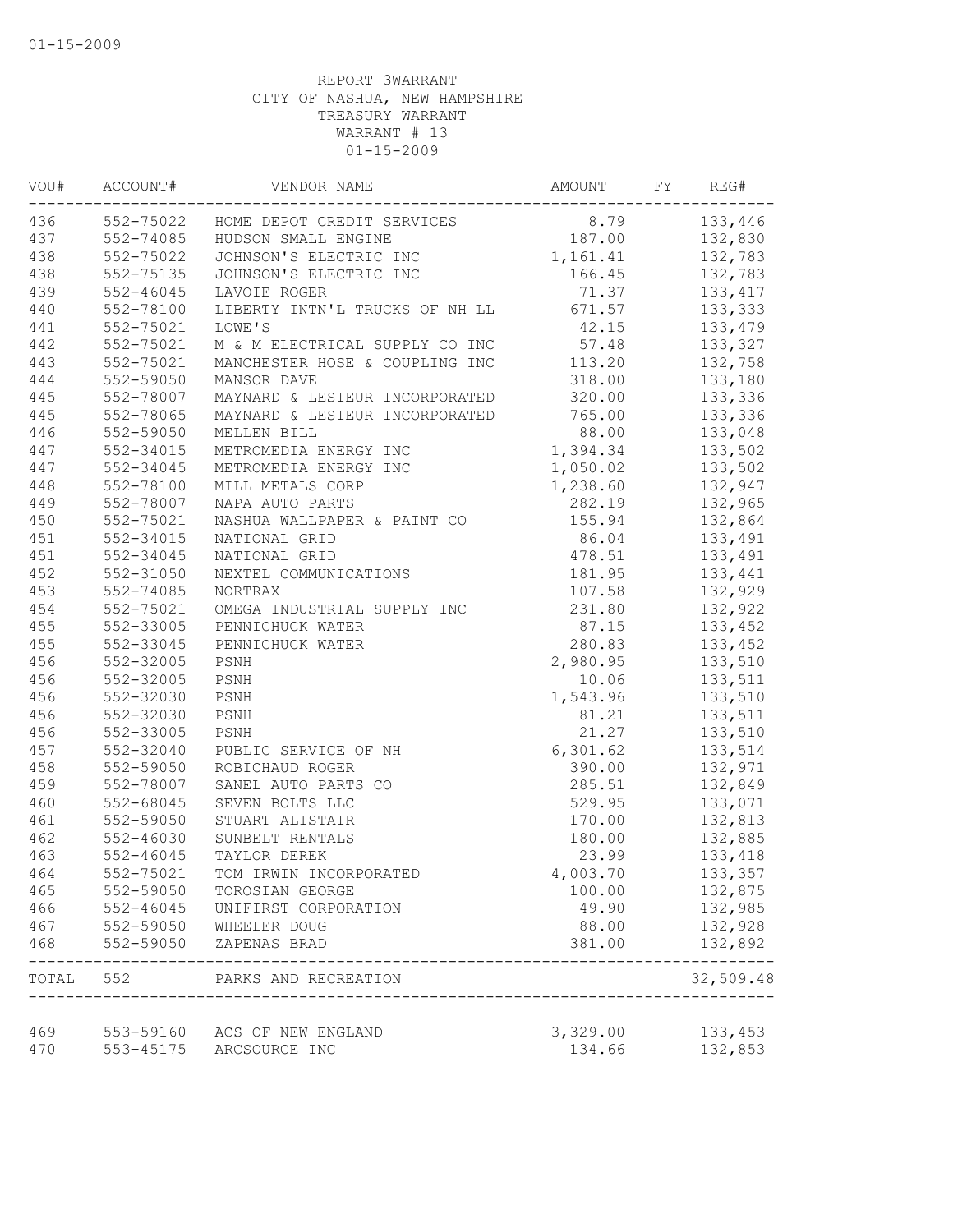| 470<br>$553 - 46045$<br>132,853<br>56.58<br>ARCSOURCE INC<br>470<br>553-69025<br>132,853<br>ARCSOURCE INC<br>181.82<br>471<br>553-59160<br>475.00<br>133,493<br>AUDETTE AND SONS<br>472<br>553-78060<br>B-B CHAIN<br>1,943.50<br>132,742<br>473<br>553-42010<br>133,014<br>BANNER SYSTEMS<br>455.49<br>474<br>553-45060<br>15.35<br>132,842<br>BELLETETES INC<br>474<br>8.99<br>553-75023<br>BELLETETES INC<br>132,842<br>475<br>2,275.50<br>553-59160<br>133,485<br>BENTLEY MANAGEMENT GROUP INC<br>476<br>3,348.50<br>553-59160<br>BRIAND ROY E<br>133,488<br>477<br>553-59160<br>2,877.00<br>CADY PATRICK T<br>133,481<br>478<br>553-78100<br>CHAPPELL TRACTOR SALES INC<br>869.00<br>132,757<br>479<br>$553 - 45015$<br>133,347<br>CONTINENTAL PAVING INC<br>141.86<br>480<br>553-59105<br>CORBETT CLEANING CO/STEPHEN CO<br>500.00<br>132,866<br>481<br>553-59160<br>133,465<br>CORCORAN WILLIAM J<br>1,810.00<br>482<br>553-78075<br>170.00<br>132,945<br>CREATIVE SIGNS LLC<br>483<br>2,767.75<br>553-59160<br>CRISP CONTRACTING LLC<br>133,458<br>484<br>553-59160<br>DEAN THOMAS<br>3,375.00<br>133,460<br>485<br>DONOVAN EQUIPMENT CO INC<br>1,618.81<br>553-78100<br>132,750<br>486<br>553-78100<br>45.80<br>DONOVAN SPRING COMPANY INC<br>132,753<br>487<br>553-59160<br>DUBOIS BEN<br>1,925.00<br>133, 477<br>488<br>553-59160<br>DUMAIS KENT<br>2,025.00<br>133,494<br>489<br>553-78100<br>132,939<br>DUNN BATTERY LLC<br>173.90<br>490<br>553-49075<br>EAST COAST TERMINALS<br>25.48<br>132,918<br>491<br>84,489.24<br>132,991<br>553-45260<br>EASTERN MINERALS INC<br>492<br>553-59100<br>EASTERN NEW ENGLAND HYDRAULICS<br>1,410.00<br>133,031 |
|-----------------------------------------------------------------------------------------------------------------------------------------------------------------------------------------------------------------------------------------------------------------------------------------------------------------------------------------------------------------------------------------------------------------------------------------------------------------------------------------------------------------------------------------------------------------------------------------------------------------------------------------------------------------------------------------------------------------------------------------------------------------------------------------------------------------------------------------------------------------------------------------------------------------------------------------------------------------------------------------------------------------------------------------------------------------------------------------------------------------------------------------------------------------------------------------------------------------------------------------------------------------------------------------------------------------------------------------------------------------------------------------------------------------------------------------------------------------------------------------------------------------------------------------------------------------------------------------------------------------------------------------------------------------|
|                                                                                                                                                                                                                                                                                                                                                                                                                                                                                                                                                                                                                                                                                                                                                                                                                                                                                                                                                                                                                                                                                                                                                                                                                                                                                                                                                                                                                                                                                                                                                                                                                                                                 |
|                                                                                                                                                                                                                                                                                                                                                                                                                                                                                                                                                                                                                                                                                                                                                                                                                                                                                                                                                                                                                                                                                                                                                                                                                                                                                                                                                                                                                                                                                                                                                                                                                                                                 |
|                                                                                                                                                                                                                                                                                                                                                                                                                                                                                                                                                                                                                                                                                                                                                                                                                                                                                                                                                                                                                                                                                                                                                                                                                                                                                                                                                                                                                                                                                                                                                                                                                                                                 |
|                                                                                                                                                                                                                                                                                                                                                                                                                                                                                                                                                                                                                                                                                                                                                                                                                                                                                                                                                                                                                                                                                                                                                                                                                                                                                                                                                                                                                                                                                                                                                                                                                                                                 |
|                                                                                                                                                                                                                                                                                                                                                                                                                                                                                                                                                                                                                                                                                                                                                                                                                                                                                                                                                                                                                                                                                                                                                                                                                                                                                                                                                                                                                                                                                                                                                                                                                                                                 |
|                                                                                                                                                                                                                                                                                                                                                                                                                                                                                                                                                                                                                                                                                                                                                                                                                                                                                                                                                                                                                                                                                                                                                                                                                                                                                                                                                                                                                                                                                                                                                                                                                                                                 |
|                                                                                                                                                                                                                                                                                                                                                                                                                                                                                                                                                                                                                                                                                                                                                                                                                                                                                                                                                                                                                                                                                                                                                                                                                                                                                                                                                                                                                                                                                                                                                                                                                                                                 |
|                                                                                                                                                                                                                                                                                                                                                                                                                                                                                                                                                                                                                                                                                                                                                                                                                                                                                                                                                                                                                                                                                                                                                                                                                                                                                                                                                                                                                                                                                                                                                                                                                                                                 |
|                                                                                                                                                                                                                                                                                                                                                                                                                                                                                                                                                                                                                                                                                                                                                                                                                                                                                                                                                                                                                                                                                                                                                                                                                                                                                                                                                                                                                                                                                                                                                                                                                                                                 |
|                                                                                                                                                                                                                                                                                                                                                                                                                                                                                                                                                                                                                                                                                                                                                                                                                                                                                                                                                                                                                                                                                                                                                                                                                                                                                                                                                                                                                                                                                                                                                                                                                                                                 |
|                                                                                                                                                                                                                                                                                                                                                                                                                                                                                                                                                                                                                                                                                                                                                                                                                                                                                                                                                                                                                                                                                                                                                                                                                                                                                                                                                                                                                                                                                                                                                                                                                                                                 |
|                                                                                                                                                                                                                                                                                                                                                                                                                                                                                                                                                                                                                                                                                                                                                                                                                                                                                                                                                                                                                                                                                                                                                                                                                                                                                                                                                                                                                                                                                                                                                                                                                                                                 |
|                                                                                                                                                                                                                                                                                                                                                                                                                                                                                                                                                                                                                                                                                                                                                                                                                                                                                                                                                                                                                                                                                                                                                                                                                                                                                                                                                                                                                                                                                                                                                                                                                                                                 |
|                                                                                                                                                                                                                                                                                                                                                                                                                                                                                                                                                                                                                                                                                                                                                                                                                                                                                                                                                                                                                                                                                                                                                                                                                                                                                                                                                                                                                                                                                                                                                                                                                                                                 |
|                                                                                                                                                                                                                                                                                                                                                                                                                                                                                                                                                                                                                                                                                                                                                                                                                                                                                                                                                                                                                                                                                                                                                                                                                                                                                                                                                                                                                                                                                                                                                                                                                                                                 |
|                                                                                                                                                                                                                                                                                                                                                                                                                                                                                                                                                                                                                                                                                                                                                                                                                                                                                                                                                                                                                                                                                                                                                                                                                                                                                                                                                                                                                                                                                                                                                                                                                                                                 |
|                                                                                                                                                                                                                                                                                                                                                                                                                                                                                                                                                                                                                                                                                                                                                                                                                                                                                                                                                                                                                                                                                                                                                                                                                                                                                                                                                                                                                                                                                                                                                                                                                                                                 |
|                                                                                                                                                                                                                                                                                                                                                                                                                                                                                                                                                                                                                                                                                                                                                                                                                                                                                                                                                                                                                                                                                                                                                                                                                                                                                                                                                                                                                                                                                                                                                                                                                                                                 |
|                                                                                                                                                                                                                                                                                                                                                                                                                                                                                                                                                                                                                                                                                                                                                                                                                                                                                                                                                                                                                                                                                                                                                                                                                                                                                                                                                                                                                                                                                                                                                                                                                                                                 |
|                                                                                                                                                                                                                                                                                                                                                                                                                                                                                                                                                                                                                                                                                                                                                                                                                                                                                                                                                                                                                                                                                                                                                                                                                                                                                                                                                                                                                                                                                                                                                                                                                                                                 |
|                                                                                                                                                                                                                                                                                                                                                                                                                                                                                                                                                                                                                                                                                                                                                                                                                                                                                                                                                                                                                                                                                                                                                                                                                                                                                                                                                                                                                                                                                                                                                                                                                                                                 |
|                                                                                                                                                                                                                                                                                                                                                                                                                                                                                                                                                                                                                                                                                                                                                                                                                                                                                                                                                                                                                                                                                                                                                                                                                                                                                                                                                                                                                                                                                                                                                                                                                                                                 |
|                                                                                                                                                                                                                                                                                                                                                                                                                                                                                                                                                                                                                                                                                                                                                                                                                                                                                                                                                                                                                                                                                                                                                                                                                                                                                                                                                                                                                                                                                                                                                                                                                                                                 |
|                                                                                                                                                                                                                                                                                                                                                                                                                                                                                                                                                                                                                                                                                                                                                                                                                                                                                                                                                                                                                                                                                                                                                                                                                                                                                                                                                                                                                                                                                                                                                                                                                                                                 |
|                                                                                                                                                                                                                                                                                                                                                                                                                                                                                                                                                                                                                                                                                                                                                                                                                                                                                                                                                                                                                                                                                                                                                                                                                                                                                                                                                                                                                                                                                                                                                                                                                                                                 |
| 493<br>3,859.64<br>553-45265<br>132,938<br>FL MERRILL CONSTRUCTION INC                                                                                                                                                                                                                                                                                                                                                                                                                                                                                                                                                                                                                                                                                                                                                                                                                                                                                                                                                                                                                                                                                                                                                                                                                                                                                                                                                                                                                                                                                                                                                                                          |
| 494<br>553-78100<br>FREIGHTLINER OF NH INC<br>377.40<br>132,984                                                                                                                                                                                                                                                                                                                                                                                                                                                                                                                                                                                                                                                                                                                                                                                                                                                                                                                                                                                                                                                                                                                                                                                                                                                                                                                                                                                                                                                                                                                                                                                                 |
| 495<br>$553 - 46045$<br>82.00<br>HOLBROOK KEVIN<br>133,419                                                                                                                                                                                                                                                                                                                                                                                                                                                                                                                                                                                                                                                                                                                                                                                                                                                                                                                                                                                                                                                                                                                                                                                                                                                                                                                                                                                                                                                                                                                                                                                                      |
| 496<br>553-59100<br>HOMETOWN FORECAST SERVICES INC<br>3,320.00<br>132,808                                                                                                                                                                                                                                                                                                                                                                                                                                                                                                                                                                                                                                                                                                                                                                                                                                                                                                                                                                                                                                                                                                                                                                                                                                                                                                                                                                                                                                                                                                                                                                                       |
| 497<br>553-68060<br>3,441.00<br>HOWARD P FAIRFIELD INC<br>133,250                                                                                                                                                                                                                                                                                                                                                                                                                                                                                                                                                                                                                                                                                                                                                                                                                                                                                                                                                                                                                                                                                                                                                                                                                                                                                                                                                                                                                                                                                                                                                                                               |
| 497<br>553-77020<br>5,096.19<br>HOWARD P FAIRFIELD INC<br>133,250                                                                                                                                                                                                                                                                                                                                                                                                                                                                                                                                                                                                                                                                                                                                                                                                                                                                                                                                                                                                                                                                                                                                                                                                                                                                                                                                                                                                                                                                                                                                                                                               |
| 497<br>553-78100<br>285.21<br>133,250<br>HOWARD P FAIRFIELD INC                                                                                                                                                                                                                                                                                                                                                                                                                                                                                                                                                                                                                                                                                                                                                                                                                                                                                                                                                                                                                                                                                                                                                                                                                                                                                                                                                                                                                                                                                                                                                                                                 |
| 498<br>553-59135<br>J P PEST SERVICES<br>65.00<br>132,897                                                                                                                                                                                                                                                                                                                                                                                                                                                                                                                                                                                                                                                                                                                                                                                                                                                                                                                                                                                                                                                                                                                                                                                                                                                                                                                                                                                                                                                                                                                                                                                                       |
| 2,038.50<br>499<br>553-59160<br>KERRY'S POOL & SPA<br>133,459                                                                                                                                                                                                                                                                                                                                                                                                                                                                                                                                                                                                                                                                                                                                                                                                                                                                                                                                                                                                                                                                                                                                                                                                                                                                                                                                                                                                                                                                                                                                                                                                   |
| 500<br>553-49075<br>LIBERTY INTN'L TRUCKS OF NH LL<br>150.85<br>133,333                                                                                                                                                                                                                                                                                                                                                                                                                                                                                                                                                                                                                                                                                                                                                                                                                                                                                                                                                                                                                                                                                                                                                                                                                                                                                                                                                                                                                                                                                                                                                                                         |
| 500<br>LIBERTY INTN'L TRUCKS OF NH LL<br>5,457.82<br>553-78100<br>133,333                                                                                                                                                                                                                                                                                                                                                                                                                                                                                                                                                                                                                                                                                                                                                                                                                                                                                                                                                                                                                                                                                                                                                                                                                                                                                                                                                                                                                                                                                                                                                                                       |
| 501<br>553-78100<br>MAC MULKIN CHEVROLET INC<br>84.92<br>133,331                                                                                                                                                                                                                                                                                                                                                                                                                                                                                                                                                                                                                                                                                                                                                                                                                                                                                                                                                                                                                                                                                                                                                                                                                                                                                                                                                                                                                                                                                                                                                                                                |
| 502<br>553-59160<br>1,987.50<br>133,456<br>MARINO JOHN                                                                                                                                                                                                                                                                                                                                                                                                                                                                                                                                                                                                                                                                                                                                                                                                                                                                                                                                                                                                                                                                                                                                                                                                                                                                                                                                                                                                                                                                                                                                                                                                          |
| 503<br>553-49075<br>210.00<br>133,336<br>MAYNARD & LESIEUR INCORPORATED                                                                                                                                                                                                                                                                                                                                                                                                                                                                                                                                                                                                                                                                                                                                                                                                                                                                                                                                                                                                                                                                                                                                                                                                                                                                                                                                                                                                                                                                                                                                                                                         |
| 503<br>553-78065<br>1,722.81<br>133,336<br>MAYNARD & LESIEUR INCORPORATED                                                                                                                                                                                                                                                                                                                                                                                                                                                                                                                                                                                                                                                                                                                                                                                                                                                                                                                                                                                                                                                                                                                                                                                                                                                                                                                                                                                                                                                                                                                                                                                       |
| 503<br>553-78100<br>600.00<br>133,336<br>MAYNARD & LESIEUR INCORPORATED                                                                                                                                                                                                                                                                                                                                                                                                                                                                                                                                                                                                                                                                                                                                                                                                                                                                                                                                                                                                                                                                                                                                                                                                                                                                                                                                                                                                                                                                                                                                                                                         |
| 132,997<br>504<br>553-78100<br>MCDEVITT TRUCKS INC<br>40.67                                                                                                                                                                                                                                                                                                                                                                                                                                                                                                                                                                                                                                                                                                                                                                                                                                                                                                                                                                                                                                                                                                                                                                                                                                                                                                                                                                                                                                                                                                                                                                                                     |
| 133,502<br>505<br>553-34015<br>5,806.11<br>METROMEDIA ENERGY INC                                                                                                                                                                                                                                                                                                                                                                                                                                                                                                                                                                                                                                                                                                                                                                                                                                                                                                                                                                                                                                                                                                                                                                                                                                                                                                                                                                                                                                                                                                                                                                                                |
| 506<br>39,290.67<br>553-45260<br>MORTON SALT<br>132,844                                                                                                                                                                                                                                                                                                                                                                                                                                                                                                                                                                                                                                                                                                                                                                                                                                                                                                                                                                                                                                                                                                                                                                                                                                                                                                                                                                                                                                                                                                                                                                                                         |
| 507<br>553-49075<br>204.88<br>132,965<br>NAPA AUTO PARTS                                                                                                                                                                                                                                                                                                                                                                                                                                                                                                                                                                                                                                                                                                                                                                                                                                                                                                                                                                                                                                                                                                                                                                                                                                                                                                                                                                                                                                                                                                                                                                                                        |
| 507<br>553-69025<br>NAPA AUTO PARTS<br>52.69<br>132,965                                                                                                                                                                                                                                                                                                                                                                                                                                                                                                                                                                                                                                                                                                                                                                                                                                                                                                                                                                                                                                                                                                                                                                                                                                                                                                                                                                                                                                                                                                                                                                                                         |
| 507<br>553-78035<br>NAPA AUTO PARTS<br>193.32<br>132,965                                                                                                                                                                                                                                                                                                                                                                                                                                                                                                                                                                                                                                                                                                                                                                                                                                                                                                                                                                                                                                                                                                                                                                                                                                                                                                                                                                                                                                                                                                                                                                                                        |
| 507<br>553-78100<br>NAPA AUTO PARTS<br>1,592.13<br>132,965                                                                                                                                                                                                                                                                                                                                                                                                                                                                                                                                                                                                                                                                                                                                                                                                                                                                                                                                                                                                                                                                                                                                                                                                                                                                                                                                                                                                                                                                                                                                                                                                      |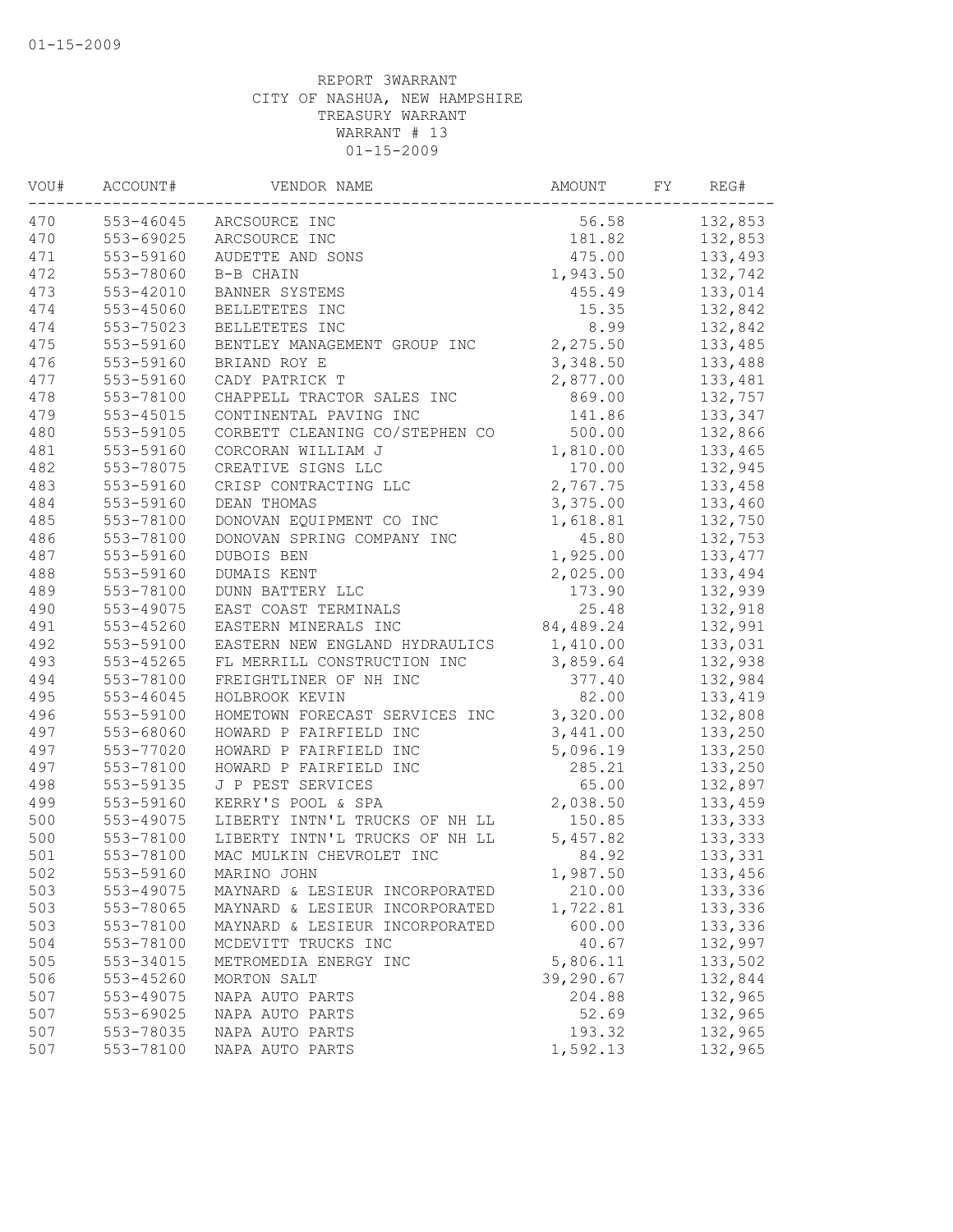| WOU#  | ACCOUNT#  | VENDOR NAME                                          | AMOUNT   | FY | REG#       |
|-------|-----------|------------------------------------------------------|----------|----|------------|
| 508   | 553-45060 | NASHUA LUMBER COMPANY INC                            | 2,680.00 |    | 133,337    |
| 509   | 553-34015 | NATIONAL GRID                                        | 2,038.40 |    | 133,491    |
| 510   | 553-78035 | NEW G.H. BERLIN OIL COMPANY                          | 2,357.59 |    | 132,884    |
| 511   | 553-31050 | NEXTEL COMMUNICATIONS                                | 165.10   |    | 133,441    |
| 512   | 553-45010 | PIKE INDUSTRIES INC                                  | 2,866.70 |    | 132,961    |
| 513   | 553-31050 | PLATINUM FUNDING SERVICES LLC                        | 236.60   |    | 133,492    |
| 514   | 553-32005 | PUBLIC SERVICE OF NH                                 | 4,058.82 |    | 133,514    |
| 515   | 553-59160 | PWM CONTRACTING LLC                                  | 3,102.00 |    | 133, 474   |
| 516   | 553-49075 | RO-BRAND PRODUCTS INC                                | 126.46   |    | 132,975    |
| 517   | 553-59160 | RWC EXCAVATION & LANDSCAPING                         | 2,050.00 |    | 133,495    |
| 518   | 553-78075 | SAFELITE FULLFILLMENT, INC                           | 146.10   |    | 133,061    |
| 519   | 553-59100 | SAFETY-KLEEN SYSTEMS INC                             | 200.22   |    | 132,751    |
| 520   | 553-49075 | SANEL AUTO PARTS CO                                  | 266.33   |    | 132,849    |
| 520   | 553-49075 | SANEL AUTO PARTS CO                                  | 30.11    |    | 132,850    |
| 520   | 553-69025 | SANEL AUTO PARTS CO                                  | 148.06   |    | 132,849    |
| 520   | 553-78100 | SANEL AUTO PARTS CO                                  | 1,245.47 |    | 132,849    |
| 520   | 553-78100 | SANEL AUTO PARTS CO                                  | 130.89   |    | 132,850    |
| 521   | 553-59160 | SAYCO TREE & LANDSCAPING INC                         | 1,675.00 |    | 133,464    |
| 522   | 553-59160 | SERPA JOE                                            | 1,350.00 |    | 133,455    |
| 523   | 553-48005 | SHATTUCK MALONE OIL CO                               | 1,720.49 |    | 133,434    |
| 524   | 553-69025 | SNAP ON TOOLS                                        | 669.98   |    | 132,754    |
| 525   | 553-41015 | STAPLES BUSINESS ADVANTAGE                           | 190.57   |    | 133,020    |
| 526   | 553-45060 | SWENSON GRANITE WORKS                                | 486.00   |    | 133,134    |
| 527   | 553-59160 | TAYLOR BRIAN                                         | 1,100.00 |    | 133,484    |
| 528   | 553-59160 | TDD EARTH TECHNOLOGIES                               | 645.75   |    | 133,486    |
| 529   | 553-78100 | TST EQUIPMENT INC                                    | 2,967.05 |    | 132,819    |
| 530   | 553-59160 | U.T.S.                                               | 3,367.00 |    | 133,496    |
| 531   | 553-46045 | UNIFIRST CORPORATION                                 | 1,864.19 |    | 132,985    |
| 532   | 553-59160 | UNITED ROOFING & HOME IMPROVEM                       | 1,287.50 |    | 133,468    |
| 533   | 553-49075 | USP OF NEW ENGLAND                                   | 571.12   |    | 132,959    |
| 533   | 553-69025 | USP OF NEW ENGLAND                                   | 313.74   |    | 132,959    |
| 533   | 553-78100 | USP OF NEW ENGLAND                                   | 1,059.96 |    | 132,959    |
| 534   | 553-45060 | W E AUBUCHON COMPANY INC                             | 16.82    |    | 132,722    |
| 535   | 553-77020 | WILLARDS AUTO RADIATOR SHOP<br>--------------------- | 2,160.00 |    | 133,354    |
| TOTAL | 553       | STREET DEPARTMENT                                    |          |    | 235,701.56 |
|       |           |                                                      |          |    |            |
| 536   | 555-41015 | CITY OF NASHUA/PETTY CASH                            | 7.79     |    | 133,420    |
| 537   | 555-59105 | CORBETT CLEANING CO/STEPHEN CO                       | 400.00   |    | 132,866    |
| 538   | 555-78140 | CREATIVE SIGNS LLC                                   | 170.00   |    | 132,945    |
| 539   | 555-45288 | HIGHWAY TECH                                         | 592.00   |    | 132,771    |
| 540   | 555-49075 | M & M ELECTRICAL SUPPLY CO INC                       | 134.32   |    | 133,327    |
| 541   | 555-64040 | MCTRANS CENTER                                       | 200.00   |    | 133,499    |
| 542   | 555-78140 | NAPA AUTO PARTS                                      | 101.66   |    | 132,965    |
| 543   | 555-31050 | NEXTEL COMMUNICATIONS                                | 256.42   |    | 133,441    |
| 544   | 555-91005 | NORTON JENNIFER                                      | 31.77    |    | 132,924    |
| 545   | 555-45285 | PERMA-LINE CORP OF NEW ENGLAND                       | 326.50   |    | 132,732    |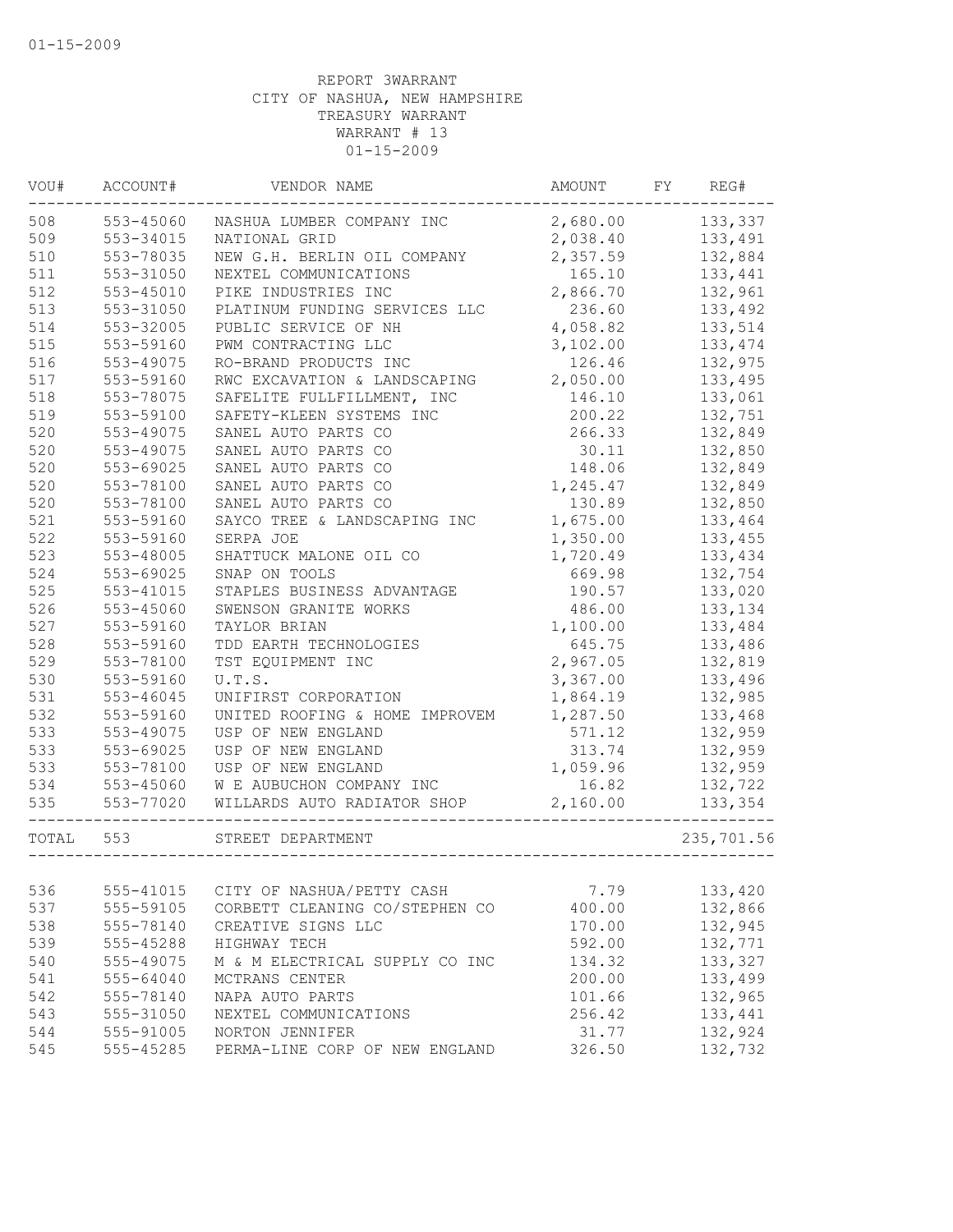| VOU#  | ACCOUNT#      | VENDOR NAME                     | AMOUNT   | FY | REG#     |
|-------|---------------|---------------------------------|----------|----|----------|
| 546   | 555-32025     | PSNH                            | 1,959.54 |    | 133,511  |
| 546   | 555-32025     | PSNH                            | 97.35    |    | 133,512  |
| 547   | 555-46045     | UNIFIRST CORPORATION            | 23.75    |    | 132,985  |
| 548   | 555-49075     | W E AUBUCHON COMPANY INC        | 28.21    |    | 132,722  |
| TOTAL | 555           | TRAFFIC DEPARTMENT              |          |    | 4,329.31 |
| 549   | 557-59105     | HANDY HOUSE INC                 | 55.00    |    | 133, 472 |
| 550   | 557-59105     | PM MACKAY & SONS                | 254.76   |    | 132,896  |
| 551   | 557-32005     | PSNH                            | 295.70   |    | 133,512  |
| 552   | 557-59160     | TDD EARTH TECHNOLOGIES          | 6,933.75 |    | 133,486  |
| 553   | $557 - 46045$ | UNIFIRST CORPORATION            | 33.27    |    | 132,985  |
| 554   | 557-69025     | W E AUBUCHON COMPANY INC        | 35.97    |    | 132,722  |
| TOTAL | 557           | PARKING LOTS                    |          |    | 7,608.45 |
|       |               |                                 |          |    |          |
| 555   | 561-78007     | CARPARTS OF NASHUA              | 90.50    |    | 132,711  |
| 556   | 561-74085     | NASHUA OUTDOOR POWER EQUIP      | 99.90    |    | 132,859  |
| 557   | 561-95005     | NHCA                            | 40.00    |    | 133,461  |
| 558   | 561-33005     | PENNICHUCK WATER                | 69.39    |    | 133,452  |
| 559   | 561-32005     | PSNH                            | 92.99    |    | 133,512  |
| 560   | 561-34005     | SHATTUCK MALONE OIL CO          | 629.09   |    | 133,434  |
| 561   | $561 - 45195$ | STOKES SEEDS, INC               | 147.74   |    | 133,084  |
| TOTAL | 561           | EDGEWOOD CEMETERY               |          |    | 1,169.61 |
| 562   | 563-75023     | HOME DEPOT CREDIT SERVICES      | 59.29    |    | 133,446  |
| 563   | 563-34005     | MCLAUGHLIN OIL COMPANY          | 591.95   |    | 132,787  |
| 564   | 563-78007     | SANEL AUTO PARTS CO             | 403.69   |    | 132,850  |
| 565   | 563-75130     | SHATTUCK MALONE OIL CO          | 316.81   |    | 133,434  |
| TOTAL | 563           | WOODLAWN CEMETERY               |          |    | 1,371.74 |
| 566   | 571-95005     | AMERICAN PLANNING ASSOC         | 491.00   |    | 133,528  |
|       |               |                                 |          |    |          |
|       |               | TOTAL 571 COMMUNITY DEVELOPMENT |          |    | 491.00   |
| 567   | 572-98045     | NATIONAL TRUST FOR HISTORIC PR  | 115.00   |    | 133,521  |
| 568   | 572-31050     | NEXTEL COMMUNICATIONS           | 12.17    |    | 133,441  |
| 569   | 572-95005     | NH PLANNERS ASSOCATION          | 150.00   |    | 133,519  |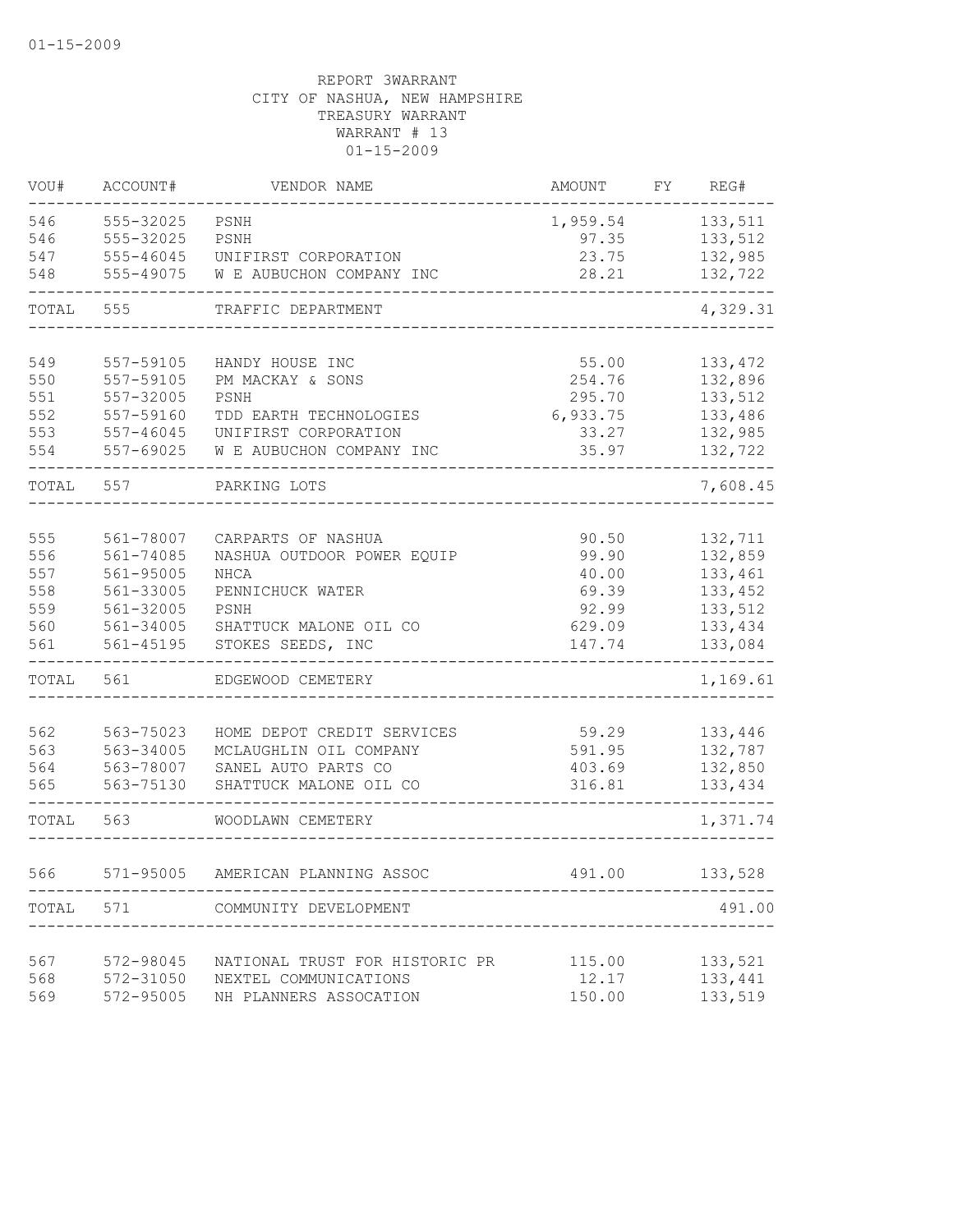|            | VOU# ACCOUNT#              | VENDOR NAME                                    | AMOUNT FY REG# |                    |
|------------|----------------------------|------------------------------------------------|----------------|--------------------|
|            | TOTAL 572                  | PLANNING DEPARTMENT                            |                | 277.17             |
|            |                            | 570 573-31050 NEXTEL COMMUNICATIONS            | 73.44 133,441  |                    |
|            | TOTAL 573                  | ECONOMIC DEVELOPMENT                           |                | 73.44              |
| 571        | 575-41015                  | ALPHAGRAPHICS                                  | 180.00         | 132,854            |
| 572        | $575 - 45150$              | CHILIS                                         | 63.00          | 133,523            |
| 573        | 575-59100                  | FELT SOUL MEDIA                                | 150.00         | 133,506            |
| 574        | 575-45220                  | GAYLORD BROS INC                               | 468.00         | 133,349            |
| 575        | 575-45050                  | INGRAM LIBRARY SERVICES                        | 32.23          | 133,007            |
| 576        | 575-75023                  | J P PEST SERVICES                              | 125.00         | 132,897            |
| 577        | 575-91015                  | JASINSKI JENNIFER                              | 61.83          | 132,798            |
| 578        | 575-75105                  | JOHNSON'S ELECTRIC INC                         | 448.23         | 132,783            |
| 579        | 575-34015                  | METROMEDIA ENERGY INC                          | 1,914.63       | 133,502            |
| 580        | 575-45085                  | MICROMARKETING LLC                             | 91.89          | 132,840            |
| 581        | 575-57010                  | MV COMMUNICATIONS INC                          | 141.00         | 132,699            |
| 582        | 575-44005<br>$575 - 45150$ | NASHUA PUBLIC LIBRARY                          | 3.00<br>27.33  | 133,421            |
| 582<br>582 | 575-45315                  | NASHUA PUBLIC LIBRARY<br>NASHUA PUBLIC LIBRARY | 10.00          | 133,421<br>133,421 |
| 582        | 575-78100                  | NASHUA PUBLIC LIBRARY                          | 12.00          | 133,421            |
| 582        | 575-91005                  | NASHUA PUBLIC LIBRARY                          | 9.65           | 133,421            |
| 583        | 575-34015                  | NATIONAL GRID                                  | 1,072.45       | 133,491            |
| 584        | 575-95005                  | NEW ENGLAND LIBRARY ASSN                       | 80.00          | 133,530            |
| 585        | 575-31040                  | NEXTEL COMMUNICATIONS                          | 104.36         | 133,441            |
| 586        | 575-95005                  | NHLA                                           | 90.00          | 133,462            |
| 587        | 575-32005                  | PUBLIC SERVICE OF NH                           | 6,325.81       | 133,514            |
| 588        | 575-45085                  | RANDOM HOUSE INC                               | 170.00         | 133,023            |
| 589        | 575-45315                  | SAM'S CLUB DIRECT                              | 253.60         | 133,467            |
| 590        | 575-41005                  | STAPLES BUSINESS ADVANTAGE                     | 305.27         | 133,020            |
| 590        | 575-41015                  | STAPLES BUSINESS ADVANTAGE                     | 154.73         | 133,020            |
| 590        | 575-45220                  | STAPLES BUSINESS ADVANTAGE                     | 14.40          | 133,020            |
| 591        | 575-91015                  | TAGGART LINDA                                  | 93.12          | 132,869            |
| 592        | 575-45050                  | WOODALL'S PUBLICATIONS CORP                    | 16.95          | 132,786            |
| TOTAL      | 575                        | PUBLIC LIBRARIES                               |                | 12,418.48          |
| 593        | 576-94005                  | INTERNATIONAL CODE COUNCIL INC                 | 110.00         | 133,487            |
| 594        | 576-31065                  | NEXTEL COMMUNICATIONS                          | 71.36          | 133,441            |
| 595        | 576-31065                  | SPRINT                                         | 432.72         | 133,531            |
| 596        | 576-95005                  | TREASURER STATE OF NH                          | 165.00         | 133, 475           |
|            |                            |                                                |                |                    |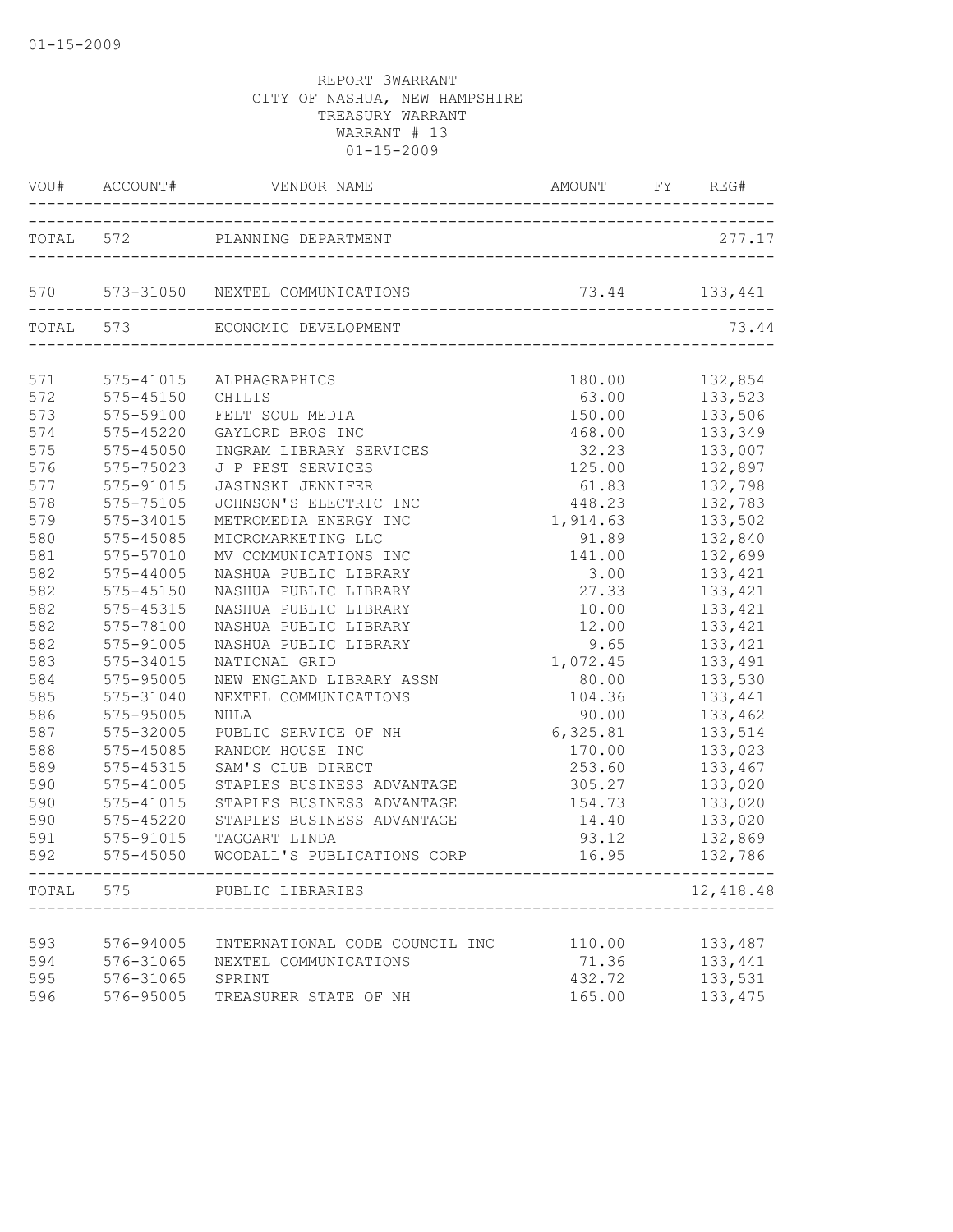|                    | VOU# ACCOUNT# VENDOR NAME AMOUNT FY REG | AMOUNT FY REG# |         |
|--------------------|-----------------------------------------|----------------|---------|
|                    | TOTAL 576 BUILDING DEPARTMENT           |                | 779.08  |
|                    | 597 577-31050 NEXTEL COMMUNICATIONS     | 45.85 133,441  |         |
|                    | TOTAL 577 CODE ENFORCEMENT              |                | 45.85   |
| 208, 244 581-53103 | ACUCARE NURSING PROFESSIONALS           | 773.11         | 133,124 |
| 208, 245 581-53101 | ADULT LEARNING CENTER                   | 25,000.00      | 132,987 |
| 208, 245 581-84030 | ADULT LEARNING CENTER                   | 25,312.50      | 132,987 |
| 208, 246 581-42110 | ALARMAX DISTRIBUTORS INC                | 745.28         | 133,103 |
| 208, 247 581-91005 | ALVES ARELINDA                          | 47.24          | 133,269 |
| 208, 248 581-49050 | AMERICAN LIBRARY ASSOCIATION            | 88.85          | 132,702 |
| 208, 249 581-44005 | APPAREL PRINTING PROMOTIONS             | 145.55         | 133,314 |
| 208, 249 581-49075 | APPAREL PRINTING PROMOTIONS             | 325.05         | 133,314 |
| 208,250 581-49030  | APPROPRIATE MEDIA SERVICES INC          | 35.49          | 133,322 |
| 208, 251 581-95005 | ASBO INTERNATIONAL                      | 185.00         | 133,437 |
| 208, 252 581-49050 | B & H PHOTO VIDEO PRO AUDIO             | 376.85         | 132,693 |
| 208, 253 581-75023 | B & S LOCKSMITH INC                     | 1,846.38       | 132,908 |
| 208, 254 581-91005 | BAGLEY MARCIA                           | 70.20          | 133,279 |
| 208, 254 581-94030 | BAGLEY MARCIA                           | 135.00         | 133,279 |
| 208, 255 581-31005 | BAYRING COMMUNICATIONS                  | 2,426.64       | 133,546 |
| 208, 256 581-42130 | BEARINGS SPECIALTY CO INC               | 164.57         | 132,990 |
| 208, 257 581-49050 | BELLETETES INC                          | 255.49         | 132,842 |
| 208, 257 581-75023 | BELLETETES INC                          | 293.85         | 132,842 |
| 208, 258 581-78007 | BEST FORD/BEST CYCLE                    | 802.19         | 132,712 |
| 208, 259 581-84030 | BEVERLY SCHOOL FOR THE DEAF             | 15,092.53      | 133,215 |
| 208,260 581-49075  | BIALY MICHAEL                           | 8.93           | 133,315 |
| 208, 261 581-59130 | BILODEAU MAURICE                        | 78.00          | 132,825 |
| 208, 262 581-49075 | BOSTONBEAN COFFEE COMPANY               | 39.00          | 133,189 |
| 208, 263 581-49050 | BRIGGS DEBORAH                          | 23.58          | 133,294 |
| 208, 264 581-44005 | BROTHERS BINDERY AND PRINTING 2,252.50  |                | 133,288 |
| 208, 265 581-91005 | BURKE CHRISTINE                         | 24.13          | 133,280 |
| 208,266 581-49050  | C B SULLIVAN COMPANY INC                | 240.03         | 133,205 |
| 208, 267 581-49050 | CALLOWAY HOUSE INC                      | 38.90          | 132,746 |
| 208,268 581-55015  | CANFIELD BRAD                           | 994.50         | 133,192 |
| 208,269 581-55015  | CANTARA DEBORAH A                       | 105.30         | 132,860 |
| 208, 270 581-42130 | CAPP INC                                | 1,103.00       | 133,036 |
| 208, 271 581-53040 | CAPPETTA CHARLES MD                     | 2,500.00       | 133,222 |
| 208, 272 581-91005 | CARDIN RUSSELL                          | 114.66         | 133,181 |
| 208, 273 581-94030 | CAREER TRACK                            | 358.00         | 133,466 |
| 208, 274 581-55015 | CARING HANDS TRANSPORTATION LL          | 14,795.00      | 133,261 |
| 208, 275 581-78007 | CARPARTS OF NASHUA                      | 159.50         | 133,328 |
| 208, 276 581-49050 | CARTRIDGE WORLD                         | 146.99         | 133,234 |
| 208, 277 581-84030 | CEDARCREST INC                          | 3,781.10       | 132,698 |
| 208, 278 581-49050 | CENGAGE LEARNING                        | 657.81         | 133,295 |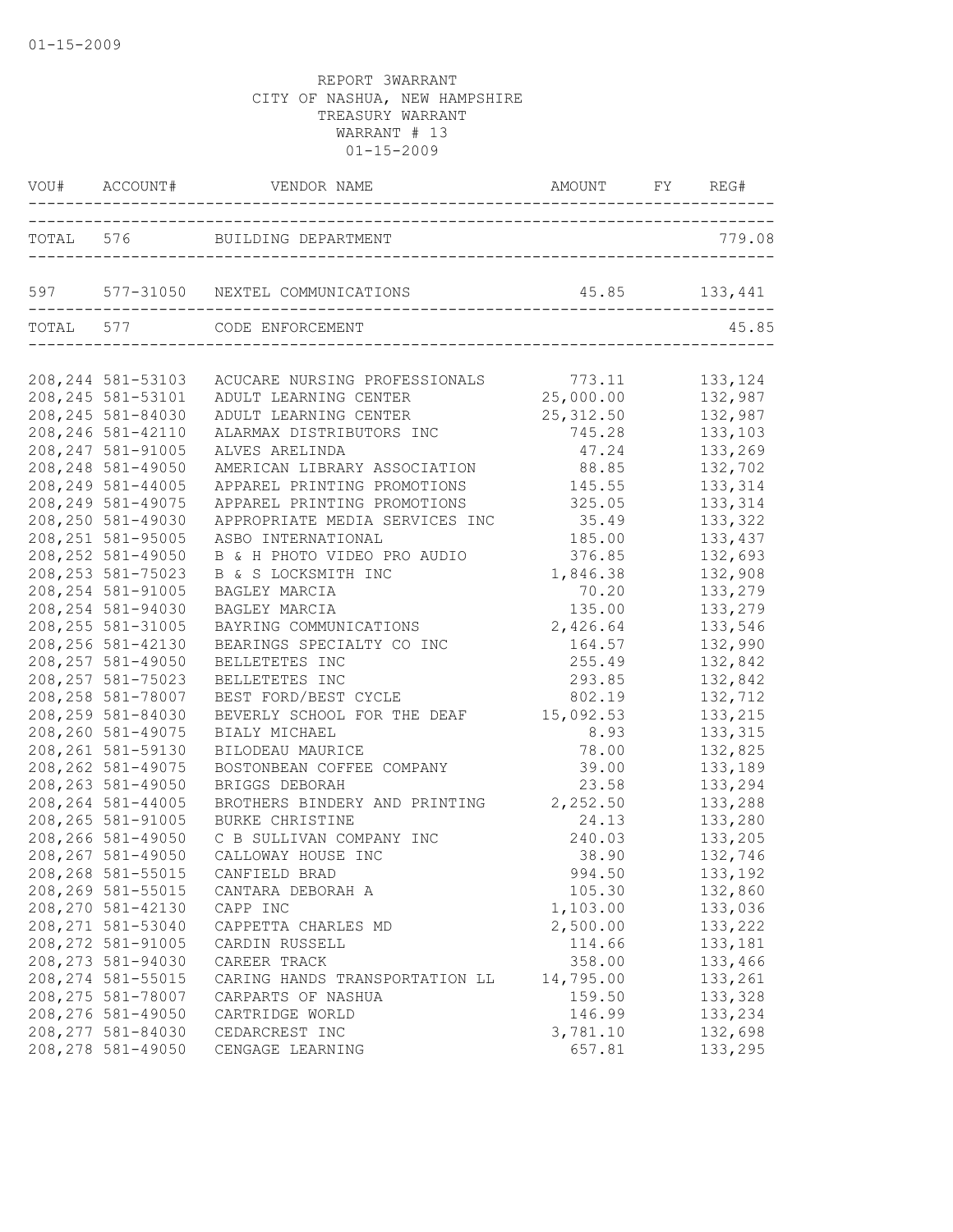| VOU# | ACCOUNT#           | VENDOR NAME                    | AMOUNT    | FY | REG#     |
|------|--------------------|--------------------------------|-----------|----|----------|
|      | 208,279 581-42020  | CENTRAL PAPER PRODUCTS CO      | 3,358.72  |    | 133,350  |
|      | 208, 279 581-49050 | CENTRAL PAPER PRODUCTS CO      | 240.26    |    | 133,350  |
|      | 208,280 581-49050  | CHARBONNEAU JOY                | 100.00    |    | 133,323  |
|      | 208, 281 581-53100 | CHG MEDICAL STAFFING           | 7,500.00  |    | 133,299  |
|      | 208,282 581-49050  | CHIEF                          | 215.82    |    | 132,912  |
|      | 208, 283 581-53103 | CLARK ASSOCIATES/DEBBIE CLARK  | 14,431.50 |    | 132,760  |
|      | 208,284 581-91005  | CLARKE CYNTHIA                 | 168.33    |    | 133,277  |
|      | 208,285 581-49050  | CLASSROOM DIRECT               | 50.65     |    | 133,157  |
|      | 208,286 581-43005  | CMRS-POC                       | 2,000.00  |    | 133,536  |
|      | 208,287 581-91040  | COCHRANE DONALD                | 77.81     |    | 133,292  |
|      | 208,288 581-49095  | COLLEGE BOARD                  | 1,250.00  |    | 133,262  |
|      | 208,289 581-56030  | COMMUNITY COUNCIL OF NASHUA    | 11,690.40 |    | 133,021  |
|      | 208,290 581-53103  | COMPASSIONATE STAFFING LLC     | 585.00    |    | 132,871  |
|      | 208, 291 581-49050 | COMPUTER HUT OF N E INC        | 5.99      |    | 133,353  |
|      | 208, 291 581-74092 | COMPUTER HUT OF N E INC        | 29.95     |    | 133,353  |
|      | 208, 292 581-42130 | CONTROL TECHNOLOGIES INC       | 122.58    |    | 133,041  |
|      | 208, 292 581-75015 | CONTROL TECHNOLOGIES INC       | 29,534.25 |    | 133,041  |
|      | 208, 293 581-91005 | COVART VIRGINIA L              | 19.02     |    | 133,300  |
|      | 208,294 581-84030  | CROTCHED MOUNTAIN REHAB CTR    | 6,998.60  |    | 133,116  |
|      | 208, 295 581-49075 | CUNNUNGHAM ALESA               | 117.28    |    | 133, 313 |
|      | 208,296 581-53100  | CUSTOM COMPUTER SPECIALIST INC | 91.76     |    | 133,001  |
|      | 208, 297 581-94010 | DARROW DANA                    | 2,083.20  |    | 133,165  |
|      | 208,298 581-59130  | DICHARD RICHARD                | 78.00     |    | 132,978  |
| 598  | 581-55015          | DICKS SONYA                    | 368.55    |    | 132,676  |
|      | 208,299 581-55015  | DICKS SONYA                    | 392.35    |    | 133,296  |
|      | 208,300 581-59130  | DOKMO LEW                      | 116.00    |    | 133,239  |
|      | 208,301 581-78007  | DONOVAN EQUIPMENT CO INC       | 1,756.77  |    | 132,750  |
|      | 208,302 581-59130  | DRISCOL CHARLES                | 166.00    |    | 133,253  |
|      | 208,303 581-53100  | EBS HEALTHCARE                 | 6,012.50  |    | 133,302  |
|      | 208,304 581-59130  | ECKHOFF PETE                   | 78.00     |    | 133,338  |
|      | 208,305 581-53101  | EDUCATION INC                  | 887.11    |    | 133,187  |
|      | 208,305 581-84055  | EDUCATION INC                  | 115.71    |    | 133,187  |
|      | 208,306 581-59130  | EINSIDLER-MOORE BRUCE          | 116.00    |    | 132,749  |
|      | 208,307 581-34015  | ENERGYNORTH PROPANE            | 401.12    |    | 133,341  |
|      | 208,308 581-64192  | EQUIPMENT ENVIRONMENTS INC     | 4,920.00  |    | 133,348  |
|      | 208,309 581-49050  | ESSON VIRGINIA                 | 12.13     |    | 133,138  |
|      | 208,310 581-42130  | F W WEBB COMPANY               | 142.60    |    | 132,776  |
|      | 208,311 581-53100  | FAGAN MELISSA MA CCCC-SLP      | 3,562.50  |    | 133,301  |
|      | 208,312 581-31005  | FAIR POINT COMMUNICATIONS INC  | 52.20     |    | 133,540  |
|      | 208, 313 581-31005 | FAIRPOINT COMMUNICATIONS INC   | 359.70    |    | 133,538  |
|      | 208, 314 581-31005 | FAIRPOINT COMMUNICATIONS INC   | 115.68    |    | 133,539  |
|      | 208, 315 581-34015 | FAIRPOINT COMMUNICATIONS INC   | 31.37     |    | 133,542  |
|      | 208,316 581-34015  | FAIRPOINT COMMUNICATIONS INC   | 34.63     |    | 133,543  |
|      | 208, 317 581-34015 | FAIRPOINT COMMUNICATIONS INC   | 31.37     |    | 133,544  |
|      | 208,318 581-31005  | FAIRPOINT COMMUNICATIONS INC   | 28.59     |    | 133,545  |
|      | 208,319 581-49075  | FARRENKOPF RICHARD             | 30.11     |    | 133,210  |
|      | 208,319 581-91005  | FARRENKOPF RICHARD             | 99.45     |    | 133,210  |
|      | 208,320 581-75023  | FASTENAL COMPANY               | 264.72    |    | 132,921  |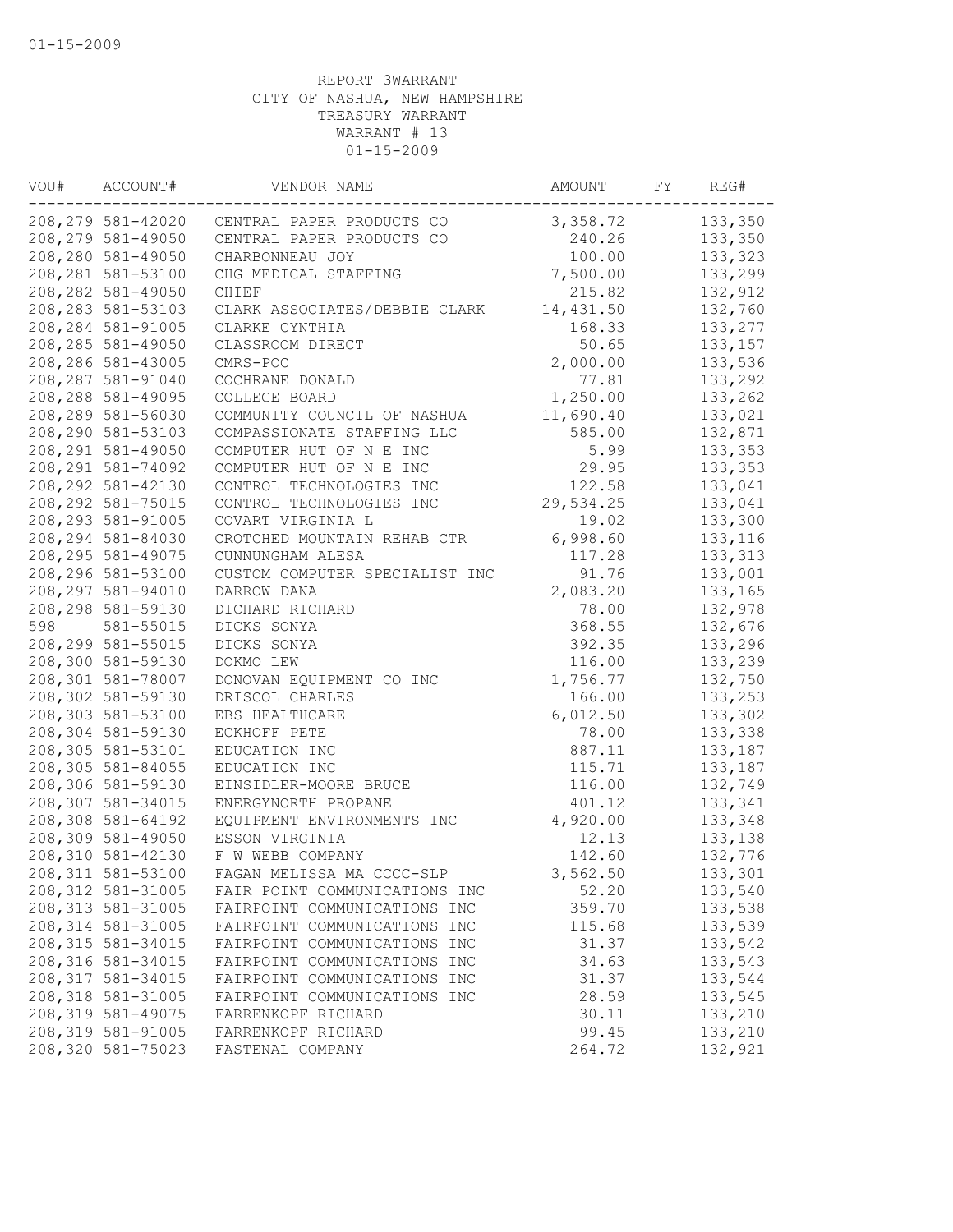| VOU# | ACCOUNT#           | VENDOR NAME                    | AMOUNT     | FY | REG#     |
|------|--------------------|--------------------------------|------------|----|----------|
|      | 208,321 581-42130  | FAY ELECTRIC MOTORS            | 73.36      |    | 132,812  |
|      | 208, 322 581-43005 | FEDEX                          | 103.32     |    | 133,509  |
|      | 208, 323 581-59130 | FERNANDES DON                  | 58.00      |    | 133,290  |
|      | 208,324 581-42010  | FILTER SALES & SERVICE         | 6,745.32   |    | 133,130  |
|      | 208, 325 581-55020 | FIRST STUDENT INC              | 189.35     |    | 133,158  |
|      | 208, 326 581-55015 | FIRST STUDENT INC              | 171,278.67 |    | 133, 172 |
|      | 208, 326 581-55025 | FIRST STUDENT INC              | 225,812.10 |    | 133, 172 |
|      | 208,326 581-55035  | FIRST STUDENT INC              | 2,449.07   |    | 133, 172 |
|      | 208,327 581-49050  | FLAGHOUSE INC                  | 272.31     |    | 133,024  |
|      | 208, 328 581-51015 | FLYGARE SCHWARZ & CLOSSON      | 2,970.00   |    | 132,964  |
|      | 208,329 581-83605  | <b>FMTC</b>                    | 7,500.00   |    | 133,429  |
|      | 208,330 581-45910  | FOLLETT LIBRARY RESOURCES      | 164.97     |    | 132,729  |
|      | 208,330 581-49030  | FOLLETT LIBRARY RESOURCES      | 704.81     |    | 132,729  |
|      | 208,331 581-91005  | FORAN MARY C                   | 19.31      |    | 133,228  |
|      | 208,332 581-49910  | FRANKLIN PAINT CO INC          | 339.65     |    | 133,159  |
|      | 208,333 581-91040  | FROST NANCY                    | 65.00      |    | 133,320  |
|      | 208, 334 581-59130 | GADBOIS GERALD                 | 116.00     |    | 132,682  |
|      | 208, 335 581-59130 | GILLON JAMIE                   | 244.00     |    | 133,309  |
|      | 208,336 581-59130  | GODDU DAN                      | 116.00     |    | 132,785  |
|      | 208,337 581-49050  | <b>GOPHER</b>                  | 75.99      |    | 133, 112 |
|      | 208, 338 581-41015 | GOVCONNECTION INC              | 104.27     |    | 132,694  |
|      | 208,338 581-49050  | GOVCONNECTION INC              | 383.50     |    | 132,694  |
|      | 208,339 581-42130  | GRAINGER                       | 3,806.42   |    | 132,791  |
|      | 208,340 581-84030  | GREATER LAWRENCE ED COLLABORAT | 9,402.50   |    | 133,184  |
|      | 208, 341 581-91005 | GREENBERG ELLEN                | 443.09     |    | 133,268  |
|      | 208, 342 581-59130 | GREENWOOD STEVE                | 58.00      |    | 133,243  |
|      | 208, 343 581-74092 | HARRIS EQUIPMENT REPAIR SERVIC | 420.98     |    | 133,335  |
|      | 208, 344 581-63085 | HEAD/PENN RACQUET SPORTS       | 237.98     |    | 133,316  |
|      | 208, 345 581-59130 | HENDERSON WILFRED              | 116.00     |    | 132,949  |
|      | 208,346 581-47010  | HENRY SCHEIN INC               | 273.91     |    | 133,209  |
|      | 208, 347 581-64045 | HEWLETT PACKARD COMPANY        | 1,000.00   |    | 132,792  |
|      | 208, 347 581-64192 | HEWLETT PACKARD COMPANY        | 1,997.00   |    | 132,792  |
|      | 208,348 581-49050  | HOME DEPOT CREDIT SERVICES     | 129.26     |    | 133,185  |
|      | 208,349 581-53100  | HOMETOWN FORECAST SERVICES INC | 800.00     |    | 132,808  |
|      | 208,350 581-31005  | HOTTEL CHRISTOPHER             | 473.11     |    | 133,252  |
|      | 208,350 581-91005  | HOTTEL CHRISTOPHER             | 37.44      |    | 133,252  |
|      | 208,351 581-49035  | HOUGHTON MIFFLIN CO            | 181.50     |    | 133,344  |
|      | 208,352 581-59130  | HOULIHAN TED                   | 78.00      |    | 133,240  |
|      | 208,353 581-78007  | HOWARD P FAIRFIELD INC         | 955.32     |    | 133,250  |
|      | 208,354 581-94010  | HOWARD SHANE                   | 1,020.00   |    | 133,128  |
|      | 208,355 581-59130  | HURLEY DONALD                  | 58.00      |    | 133,233  |
|      | 208,356 581-91005  | HYNES STACY                    | 59.96      |    | 133,126  |
|      | 208,357 581-49050  | INSINGA SCOTT                  | 35.00      |    | 133,362  |
|      | 208,357 581-91040  | INSINGA SCOTT                  | 354.66     |    | 133,362  |
|      | 208, 357 581-95005 | INSINGA SCOTT                  | 35.00      |    | 133,362  |
|      | 208,358 581-41040  | INTEGRATED OFFICE SOLUTIONS    | 152.00     |    | 133,283  |
|      | 208,359 581-49050  | J W PEPPER & SON INC           | 367.94     |    | 132,796  |
|      | 208,360 581-91005  | JENNINGS DONNA                 | 24.23      |    | 133,289  |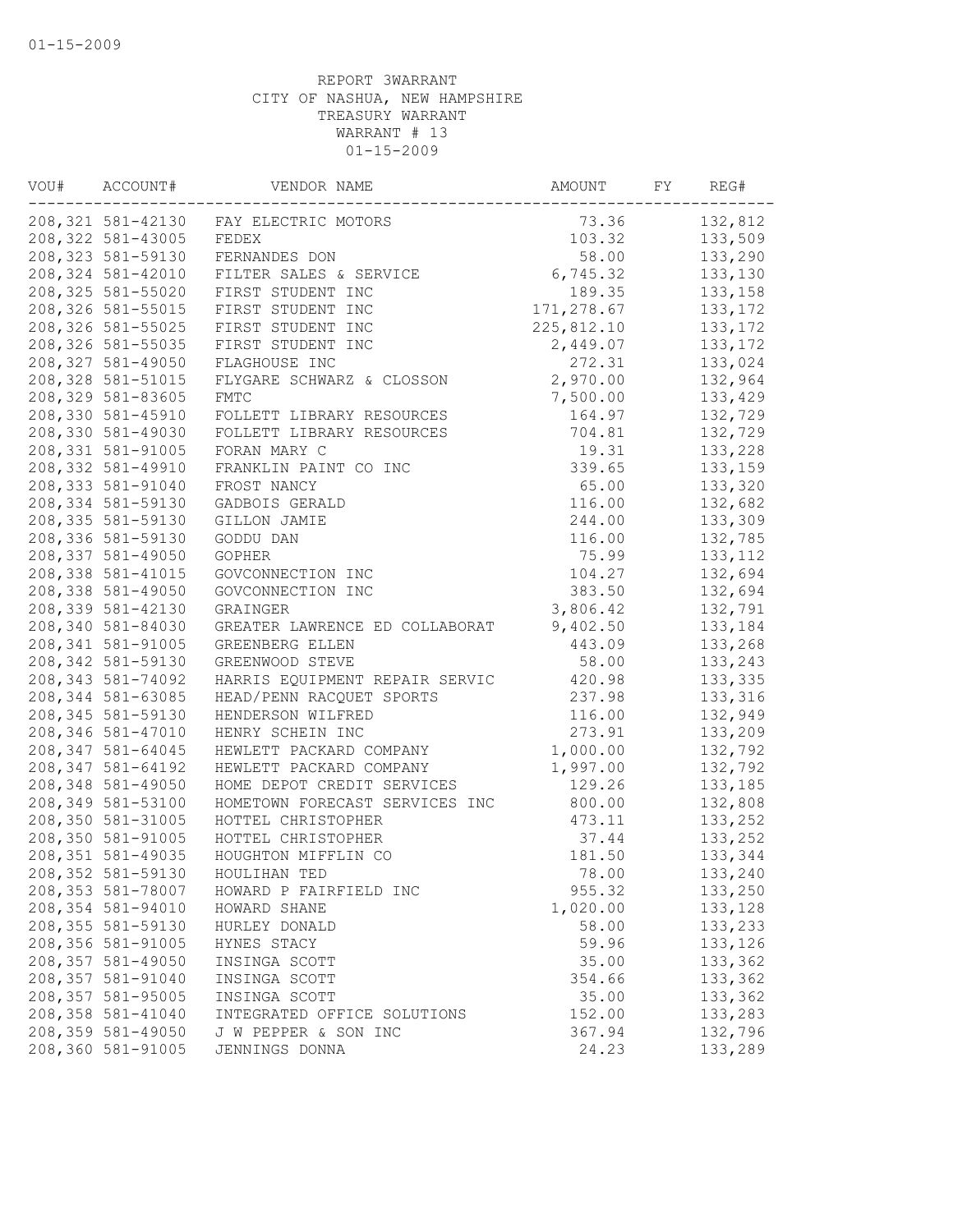| VOU# | ACCOUNT#          | VENDOR NAME                    | AMOUNT     | FY | REG#     |
|------|-------------------|--------------------------------|------------|----|----------|
|      | 208,361 581-59130 | JOHNSON EVAN                   | 116.00     |    | 133,248  |
|      | 208,362 581-45910 | JOURNEYWORKS PUBLISHING        | 116.60     |    | 133,201  |
|      | 208,363 581-75023 | KEACH-NORDSTROM ASSOCS INC     | 746.38     |    | 133,204  |
|      | 208,364 581-42110 | KEYSTONE BATTERY               | 820.52     |    | 133,151  |
|      | 208,365 581-94030 | KLAYTON DENYELLE               | 340.00     |    | 133,182  |
|      | 208,366 581-91005 | KOSOW CARMEN                   | 47.23      |    | 133,150  |
|      | 208,367 581-59130 | LAMONICA ANTHONY               | 78.00      |    | 133,249  |
|      | 208,368 581-59130 | LANE STEPHEN                   | 116.00     |    | 133,149  |
|      | 208,369 581-49910 | LARCHMONT ENGINEERING & IRRIGA | 469.40     |    | 132,820  |
|      | 208,370 581-59130 | LATHAM FREDERICK               | 116.00     |    | 133,232  |
|      | 208,371 581-59130 | LAVERRIERE LANCE               | 78.00      |    | 133,293  |
|      | 208,372 581-59130 | LEBEL ART                      | 78.00      |    | 133,235  |
|      | 208,373 581-59130 | LENTINI SALVATORE              | 58.00      |    | 133,267  |
|      | 208,374 581-94030 | LESSARD CHRIS                  | 28.08      |    | 133,304  |
|      | 208,375 581-45910 | LIBRARY VIDEO COMPANY          | 36.90      |    | 133, 113 |
|      | 208,375 581-49055 | LIBRARY VIDEO COMPANY          | 26.90      |    | 133, 113 |
|      | 208,376 581-84030 | LIGHTHOUSE SCHOOL INC          | 41,256.96  |    | 133,119  |
|      | 208,377 581-49050 | LINGUISYSTEMS INC              | 123.85     |    | 133,137  |
|      | 208,378 581-94010 | LONERGAN JASON                 | 1,750.00   |    | 132,719  |
|      | 208,379 581-91005 | LUCAS MARK                     | 69.03      |    | 133,325  |
|      | 208,380 581-84055 | LUTHERAN COMMUNITY SERVICES OF | 1,352.12   |    | 133,274  |
|      | 208,381 581-42110 | M & M ELECTRICAL SUPPLY CO INC | 1,204.68   |    | 133,327  |
|      | 208,382 581-49050 | MACROBIE HEATHER               | 150.00     |    | 133,291  |
|      | 208,383 581-49050 | MAINE OXY/SPEC AIR SPECIALTY G | 78.00      |    | 132,683  |
|      | 208,384 581-59130 | MARCOTTE DONALD                | 78.00      |    | 133,242  |
|      | 208,385 581-49050 | MARKET BASKET                  | 319.12     |    | 132,865  |
|      | 208,386 581-59130 | MARTINEAU PAUL                 | 58.00      |    | 133,003  |
|      | 208,387 581-75090 | MARVELL PLATE GLASS INC        | 2,678.25   |    | 132,717  |
|      | 208,388 581-49075 | MASCIOCCHI LAURA               | 29.99      |    | 133,164  |
|      | 208,389 581-49050 | MAYER-JOHNSON LLC              | 75.99      |    | 132,831  |
|      | 208,390 581-59130 | MCCARTHY PATRICK               | 78.00      |    | 133,247  |
|      | 208,391 581-53103 | MCCARTNEY AMY                  | 5,903.00   |    | 133,270  |
|      | 208,392 581-49035 | MCGRAW HILL COMPANIES          | 3,103.32   |    | 132,821  |
|      | 208,393 581-47010 | MEDCO SUPPLY INC               | 131.95     |    | 133, 155 |
|      | 208,394 581-59130 | MELANSON DENNIS                | 116.00     |    | 132,715  |
|      | 208,395 581-75023 | MERRIMACK BUILDING SUPPLY INC  | 1,310.50   |    | 133,082  |
|      | 208,396 581-84030 | MERRIMACK EDUCATION CENTER     | 6,424.77   |    | 133,147  |
|      | 208,397 581-84030 | MERRIMACK EDUCATION CENTER     | 44,298.30  |    | 133,264  |
|      | 208,398 581-53100 | METRO GROUP INC (THE)          | 1,081.00   |    | 133,298  |
|      | 208,399 581-34015 | METROMEDIA ENERGY INC          | 129,023.86 |    | 133,537  |
|      | 208,400 581-94030 | MICHAELS PETER                 | 350.00     |    | 133, 173 |
|      | 208,401 581-55015 | MILFORD SCHOOL DISTRICT        | 125.00     |    | 133,282  |
|      | 208,402 581-91005 | MILLER JOE                     | 111.62     |    | 133,275  |
|      | 208,403 581-49050 | MODERN SCHOOL SUPPLIES INC     | 116.45     |    | 132,841  |
|      | 208,404 581-49050 | MONIQUE MATHIEU LLC            | 148.00     |    | 132,856  |
|      | 208,405 581-59130 | MORGAN MICHAEL                 | 116.00     |    | 132,713  |
|      | 208,406 581-59130 | MORIN ARTHUR                   | 116.00     |    | 132,944  |
|      | 208,407 581-84055 | MOUNT PROSPECT ACADEMY INC     | 22,780.68  |    | 133,207  |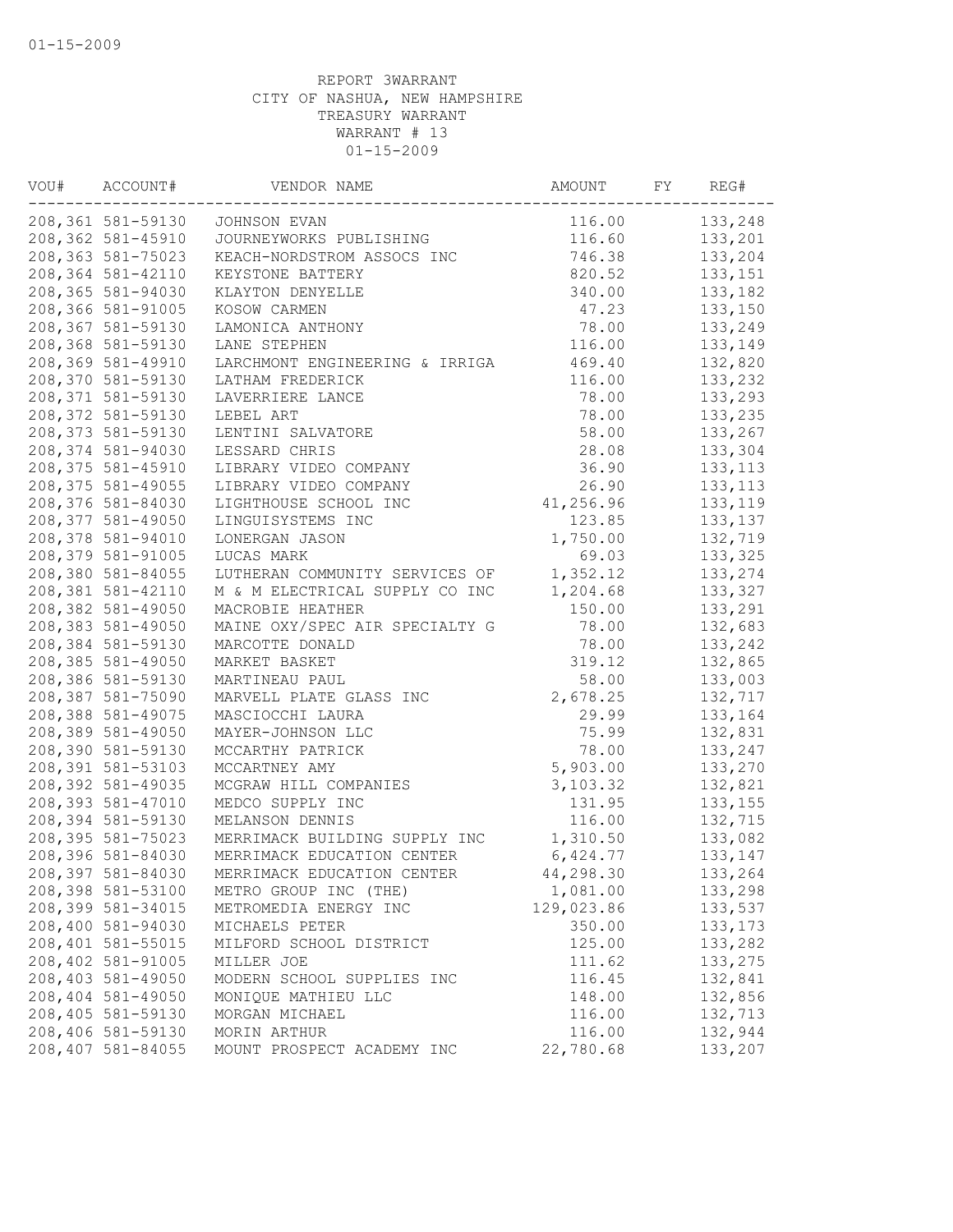| VOU# | ACCOUNT#           | VENDOR NAME                    | AMOUNT    | FY | REG#     |
|------|--------------------|--------------------------------|-----------|----|----------|
|      | 208,408 581-53100  | MULTI-STATE BILLING SERVICES L | 2,645.48  |    | 133,278  |
|      | 208,409 581-49050  | MUSIC & ART CENTERS            | 70.74     |    | 133,326  |
|      | 208,409 581-64192  | MUSIC & ART CENTERS            | $-22.28$  |    | 133,326  |
|      | 208,410 581-49050  | MUSIC IS ELEMENTARY            | 91.85     |    | 132,707  |
|      | 208, 411 581-84030 | NASHOBA LEARNING GROUP         | 6,462.38  |    | 133,220  |
|      | 208, 412 581-84030 | NASHUA CHILDREN'S HOME         | 6,584.44  |    | 133,144  |
|      | 208, 413 581-49050 | NASHUA OUTDOOR POWER EQUIP     | 82.61     |    | 132,859  |
|      | 208, 413 581-49910 | NASHUA OUTDOOR POWER EQUIP     | 317.68    |    | 132,859  |
|      | 208, 414 581-53102 | NASHUA SYMPHONY ASSOCIATION    | 875.00    |    | 132,946  |
|      | 208, 415 581-34015 | NATIONAL GRID                  | 15,607.78 |    | 133,548  |
|      | 208,416 581-42010  | NATIONWIDE SALES & SERVICE     | 1,201.25  |    | 133,136  |
|      | 208, 417 581-49095 | NCS PEARSON INC                | 390.60    |    | 133,163  |
|      | 208, 418 581-49095 | NCS PEARSON INC                | 251.75    |    | 133,256  |
|      | 208, 419 581-95010 | NCTE                           | 40.00     |    | 132,686  |
|      | 208,420 581-43005  | NEOPOST INC                    | 391.00    |    | 132,752  |
|      | 208, 421 581-53100 | NEOPOST LEASING                | 347.41    |    | 133,208  |
|      | 208,422 581-91040  | NEW HORIZONS COMPUTER LEARNING | 980.00    |    | 132,761  |
|      | 208, 423 581-31005 | NEXTEL COMMUNICATIONS          | 2,321.61  |    | 133,435  |
|      | 208, 424 581-84055 | NFI NORTH INC                  | 148.92    |    | 133,044  |
|      | 208, 425 581-91040 | NHSBA                          | 116.35    |    | 133,217  |
|      | 208, 425 581-94030 | NHSBA                          | 375.00    |    | 133,217  |
|      | 208,426 581-84055  | ODYSSEY HOUSE INC              | 2,685.45  |    | 132,679  |
|      | 208, 427 581-44005 | OFFICE DEPOT                   | 1,904.14  |    | 132,718  |
|      | 208,428 581-49050  | OFFTECH NEW ENGLAND            | 1,277.34  |    | 132,995  |
|      | 208,429 581-94010  | OKONAK JACQUELINE              | 1,040.00  |    | 133,227  |
|      | 208,430 581-53100  | PAGE AMY                       | 59.50     |    | 133,307  |
|      | 208, 431 581-59130 | PALANSKI KEVIN                 | 78.00     |    | 133,237  |
|      | 208,432 581-94010  | PALING-CARDOSO SARAH           | 2,083.20  |    | 133,195  |
|      | 208, 433 581-91005 | PAPANICOLAOU PAULA             | 24.28     |    | 133,146  |
|      | 208,434 581-53100  | PARAMOUNT COMPUTERS LLC        | 3,000.00  |    | 133,324  |
|      | 208, 435 581-75023 | PASEK CORP                     | 2,069.76  |    | 133,050  |
|      | 208,436 581-49075  | PC MALL GOV INC                | 204.48    |    | 133,148  |
|      | 208,436 581-64045  | PC MALL GOV INC                | 84.50     |    | 133,148  |
|      | 208, 437 581-33005 | PENNICHUCK WATER WORKS INC     | 4,765.39  |    | 133,438  |
|      | 208,438 581-59130  | PEPIN PAUL                     | 78.00     |    | 133,244  |
|      | 208,439 581-49035  | PERFECTION LEARNING CORP       | 455.27    |    | 133,352  |
|      | 208,440 581-53100  | PERFORMANCE REHAB INC.         | 5,012.76  |    | 133,206  |
|      | 208,441 581-59130  | PETERSON EDWARD                | 78.00     |    | 133,246  |
| 599  | 581-49050          | PETTY CASH                     | 185.70    |    | 133,424  |
|      | 208,442 581-43005  | PETTY CASH                     | 82.65     |    | 133,425  |
|      | 208, 443 581-49050 | PETTY CASH                     | 187.66    |    | 133,428  |
|      | 208,444 581-98030  | PETTY CASH                     | 525.00    |    | 133,430  |
|      | 208, 445 581-91040 | PIEKARSKI CHASE                | 1,234.70  |    | 133,321  |
|      | 208,446 581-91005  | PILLSBURY KERRY                | 37.73     |    | 133,221  |
|      | 208,447 581-49050  | PIONEER VALLEY EDUCATIONAL PRE | 1,072.50  |    | 133,133  |
|      | 208,448 581-91005  | PLACE PATRICIA                 | 43.20     |    | 133, 125 |
|      | 208,448 581-98030  | PLACE PATRICIA                 | 50.00     |    | 133, 125 |
|      | 208,449 581-84030  | PLUS CO INC (THE)              | 726.75    |    | 132,960  |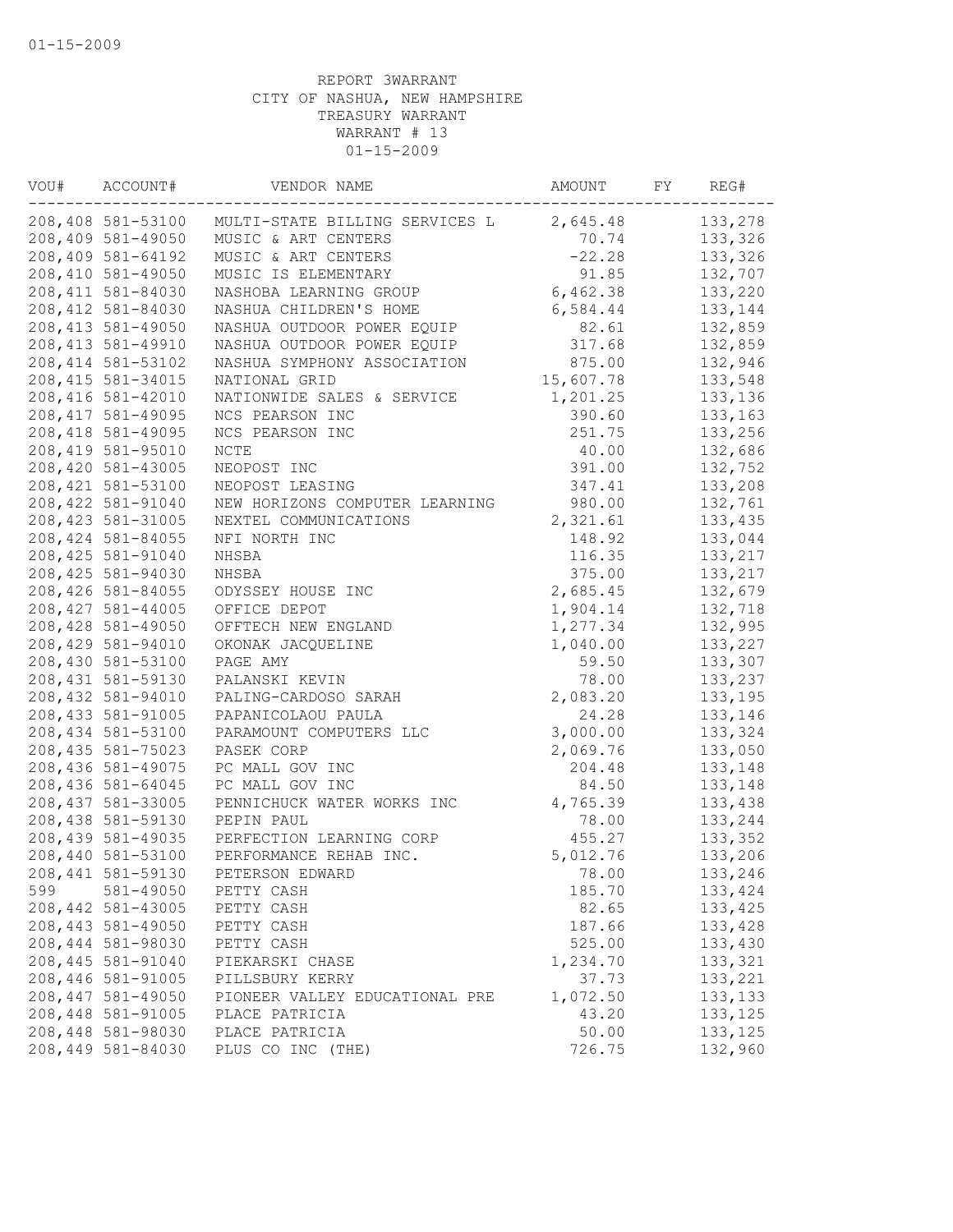| VOU# | ACCOUNT#           | VENDOR NAME                    | AMOUNT     | FY | REG#     |
|------|--------------------|--------------------------------|------------|----|----------|
|      | 208,450 581-55015  | PROVIDER ENTERPRISES INC (THE) | 25, 235.50 |    | 133,152  |
|      | 208, 451 581-32005 | PSNH                           | 4,013.24   |    | 133,516  |
|      | 208, 452 581-53085 | QUIMBY EYE CARE INC            | 257.50     |    | 133,068  |
|      | 208, 453 581-49910 | R WHITE EQUIPMENT CENTER INC   | 44.00      |    | 133,340  |
|      | 208, 454 581-42110 | RALPH PILL ELECTRIC SUPPLY COM | 56.00      |    | 133,332  |
|      | 208,455 581-98030  | RASMUSSEN VERONICA             | 5.98       |    | 133,211  |
|      | 208,456 581-78007  | RAYMOND J LEVESQUE & SONS      | 1,195.50   |    | 133,127  |
|      | 208,457 581-84030  | READING FOUNDATION (THE)       | 3,162.00   |    | 133, 174 |
|      | 208,458 581-53103  | READYNURSE STAFFING SERVICES   | 415.99     |    | 132,788  |
|      | 208,459 581-84030  | REGIONAL SERVICES & EDUCATION  | 22,768.95  |    | 132,705  |
|      | 208,460 581-43005  | RESERVE ACCOUNT                | 2,000.00   |    | 133,535  |
|      | 208,461 581-42110  | REXEL CLS                      | 496.20     |    | 133,259  |
|      | 208,462 581-94010  | RICHARD KEITH                  | 1,750.00   |    | 133, 175 |
|      | 208,463 581-41040  | RICOH AMERICAS CORPORATION     | 77.50      |    | 133,143  |
|      | 208,464 581-49050  | ROSS ASHE                      | 200.00     |    | 133,319  |
|      | 208,465 581-94010  | ROY SARA                       | 1,996.80   |    | 132,981  |
|      | 208,466 581-55015  | S P & R TRANSPORTATION         | 2,340.00   |    | 133,162  |
|      | 208,467 581-49050  | SAFETY-KLEEN SYSTEMS INC       | 521.01     |    | 132,751  |
|      | 208,468 581-59130  | SANDSTRUM ERIC                 | 90.00      |    | 133,266  |
|      | 208,469 581-49050  | SANE                           | 644.70     |    | 133,156  |
|      | 208,470 581-78007  | SANEL AUTO PARTS CO            | 829.51     |    | 132,850  |
|      | 208, 471 581-49050 | SAX ARTS & CRAFTS              | 341.11     |    | 133,129  |
|      | 208, 472 581-49050 | SCANTRON CORP                  | 561.86     |    | 133,254  |
|      | 208, 473 581-47010 | SCHOOL HEALTH CORP             | 1,618.96   |    | 132,723  |
|      | 208, 474 581-41015 | SCHOOL SPECIALTY               | 103.88     |    | 133,140  |
|      | 208, 474 581-49050 | SCHOOL SPECIALTY               | 3,227.24   |    | 133,140  |
|      | 208, 475 581-49050 | SCHWARZ RENEE                  | 288.97     |    | 133,170  |
|      | 208,476 581-84030  | SEACOST LEARNING COLLABORATIVE | 13,300.20  |    | 133,229  |
|      | 208, 477 581-34015 | SHATTUCK MALONE OIL CO         | 3,760.85   |    | 133,434  |
|      | 208,478 581-42010  | SHIFFLER EQUIPMENT SALES INC   | 705.29     |    | 133,075  |
|      | 208, 478 581-77005 | SHIFFLER EQUIPMENT SALES INC   | 8,200.00   |    | 133,075  |
|      | 208, 479 581-91005 | SICILIA KATHRYN                | 75.18      |    | 133,265  |
|      | 208,480 581-91005  | SMITH BETH                     | 34.66      |    | 133,287  |
|      | 208,481 581-49075  | SMITH CAROLINE                 | 60.07      |    | 133,297  |
|      | 208,482 581-74092  | SNAP-ON EQUIPMENT              | 247.50     |    | 133,251  |
|      | 208,483 581-49050  | SNOW PAT                       | 59.61      |    | 133,257  |
|      | 208,484 581-75015  | SOUTHWORTH MILTON INC          | 1,470.00   |    | 133,483  |
|      | 208,485 581-84030  | SPAULDING YOUTH CENTER         | 6,646.66   |    | 132,688  |
|      | 208,485 581-84055  | SPAULDING YOUTH CENTER         | 3,323.33   |    | 132,688  |
|      | 208,486 581-31005  | SPRINT                         | 57.30      |    | 133,541  |
|      | 208,487 581-41015  | STAPLES BUSINESS ADVANTAGE     | 768.27     |    | 132,950  |
|      | 208, 487 581-41045 | STAPLES BUSINESS ADVANTAGE     | 85.26      |    | 132,950  |
|      | 208,487 581-49050  | STAPLES BUSINESS ADVANTAGE     | 568.97     |    | 132,950  |
|      | 208,487 581-49110  | STAPLES BUSINESS ADVANTAGE     | 687.25     |    | 132,950  |
|      | 208,488 581-53100  | STATE OF NH CRIMINAL RECORDS   | 1,839.00   |    | 133, 427 |
|      | 208,489 581-49075  | STERN ANDREA                   | 64.83      |    | 133,085  |
|      | 208,490 581-53100  | SUNBERG ROBERT                 | 597.68     |    | 133,198  |
|      | 208,491 581-49050  | SUPER DUPER PUBLICATIONS       | 68.85      |    | 132,737  |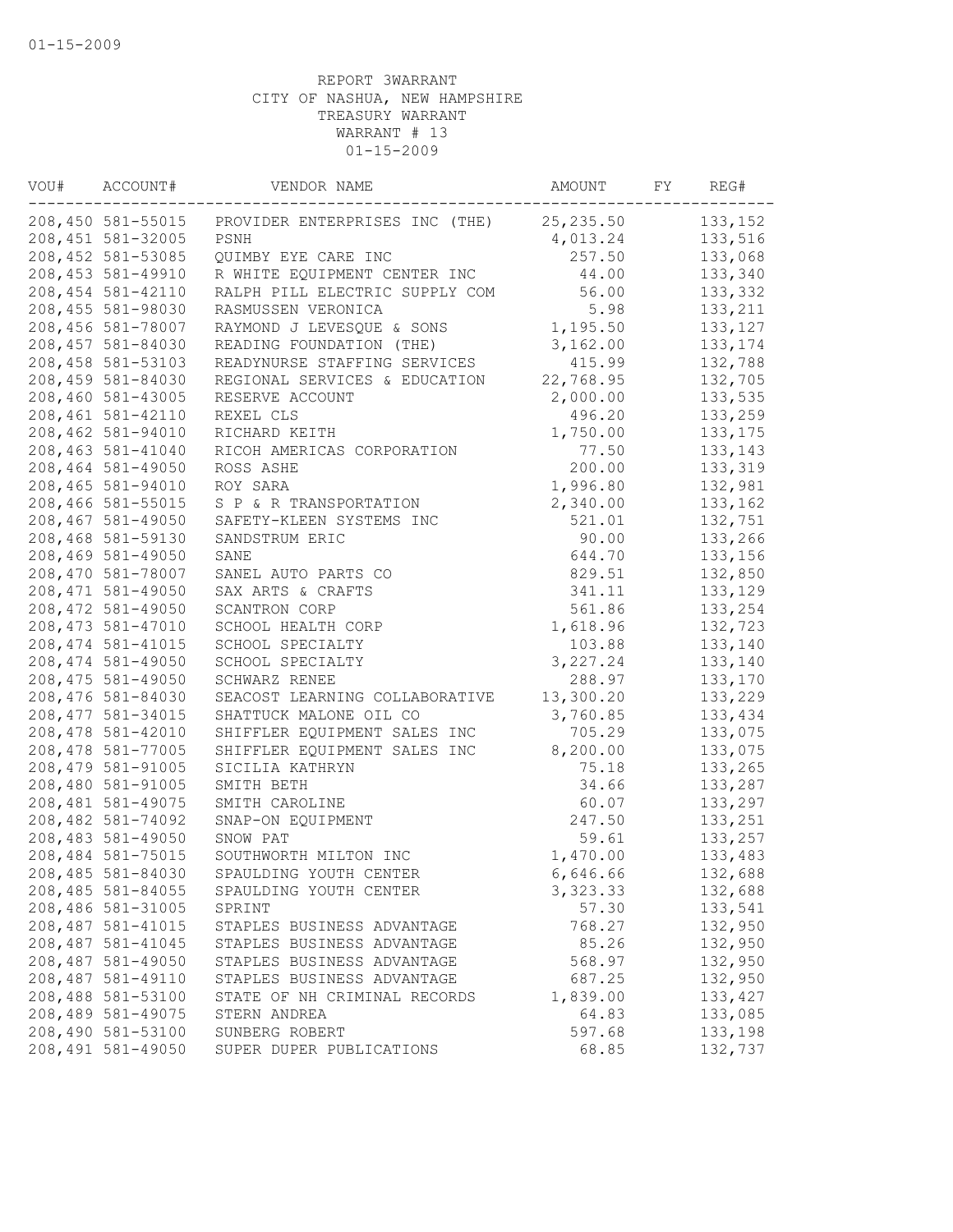| VOU#      | ACCOUNT#           | VENDOR NAME                         | AMOUNT     | FY | REG#           |
|-----------|--------------------|-------------------------------------|------------|----|----------------|
|           | 208,492 581-49050  | TAPEANDMEDIA.COM LLC                | 304.28     |    | 133,197        |
|           | 208,493 581-45910  | TELEGRAPH PUBLISHING COMPANY        | 312.00     |    | 133,549        |
|           | 208,494 581-78007  | TOWERS MOTOR PARTS CORP             | 344.77     |    | 132,970        |
|           | 208,495 581-95005  | TREASURER STATE OF NH               | 75.00      |    | 133,448        |
|           | 208,496 581-49075  | TREASURER STATE OF NH               | 494.68     |    | 133,358        |
|           | 208,497 581-94030  | TROMBLY DENISE                      | 120.00     |    | 132,899        |
|           | 208,498 581-42130  | TST EQUIPMENT INC                   | 93.00      |    | 132,819        |
|           | 208,499 581-53100  | TWIN STATE//VOICE.DATA.VIDEO.I      | 1,202.39   |    | 133,188        |
|           | 208,500 581-43005  | U S POSTAL SERVICES                 | 310.00     |    | 133,426        |
|           | 208,501 581-49050  | UNH/PICTURING WRITING/IMAGE MA      | 120.75     |    | 133,317        |
|           | 208,502 581-74092  | UNITED MACHINE REPAIR INC           | 58.10      |    | 133,359        |
|           | 208,503 581-43005  | UNITED PARCEL SERVICE               | 13.97      |    | 133,066        |
|           | 208,504 581-42120  | UNITED SUPPLY INC                   | 1,044.29   |    | 133,191        |
|           | 208,505 581-83102  | UNUM LIFE INSURANCE                 | 2,404.13   |    | 133,422        |
|           | 208,506 581-43005  | USPS HASLER                         | 539.70     |    | 133,547        |
|           | 208,507 581-74092  | VALLEY COMMUNICATIONS SYSTEM I      | 169.00     |    | 133,178        |
|           | 208,508 581-31005  | VERIZON BUSINESS                    | 4,405.19   |    | 132,681        |
|           | 208,509 581-84030  | VERMONT CTR FOR THE DEAF &          | 532.50     |    | 133,286        |
|           | 208,510 581-75180  | VIKING ROOFING, INC.                | 421.00     |    | 133,224        |
|           | 208,511 581-83004  | VISION SERVICE PLAN - NH            | 1,972.34   |    | 133,423        |
|           | 208,512 581-64192  | W D MATTHEWS MACHINERY CO           | 1,950.00   |    | 133,202        |
|           | 208, 513 581-49075 | W E AUBUCHON CO INC                 | 31.19      |    | 133,533        |
|           | 208,514 581-49050  | WALMART COMMUNITY                   | 46.56      |    | 133,022        |
|           | 208,514 581-49075  | WALMART COMMUNITY                   | 46.63      |    | 133,022        |
|           | 208,515 581-49050  | WARD'S NATURAL SCIENCE              | 100.46     |    | 132,923        |
|           |                    |                                     |            |    |                |
|           | 208,516 581-59130  | WHALLEY DAVID                       | 58.00      |    | 133,271        |
|           | 208,517 581-47010  | WILLIAM V. MACGILL & COMPANY        | 115.70     |    | 132,810        |
|           | 208,517 581-49050  | WILLIAM V. MACGILL & COMPANY        | 125.80     |    | 132,810        |
|           | 208,518 581-42110  | WILLIAMS COMMUNICATIONS SERVIC      | 576.10     |    | 133,193        |
|           | 208,519 581-49050  | WOJTKUN CATHERINE                   | 59.88      |    | 133,194        |
|           | 208,520 581-49050  | WOODWIND & BRASSWIND                | 206.18     |    | 133,142        |
|           | 208,521 581-53101  | YOUTH COUNCIL (THE)                 | 8,373.90   |    | 133,186        |
|           | 208,522 581-59130  | ZAPENAS BRAD                        | 116.00     |    | 132,892        |
|           | 208,523 581-59130  | ZWICKER DAVE<br>------------------- | 116.00     |    | 133,238        |
| TOTAL 581 |                    | SCHOOL DEPARTMENT                   |            |    | 1, 124, 567.91 |
|           |                    |                                     |            |    |                |
| 600       | 590-23501          | TREASURER STATE OF NH               | 2,385.00   |    | 132,720        |
| 601       | 590-23553          | CWS FENCE & GUARDRAIL COMPANY       | 28, 287.50 |    | 133,019        |
| 602       | 590-23581          | SCHAFER CONSULTING                  | 17,500.00  |    | 133,110        |
| 603       | 590-24532          | INDUSTRIAL PROTECTION SERVICES      | 1,336.00   |    | 132,763        |
|           | 208,524 590-24581  | BRITENRIKER DEBORAH                 | 2,083.20   |    | 133,241        |
| TOTAL     | 590                | P/Y OBLIGATIONS                     |            |    | 51,591.70      |
| 604       | 599-64045          | PETTY CASH                          | 45.99      |    | 133,431        |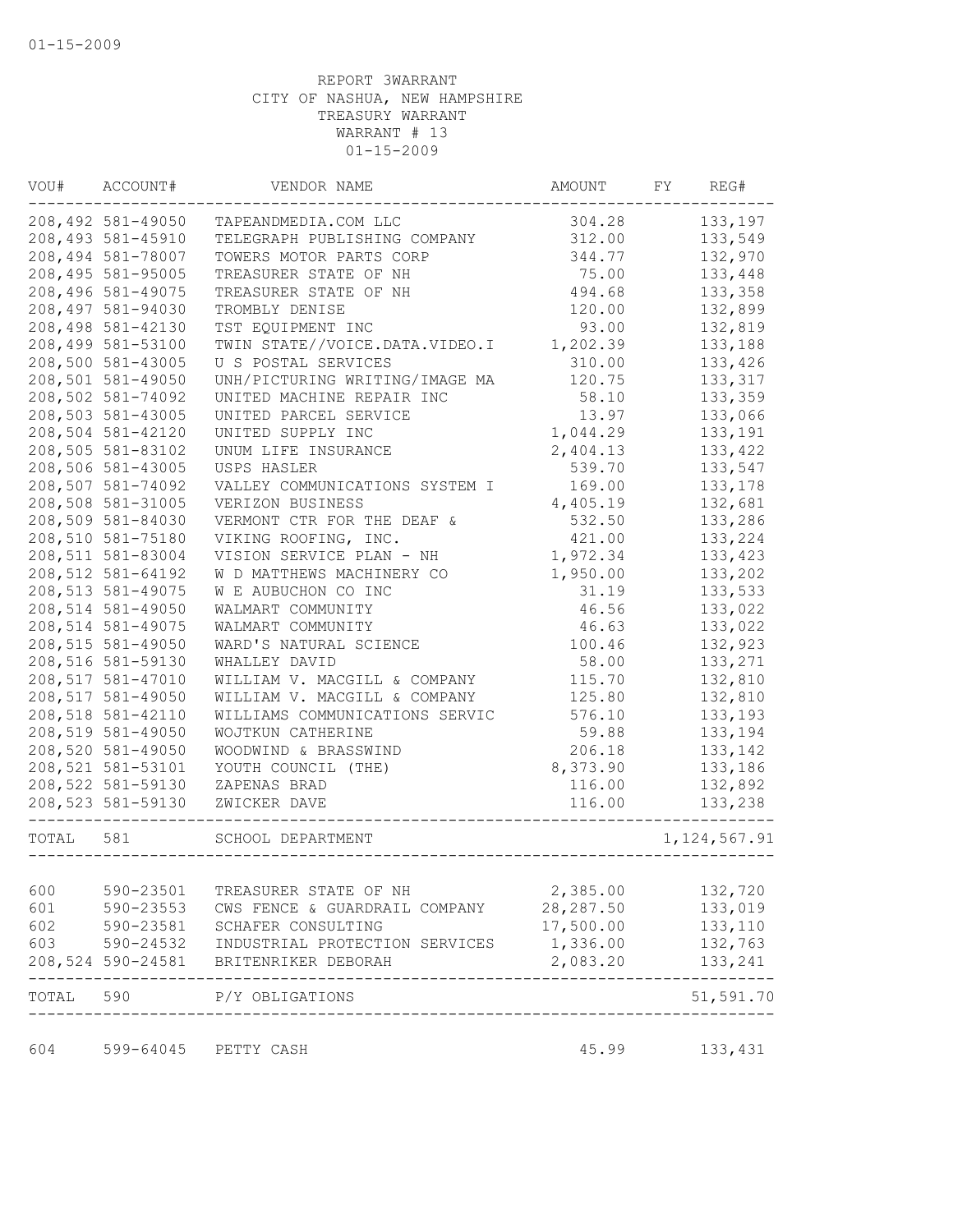| VOU#                     | ACCOUNT#                                         | VENDOR NAME                                                                                          | AMOUNT                                           | FY. | REG#                                     |
|--------------------------|--------------------------------------------------|------------------------------------------------------------------------------------------------------|--------------------------------------------------|-----|------------------------------------------|
| 605<br>606<br>607<br>608 | 599-68040<br>599-68045<br>599-68060<br>599-68075 | RON CURRIER'S HILLTOP CHEVROLE<br>CONWAY CHEVROLET-BUICK INC<br>HOWARD P FAIRFIELD INC<br>MILTON CAT | 36,799.00<br>24,750.00<br>3,441.00<br>115,800.00 |     | 132,687<br>132,906<br>133,250<br>133,057 |
| TOTAL                    | 599                                              | "CERF" - EQUIPMENT PURCHASES                                                                         |                                                  |     | 180,835.99                               |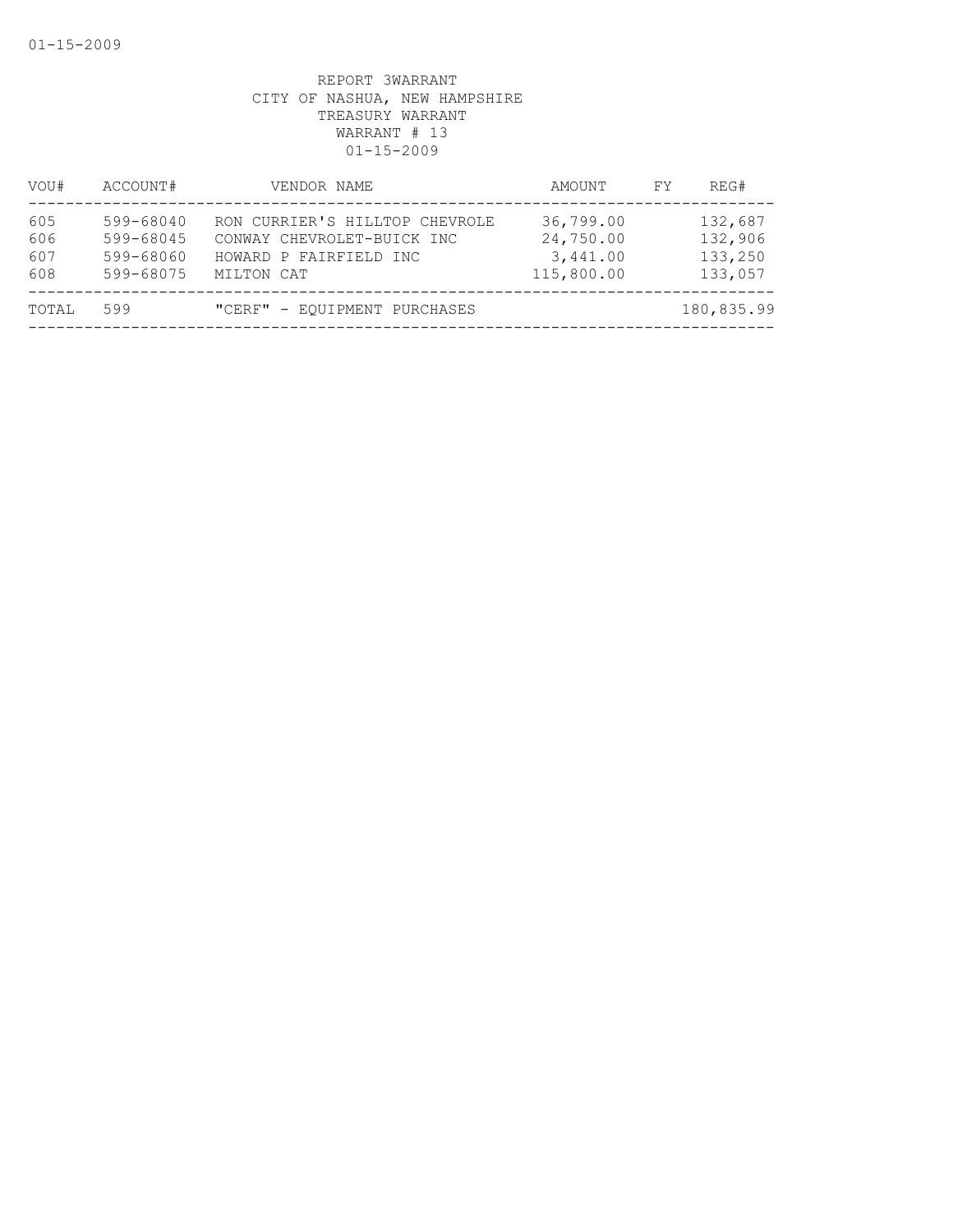| VOU# ACCOUNT# | VENDOR NAME                                                          | AMOUNT FY REG#        |                |
|---------------|----------------------------------------------------------------------|-----------------------|----------------|
|               | 609 617-01 IMTEK REPROGRAPHICS INC                                   |                       | 97.00 132,872  |
|               | TOTAL 617-01 CAP IMP - BUILDING MAINT<br>GENERAL REPAIRS - CITY HALL |                       | 97.00          |
|               | 610 653-14 BROX INDUSTRIES INC                                       | 103, 350. 74 132, 755 |                |
|               | TOTAL 653-14 CAP IMP - STREET DEPT<br>STREET PAVING PROGRAM FY08     |                       | 103,350.74     |
|               | 611 653-18 STEVE SURETTE & SON EXCAVATION 14,017.79 133,000          |                       |                |
|               | TOTAL 653-18 CAP IMP - STREET DEPT<br>SIDEWALK CONSTR & REPLACEMENT  |                       | 14,017.79      |
|               | 208,525 681-10 KEACH-NORDSTROM ASSOCS INC                            |                       | 914.50 133,204 |
|               | TOTAL 681-10 CAP IMP - SCHOOL<br>DEFERRED MAINTENANCE FY07           |                       | 914.50         |
|               | 208,525 681-11 KEACH-NORDSTROM ASSOCS INC                            | 9,043.42 133,204      |                |
|               | TOTAL 681-11 CAP IMP - SCHOOL<br>DEFERRED NAINTENANCE/MAJOR          |                       | 9,043.42       |
|               | 208,526 681-34 SCHIAVI LEASING CORP                                  |                       | 900.00 133,153 |
|               | TOTAL 681-34 CAP IMP - SCHOOL<br>PORTABLE CLASSROOMS                 |                       | 900.00         |
|               |                                                                      |                       |                |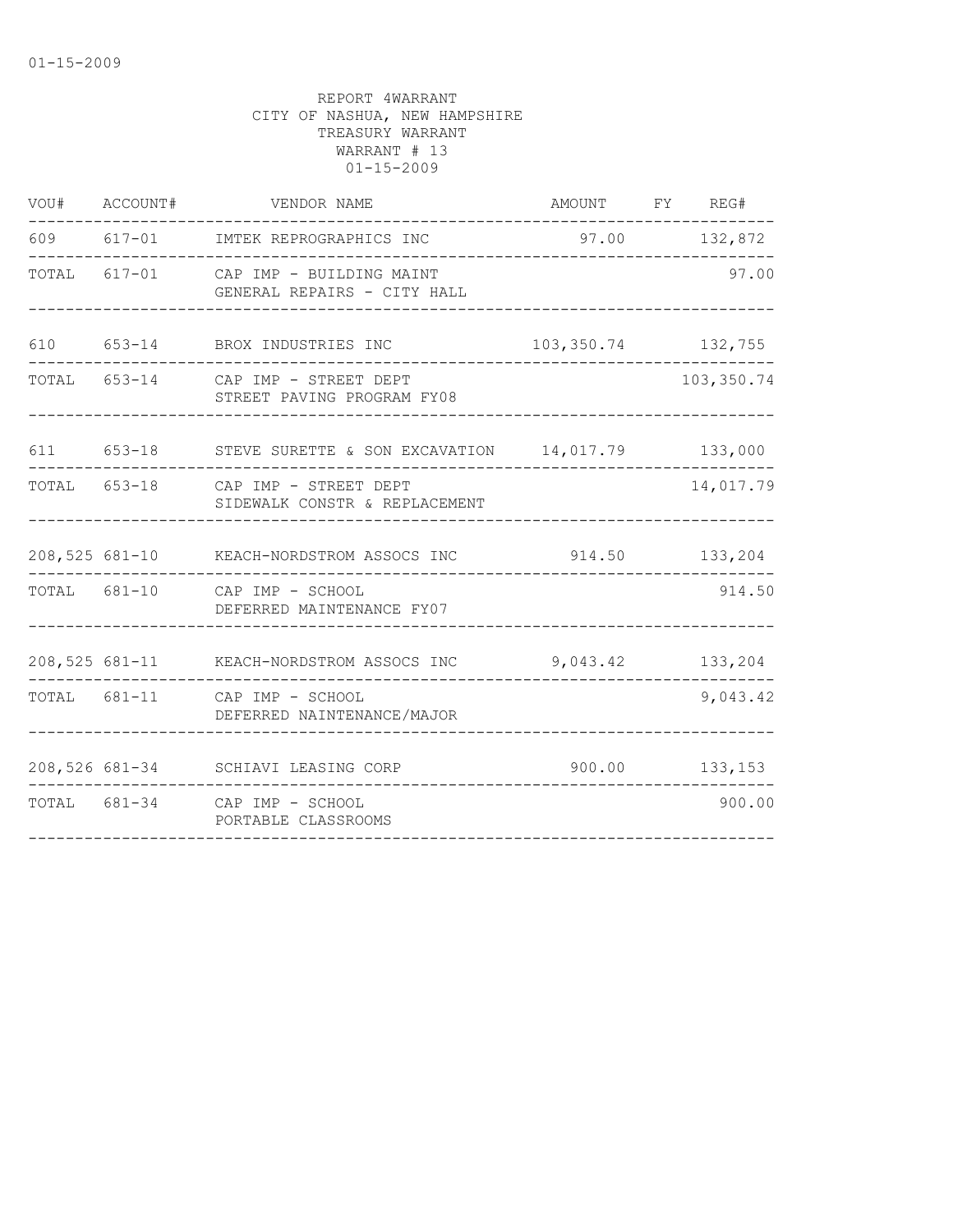| VOU#  | ACCOUNT# PROGRAM | VENDOR NAME                                                        |                                    | AMOUNT FY REG# |
|-------|------------------|--------------------------------------------------------------------|------------------------------------|----------------|
| 612   |                  | 791-01310 3788 RD EDMUNDS & SONS INC<br>613 791-64033 3788 NORTRAX | 402, 258.61 132, 748<br>858,000.00 | 355            |
|       |                  | TOTAL 791 CPF-SOLID WASTE DISPOSAL                                 | 1,260,258.61                       |                |
|       |                  |                                                                    |                                    |                |
| 614   | 792-01310        | 3793 RD EDMUNDS & SONS INC/RETAINAG                                | 16,100.00                          | 359            |
| 615   | 792-53075        | 3791 FAY SPOFFORD & THORNDIKE LLC                                  | 46,308.68                          | 132,735        |
| 616   | 792-53181        | 3794 BROX INDUSTRIES INC                                           | 1,629.75                           | 132,755        |
| 616   | 792-53183        | 3795 BROX INDUSTRIES INC                                           | 4,500.65                           | 132,755        |
| 617   | 792-71           | 3798 METHUEN CONSTRUCTION CORP INC                                 | 93,817.55                          | 132,855        |
| 618   | 792-71           | 3798 STEVE SURETTE & SON EXCAVATION                                | 12,605.70                          | 133,000        |
| 619   |                  | 792-72 3798 METHUEN CONSTRUCTION CORP INC                          | 8,629.01                           | 132,855        |
| 620   |                  | 792-72 3798 STEVE SURETTE & SON EXCAVATION                         | 34.01                              | 133,000        |
| 621   | 792-96401        | 3795 D&C CONSTRUCTION CO INC                                       | 36,827.91                          | 132,910        |
| 622   |                  | 792-96401 3795 D&C CONSTRUCTION CO INC/RETAIN 751.59               |                                    | 369            |
| TOTAL |                  | 792 CPF-WASTEWATER USER FUND 221,204.85                            |                                    |                |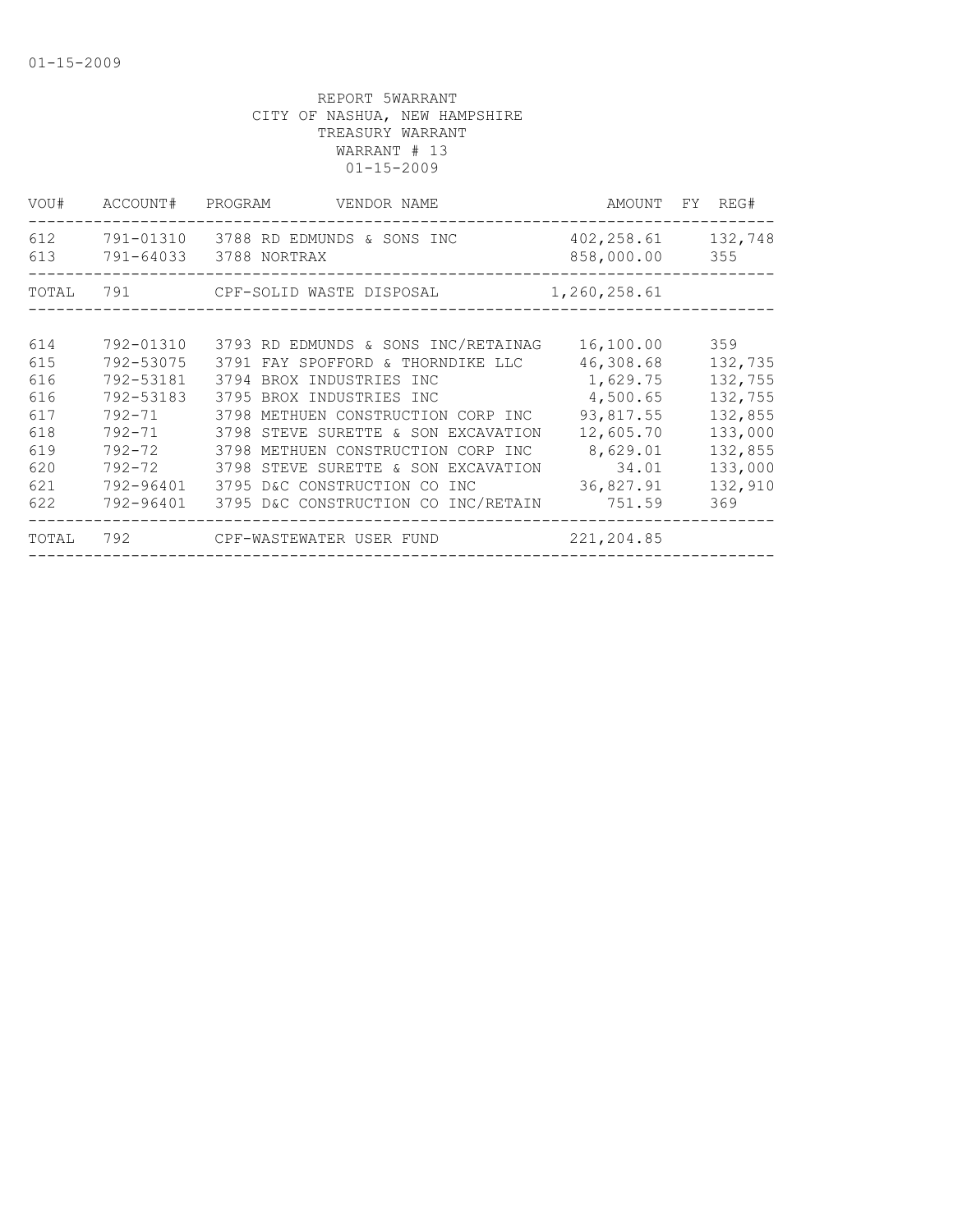| WOU#      | ACCOUNT#         | VENDOR NAME                                                | AMOUNT     | FY | REG#                               |
|-----------|------------------|------------------------------------------------------------|------------|----|------------------------------------|
| 623       |                  | 801-31050 NEXTEL COMMUNICATIONS                            |            |    | 155.71 133,441                     |
| 624       | 801-32005        | PSNH                                                       | 553.30     |    | 133,512                            |
| 625       | 801-32005        | PUBLIC SERVICE OF NH                                       | 735.93     |    | 133,514                            |
| 626       | 801-48005        | SHATTUCK MALONE OIL CO                                     | 320.11     |    | 133,434                            |
| 626       | 801-48005        | SHATTUCK MALONE OIL CO                                     | 368.14     |    | 133,434                            |
| 626       | 801-48005        | SHATTUCK MALONE OIL CO                                     | 112.04     |    | 133,434                            |
| 627       | 801-54020        | BOXWOOD TECHNOLOGY INC                                     | 300.00     |    | 133,013                            |
| 628       | 801-54020        | MAINE MUNICIPAL ASSN                                       | 45.00      |    | 133,029                            |
| 629       | 801-59100        | TREASURER STATE OF NH                                      | 384.00     |    | 133,443                            |
| 630       | 801-64040        | DLT SOLUTIONS INC                                          | 68.64      |    | 133,469                            |
| 631       | 801-78065        | SULLIVAN TIRE INC                                          | 770.25     |    | 132,734                            |
| 632       | 801-78100        | CREATIVE SIGNS LLC                                         | 85.00      |    | 132,945                            |
| 632       | 801-78100        | CREATIVE SIGNS LLC                                         | 85.00      |    | 132,945                            |
| 633       | 801-78100        | NORTH AMERICAN EQUIPMENT UPFIT                             | 45.48      |    | 132,937                            |
| 634       | 801-78100        | TAYLOR & LLOYD INC                                         | 133.34     |    | 132,909                            |
| 635       | 801-85060        | TREASURER STATE OF NH                                      | 159,629.49 |    | 356                                |
| 635       | 801-85065        | TREASURER STATE OF NH                                      | 71, 514.75 |    | 356                                |
| 635       | 801-85070        | TREASURER STATE OF NH                                      | 26,574.03  |    | 356<br>. _ _ _ _ _ _ _ _ _ _ _ _ _ |
| TOTAL 801 |                  | SOLID WASTE DISPOSAL<br>__________________________________ |            |    | 261,880.21                         |
|           |                  |                                                            |            |    |                                    |
| 636       |                  | 802-215-00 DINBERGS ARTURS                                 | 84.44      |    | 133,080                            |
| 637       | 802-215-00       | GRUGNALE LAW OFFICE PC                                     | 32.40      |    | 133,072                            |
| 638       | $802 - 215 - 00$ | KENNEDY RACHEL S                                           | 46.65      |    | 133,081                            |
| 639       | $802 - 215 - 00$ | MOISE BOOZ                                                 | 35.65      |    | 133,064                            |
| 640       | $802 - 215 - 00$ | OLDE PATRIOT TITLE SVC INC                                 | 64.15      |    | 133, 111                           |
| 641       | $802 - 215 - 00$ | ROGERS KIMBERLY J ESQ                                      | 29.00      |    | 133,078                            |
| 642       | $802 - 215 - 00$ | WELLS FARGO HOME MTG                                       | 27.03      |    | 132,888                            |
| 643       | 802-31005        | BAYRING COMMUNICATIONS                                     | 60.42      |    | 133,508                            |
| 644       | 802-31005        | FAIRPOINT COMMUNICATIONS INC                               | 63.12      |    | 133,507                            |
| 645       | 802-31005        | NEXTEL COMMUNICATIONS                                      | 101.51     |    | 133,441                            |
| 645       | 802-31005        | NEXTEL COMMUNICATIONS                                      | 231.33     |    | 133,441                            |
| 646       | 802-32005        | PSNH                                                       | 19.47      |    | 133,512                            |
| 646       | 802-32005        | PSNH                                                       | 1,258.00   |    | 133,512                            |
| 647       | 802-33005        | PENNICHUCK WATER                                           | 98.74      |    | 133,452                            |
| 648       | 802-34015        | METROMEDIA ENERGY INC                                      | 13, 175.60 |    | 133,502                            |
| 649       |                  | 802-41015 STAPLES BUSINESS ADVANTAGE                       | $-5.30$    |    | 133,020                            |
| 649       | 802-41015        | STAPLES BUSINESS ADVANTAGE                                 | 341.24     |    | 133,020                            |
| 650       | 802-42010        | CENTRAL PAPER PRODUCTS CO                                  | 283.53     |    | 133,008                            |
| 651       | 802-42010        | OMEGA INDUSTRIAL SUPPLY INC                                | 789.89     |    | 132,922                            |
| 652       | 802-43005        | LECLERC MARIO                                              | 36.58      |    | 133,432                            |
| 653       | 802-45101        | CIBA CORPORATION                                           | 9,040.00   |    | 132,766                            |
| 654       | 802-45103        | JCI JONES CHEMICALS INC                                    | 6,836.71   |    | 132,878                            |
| 655       | 802-45105        | HOLLAND COMPANY INC                                        | 4,957.68   |    | 132,797                            |
| 656       | 802-45106        | KEMIRA WATER SOLUTIONS INC                                 | 12, 223.75 |    | 132,881                            |
| 657       | 802-46045        | UNIFIRST CORPORATION                                       | 270.06     |    | 132,985                            |
| 657       | 802-46045        | UNIFIRST CORPORATION                                       | 1,726.02   |    | 132,985                            |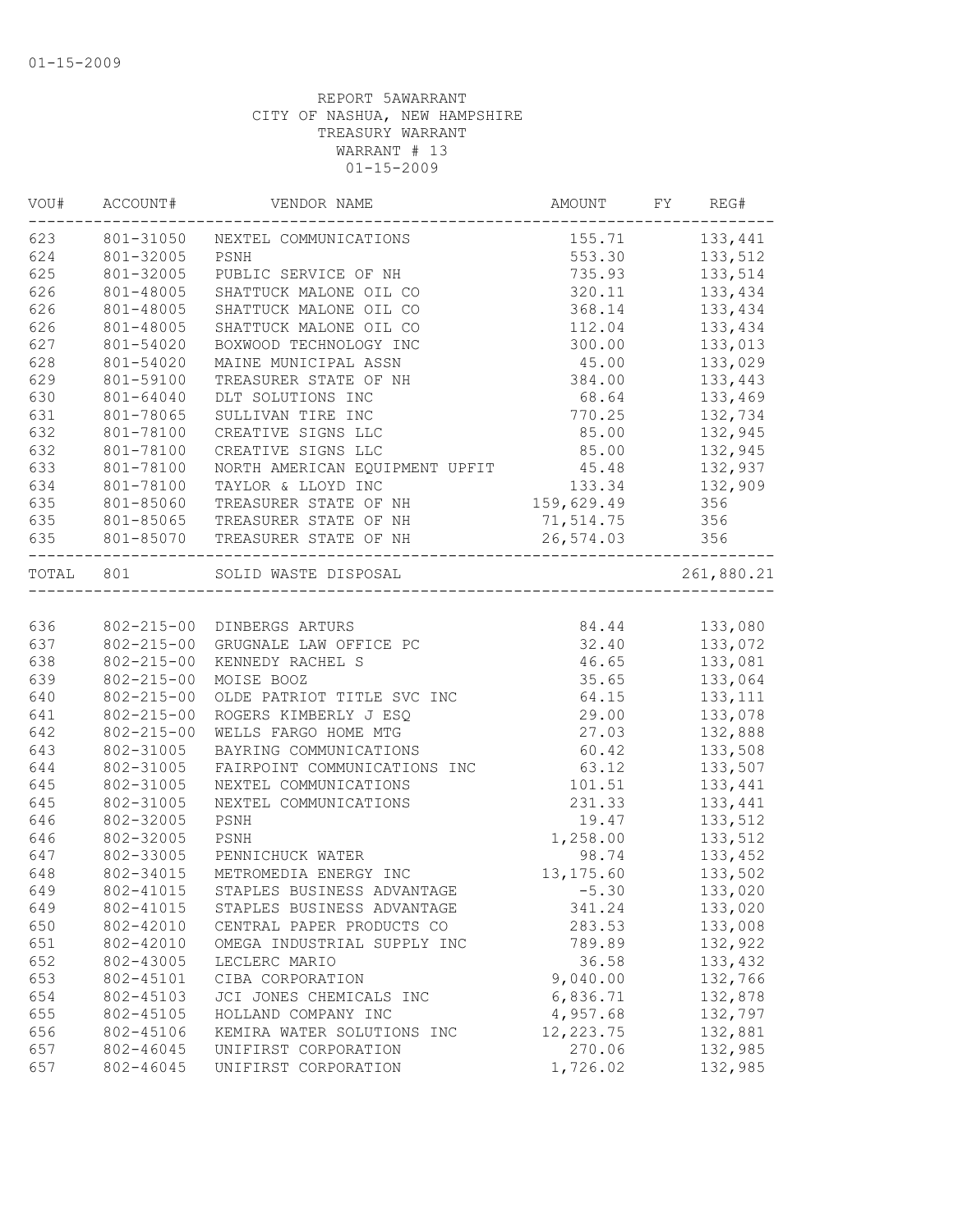| VOU# | ACCOUNT#  | VENDOR NAME                    | AMOUNT    | FY | REG#    |
|------|-----------|--------------------------------|-----------|----|---------|
| 658  |           | 802-49070 HACH COMPANY         | 831.95    |    | 132,973 |
| 659  | 802-49070 | HOME DEPOT CREDIT SERVICES     | 48.90     |    | 133,446 |
| 660  | 802-49070 | IDEXX DISTRIBUTION INC         | 721.67    |    | 132,901 |
| 661  | 802-49070 | TELEDYNE ISCO INC              | 249.25    |    | 132,833 |
| 662  | 802-49075 | <b>CUES</b>                    | 23.32     |    | 132,817 |
| 663  | 802-49075 | FASTENAL COMPANY               | 210.96    |    | 132,921 |
| 664  | 802-53030 | HACH COMPANY                   | 859.00    |    | 132,973 |
| 665  | 802-53030 | HEALTH & SAFETY SERVICES UNLIM | 243.00    |    | 132,837 |
| 666  | 802-59100 | ANSWERING SERVICES OF NH LLC   | 77.00     |    | 132,905 |
| 667  | 802-59100 | MONSTER STORAGE                | 525.00    |    | 132,890 |
| 668  | 802-59100 | NATIONAL FIRE & SECURITY INC   | 450.00    |    | 132,815 |
| 669  | 802-59100 | NORMANDEAU ASSOCIATES INC      | 2,453.65  |    | 132,868 |
| 670  | 802-59100 | SULLIVAN ASSOCIATES            | 508.83    |    | 132,745 |
| 671  | 802-59105 | GREENLEAF WILLIAM              | 850.00    |    | 132,920 |
| 672  | 802-59220 | PRINTGRAPHICS OF MAINE         | 439.57    |    | 132,775 |
| 673  | 802-59225 | RESOURCE MANAGEMENT INC        | 18,537.40 |    | 132,695 |
| 674  | 802-59230 | CONCRETE CORING CO             | 590.00    |    | 132,980 |
| 675  | 802-59230 | CONTINENTAL PAVING INC         | 3,609.57  |    | 133,347 |
| 676  | 802-59230 | E J PRESCOTT INC               | 1,170.00  |    | 132,779 |
| 677  | 802-59230 | JENNINGS EXCAVATION INC        | 375.00    |    | 132,728 |
| 678  | 802-59230 | VELLANO BROS INC               | 767.85    |    | 132,852 |
| 679  | 802-59239 | STAPLES BUSINESS ADVANTAGE     | 29.89     |    | 133,020 |
| 680  | 802-59320 | D & R TOWING INC               | 230.50    |    | 133,329 |
| 681  | 802-59320 | MAC MULKIN CHEVROLET INC       | 181.42    |    | 133,331 |
| 682  | 802-59320 | MAYNARD & LESIEUR INCORPORATED | 106.35    |    | 133,336 |
| 683  | 802-59320 | NAPA AUTO PARTS                | 20.03     |    | 132,965 |
| 683  | 802-59320 | NAPA AUTO PARTS                | 84.87     |    | 132,966 |
| 683  | 802-59320 | NAPA AUTO PARTS                | 1,088.92  |    | 132,966 |
| 684  | 802-59320 | PINE MOTOR PARTS               | 97.57     |    | 133,339 |
| 685  | 802-59320 | SANEL AUTO PARTS CO            | 35.87     |    | 132,850 |
| 686  | 802-64040 | DLT SOLUTIONS INC              | 1,372.14  |    | 133,469 |
| 686  | 802-64040 | DLT SOLUTIONS INC              | 1,137.86  |    | 133,469 |
| 687  | 802-64192 | ELECTRONIC EXPEDITORS INC      | 53.34     |    | 133,107 |
| 688  | 802-64192 | FASTENAL COMPANY               | 415.57    |    | 132,921 |
| 688  | 802-64192 | FASTENAL COMPANY               | 33.17     |    | 132,921 |
| 689  | 802-64192 | GRAINGER                       | 192.81    |    | 132,791 |
| 690  | 802-64192 | HOME DEPOT CREDIT SERVICES     | 41.94     |    | 133,446 |
| 691  | 802-64192 | M & M ELECTRICAL SUPPLY CO INC | 400.00    |    | 133,327 |
| 692  | 802-64192 | MCMASTER-CARR SUPPLY CO        | 378.87    |    | 132,835 |
| 693  | 802-64192 | PINE MOTOR PARTS               | 15.98     |    | 133,339 |
| 694  | 802-64192 | RADIOSHACK                     | 9.98      |    | 133,518 |
| 695  | 802-64192 | UNITED SUPPLY COMPANY INC      | 2.38      |    | 133,346 |
| 696  | 802-77045 | M & B MACHINING AND WELDING    | 430.00    |    | 133,334 |
| 697  | 802-77050 | GRAINGER                       | 578.00    |    | 132,791 |
| 698  | 802-77050 | HEATING SPECIALTIES OF NH INC  | 21.99     |    | 133,330 |
| 699  | 802-77050 | M & M ELECTRICAL SUPPLY CO INC | 546.66    |    | 133,327 |
| 700  | 802-77050 | PINE MOTOR PARTS               | 853.39    |    | 133,339 |
| 701  | 802-77050 | TIM'S SPEED & CUSTOM           | 72.00     |    | 132,774 |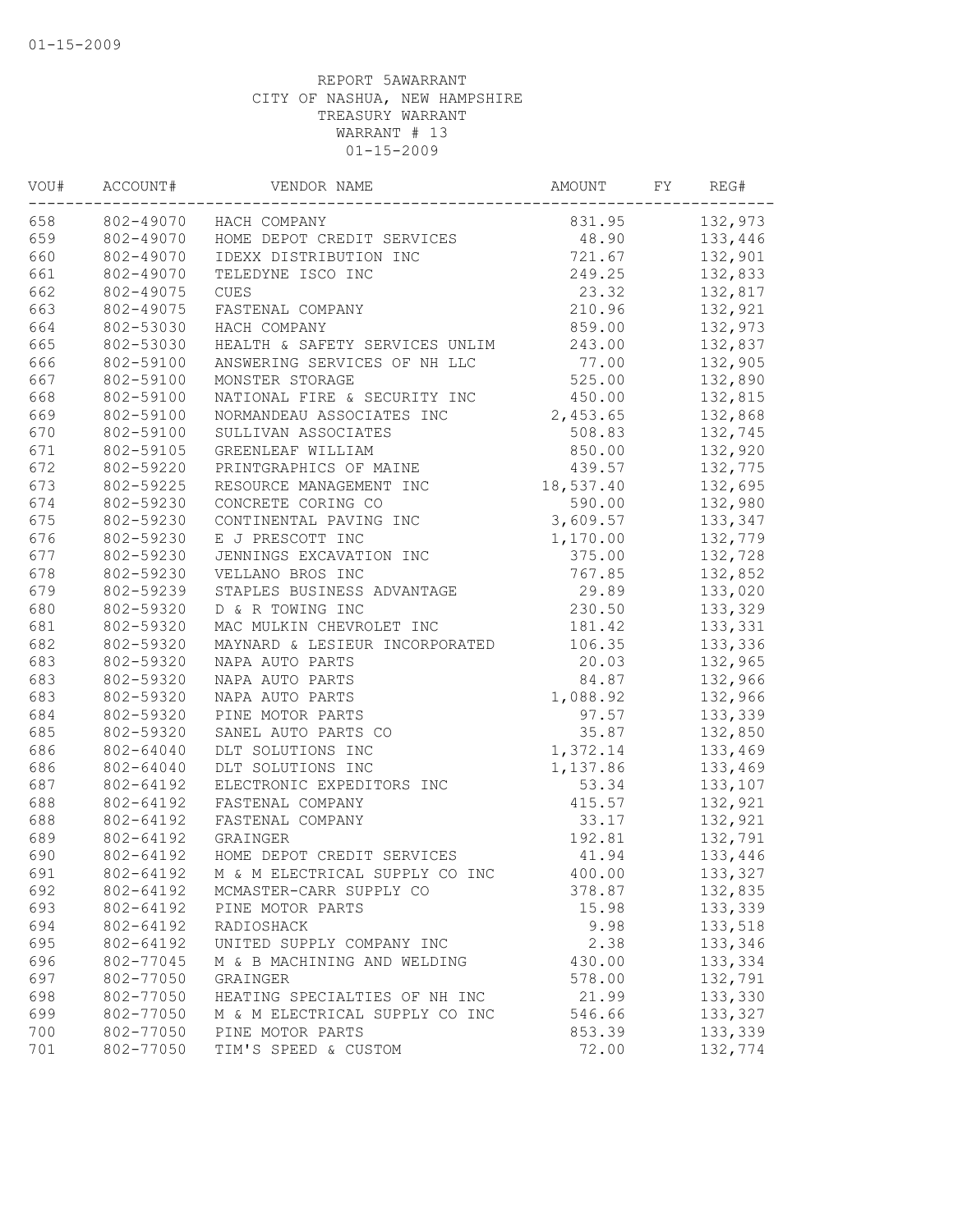| VOU#  | ACCOUNT#  | VENDOR NAME                   | AMOUNT    | FY | REG#       |
|-------|-----------|-------------------------------|-----------|----|------------|
| 702   | 802-77050 | WINDWARD PETROLEUM            | 1,949.05  |    | 132,767    |
| 703   | 802-77062 | ASSOCIATE MEASUREMENT CO      | 840.00    |    | 133,043    |
| 704   | 802-77065 | CLEAR EDGE                    | 6,573.00  |    | 132,998    |
| 705   | 802-77065 | SAFETY-KLEEN SYSTEMS INC      | 514.08    |    | 132,751    |
| 706   | 802-77067 | BEARINGS SPECIALTY CO<br>INC  | 124.00    |    | 132,990    |
| 707   | 802-77067 | INSTRUMENTS INC<br>COLONIAL   | 1,010.00  |    | 133,052    |
| 708   | 802-77069 | CARPARTS OF NASHUA            | 58.38     |    | 132,711    |
| 709   | 802-77069 | FASTENAL COMPANY              | 152.88    |    | 132,921    |
| 710   | 802-77069 | HEATING SPECIALTIES OF NH INC | 29.63     |    | 133,330    |
| 711   | 802-77069 | MCMASTER-CARR SUPPLY CO       | 301.72    |    | 132,835    |
| 712   | 802-77069 | UNITED SUPPLY COMPANY INC     | 716.54    |    | 133,346    |
| 713   | 802-77072 | ASSOCIATE MEASUREMENT CO      | 30.00     |    | 133,043    |
| 714   | 802-94005 | <b>CUES</b>                   | 1,336.24  |    | 132,817    |
| 715   | 802-94005 | NEWEA                         | 445.00    |    | 133,517    |
| 715   | 802-94005 | NEWEA                         | 865.00    |    | 133,517    |
| 716   | 802-94005 | TREASURER STATE OF<br>NΗ      | 160.00    |    | 133,498    |
| 716   | 802-94005 | TREASURER STATE OF<br>NΗ      | 1,025.00  |    | 133,498    |
| 717   | 802-96004 | WATER SPECIALTIES COMPANY     | 750.00    |    | 132,836    |
| 718   | 802-96085 | ITT WATER & WASTEWATER USA    | 5,708.30  |    | 133,108    |
| 719   | 802-96530 | HIGHLAND POWER                | 10,000.00 |    | 133,004    |
| TOTAL | 802       | SEWERAGE DISPOSAL SYSTEM      |           |    | 126,389.91 |
|       |           |                               |           |    |            |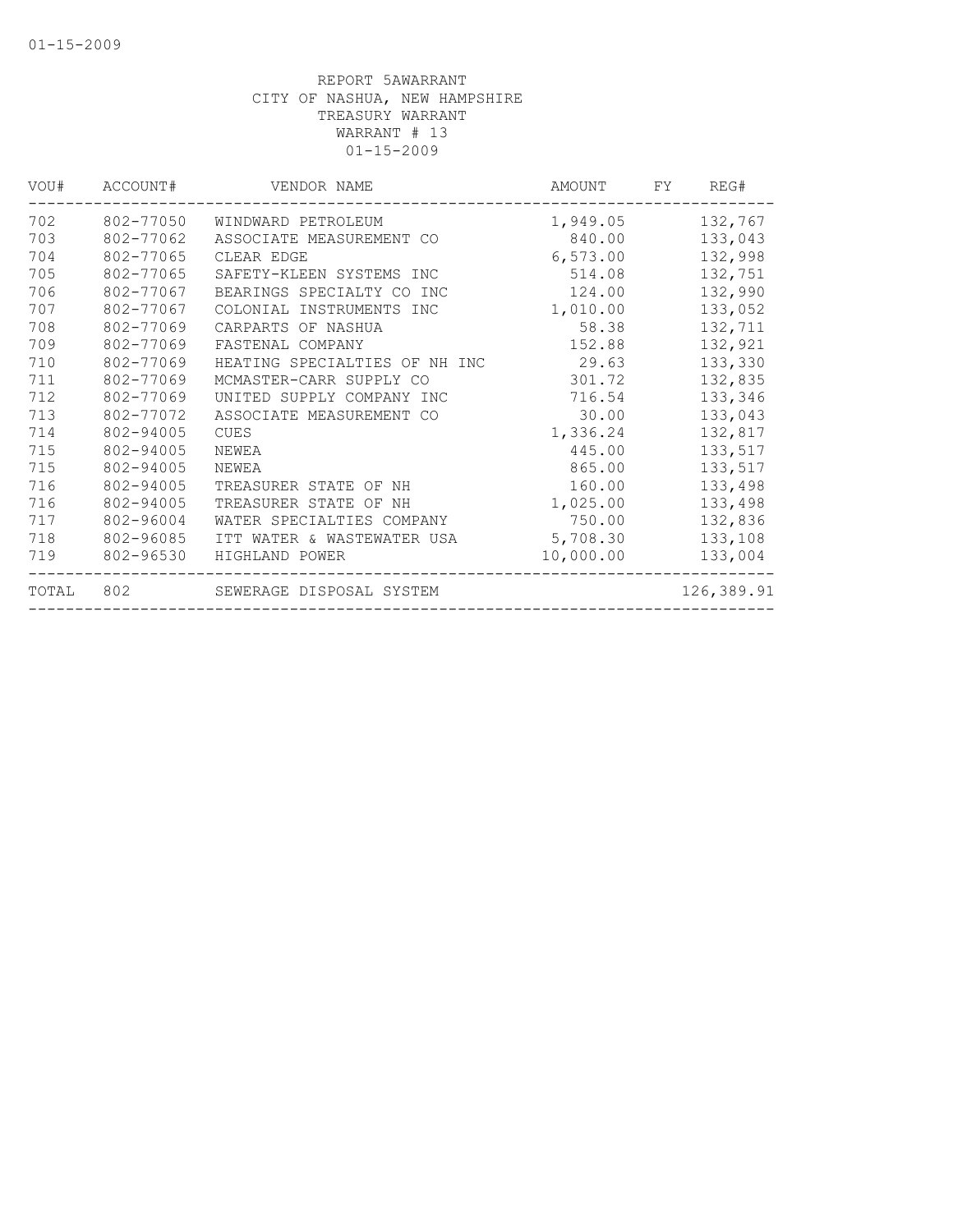| ACCOUNT#  | VENDOR NAME |                                                                                                                                                                                                                                                                                                                                                   |                                          |                                                                                                                          |
|-----------|-------------|---------------------------------------------------------------------------------------------------------------------------------------------------------------------------------------------------------------------------------------------------------------------------------------------------------------------------------------------------|------------------------------------------|--------------------------------------------------------------------------------------------------------------------------|
|           |             |                                                                                                                                                                                                                                                                                                                                                   |                                          | 133,433                                                                                                                  |
| 915       |             |                                                                                                                                                                                                                                                                                                                                                   |                                          | 607.50                                                                                                                   |
|           |             |                                                                                                                                                                                                                                                                                                                                                   |                                          | 132,802<br>133,457                                                                                                       |
| 952       |             |                                                                                                                                                                                                                                                                                                                                                   |                                          | 1,804.00                                                                                                                 |
|           |             |                                                                                                                                                                                                                                                                                                                                                   |                                          | 132,861                                                                                                                  |
|           |             |                                                                                                                                                                                                                                                                                                                                                   |                                          | 780.00                                                                                                                   |
| 975-45050 |             |                                                                                                                                                                                                                                                                                                                                                   |                                          | 132,772<br>132,773                                                                                                       |
| 975       |             |                                                                                                                                                                                                                                                                                                                                                   |                                          | 1,504.19                                                                                                                 |
|           |             | 330.00                                                                                                                                                                                                                                                                                                                                            |                                          | 133,218                                                                                                                  |
|           |             |                                                                                                                                                                                                                                                                                                                                                   |                                          | 330.00                                                                                                                   |
|           |             | 720 915-94010 BROWN LOUISE<br>HUMAN RESOURCE TRUST FUND<br>952-75022 SIMPLEX GRINNELL<br>PARK & RECREATION TRUST FUND<br>723 961-45185 HARDY DORIC INC<br>TOTAL 961 EDGEWOOD CEMETERY TRUST FUND<br>975-45050 BAKER & TAYLOR<br>BAKER & TAYLOR<br>LIBRARY TRUST FUND<br>208,52 981-49075 PLYMOUTH STATE UNIVERSITY<br>TOTAL 981 SCHOOL TRUST FUND | 952-05058 ASAP FIRE & SAFETY CORPORATION | AMOUNT FY REG#<br>607.50<br>1,300.00<br>504.00<br>780.00<br>1,204.74<br>299.45<br>______________________________________ |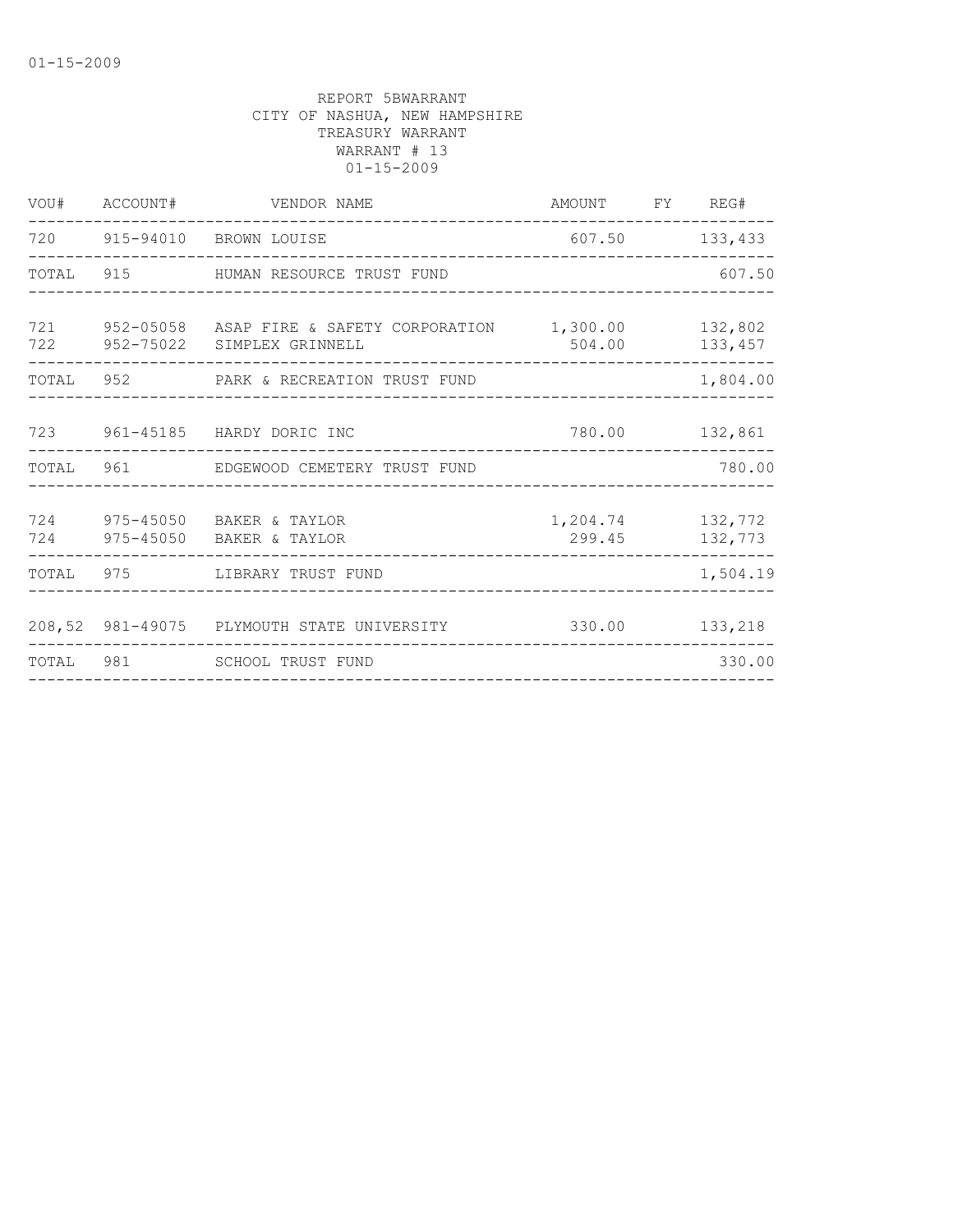|       | ACCOUNT# | PAYROLL WEEK ENDING | AMOUNT |
|-------|----------|---------------------|--------|
|       | -        | $10 - JAN - 2009$   |        |
| TOTAL |          |                     |        |
|       |          |                     |        |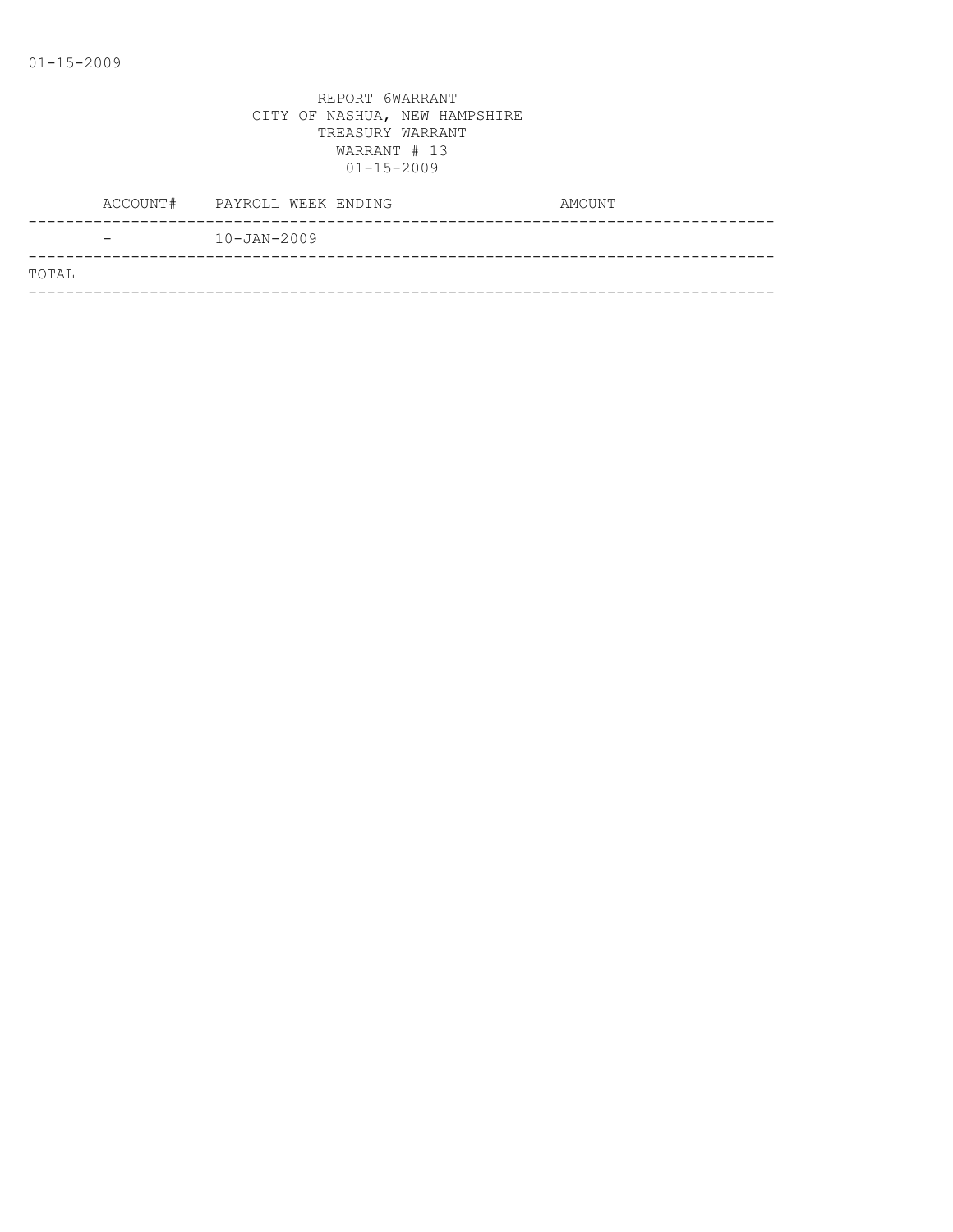|           | ACCOUNT#                 | PAYROLL WEEK ENDING                    | AMOUNT          |            |
|-----------|--------------------------|----------------------------------------|-----------------|------------|
|           | 305-11125                | $03 - JAN - 2009$                      | 903.15          |            |
|           | 305-11125                | $10 - JAN - 2009$                      | 903.15          |            |
|           | 305-11239                | 03-JAN-2009                            | 1,014.26        |            |
|           |                          | 305-11239  10-JAN-2009                 | 1,014.26        |            |
|           | 305-59100                | 03-JAN-2009                            | 212.50          |            |
| TOTAL     | 305                      | SRF - CIVIC & COMM ACTIVITIES          |                 | 4,047.32   |
|           | 308-83051                | $03 - JAN - 2009$                      | 980.29          |            |
|           | 308-83051                | 10-JAN-2009                            | 1,227.08        |            |
|           | 308-83052                | 03-JAN-2009                            | 1,247.89        |            |
|           | 308-83052                | $10 - JAN - 2009$                      | 1,028.77        |            |
|           | 308-83102                | 03-JAN-2009                            | 1,690.35        |            |
|           |                          | 308-83102  10-JAN-2009                 | 1,690.35        |            |
| TOTAL 308 |                          | SRF - INSURANCE                        |                 | 7,864.73   |
|           |                          |                                        |                 |            |
|           |                          | 3086-11870  10-JAN-2009                | 4,808.19        |            |
|           |                          | 3086-13032 10-JAN-2009                 | 477.96          |            |
| TOTAL     | 308                      | JAVITS GRANT PROGRAM                   |                 | 5,286.15   |
|           |                          |                                        |                 |            |
|           |                          | 3097-11162 03-JAN-2009                 | 610.13          |            |
|           | 3097-11162               | $10 - JAN - 2009$                      | 610.14          |            |
|           | 3097-11408               | $03 - JAN - 2009$                      | 403.40          |            |
|           | 3097-11408               | $10 - JAN - 2009$                      | 403.40          |            |
|           | 3097-12112               | $10 - JAN - 2009$                      | 639.66<br>61.28 |            |
|           | 3097-12830<br>3097-19138 | $10 - JAN - 2009$<br>$10 - JAN - 2009$ | 2,952.16        |            |
|           | 3097-19139               | $10 - JAN - 2009$                      | 12,556.50       |            |
|           | 3097-19140               | $10 - JAN - 2009$                      | 7,135.29        |            |
|           | 3097-19540               | $10 - JAN - 2009$                      | 18,508.25       |            |
|           | 3097-19544               | $10 - JAN - 2009$                      | 502.86          |            |
|           | 3097-19545               | $10 - JAN - 2009$                      | 1,568.03        |            |
| TOTAL     | 309                      | SRF - FOOD SERVICES                    |                 | 45, 951.10 |
|           |                          |                                        |                 |            |
|           |                          | 3098-13004 10-JAN-2009                 | 514.11          |            |
| TOTAL     | 309                      | FRESH FRUIT & VEGETABLE GRANT          |                 | 514.11     |
|           |                          | 3117-12006 03-JAN-2009                 | 550.00          |            |
|           |                          | 3117-12006 10-JAN-2009                 | 1,925.00        |            |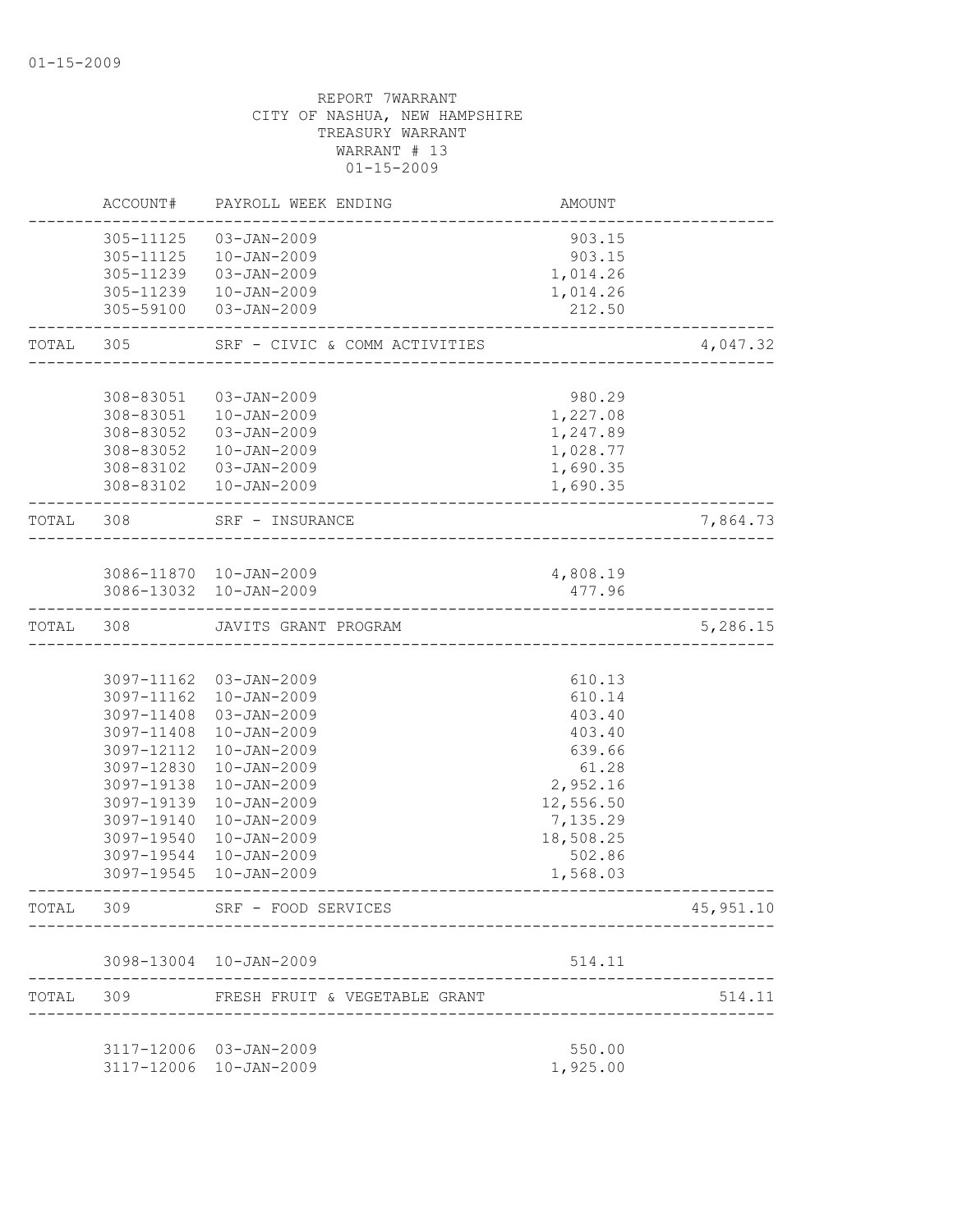|           |           | ACCOUNT# PAYROLL WEEK ENDING                              | AMOUNT    |                                |
|-----------|-----------|-----------------------------------------------------------|-----------|--------------------------------|
|           |           | TOTAL 311 DRIVER'S EDUCATION                              |           | 2,475.00                       |
|           |           |                                                           |           |                                |
|           | 312-11165 | 03-JAN-2009                                               | 1,052.86  |                                |
|           | 312-11165 | 10-JAN-2009                                               | 1,052.86  |                                |
|           | 312-11191 | 03-JAN-2009                                               | 788.83    |                                |
|           | 312-11191 | $10 - JAN - 2009$                                         | 788.83    |                                |
|           | 312-11445 | 03-JAN-2009                                               | 138.39    |                                |
|           | 312-11445 | $10 - JAN - 2009$                                         | 138.39    |                                |
|           | 312-11547 | 03-JAN-2009                                               | 2,176.96  |                                |
|           | 312-11547 | $10 - JAN - 2009$                                         | 2, 117.19 |                                |
|           | 312-12116 | 03-JAN-2009                                               | 599.87    |                                |
|           |           | 312-12116  10-JAN-2009                                    | 599.87    |                                |
|           |           | 312-13004 03-JAN-2009                                     | 294.72    |                                |
|           |           | 312-13004  10-JAN-2009                                    | 1,289.46  |                                |
| TOTAL 312 |           | SRF - FINANCIAL SERVICES                                  |           | 11,038.23                      |
|           |           | 3122-12006 10-JAN-2009                                    | 150.00    |                                |
|           |           |                                                           |           |                                |
|           |           | TOTAL 312 ADULT ED/CONTINUING ED                          |           | 150.00                         |
|           |           | 3149-11870  10-JAN-2009                                   | 300.00    |                                |
|           |           | TOTAL 314 LEARN AND SERVE AMERICA-REACH                   |           | 300.00                         |
|           |           | 3239-12006 10-JAN-2009                                    | 1,525.00  |                                |
|           |           | TOTAL 323 ADULT H.S.ALTERNATIVE ED                        |           | 1,525.00                       |
|           |           |                                                           |           |                                |
|           |           | 3245-11860 10-JAN-2009<br>_______________________________ | 1,346.15  |                                |
| TOTAL 324 |           | YOUTH SAFE HAVEN-PAL                                      |           | ------------------<br>1,346.15 |
|           |           | 3247-13004 03-JAN-2009                                    | 1,000.00  |                                |
|           |           |                                                           |           |                                |
| TOTAL     |           | 324 ATHLETICS REVENUE FUND                                |           | 1,000.00                       |

3249-19230 10-JAN-2009 937.50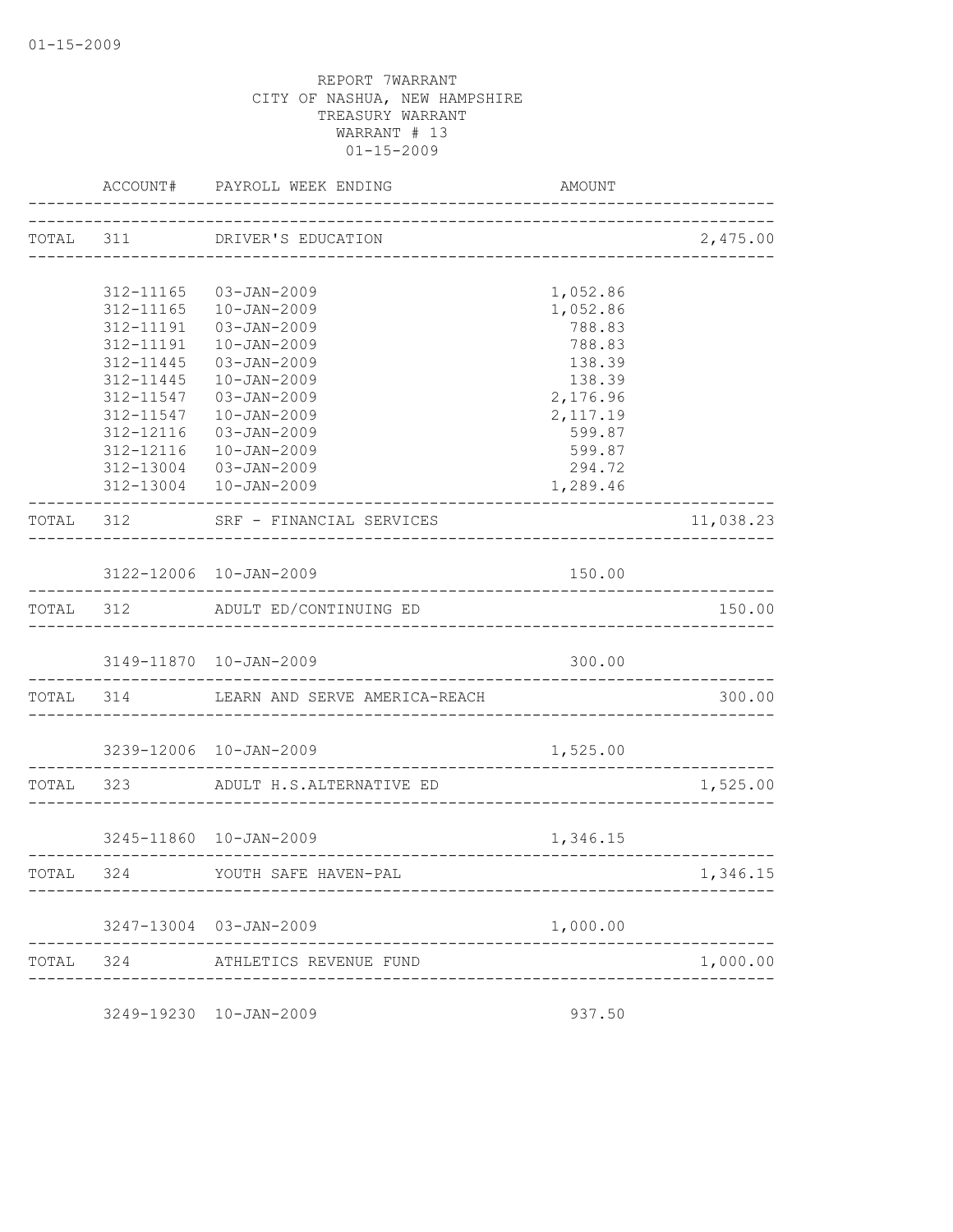|           |                                                                                                                                                          | ACCOUNT# PAYROLL WEEK ENDING                                                                                                                                                                                                                                                                                                | AMOUNT                                                                                                                                                                        |           |
|-----------|----------------------------------------------------------------------------------------------------------------------------------------------------------|-----------------------------------------------------------------------------------------------------------------------------------------------------------------------------------------------------------------------------------------------------------------------------------------------------------------------------|-------------------------------------------------------------------------------------------------------------------------------------------------------------------------------|-----------|
|           |                                                                                                                                                          | TOTAL 324 LAEP - WAIT TRAINING                                                                                                                                                                                                                                                                                              |                                                                                                                                                                               | 937.50    |
|           |                                                                                                                                                          | 3269-11726 10-JAN-2009                                                                                                                                                                                                                                                                                                      | 1,831.69                                                                                                                                                                      |           |
|           |                                                                                                                                                          | TOTAL 326 NH ALTERNATE ASSESSMENT COACH                                                                                                                                                                                                                                                                                     |                                                                                                                                                                               | 1,831.69  |
|           |                                                                                                                                                          | 3279-12006 10-JAN-2009                                                                                                                                                                                                                                                                                                      | 150.00                                                                                                                                                                        |           |
|           |                                                                                                                                                          | TOTAL 327 ADULT H.S.SPECIAL NEEDS GRANT                                                                                                                                                                                                                                                                                     | ______________________________                                                                                                                                                | 150.00    |
|           | 331-11250<br>331-11250<br>331-11561<br>331-11561<br>331-11567<br>331-11567<br>331-12115<br>331-12115<br>331-13038<br>331-13044<br>331-13044<br>331-15002 | 331-11245  03-JAN-2009<br>331-11245  10-JAN-2009<br>03-JAN-2009<br>$10 - JAN - 2009$<br>03-JAN-2009<br>$10 - JAN - 2009$<br>03-JAN-2009<br>$10 - JAN - 2009$<br>03-JAN-2009<br>$10 - JAN - 2009$<br>$10 - JAN - 2009$<br>03-JAN-2009<br>$10 - JAN - 2009$<br>03-JAN-2009<br>331-18036 03-JAN-2009<br>331-18036  10-JAN-2009 | 597.35<br>597.36<br>682.86<br>682.87<br>1,117.32<br>1,117.33<br>1, 414.75<br>1,414.76<br>548.32<br>548.32<br>404.43<br>4,635.80<br>5,067.65<br>506.42<br>5,718.94<br>5,513.49 |           |
|           |                                                                                                                                                          | TOTAL 331 SRF - POLICE DEPARTMENT                                                                                                                                                                                                                                                                                           |                                                                                                                                                                               | 30,567.97 |
|           |                                                                                                                                                          | 332-13004 03-JAN-2009<br>332-18084  03-JAN-2009                                                                                                                                                                                                                                                                             | 532.85<br>171.04                                                                                                                                                              |           |
| TOTAL 332 |                                                                                                                                                          | SRF - FIRE DEPARTMENT                                                                                                                                                                                                                                                                                                       |                                                                                                                                                                               | 703.89    |
|           |                                                                                                                                                          | 3359-11870  10-JAN-2009<br>3359-12006 10-JAN-2009<br>3359-12078  10-JAN-2009<br>3359-19230 10-JAN-2009                                                                                                                                                                                                                      | 1,595.35<br>171.26<br>1,250.00<br>56.25                                                                                                                                       |           |
| TOTAL 335 |                                                                                                                                                          | TITLE IB READ 1ST MT PLEASANT                                                                                                                                                                                                                                                                                               | -------------------------------------                                                                                                                                         | 3,072.86  |
|           |                                                                                                                                                          |                                                                                                                                                                                                                                                                                                                             |                                                                                                                                                                               |           |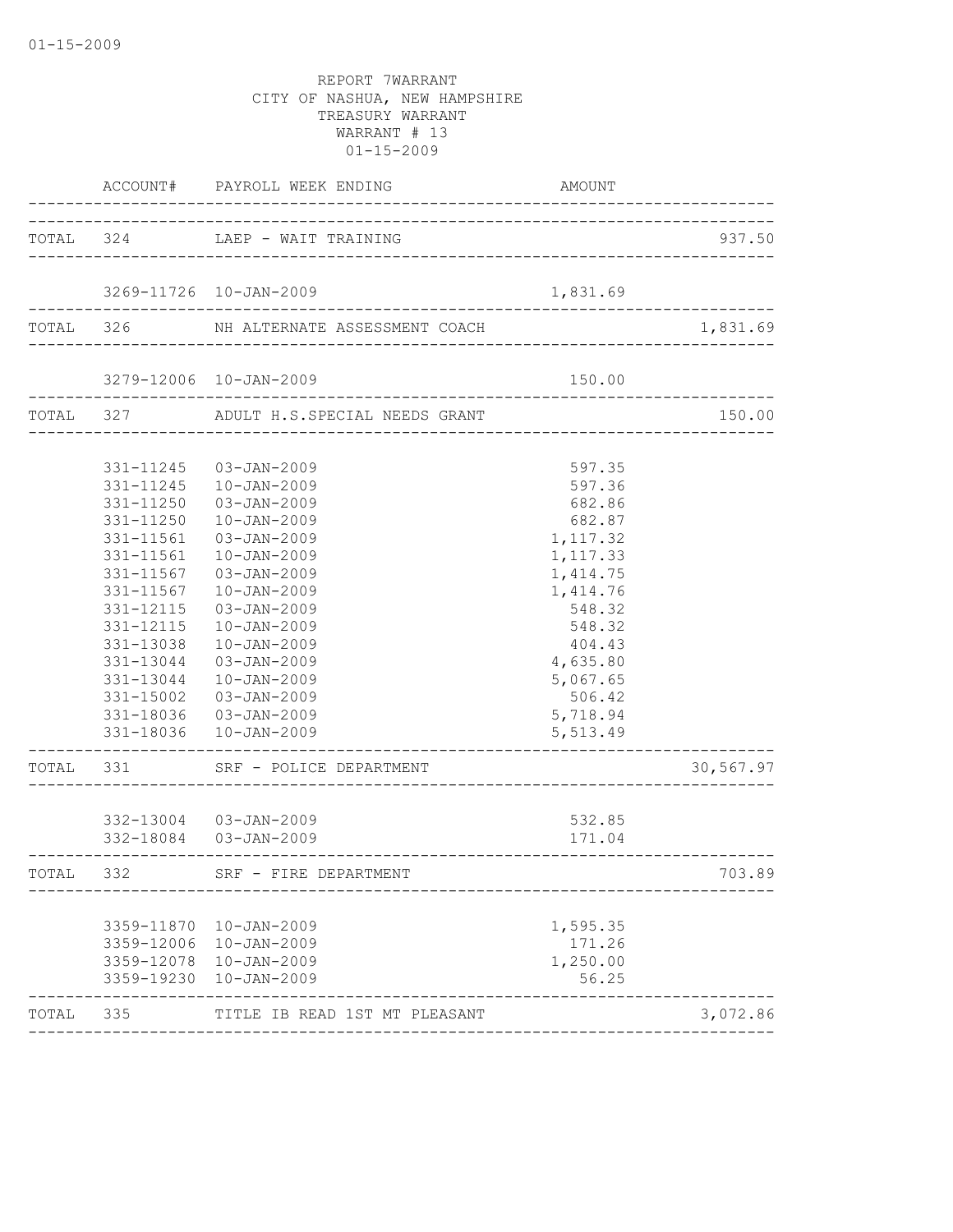|           |           | ACCOUNT# PAYROLL WEEK ENDING        | AMOUNT                     |          |
|-----------|-----------|-------------------------------------|----------------------------|----------|
|           |           | 3369-13133 10-JAN-2009              | 137.50                     |          |
|           | TOTAL 336 | TITLE I SCHL IMPRV DR CRISP         | __________________________ | 137.50   |
|           |           |                                     |                            |          |
|           | 341-11107 | 03-JAN-2009                         | 433.74                     |          |
|           | 341-11107 | 10-JAN-2009                         | 433.74                     |          |
|           | 341-11563 | $03 - JAN - 2009$                   | 938.55                     |          |
|           | 341-11563 | $10 - JAN - 2009$                   | 938.56                     |          |
|           | 341-12037 | $03 - JAN - 2009$                   | 104.20                     |          |
|           | 341-12037 | $10 - JAN - 2009$                   | 104.21                     |          |
|           | 341-12101 | 03-JAN-2009                         | 396.07                     |          |
|           |           | 341-12101  10-JAN-2009              | 396.07                     |          |
| TOTAL 341 |           | SRF - COMMUNITY SERVICES            |                            | 3,745.14 |
|           |           |                                     |                            |          |
|           | 342-11584 | $03 - JAN - 2009$                   | 1,723.23                   |          |
|           | 342-11584 | $10 - JAN - 2009$                   | 1,723.23                   |          |
|           | 342-12000 | $03 - JAN - 2009$                   | 635.11                     |          |
|           | 342-12000 | $10 - JAN - 2009$                   | 635.11                     |          |
|           | 342-12199 | 03-JAN-2009                         | 1,033.32                   |          |
|           | 342-12199 | $10 - JAN - 2009$                   | 1,033.32                   |          |
|           | 342-12582 | 03-JAN-2009                         | 76.94                      |          |
|           | 342-12582 | $10 - JAN - 2009$                   | 305.22                     |          |
| TOTAL     | 342       | SRF - COMMUNITY HEALTH              |                            | 7,165.48 |
|           |           |                                     |                            |          |
|           |           | 3440-11860  10-JAN-2009             | 1,153.85                   |          |
|           |           | 3440-12078  10-JAN-2009             | 450.00                     |          |
|           |           | 3440-13032 10-JAN-2009              | 367.01                     |          |
| TOTAL 344 |           | AFTER SCHOOL PROGRAM                |                            | 1,970.86 |
|           |           |                                     |                            |          |
|           |           | 3449-11162  10-JAN-2009             | 580.38                     |          |
|           |           | 3449-11860 10-JAN-2009              | 7,366.06                   |          |
|           |           | TOTAL 344 TITLE IV SDF 21ST CENTURY |                            | 7,946.44 |
|           |           |                                     |                            |          |
|           |           | 3468-11162 03-JAN-2009              | 580.50                     |          |
|           |           | 3468-11162  10-JAN-2009             | 580.50                     |          |
|           |           | 3468-11870  10-JAN-2009             | 4,373.96                   |          |
|           |           | 3468-19230 10-JAN-2009              | 425.00                     |          |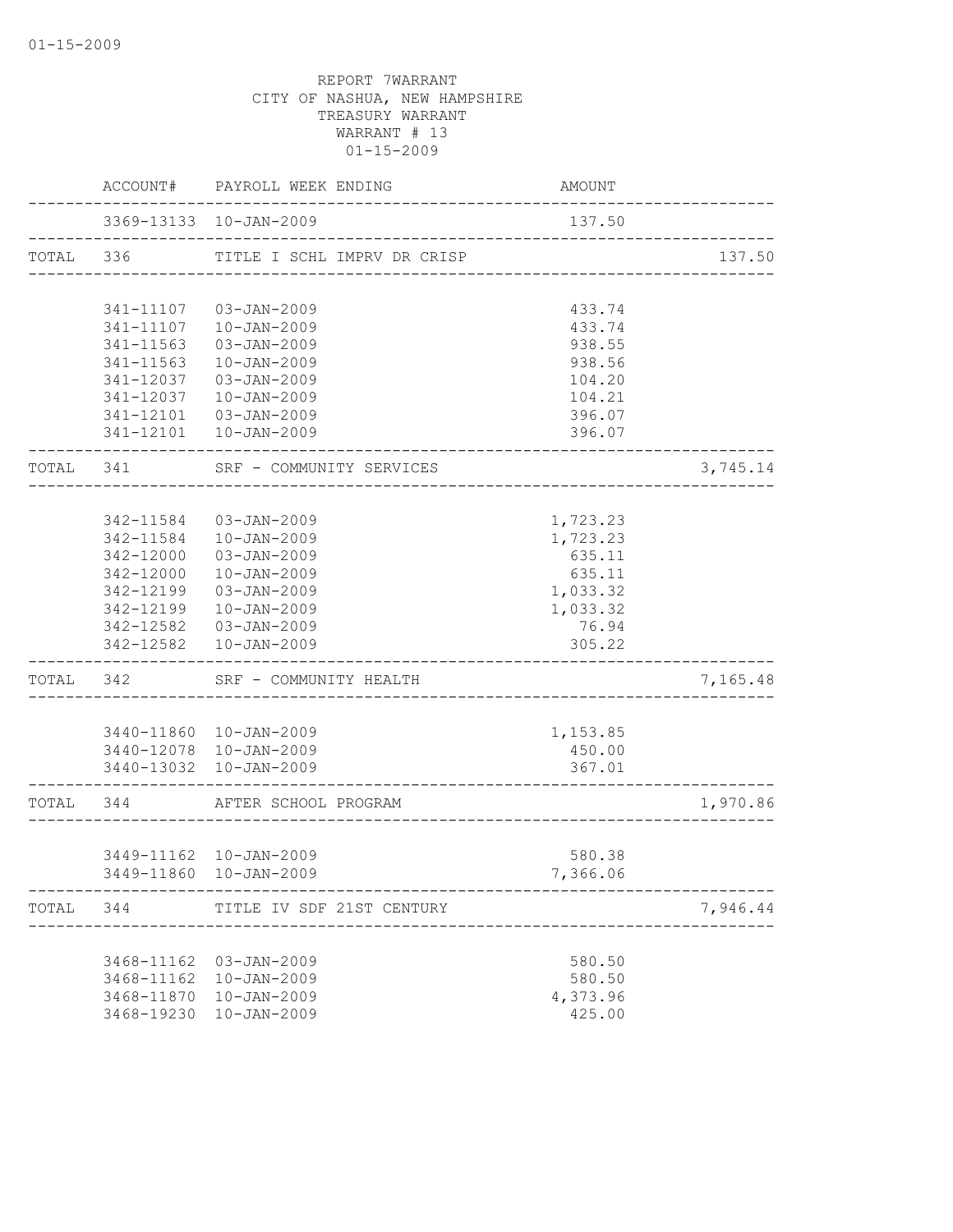|           |                                                  | ACCOUNT# PAYROLL WEEK ENDING                                                                     | AMOUNT                                  |                        |
|-----------|--------------------------------------------------|--------------------------------------------------------------------------------------------------|-----------------------------------------|------------------------|
|           |                                                  | TOTAL 346 SMALLER LEARNING COMMUNITY                                                             | ______________________________          | 5,959.96               |
|           |                                                  | 3509-11726 10-JAN-2009                                                                           | 25, 145.92                              |                        |
|           | TOTAL 350                                        | TITLE 11A TEACHER QUALITY                                                                        |                                         | 25, 145.92             |
|           | . _ _ _ _ _ _ _ _ _ _ _ _                        | 352-59055 03-JAN-2009<br>352-59055  10-JAN-2009                                                  | 400.05<br>400.05                        |                        |
|           |                                                  | TOTAL 352 SRF - PARKS AND RECREATION                                                             |                                         | 800.10                 |
|           |                                                  | 3528-13133 10-JAN-2009                                                                           |                                         |                        |
| TOTAL 352 |                                                  | BAILEY PROJECT ELL-TECH GRANT                                                                    |                                         |                        |
|           |                                                  | 3539-13032 10-JAN-2009                                                                           | 578.42                                  |                        |
|           |                                                  | TOTAL 353 ADULT BASIC EDUCATION                                                                  |                                         | 578.42                 |
|           | 3559-13004                                       | 3559-11870  10-JAN-2009<br>3559-12006 10-JAN-2009<br>3559-12078 10-JAN-2009<br>$10 - JAN - 2009$ | 2,809.53<br>342.52<br>1,075.00<br>62.50 |                        |
| TOTAL     | . _ _ _ _ _ _ _ _ _ _ _ _<br>355                 | TITLE IB READING 1ST FES                                                                         |                                         | 4,289.55               |
|           |                                                  | 3609-11515 10-JAN-2009<br>3609-13133 10-JAN-2009                                                 | 4,520.47<br>600.00                      |                        |
|           |                                                  | TOTAL 360 DROP OUT PREVENTION/ALT ED                                                             |                                         | 5,120.47<br>---------- |
|           |                                                  | 371-12154 03-JAN-2009                                                                            | 288.00                                  |                        |
| TOTAL     | 371                                              | SRF - COMMUNITY DEVELOPMENT                                                                      |                                         | 288.00                 |
|           | 374-01126<br>374-01126<br>374-01127<br>374-01127 | $03 - JAN - 2009$<br>$10 - JAN - 2009$<br>$03 - JAN - 2009$<br>$10 - JAN - 2009$                 | 914.75<br>914.75<br>165.61<br>165.61    |                        |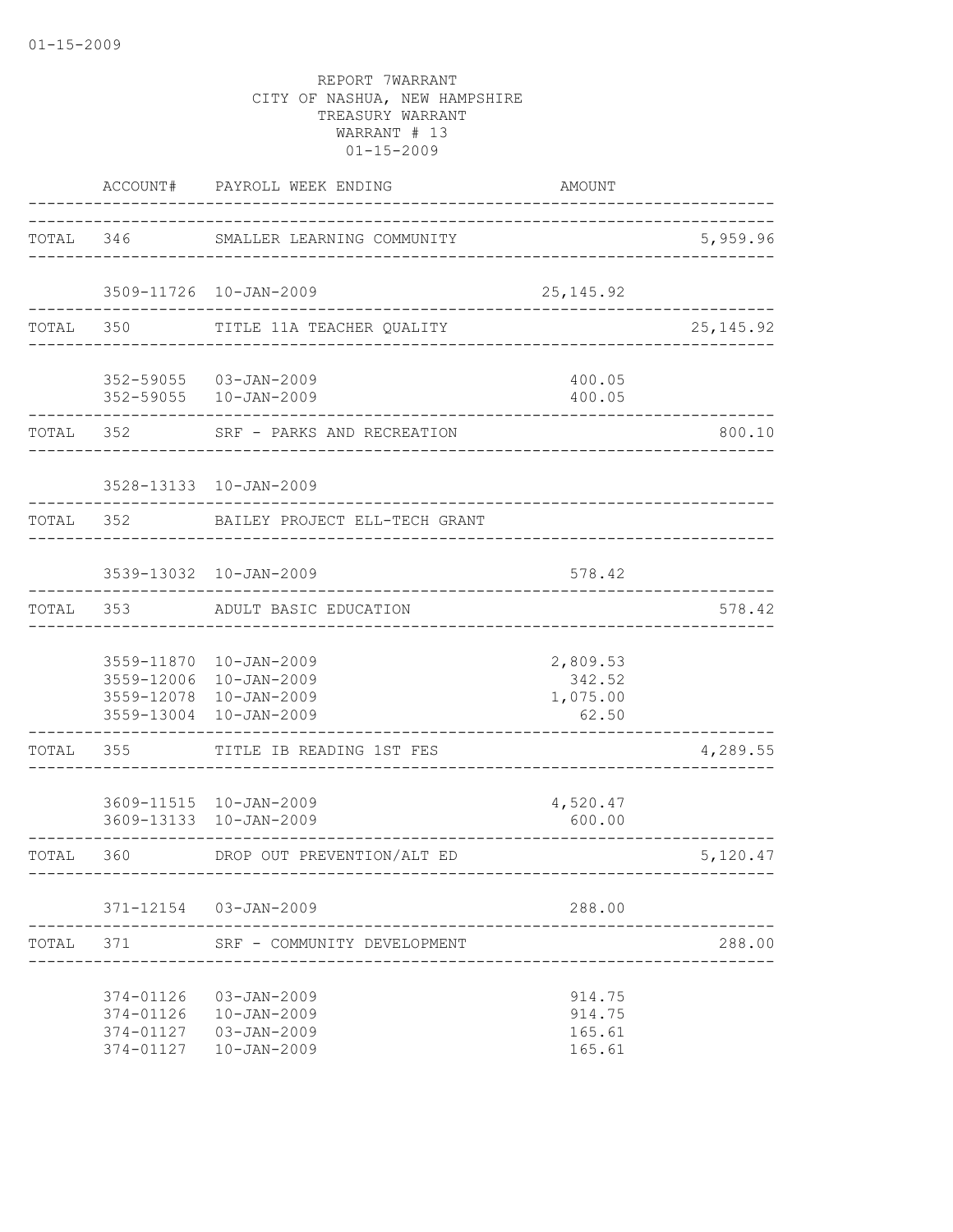|       | ACCOUNT#   | PAYROLL WEEK ENDING                              | AMOUNT           |            |
|-------|------------|--------------------------------------------------|------------------|------------|
|       | 374-01210  | 03-JAN-2009                                      | 1,780.13         |            |
|       | 374-01210  | $10 - JAN - 2009$                                | 1,780.14         |            |
|       | 374-0703P  | $03 - JAN - 2009$                                | 213.90           |            |
|       | 374-0703P  | $10 - JAN - 2009$                                | 213.90           |            |
|       | 374-0704P  | $03 - JAN - 2009$                                | 213.90           |            |
|       | 374-0704P  | $10 - JAN - 2009$                                | 213.90           |            |
|       | 374-0705P  | $03 - JAN - 2009$                                | 545.11           |            |
|       | 374-0705P  | $10 - JAN - 2009$                                | 662.47           |            |
|       | 374-07235  | $03 - JAN - 2009$                                | 545.11           |            |
|       | 374-07235  | $10 - JAN - 2009$                                | 695.59           |            |
|       | 374-0734P  | $03 - JAN - 2009$                                | 1,374.32         |            |
|       | 374-0734P  | $10 - JAN - 2009$                                | 1,341.20         |            |
|       | 374-09003  | $03 - JAN - 2009$                                | 524.27           |            |
|       | 374-09003  | $10 - JAN - 2009$                                | 524.27           |            |
|       | 374-11131  | 03-JAN-2009                                      | 1,219.71         |            |
|       | 374-11131  | $10 - JAN - 2009$                                | 1,219.71         |            |
|       | 374-11149  | $03 - JAN - 2009$                                | 1,840.92         |            |
|       | 374-11149  | $10 - JAN - 2009$                                | 1,840.92         |            |
|       | 374-11168  | $03 - JAN - 2009$                                | 928.64           |            |
|       | 374-11168  | $10 - JAN - 2009$                                | 928.64           |            |
|       | 374-11653  | $03 - JAN - 2009$                                | 469.41           |            |
|       | 374-11653  | $10 - JAN - 2009$                                | 234.71           |            |
| TOTAL | 374        | SRF - URBAN PROGRAMS                             |                  | 21, 471.59 |
|       |            |                                                  |                  |            |
|       | 3769-11726 | 10-JAN-2009                                      | 7,892.33         |            |
|       | 3769-11802 | $10 - JAN - 2009$                                | 1,972.09         |            |
|       | 3769-11870 | $10 - JAN - 2009$                                | 2,623.32         |            |
|       | 3769-12111 | $10 - JAN - 2009$                                | 4,826.50         |            |
|       | 3769-12126 | $10 - JAN - 2009$                                |                  |            |
|       | 3769-12135 | $10 - JAN - 2009$                                | 74.24            |            |
|       | 3769-12198 | $10 - JAN - 2009$                                | 45,049.87        |            |
|       | 3769-13133 | $10 - JAN - 2009$                                | 2,828.89         |            |
|       | 3769-19000 | $10 - JAN - 2009$                                | 5,056.34         |            |
| TOTAL | 376        | TITLE I ESEA<br>---------------------------      |                  | 70,323.58  |
|       |            |                                                  |                  |            |
|       |            | 3779-13133 03-JAN-2009                           | 125.00           |            |
|       |            | 3779-13133 10-JAN-2009                           | 1,270.00         |            |
| TOTAL | 377        | TITLE III ENHANCE ENG LANGUAGE                   |                  | 1,395.00   |
|       |            |                                                  |                  |            |
|       |            | 3909-11726 10-JAN-2009                           | 2,019.06         |            |
|       |            | 3909-12111 10-JAN-2009<br>3909-13133 10-JAN-2009 | 315.12<br>150.00 |            |
|       |            |                                                  |                  |            |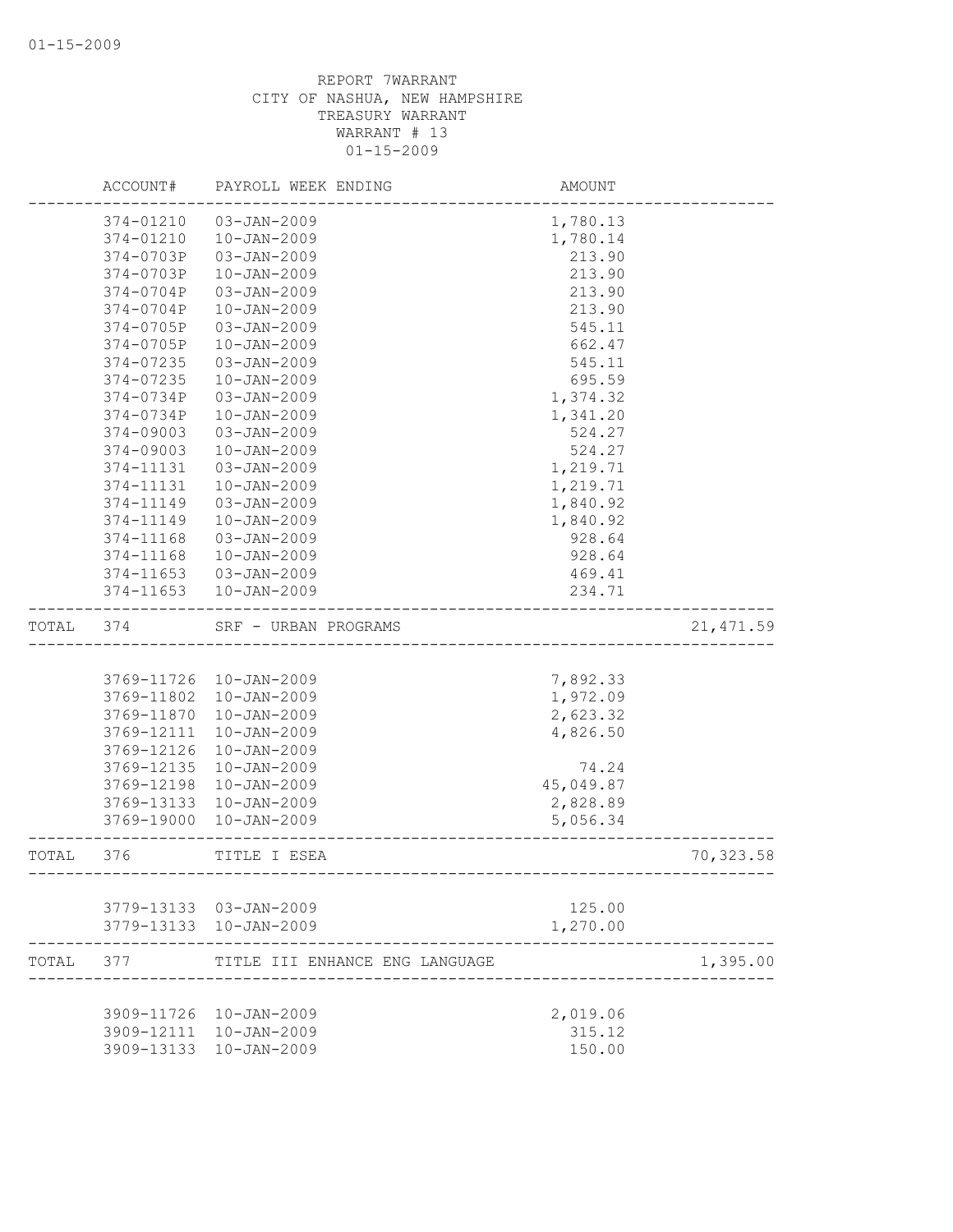|                    | ACCOUNT# PAYROLL WEEK ENDING                                               | AMOUNT                          |           |
|--------------------|----------------------------------------------------------------------------|---------------------------------|-----------|
|                    | TOTAL 390 VOC ED SECONDARY PERKINS                                         |                                 | 2,484.18  |
|                    | 3937-19000 10-JAN-2009                                                     | 809.02                          |           |
| TOTAL 393 DAY CARE |                                                                            |                                 | 809.02    |
|                    | 3959-11726 10-JAN-2009<br>3959-11805 10-JAN-2009<br>3959-12201 10-JAN-2009 | 66,805.68<br>1,400.81<br>124.00 |           |
|                    | TOTAL 395 IDEA BASIC SPEC ED                                               |                                 | 68,330.49 |
|                    | 3969-11726 10-JAN-2009<br>______________________________                   | 2,514.46                        |           |
|                    | TOTAL 396 IDEA PRESCHOOL SPEC ED                                           |                                 | 2,514.46  |
|                    | 3977-12111 10-JAN-2009                                                     | 10,549.04                       |           |
|                    | TOTAL 397 SPECIAL ED LOCAL                                                 |                                 | 10,549.04 |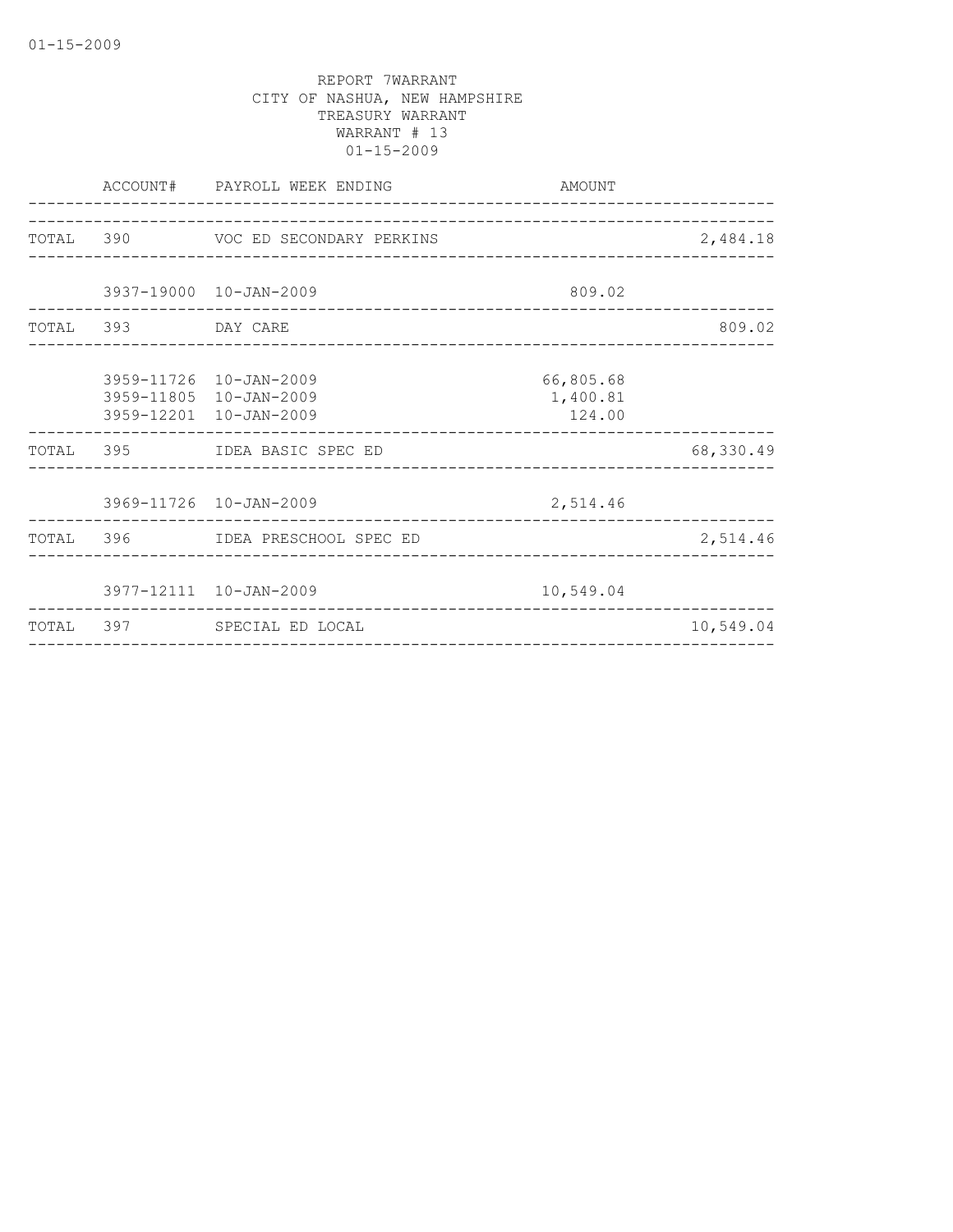|       | ACCOUNT#      | PAYROLL WEEK ENDING      | <b>AMOUNT</b> |           |
|-------|---------------|--------------------------|---------------|-----------|
|       | 501-11033     | $03 - JAN - 2009$        | 769.94        |           |
|       | 501-11033     | $10 - JAN - 2009$        | 769.94        |           |
|       | $501 - 11463$ | 03-JAN-2009              | 769.95        |           |
|       | 501-11463     | $10 - JAN - 2009$        | 769.94        |           |
|       | 501-11470     | $03 - JAN - 2009$        | 798.30        |           |
|       | 501-11470     | $10 - JAN - 2009$        | 798.30        |           |
|       | 501-11471     | $03 - JAN - 2009$        | 1,926.42      |           |
|       | 501-11471     | $10 - JAN - 2009$        | 1,926.42      |           |
|       | 501-11611     | 03-JAN-2009              | 528.69        |           |
|       | 501-11611     | $10 - JAN - 2009$        | 528.68        |           |
| TOTAL | 501           | MAYOR'S OFFICE           |               | 9,586.58  |
|       |               |                          |               |           |
|       | 502-11113     | $03 - JAN - 2009$        | 1,526.00      |           |
|       | 502-11113     | $10 - JAN - 2009$        | 1,526.00      |           |
|       | 502-11195     | $03 - JAN - 2009$        | 1,941.85      |           |
|       | 502-11195     | $10 - JAN - 2009$        | 1,941.86      |           |
|       | 502-11219     | 03-JAN-2009              | 1,766.76      |           |
|       | 502-11219     | $10 - JAN - 2009$        | 1,766.76      |           |
|       | 502-11518     | 03-JAN-2009              | 1,615.59      |           |
|       | 502-11518     | $10 - JAN - 2009$        | 1,615.59      |           |
| TOTAL | 502           | LEGAL DEPARTMENT         |               | 13,700.41 |
|       |               |                          |               |           |
|       |               | 503-11071  03-JAN-2009   | 1,196.29      |           |
|       |               | 503-11071  10-JAN-2009   | 1,196.29      |           |
|       | 503-12092     | $10 - JAN - 2009$        | 490.64        |           |
| TOTAL | 503           | BOARD OF ALDERMEN        |               | 2,883.22  |
|       |               |                          |               |           |
|       | 508-11130     | $03 - JAN - 2009$        | 809.99        |           |
|       | 508-11130     | $10 - JAN - 2009$        | 809.99        |           |
|       | 508-11446     | $03 - JAN - 2009$        | 813.98        |           |
|       | 508-11446     | $10 - JAN - 2009$        | 813.98        |           |
| TOTAL | 508           | INSURANCE - POLICY COSTS |               | 3,247.94  |
|       |               |                          |               |           |
|       | 511-11247     | 03-JAN-2009              | 662.00        |           |
|       | 511-11247     | $10 - JAN - 2009$        | 662.00        |           |
|       | 511-11248     | $03 - JAN - 2009$        | 1,351.05      |           |
|       | 511-11248     | $10 - JAN - 2009$        | 1,351.04      |           |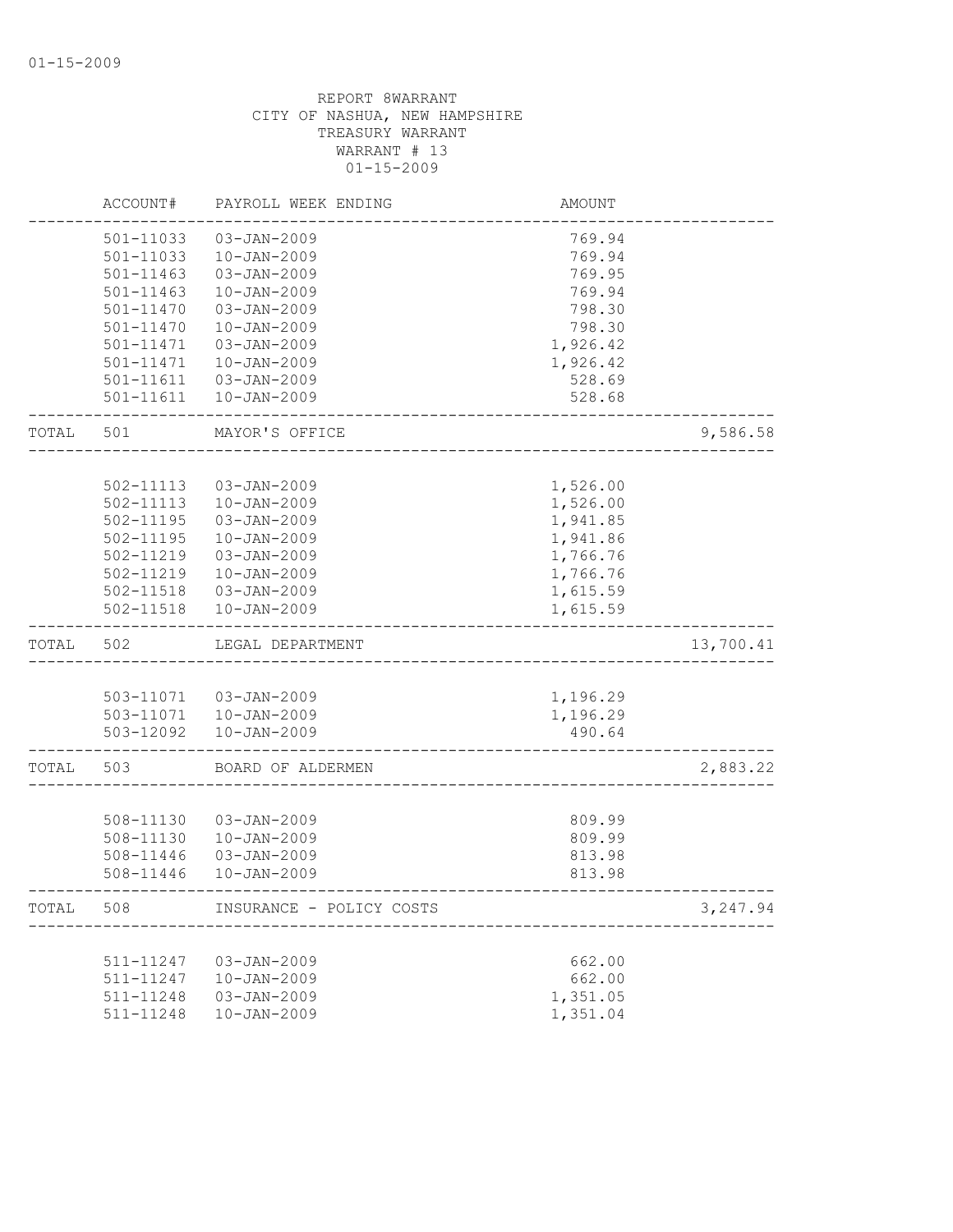|           |                       |          | 4,026.09 |
|-----------|-----------------------|----------|----------|
|           |                       |          |          |
| 512-11005 | 03-JAN-2009           | 876.86   |          |
| 512-11005 | $10 - JAN - 2009$     | 876.86   |          |
| 512-11050 | 10-JAN-2009           | 718.17   |          |
| 512-11064 | 03-JAN-2009           | 954.94   |          |
| 512-11064 | 10-JAN-2009           | 954.94   |          |
| 512-11073 | 03-JAN-2009           | 1,544.89 |          |
| 512-11073 | $10 - JAN - 2009$     | 1,544.88 |          |
| 512-11134 | 03-JAN-2009           | 750.52   |          |
| 512-11134 | 10-JAN-2009           | 750.52   |          |
| 512-11165 | 03-JAN-2009           | 2,178.02 |          |
| 512-11165 | 10-JAN-2009           | 2,224.28 |          |
| 512-11173 | 03-JAN-2009           | 1,364.20 |          |
| 512-11173 | 10-JAN-2009           | 1,364.20 |          |
| 512-11177 | 03-JAN-2009           | 1,885.71 |          |
| 512-11177 | $10 - JAN - 2009$     | 1,885.72 |          |
| 512-11222 | 03-JAN-2009           | 957.31   |          |
| 512-11222 | $10 - JAN - 2009$     | 957.31   |          |
| 512-11224 | 03-JAN-2009           | 957.64   |          |
| 512-11224 | $10 - JAN - 2009$     | 957.64   |          |
| 512-11232 | 03-JAN-2009           | 1,010.46 |          |
| 512-11232 | $10 - JAN - 2009$     | 1,010.46 |          |
| 512-11265 | 03-JAN-2009           | 833.86   |          |
| 512-11265 | 10-JAN-2009           | 833.86   |          |
| 512-11445 | 03-JAN-2009           | 553.56   |          |
| 512-11445 | 10-JAN-2009           | 553.56   |          |
| 512-11531 | 03-JAN-2009           | 1,197.84 |          |
| 512-11531 | $10 - JAN - 2009$     | 1,389.85 |          |
| 512-11684 | 03-JAN-2009           | 827.74   |          |
| 512-11684 | $10 - JAN - 2009$     | 827.74   |          |
| 512-11714 | 03-JAN-2009           | 903.15   |          |
| 512-11714 | $10 - JAN - 2009$     | 903.15   |          |
| 512-11740 | 03-JAN-2009           | 1,575.29 |          |
| 512-11740 | 10-JAN-2009           | 1,575.29 |          |
|           | 512-12033 03-JAN-2009 | 581.14   |          |
| 512-12033 | $10 - JAN - 2009$     | 581.13   |          |
| 512-12052 | $03 - JAN - 2009$     | 639.43   |          |
| 512-12052 | $10 - JAN - 2009$     | 559.60   |          |
| 512-12056 | $03 - JAN - 2009$     | 343.90   |          |
| 512-12056 | $10 - JAN - 2009$     | 371.40   |          |
| 512-12749 | $03 - JAN - 2009$     | 592.40   |          |
| 512-12749 | $10 - JAN - 2009$     | 592.39   |          |
| 512-13004 | 03-JAN-2009           | 154.36   |          |
| 512-13004 | $10 - JAN - 2009$     | 30.74    |          |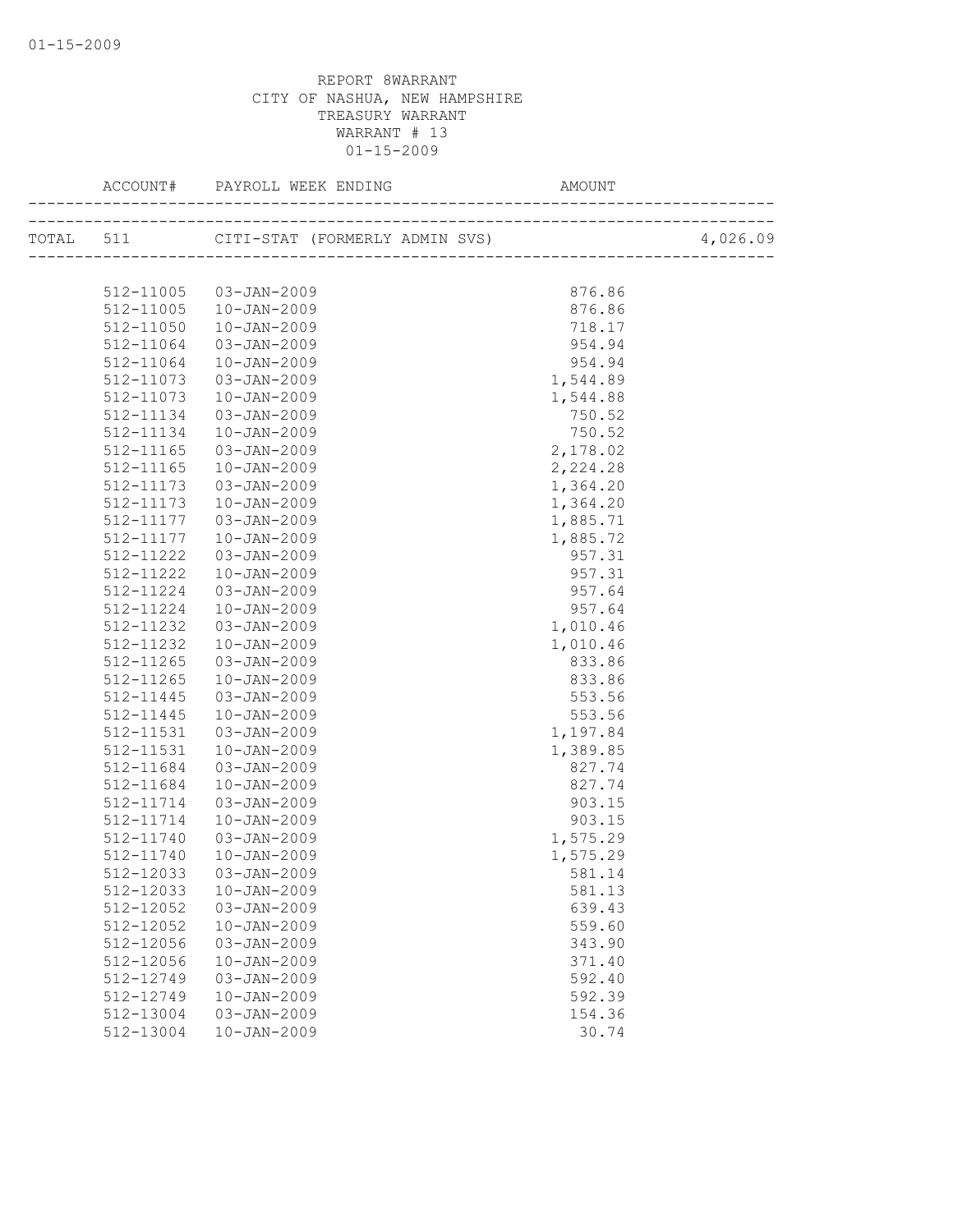|           | ACCOUNT#                                           | PAYROLL WEEK ENDING                         | AMOUNT   |           |
|-----------|----------------------------------------------------|---------------------------------------------|----------|-----------|
|           |                                                    | TOTAL 512 FINANCIAL SERVICES                |          | 42,146.91 |
|           |                                                    |                                             |          |           |
|           |                                                    | 513-11117  03-JAN-2009                      | 1,533.60 |           |
|           | 513-11117                                          | 10-JAN-2009                                 | 1,533.61 |           |
|           | 513-11171                                          | 03-JAN-2009                                 | 1,838.84 |           |
|           | 513-11171                                          | $10 - JAN - 2009$                           | 2,571.32 |           |
|           | 513-11213                                          | 03-JAN-2009                                 | 1,219.71 |           |
|           | 513-11213                                          | 10-JAN-2009                                 | 1,219.71 |           |
|           | 513-11223                                          | 03-JAN-2009                                 | 737.24   |           |
|           |                                                    | 513-11223  10-JAN-2009                      | 737.24   |           |
|           |                                                    | 513-12064  10-JAN-2009                      | 120.00   |           |
| TOTAL 513 |                                                    | CITY CLERK'S OFFICE<br>-------------------- |          | 11,511.27 |
|           |                                                    |                                             |          |           |
|           |                                                    | 514-11441  03-JAN-2009                      | 1,364.20 |           |
|           |                                                    | 514-11441  10-JAN-2009                      | 1,364.20 |           |
|           | 514-11540                                          | 03-JAN-2009                                 | 1,017.42 |           |
|           | 514-11540                                          | $10 - JAN - 2009$                           | 1,017.42 |           |
|           | 514-11578                                          | 03-JAN-2009                                 | 936.70   |           |
|           | 514-11578                                          | 10-JAN-2009                                 | 936.70   |           |
|           | 514-11589                                          | 03-JAN-2009                                 | 1,014.26 |           |
|           | 514-11589<br>. _ _ _ _ _ _ _ _ _ _ _ _ _ _ _ _ _ _ | $10 - JAN - 2009$                           | 988.91   |           |
|           | TOTAL 514                                          | INSURANCE-PROPERTY & CASUALTY               |          | 8,639.81  |
|           |                                                    |                                             |          |           |
|           | 515-11031                                          | 03-JAN-2009                                 | 1,044.25 |           |
|           | 515-11031                                          | $10 - JAN - 2009$                           | 1,044.26 |           |
|           | 515-11350                                          | 03-JAN-2009                                 | 903.15   |           |
|           | 515-11350                                          | $10 - JAN - 2009$                           | 903.15   |           |
|           | 515-11446                                          | 03-JAN-2009                                 | 271.32   |           |
|           | 515-11446                                          | $10 - JAN - 2009$                           | 271.32   |           |
|           | 515-11447                                          | 03-JAN-2009                                 | 1,622.11 |           |
|           | 515-11447                                          | $10 - JAN - 2009$                           | 1,622.11 |           |
|           | 515-12001                                          | 03-JAN-2009                                 | 665.03   |           |
|           | 515-12001                                          | $10 - JAN - 2009$                           | 665.03   |           |
| TOTAL     | 515                                                | HUMAN RESOURCES                             |          | 9,011.73  |
|           |                                                    |                                             |          |           |
|           | 516-11147                                          | 03-JAN-2009                                 | 693.39   |           |
|           | 516-11147                                          | $10 - JAN - 2009$                           | 693.39   |           |
|           | 516-11148                                          | $03 - JAN - 2009$                           | 902.81   |           |
|           | 516-11148                                          | $10 - JAN - 2009$                           | 902.81   |           |
|           | 516-11459                                          | $03 - JAN - 2009$                           | 1,196.29 |           |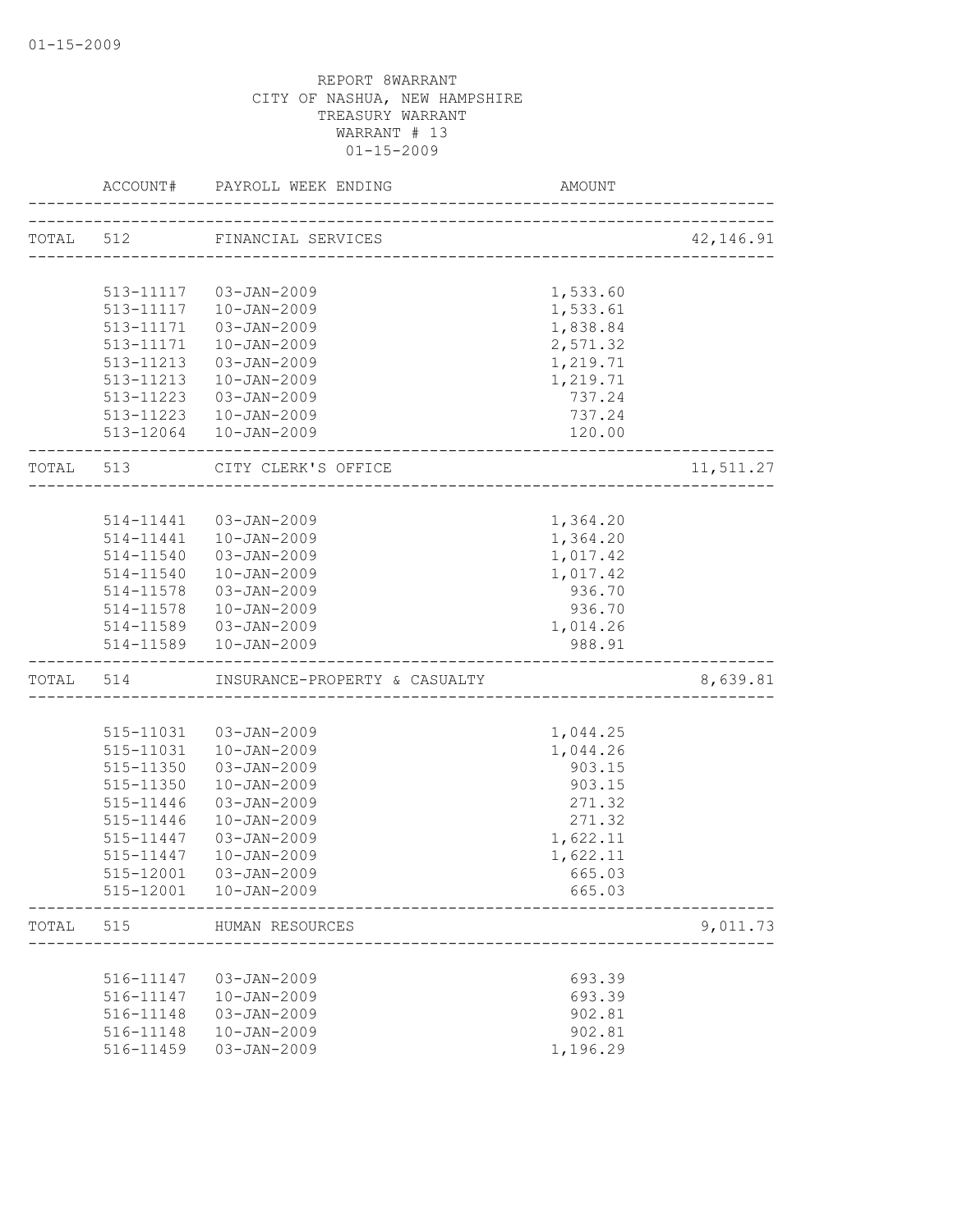|           |           | ACCOUNT# PAYROLL WEEK ENDING          | AMOUNT<br>----------------------- |           |
|-----------|-----------|---------------------------------------|-----------------------------------|-----------|
|           |           | 516-11459  10-JAN-2009                | 1,196.29                          |           |
|           |           | 516-11573 03-JAN-2009                 | 895.46                            |           |
|           |           | 516-11573  10-JAN-2009                | 895.46                            |           |
| TOTAL 516 |           | PURCHASING DEPARTMENT                 |                                   | 7,375.90  |
|           |           |                                       |                                   |           |
|           |           | 517-11198  03-JAN-2009                | 1,077.40                          |           |
|           |           | 517-11198  10-JAN-2009                | 1,077.41                          |           |
|           |           | 517-11266 03-JAN-2009                 | 661.75                            |           |
|           |           | 517-11266  10-JAN-2009                | 661.75                            |           |
|           | 517-11420 | 03-JAN-2009                           | 835.75                            |           |
|           | 517-11420 | 10-JAN-2009                           | 835.74                            |           |
|           | 517-12063 | 03-JAN-2009                           | 284.23                            |           |
|           |           | 517-12063  10-JAN-2009                | 284.23                            |           |
|           |           | 517-13020  10-JAN-2009                | 49.63                             |           |
|           |           | TOTAL 517 BUILDING MAINT - CITY ADMIN |                                   | 5,767.89  |
|           |           |                                       |                                   |           |
|           |           | 519-11014 03-JAN-2009                 | 1,069.50                          |           |
|           |           | 519-11014  10-JAN-2009                | 1,069.50                          |           |
|           | 519-11016 | 03-JAN-2009                           | 938.85                            |           |
|           | 519-11016 | $10 - JAN - 2009$                     | 938.85                            |           |
|           | 519-11017 | 03-JAN-2009                           | 783.91                            |           |
|           | 519-11017 | $10 - JAN - 2009$                     | 783.92                            |           |
|           | 519-11115 | 03-JAN-2009                           | 1,873.49                          |           |
|           | 519-11115 | 10-JAN-2009                           | 1,873.47                          |           |
|           | 519-11146 | 03-JAN-2009                           | 816.64                            |           |
|           | 519-11146 | $10 - JAN - 2009$                     | 816.64                            |           |
|           | 519-11153 | $03 - JAN - 2009$                     | 589.71                            |           |
|           | 519-11153 | $10 - JAN - 2009$                     | 589.71                            |           |
|           | 519-11154 | $03 - JAN - 2009$                     | 617.67                            |           |
|           | 519-11154 | $10 - JAN - 2009$                     | 617.67                            |           |
|           | 519-11205 | 03-JAN-2009                           | 773.50                            |           |
|           | 519-11205 | $10 - JAN - 2009$                     | 773.50                            |           |
|           | 519-11241 | 03-JAN-2009                           | 1,328.19                          |           |
|           | 519-11241 | $10 - JAN - 2009$                     | 1,328.18                          |           |
| TOTAL     | 519       | ASSESSORS                             |                                   | 17,582.90 |
|           |           |                                       |                                   |           |
|           |           | 520-12077  03-JAN-2009                | 256.94                            |           |
|           | 520-12077 | 10-JAN-2009                           | 256.94                            |           |
| TOTAL     | 520       | HUNT BUILDING                         |                                   | 513.88    |
|           |           |                                       |                                   |           |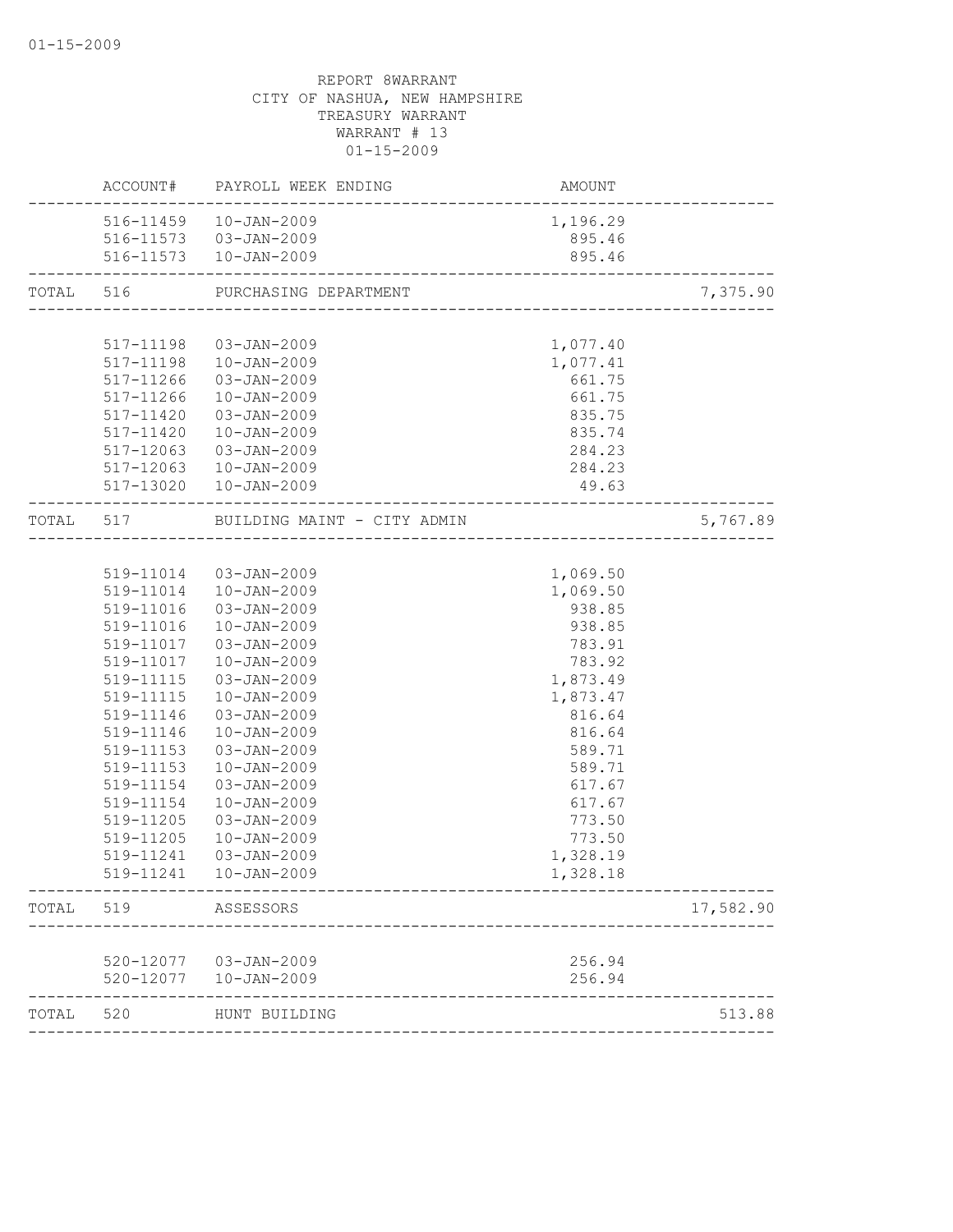|           | ACCOUNT#               | PAYROLL WEEK ENDING                    | AMOUNT               |           |
|-----------|------------------------|----------------------------------------|----------------------|-----------|
|           | 522-11127              | $03 - JAN - 2009$                      | 1,626.11             |           |
|           | 522-11127              | $10 - JAN - 2009$                      | 1,626.11             |           |
|           | 522-11128              | $03 - JAN - 2009$                      | 1,096.69             |           |
|           | 522-11128              | $10 - JAN - 2009$                      | 1,096.69             |           |
|           | 522-11356              | 03-JAN-2009                            | 928.64               |           |
|           | 522-11356              | $10 - JAN - 2009$                      | 928.64               |           |
|           | 522-11429              | $03 - JAN - 2009$                      | 1,766.76             |           |
|           | $522 - 11429$          | $10 - JAN - 2009$                      | 1,766.76             |           |
|           | 522-11641              | $03 - JAN - 2009$                      | 1,342.55             |           |
|           | 522-11641              | $10 - JAN - 2009$                      | 1,342.56             |           |
|           | $522 - 11652$          | 03-JAN-2009                            | 1,404.70             |           |
|           | 522-11652              | $10 - JAN - 2009$                      | 1,404.69             |           |
|           | 522-11721              | $03 - JAN - 2009$                      | 1,482.33             |           |
|           | 522-11721              | $10 - JAN - 2009$                      | 1,482.33             |           |
|           | 522-11724              | $03 - JAN - 2009$                      | 1,293.11             |           |
|           | 522-11724              | $10 - JAN - 2009$                      | 1,293.11             |           |
|           | 522-11725              | $03 - JAN - 2009$                      | 951.69               |           |
|           | 522-11725              | $10 - JAN - 2009$                      | 951.69               |           |
|           | 522-11729              | $03 - JAN - 2009$                      | 2,124.16             |           |
|           | 522-11729              | $10 - JAN - 2009$                      | 2,124.16             |           |
|           | 522-12140              | 03-JAN-2009                            | 287.40               |           |
|           | 522-12140              | $10 - JAN - 2009$                      | 287.40               |           |
| TOTAL 522 |                        | INFORMATION TECHNOLOGY                 |                      | 28,608.28 |
|           |                        |                                        |                      |           |
|           |                        | 523-11332  03-JAN-2009                 | 957.33               |           |
|           |                        | 523-11332  10-JAN-2009                 | 957.33               |           |
| TOTAL     | 523                    | GIS                                    |                      | 1,914.66  |
|           |                        |                                        |                      |           |
|           | 531-11065              | 03-JAN-2009                            | 1,078.50             |           |
|           | 531-11065              | $10 - JAN - 2009$                      | 1,078.50             |           |
|           | 531-11085              | $03 - JAN - 2009$                      | 877.60               |           |
|           | 531-11085              | $10 - JAN - 2009$                      | 877.60               |           |
|           | 531-11114              | 03-JAN-2009                            | 2,241.80             |           |
|           | 531-11114              | 10-JAN-2009                            | 2,241.79             |           |
|           | 531-11129              | 03-JAN-2009                            | 1,856.90             |           |
|           | 531-11129              | $10 - JAN - 2009$                      | 1,856.92             |           |
|           | 531-11164              | $03 - JAN - 2009$                      | 673.12               |           |
|           | 531-11164              | $10 - JAN - 2009$                      | 1,570.60             |           |
|           | 531-11166              | 03-JAN-2009                            | 2,418.71             |           |
|           | 531-11166              | $10 - JAN - 2009$<br>$03 - JAN - 2009$ | 2,418.70             |           |
|           | 531-11170              |                                        | 1,417.72             |           |
|           | 531-11170              | $10 - JAN - 2009$                      | 1,417.73<br>1,287.43 |           |
|           | 531-11201<br>531-11201 | 03-JAN-2009<br>$10 - JAN - 2009$       | 1,287.41             |           |
|           |                        |                                        |                      |           |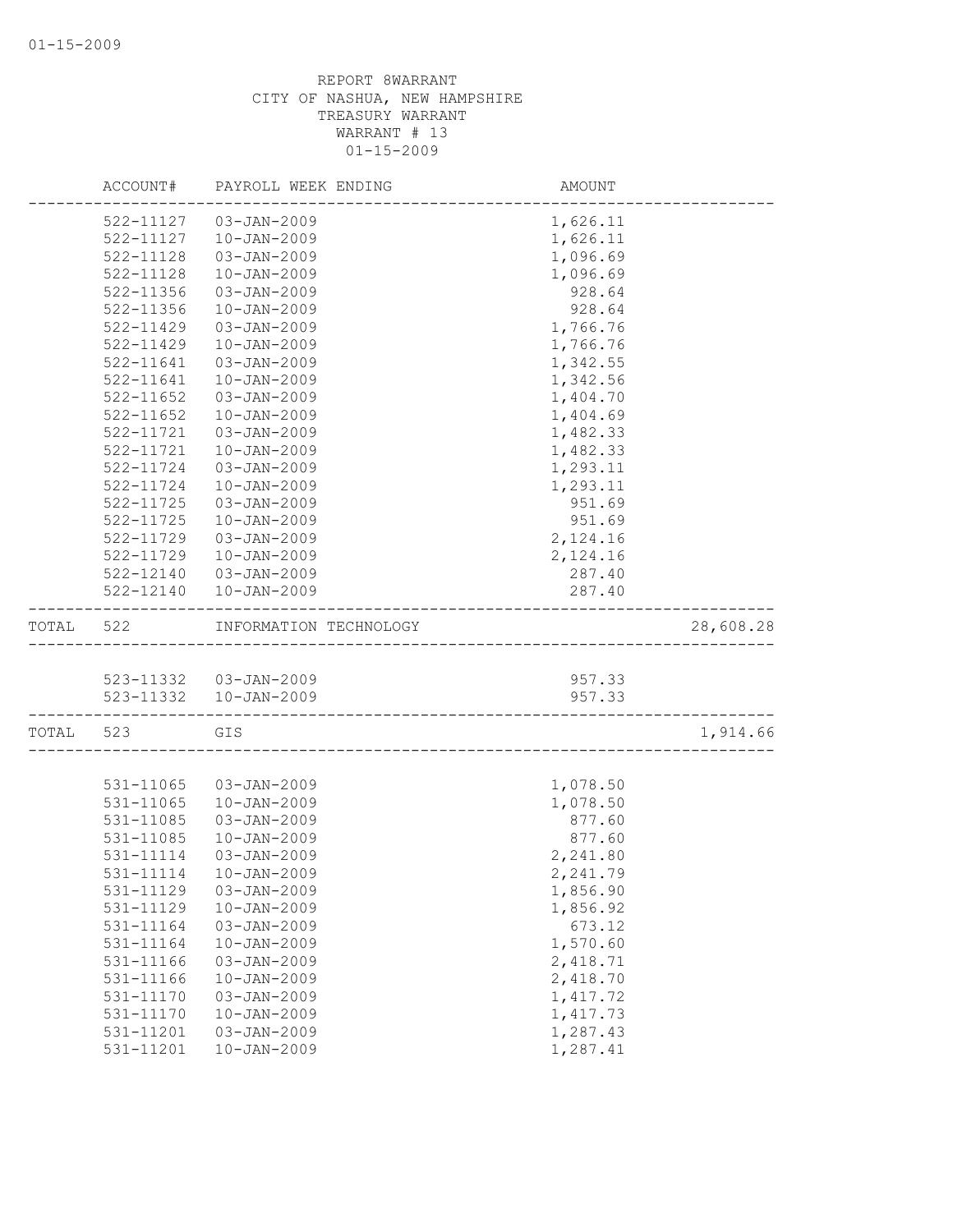| ACCOUNT#  | PAYROLL WEEK ENDING | AMOUNT     |
|-----------|---------------------|------------|
| 531-11203 | $03 - JAN - 2009$   | 634.30     |
| 531-11203 | $10 - JAN - 2009$   | 634.30     |
| 531-11226 | $03 - JAN - 2009$   | 773.98     |
| 531-11226 | $10 - JAN - 2009$   | 773.98     |
| 531-11242 | 03-JAN-2009         | 1,076.54   |
| 531-11242 | $10 - JAN - 2009$   | 1,076.54   |
| 531-11257 | $03 - JAN - 2009$   | 2,562.90   |
| 531-11257 | $10 - JAN - 2009$   | 2,562.90   |
| 531-11398 | $03 - JAN - 2009$   | 600.39     |
| 531-11398 | $10 - JAN - 2009$   | 600.39     |
| 531-11477 | $03 - JAN - 2009$   | 1,286.26   |
| 531-11477 | $10 - JAN - 2009$   | 1,286.27   |
| 531-11487 | $03 - JAN - 2009$   | 1,332.86   |
| 531-11487 | $10 - JAN - 2009$   | 1,332.86   |
| 531-11495 | 03-JAN-2009         | 987.30     |
| 531-11495 | $10 - JAN - 2009$   | 987.31     |
| 531-11498 | $03 - JAN - 2009$   | 842.75     |
| 531-11498 | $10 - JAN - 2009$   | 835.86     |
| 531-11516 | $03 - JAN - 2009$   | 821.80     |
| 531-11516 | $10 - JAN - 2009$   | 821.79     |
| 531-11535 | $03 - JAN - 2009$   | 12,736.17  |
| 531-11535 | $10 - JAN - 2009$   | 12,736.22  |
| 531-11537 | 03-JAN-2009         | 13,787.18  |
| 531-11537 | $10 - JAN - 2009$   | 13,787.19  |
| 531-11538 | $03 - JAN - 2009$   | 877.60     |
| 531-11538 | $10 - JAN - 2009$   | 877.60     |
| 531-11539 | $10 - JAN - 2009$   | 1,489.36   |
| 531-11544 | 03-JAN-2009         | 4,062.92   |
| 531-11544 | $10 - JAN - 2009$   | 4,062.92   |
| 531-11549 | $03 - JAN - 2009$   | 20,053.38  |
| 531-11549 | $10 - JAN - 2009$   | 20,053.40  |
| 531-11552 | 03-JAN-2009         | 7,890.40   |
| 531-11552 | $10 - JAN - 2009$   | 7,617.36   |
| 531-11555 | $03 - JAN - 2009$   | 24,394.70  |
| 531-11555 | $10 - JAN - 2009$   | 25,626.96  |
| 531-11558 | 03-JAN-2009         | 71,562.15  |
| 531-11558 | $10 - JAN - 2009$   | 71,562.03  |
| 531-11561 | $03 - JAN - 2009$   | 17,944.83  |
| 531-11561 | $10 - JAN - 2009$   | 17,944.82  |
| 531-11567 | $03 - JAN - 2009$   | 31, 124.52 |
| 531-11567 | $10 - JAN - 2009$   | 31, 124.56 |
| 531-11569 | 03-JAN-2009         | 924.41     |
| 531-11569 | $10 - JAN - 2009$   | 1,386.62   |
| 531-11618 | 03-JAN-2009         | 2,600.55   |
| 531-11618 | $10 - JAN - 2009$   | 2,720.91   |
| 531-11622 | 03-JAN-2009         | 2,862.50   |
| 531-11622 | $10 - JAN - 2009$   | 2,862.48   |
| 531-11636 | 03-JAN-2009         | 954.90     |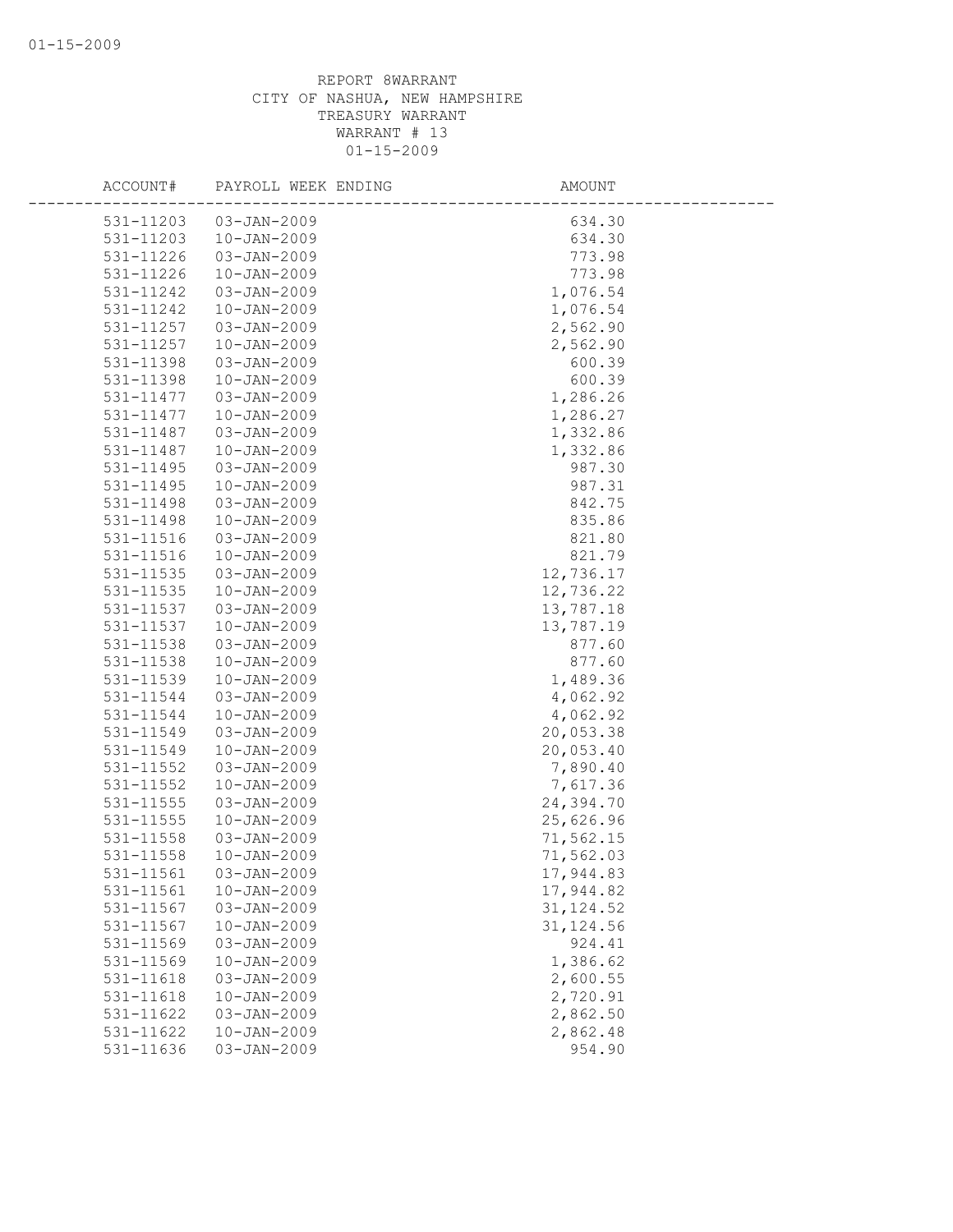|       | ACCOUNT#  | PAYROLL WEEK ENDING              | AMOUNT      |            |
|-------|-----------|----------------------------------|-------------|------------|
|       | 531-11636 | $10 - JAN - 2009$                | 954.90      |            |
|       | 531-11664 | $03 - JAN - 2009$                | 1, 114.74   |            |
|       | 531-11664 | $10 - JAN - 2009$                | 1, 114.74   |            |
|       | 531-11665 | $03 - JAN - 2009$                | 751.95      |            |
|       | 531-11665 | $10 - JAN - 2009$                | 751.95      |            |
|       | 531-11719 | $03 - JAN - 2009$                | 903.51      |            |
|       | 531-11719 | $10 - JAN - 2009$                | 903.52      |            |
|       | 531-11722 | 03-JAN-2009                      | 599.80      |            |
|       | 531-11722 | $10 - JAN - 2009$                | 599.80      |            |
|       | 531-11732 | $03 - JAN - 2009$                | 6,223.55    |            |
|       | 531-11732 | $10 - JAN - 2009$                | 6, 223.55   |            |
|       | 531-12020 | $03 - JAN - 2009$                | 915.07      |            |
|       | 531-12020 | $10 - JAN - 2009$                | 915.08      |            |
|       | 531-12042 | 03-JAN-2009                      | 2,082.24    |            |
|       | 531-12042 | $10 - JAN - 2009$                | 1,453.12    |            |
|       | 531-12066 | $03 - JAN - 2009$                | 657.80      |            |
|       | 531-12066 | $10 - JAN - 2009$                | 657.80      |            |
|       | 531-12068 | $03 - JAN - 2009$                | 1,468.42    |            |
|       | 531-12068 | $10 - JAN - 2009$                | 1,468.42    |            |
|       | 531-12071 | $03 - JAN - 2009$                | 251.32      |            |
|       | 531-12071 | $10 - JAN - 2009$                | 251.32      |            |
|       | 531-12119 | $03 - JAN - 2009$                | 1,102.70    |            |
|       | 531-12119 | $10 - JAN - 2009$                | 1,102.70    |            |
|       | 531-13004 | $03 - JAN - 2009$                | 5,772.72    |            |
|       | 531-13004 | $10 - JAN - 2009$                |             |            |
|       |           |                                  | 3,956.51    |            |
|       | 531-13038 | 03-JAN-2009<br>$10 - JAN - 2009$ | 1,129.58    |            |
|       | 531-13038 |                                  | 632.01      |            |
|       | 531-13040 | 03-JAN-2009                      | 2,930.56    |            |
|       | 531-13040 | $10 - JAN - 2009$                | 2,366.99    |            |
|       | 531-13044 | $03 - JAN - 2009$                | 2,161.71    |            |
|       | 531-13044 | $10 - JAN - 2009$                | 7,806.14    |            |
|       | 531-13047 | 03-JAN-2009                      | 37, 163. 41 |            |
|       | 531-13047 | $10 - JAN - 2009$                | 9,871.85    |            |
|       | 531-13048 | $03 - JAN - 2009$                | 3,608.56    |            |
|       | 531-13048 | $10 - JAN - 2009$                | 4,094.40    |            |
|       | 531-15002 | $03 - JAN - 2009$                | 51,864.73   |            |
|       | 531-15002 | $10 - JAN - 2009$                | $-679.84$   |            |
|       | 531-17003 | $03 - JAN - 2009$                | 2,600.00    |            |
|       | 531-17003 | $10 - JAN - 2009$                | 1,400.00    |            |
|       | 531-17006 | $10 - JAN - 2009$                | 400.00      |            |
| TOTAL | 531       | POLICE DEPARTMENT                |             | 641,608.28 |
|       |           |                                  |             |            |
|       | 532-11024 | 03-JAN-2009                      | 2,002.09    |            |
|       | 532-11024 | $10 - JAN - 2009$                | 2,002.10    |            |
|       | 532-11036 | 03-JAN-2009                      | 1,364.50    |            |
|       | 532-11036 | $10 - JAN - 2009$                | 1,819.33    |            |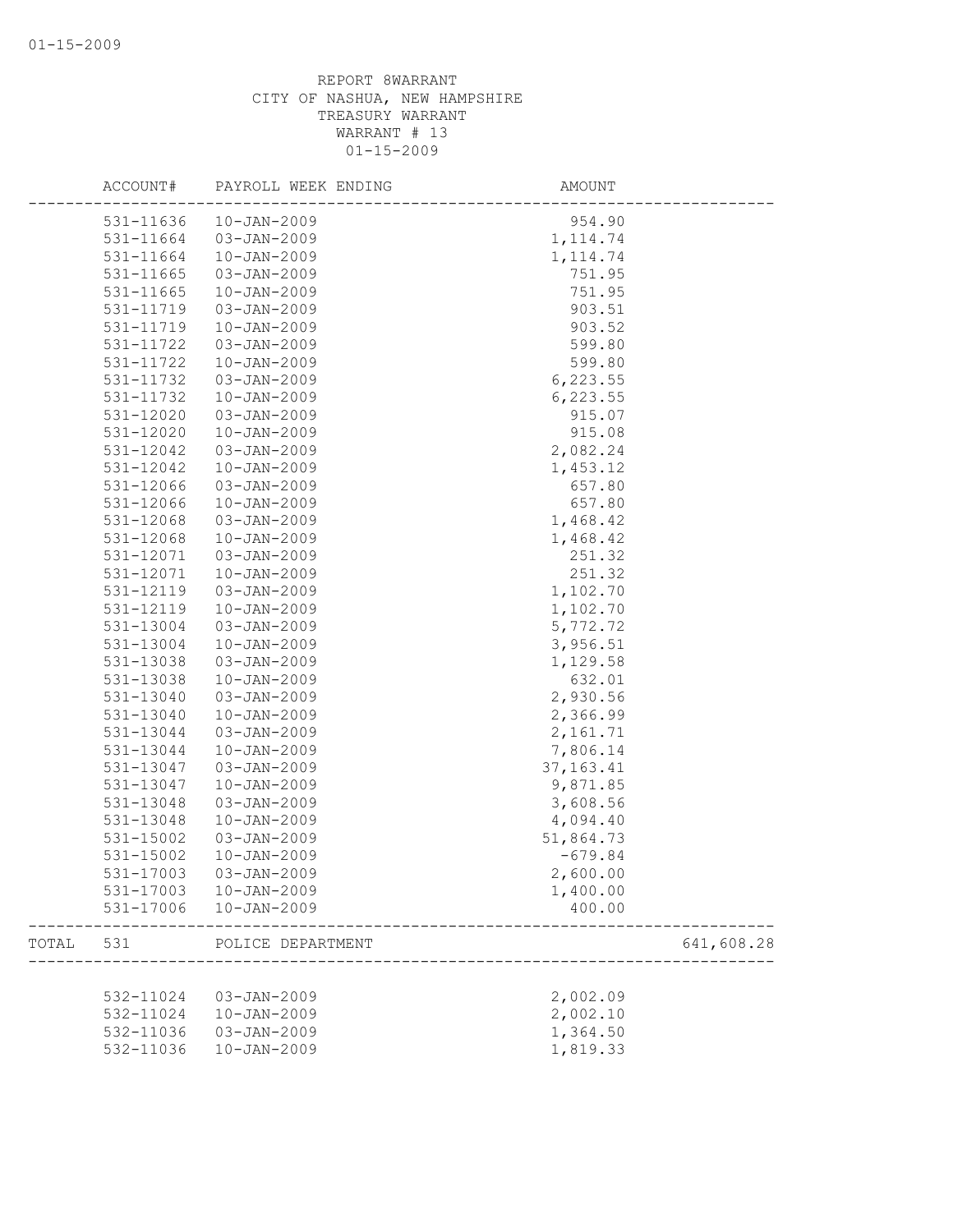| ACCOUNT#               | PAYROLL WEEK ENDING                    | AMOUNT               |
|------------------------|----------------------------------------|----------------------|
| 532-11063              | $03 - JAN - 2009$                      |                      |
| 532-11063              | $10 - JAN - 2009$                      | 1,292.19             |
|                        | $03 - JAN - 2009$                      | 1,242.12             |
| 532-11066              |                                        | 1,205.57             |
| 532-11066              | $10 - JAN - 2009$                      | 1,205.58             |
| 532-11069              | 03-JAN-2009                            | 2,435.38             |
| 532-11069              | $10 - JAN - 2009$                      | 2,435.38             |
| 532-11111              | $03 - JAN - 2009$                      | 1,060.29             |
| 532-11111              | $10 - JAN - 2009$                      | 2,120.58             |
| 532-11207              | $03 - JAN - 2009$                      | 6,457.54             |
| 532-11207              | $10 - JAN - 2009$                      | 6,457.55             |
| 532-11281              | $03 - JAN - 2009$                      | 958.10               |
| 532-11281              | $10 - JAN - 2009$                      | 958.08               |
| 532-11285              | $03 - JAN - 2009$                      | 7,391.30             |
| 532-11285              | $10 - JAN - 2009$                      | 7,391.28             |
| 532-11291              | 03-JAN-2009                            | 6,251.99             |
| 532-11291              | $10 - JAN - 2009$                      | 6,248.93             |
| 532-11298              | $03 - JAN - 2009$                      | 1,246.12             |
| 532-11298              | $10 - JAN - 2009$                      | 1,246.12             |
| 532-11300              | $03 - JAN - 2009$                      | 32,887.30            |
| 532-11300              | $10 - JAN - 2009$                      | 33, 149.51           |
| 532-11303              | $03 - JAN - 2009$                      | 1,090.35             |
| 532-11303              | $10 - JAN - 2009$                      | 1,090.35             |
| 532-11305              | 03-JAN-2009                            | 4,350.60             |
| 532-11305              | $10 - JAN - 2009$                      | 4,350.60             |
| 532-11309              | $03 - JAN - 2009$                      | 94,772.95            |
| 532-11309              | $10 - JAN - 2009$                      | 224,488.19           |
| 532-11660              | $03 - JAN - 2009$                      | 1,385.40             |
| 532-11660              | $10 - JAN - 2009$                      | 1,385.40             |
| 532-11663              | $03 - JAN - 2009$                      | 1,344.65             |
| 532-11663              | $10 - JAN - 2009$                      | 1,344.65             |
| 532-11666              | 03-JAN-2009                            | 1,344.65             |
| 532-11666              | $10 - JAN - 2009$                      | 1,344.65             |
| 532-11669<br>532-11669 | 03-JAN-2009<br>$10 - JAN - 2009$       | 1,358.08<br>1,358.10 |
| 532-12070              | $03 - JAN - 2009$                      | 18,828.48            |
| 532-12070              | $10 - JAN - 2009$                      | 8,500.28             |
| 532-13003              | $03 - JAN - 2009$                      | 1,914.06             |
| 532-13003              | $10 - JAN - 2009$                      | 667.90               |
| 532-13004              |                                        |                      |
| 532-13004              | 03-JAN-2009                            | 78.27<br>456.41      |
| 532-13018              | $10 - JAN - 2009$<br>$03 - JAN - 2009$ | 1,662.04             |
| 532-13018              | $10 - JAN - 2009$                      | 1,574.99             |
| 532-13024              |                                        | 785.44               |
| 532-13024              | 03-JAN-2009                            |                      |
| 532-13050              | $10 - JAN - 2009$                      | 133.99               |
|                        | 03-JAN-2009                            | 9,436.34             |
| 532-13050              | $10 - JAN - 2009$                      | 4,489.01             |
| 532-15002              | $03 - JAN - 2009$                      | 42,336.53            |
| 532-18030              | $10 - JAN - 2009$                      | 100.00               |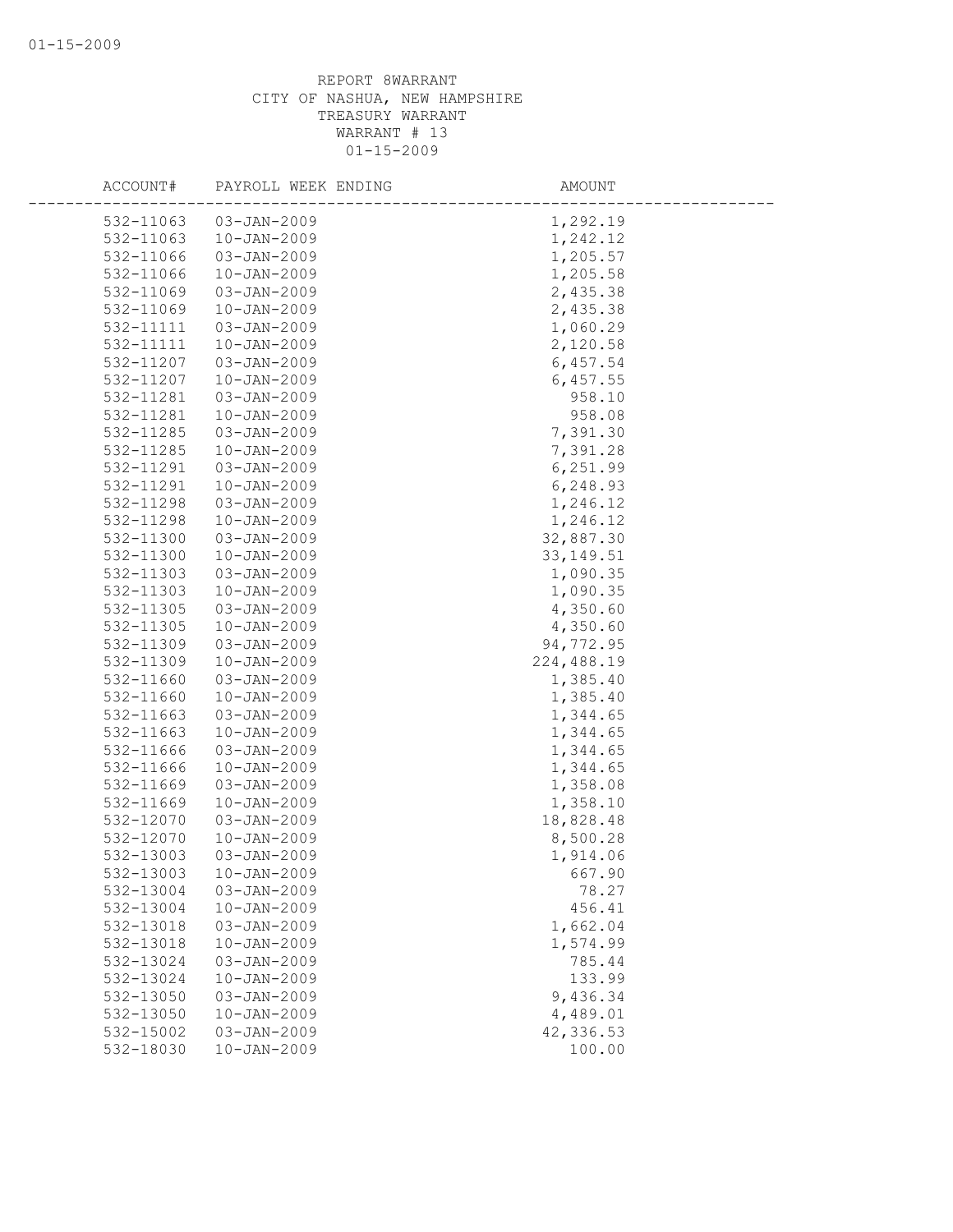|           | ACCOUNT#      | PAYROLL WEEK ENDING         | <b>AMOUNT</b>              |            |
|-----------|---------------|-----------------------------|----------------------------|------------|
|           | 532-18039     | $10 - JAN - 2009$           | 1,875.00                   |            |
|           | $532 - 19231$ | $03 - JAN - 2009$           | 993.08                     |            |
|           | 532-19231     | $10 - JAN - 2009$           | 993.08                     |            |
|           | 532-19232     | $03 - JAN - 2009$           | 1,633.85                   |            |
|           | 532-19232     | $10 - JAN - 2009$           | 1,634.79                   |            |
|           | 532-19233     | $03 - JAN - 2009$           | 2,403.55                   |            |
|           | 532-19233     | $10 - JAN - 2009$           | 2,403.55                   |            |
|           | 532-19234     | $03 - JAN - 2009$           | 1,651.95                   |            |
|           | 532-19234     | 10-JAN-2009                 | 1,651.95                   |            |
| TOTAL 532 |               | FIRE DEPARTMENT             |                            | 578,042.09 |
|           |               | 535-81023  03-JAN-2009      | 192.30                     |            |
|           | 535-81023     | $10 - JAN - 2009$           | 192.30                     |            |
| TOTAL 535 |               | EMERGENCY MANAGEMENT        |                            | 384.60     |
|           |               |                             | __________________________ |            |
|           |               | 536-11200 03-JAN-2009       | 1,379.75                   |            |
|           |               | 536-11200  10-JAN-2009      | 1,379.75                   |            |
| TOTAL     | 536           | CITYWIDE COMMUNICATIONS     |                            | 2,759.50   |
|           |               |                             |                            |            |
|           | 541-11024     | 03-JAN-2009                 | 612.76                     |            |
|           | 541-11024     | $10 - JAN - 2009$           | 612.76                     |            |
|           | 541-11048     | 03-JAN-2009                 | 68.90                      |            |
|           | 541-11048     | $10 - JAN - 2009$           | 68.90                      |            |
|           | 541-11104     | $03 - JAN - 2009$           | 985.14                     |            |
|           | 541-11104     | $10 - JAN - 2009$           | 985.14                     |            |
|           | 541-11107     | $03 - JAN - 2009$           | 289.16                     |            |
|           | 541-11107     | $10 - JAN - 2009$           | 289.16                     |            |
|           | 541-11240     | 03-JAN-2009                 | 1,449.15                   |            |
|           | 541-11240     | $10 - JAN - 2009$           | 1,449.15                   |            |
|           | 541-11346     | $03 - JAN - 2009$           | 435.31                     |            |
|           | 541-11346     | $10 - JAN - 2009$           | 435.31                     |            |
| TOTAL     | 541           | COMMUNITY SERVICES DIVISION |                            | 7,680.84   |
|           |               |                             |                            |            |
|           | 542-11426     | $03 - JAN - 2009$           | 1,324.88                   |            |
|           | 542-11426     | $10 - JAN - 2009$           | 1,324.88                   |            |
|           | 542-11584     | $03 - JAN - 2009$           | 3,455.92                   |            |
|           | 542-11584     | $10 - JAN - 2009$           | 3,455.92                   |            |
|           | 542-12109     | $10 - JAN - 2009$           | 64.00                      |            |
|           | 542-12582     | $03 - JAN - 2009$           | 665.53                     |            |
|           | 542-12582     | $10 - JAN - 2009$           | 893.82                     |            |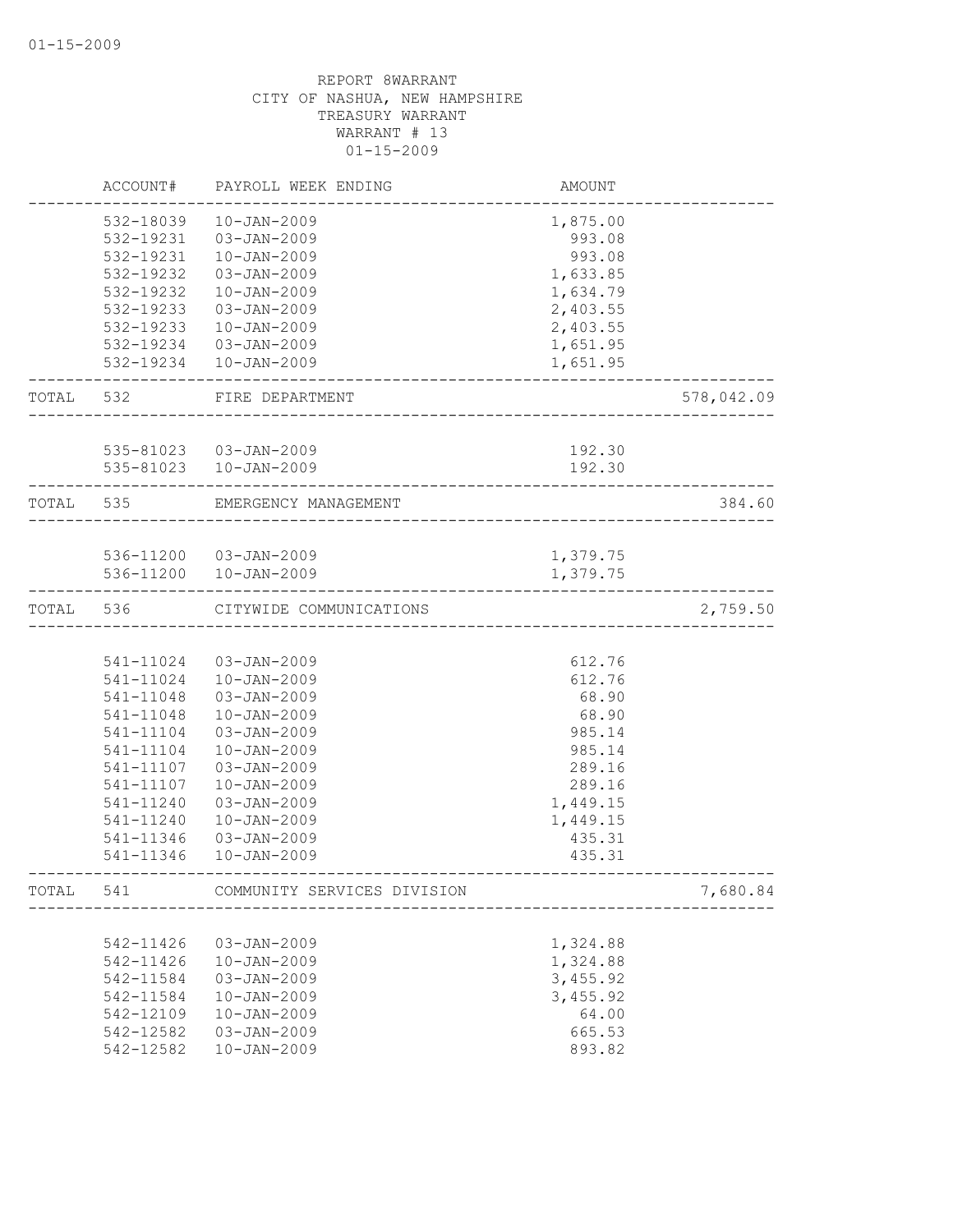|           | ACCOUNT#      | PAYROLL WEEK ENDING                          | AMOUNT        |           |
|-----------|---------------|----------------------------------------------|---------------|-----------|
| TOTAL 542 |               | COMMUNITY HEALTH<br>________________________ |               | 11,184.95 |
|           |               |                                              |               |           |
|           | 543-11380     | 03-JAN-2009                                  | 919.00        |           |
|           | 543-11380     | 10-JAN-2009                                  | 919.00        |           |
|           | 543-11438     | 03-JAN-2009                                  | 33, 194. 12   |           |
|           | 543-11601     | 03-JAN-2009                                  | 1,219.70      |           |
|           | 543-11601     | $10 - JAN - 2009$                            | 1,219.72      |           |
|           | 543-11602     | 03-JAN-2009                                  | 858.44        |           |
|           | 543-11602     | $10 - JAN - 2009$                            | 858.44        |           |
|           | 543-11604     | 03-JAN-2009                                  | 1,474.36      |           |
|           | 543-11604     | 10-JAN-2009                                  | 1,474.36      |           |
|           |               | 543-11605 03-JAN-2009                        | 929.41        |           |
|           |               | 543-11605  10-JAN-2009                       | 929.42        |           |
| TOTAL 543 |               | ENVIRONMENTAL HEALTH DEPT.                   | -----------   | 43,995.97 |
|           |               |                                              |               |           |
|           | 544-11008     | 03-JAN-2009                                  | 723.29        |           |
|           | 544-11008     | $10 - JAN - 2009$                            | 723.28        |           |
|           | 544-11099     | $03 - JAN - 2009$                            | 2,109.75      |           |
|           | 544-11099     | $10 - JAN - 2009$                            | 2,109.74      |           |
|           | 544-11112     | $03 - JAN - 2009$                            | 827.73        |           |
|           | 544-11112     | $10 - JAN - 2009$                            | 827.73        |           |
|           | 544-11367     | 03-JAN-2009                                  | 809.99        |           |
|           | 544-11367     | $10 - JAN - 2009$                            | 809.98        |           |
|           | 544-11777     | 03-JAN-2009                                  | 1,252.76      |           |
|           | 544-11777     | $10 - JAN - 2009$                            | 1,252.76      |           |
|           | 544-12101     | 03-JAN-2009                                  | 271.04        |           |
|           |               | 544-12101  10-JAN-2009                       | 271.04        |           |
|           |               |                                              | _____________ |           |
| TOTAL     | 544           | WELFARE ADMINISTRATION                       |               | 11,989.09 |
|           |               |                                              |               |           |
|           |               | 551-11008 03-JAN-2009                        | 416.04        |           |
|           | $551 - 11028$ | 03-JAN-2009                                  | 531.38        |           |
|           |               | 551-11028  10-JAN-2009                       | 531.38        |           |
|           | 551-11057     | 03-JAN-2009                                  | 877.89        |           |
|           | 551-11057     | $10 - JAN - 2009$                            | 877.89        |           |
|           | 551-11094     | $03 - JAN - 2009$                            | 298.91        |           |
|           | 551-11094     | $10 - JAN - 2009$                            | 298.90        |           |
|           | 551-11097     | 03-JAN-2009                                  | 1,050.80      |           |
|           | 551-11097     | $10 - JAN - 2009$                            | 1,050.79      |           |
|           | 551-11208     | $03 - JAN - 2009$                            | 670.11        |           |
|           | $551 - 11208$ | $10 - JAN - 2009$                            | 670.11        |           |
|           | 551-11211     | $03 - JAN - 2009$                            | 596.20        |           |
|           | 551-11211     | $10 - JAN - 2009$                            | 596.20        |           |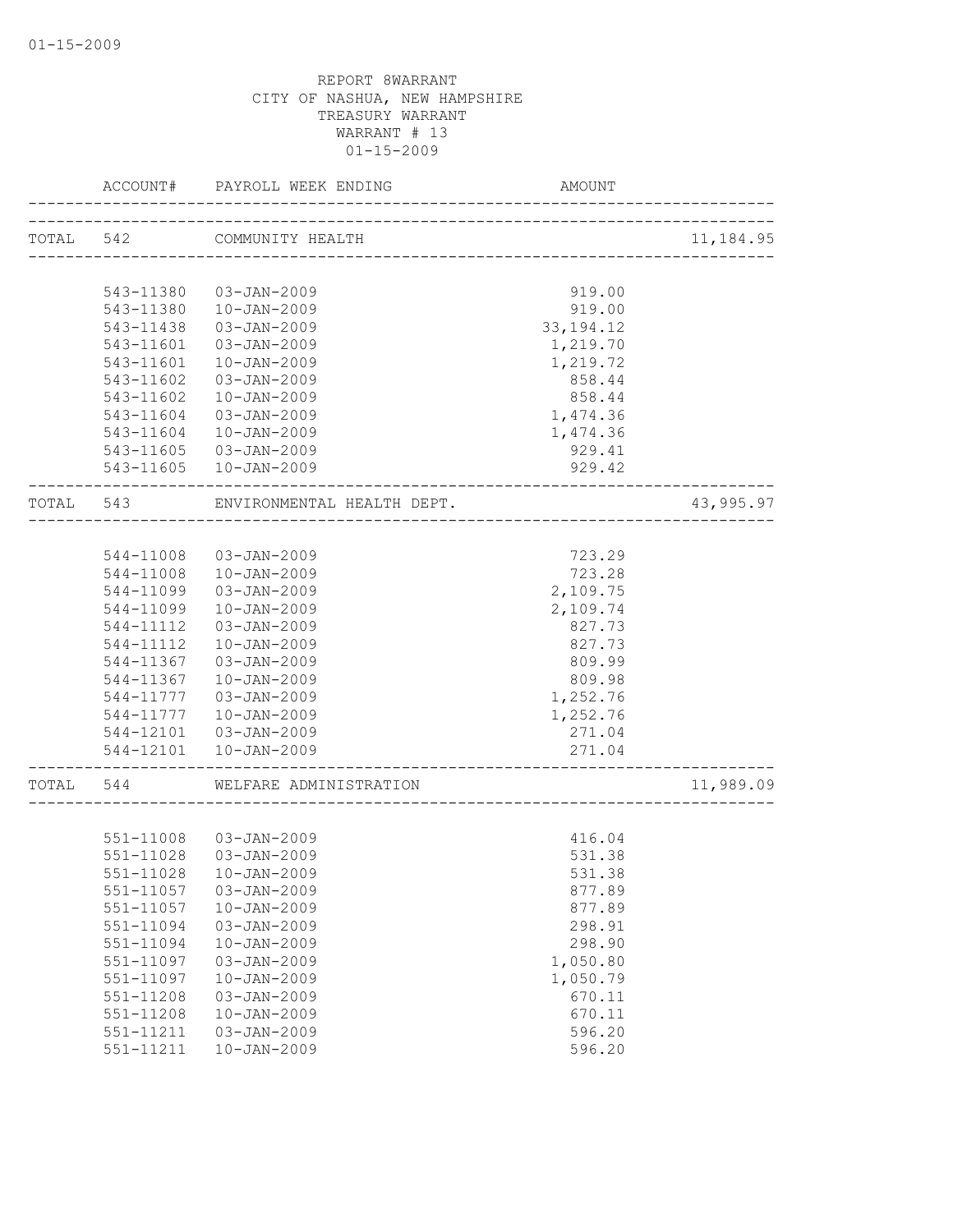|           | ACCOUNT#               | PAYROLL WEEK ENDING                    | AMOUNT           |           |
|-----------|------------------------|----------------------------------------|------------------|-----------|
|           | 551-11212              | $03 - JAN - 2009$                      | 1,408.19         |           |
|           | 551-11212              | $10 - JAN - 2009$                      | 1,408.19         |           |
|           | 551-11249              | $03 - JAN - 2009$                      | 144.73           |           |
|           | 551-11249              | $10 - JAN - 2009$                      | 144.73           |           |
|           | 551-11273              | $03 - JAN - 2009$                      | 1,654.37         |           |
|           | 551-11273              | $10 - JAN - 2009$                      | 1,640.42         |           |
|           | 551-11435              | $03 - JAN - 2009$                      | 883.38           |           |
|           | 551-11435              | $10 - JAN - 2009$                      | 883.38           |           |
|           | 551-11462              | $03 - JAN - 2009$                      | 1,009.95         |           |
|           | 551-11462              | $10 - JAN - 2009$                      | 1,009.96         |           |
|           | 551-11638              | 03-JAN-2009                            | 1,143.31         |           |
|           | 551-11638              | $10 - JAN - 2009$                      | 1,143.30         |           |
|           | 551-13004              | 03-JAN-2009                            | 321.15           |           |
|           | 551-13004              | 10-JAN-2009                            | 98.76            |           |
| TOTAL 551 |                        | PUBLIC WORKS DIV & ENGINEERING         |                  | 21,360.42 |
|           |                        |                                        |                  |           |
|           | 552-11077              | 03-JAN-2009                            | 1,255.86         |           |
|           | 552-11077              | $10 - JAN - 2009$                      | 1,255.87         |           |
|           | 552-11087              | $03 - JAN - 2009$                      | 746.80           |           |
|           |                        | $10 - JAN - 2009$                      |                  |           |
|           | 552-11087              | $03 - JAN - 2009$                      | 746.80<br>784.00 |           |
|           | 552-11143              |                                        | 784.00           |           |
|           | 552-11143              | $10 - JAN - 2009$                      |                  |           |
|           | 552-11324              | $03 - JAN - 2009$                      | 3,949.95         |           |
|           | 552-11324              | $10 - JAN - 2009$                      | 4,039.84         |           |
|           | 552-11339              | $03 - JAN - 2009$                      | 2,698.65         |           |
|           | 552-11339              | $10 - JAN - 2009$                      | 2,707.68         |           |
|           | 552-11342              | $03 - JAN - 2009$                      | 706.00           |           |
|           | 552-11342              | $10 - JAN - 2009$                      | 706.00           |           |
|           | 552-11343              | $03 - JAN - 2009$                      | 2,352.00         |           |
|           | 552-11343<br>552-11407 | $10 - JAN - 2009$<br>$03 - JAN - 2009$ | 2,352.00         |           |
|           |                        |                                        | 4,884.00         |           |
|           | 552-11407              | $10 - JAN - 2009$                      | 4,884.00         |           |
|           | 552-11492              | $03 - JAN - 2009$                      | 746.80           |           |
|           | 552-11492              | $10 - JAN - 2009$                      | 746.80           |           |
|           | 552-11548              | $03 - JAN - 2009$                      | 1,028.00         |           |
|           | 552-11548              | $10 - JAN - 2009$                      | 1,028.00         |           |
|           | 552-11562              | 03-JAN-2009                            | 400.06           |           |
|           | 552-11562              | $10 - JAN - 2009$                      | 400.06           |           |
|           | 552-11580              | $03 - JAN - 2009$                      | 957.28           |           |
|           | 552-11580              | $10 - JAN - 2009$                      | 957.28           |           |
|           | 552-11618              | $03 - JAN - 2009$                      | 638.05           |           |
|           | 552-11618              | $10 - JAN - 2009$                      | 638.05           |           |
|           | 552-11672              | $03 - JAN - 2009$                      | 1,404.69         |           |
|           | 552-11672              | $10 - JAN - 2009$                      | 1,404.69         |           |
|           | 552-11750              | $03 - JAN - 2009$                      | 717.60           |           |
|           | 552-11750              | $10 - JAN - 2009$                      | 717.60           |           |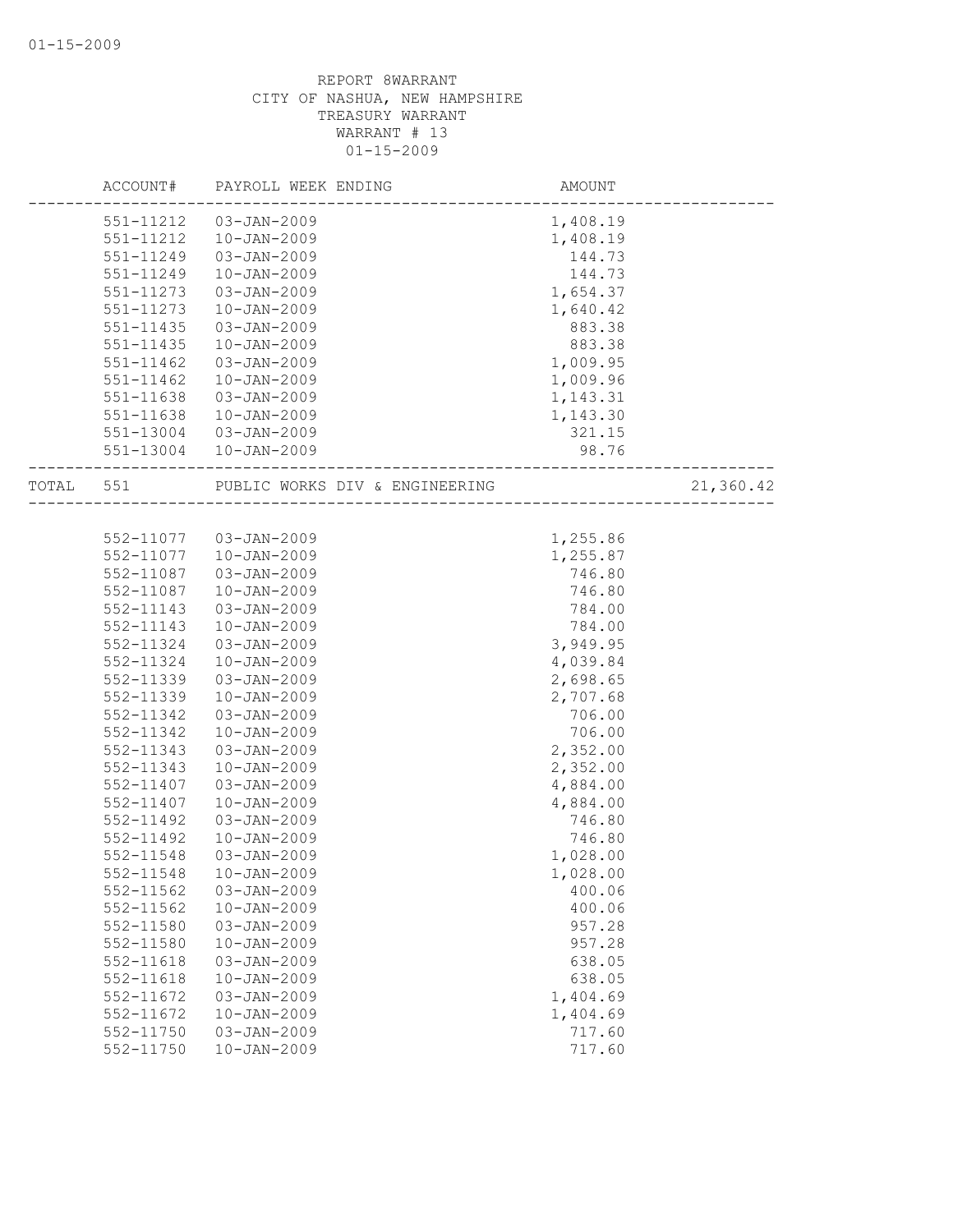|           | ACCOUNT# PAYROLL WEEK ENDING   | AMOUNT                                  |           |
|-----------|--------------------------------|-----------------------------------------|-----------|
|           | 552-13004 03-JAN-2009          | 892.78                                  |           |
|           | 552-13004  10-JAN-2009         | 521.27                                  |           |
|           | 552-13009 03-JAN-2009          | $521.27$<br>$1,208.82$                  |           |
|           | 552-13009 10-JAN-2009          | 5,929.47                                |           |
|           | 552-17002  10-JAN-2009         | 1,000.00<br>---------------------       |           |
|           | TOTAL 552 PARKS AND RECREATION | --.<br>________________________________ | 56,190.75 |
|           |                                |                                         |           |
|           | 553-11041  03-JAN-2009         | 1,016.26                                |           |
|           | 553-11041  10-JAN-2009         | 1,016.27                                |           |
| 553-11078 | 03-JAN-2009                    | 410.28                                  |           |
| 553-11078 | 10-JAN-2009                    | 410.28                                  |           |
| 553-11098 | 03-JAN-2009                    | 990.17                                  |           |
| 553-11098 | $10 - JAN - 2009$              | 866.40                                  |           |
| 553-11169 | 03-JAN-2009                    | 1,185.72                                |           |
| 553-11169 | $10 - JAN - 2009$              | 1,021.61                                |           |
| 553-11192 | 03-JAN-2009                    | 942.19                                  |           |
| 553-11192 | $10 - JAN - 2009$              | 945.70                                  |           |
| 553-11279 | 03-JAN-2009                    | 5,488.00                                |           |
| 553-11279 | $10 - JAN - 2009$              | 5,488.00                                |           |
| 553-11327 | 03-JAN-2009                    | 4,039.82                                |           |
| 553-11327 | $10 - JAN - 2009$              | 4,039.84                                |           |
| 553-11375 | 03-JAN-2009                    | 1,643.52                                |           |
| 553-11375 | $10 - JAN - 2009$              | 1,344.80                                |           |
| 553-11465 | 03-JAN-2009                    | 2,447.05                                |           |
| 553-11465 | $10 - JAN - 2009$              | 2,837.84                                |           |
| 553-11474 | 03-JAN-2009                    | 3,366.40                                |           |
| 553-11474 | $10 - JAN - 2009$              | 3,366.40                                |           |
| 553-11475 | 03-JAN-2009                    | 2,553.60                                |           |
| 553-11475 | $10 - JAN - 2009$              | 2,556.00                                |           |
| 553-11630 | 03-JAN-2009                    | 717.60                                  |           |
| 553-11630 | $10 - JAN - 2009$              | 717.60                                  |           |
| 553-11631 | 03-JAN-2009                    | 726.38                                  |           |
| 553-11631 | $10 - JAN - 2009$              | 725.70                                  |           |
| 553-11648 | 03-JAN-2009                    | 656.43                                  |           |
| 553-11648 | $10 - JAN - 2009$              | 820.54                                  |           |
| 553-11678 | 03-JAN-2009                    | 1,622.11                                |           |
| 553-11678 | $10 - JAN - 2009$              | 1,622.12                                |           |
| 553-11759 | $03 - JAN - 2009$              | 14, 415.91                              |           |
| 553-11759 | $10 - JAN - 2009$              | 14,350.65                               |           |
| 553-11771 | 03-JAN-2009                    | 1,683.20                                |           |
| 553-11771 | $10 - JAN - 2009$              | 1,683.20                                |           |
| 553-12128 | 03-JAN-2009                    | 387.08                                  |           |
| 553-12128 | $10 - JAN - 2009$              | 401.41                                  |           |
| 553-13004 | $03 - JAN - 2009$              | 373.87                                  |           |
| 553-13004 | $10 - JAN - 2009$              | 453.46                                  |           |
| 553-13009 | 03-JAN-2009                    | 35, 573. 77                             |           |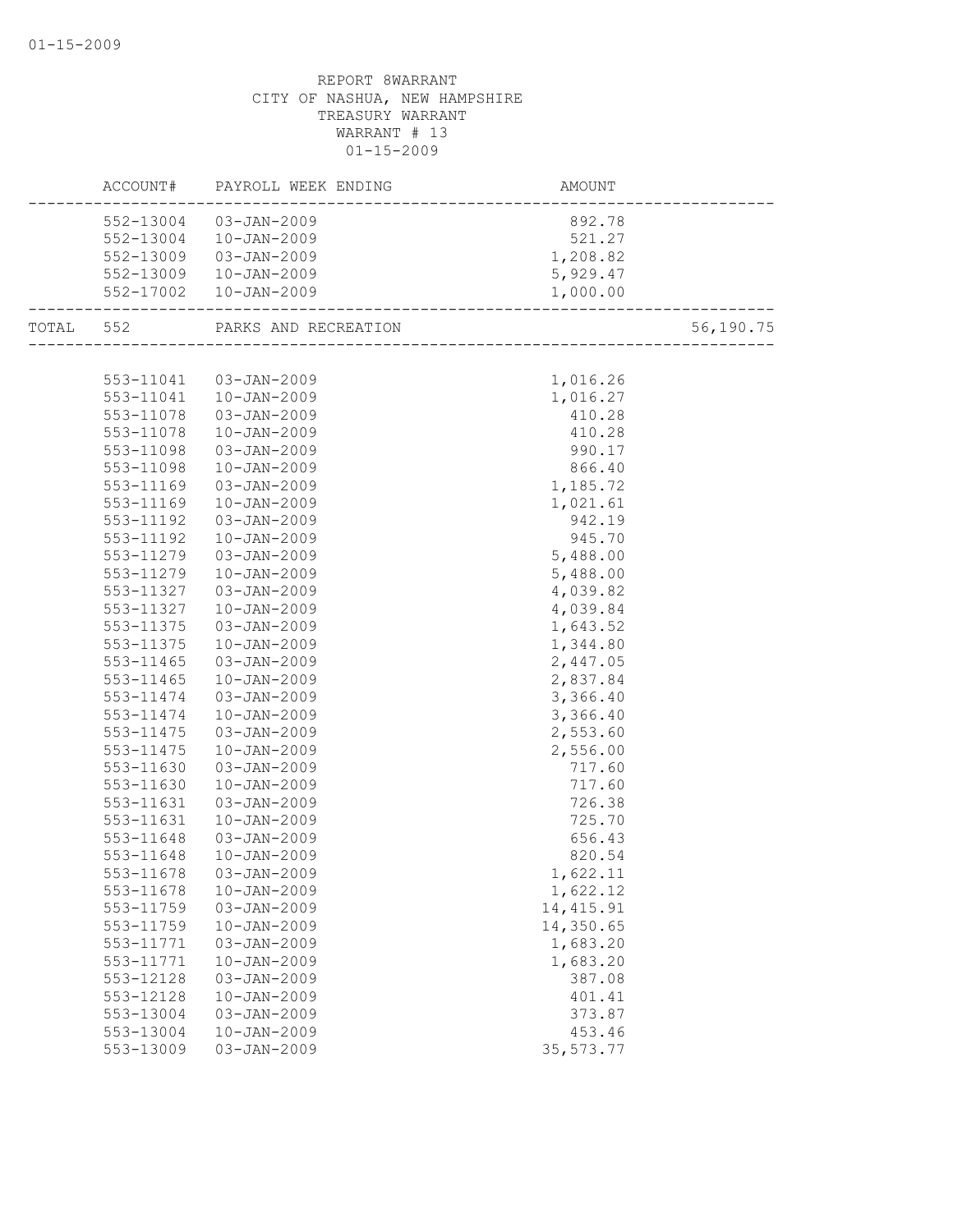|       |           | ACCOUNT# PAYROLL WEEK ENDING | AMOUNT     |             |
|-------|-----------|------------------------------|------------|-------------|
|       |           | 553-13009  10-JAN-2009       | 60, 423.48 |             |
|       | 553-13901 | 03-JAN-2009                  | 10,257.22  |             |
|       |           | 553-13901  10-JAN-2009       | 10,466.66  |             |
|       |           | 553-17010  10-JAN-2009       | 1,100.00   |             |
| TOTAL | 553       | STREET DEPARTMENT            |            | 207, 154.54 |
|       |           |                              |            |             |
|       | 555-11024 | 03-JAN-2009                  | 223.92     |             |
|       | 555-11024 | $10 - JAN - 2009$            | 298.56     |             |
|       | 555-11058 | 03-JAN-2009                  | 957.28     |             |
|       | 555-11058 | $10 - JAN - 2009$            | 957.28     |             |
|       | 555-11461 | $03 - JAN - 2009$            | 1,446.40   |             |
|       | 555-11461 | $10 - JAN - 2009$            | 1,446.40   |             |
|       | 555-11505 | 03-JAN-2009                  | 1,150.52   |             |
|       | 555-11505 | $10 - JAN - 2009$            | 1,150.52   |             |
|       | 555-11639 | $03 - JAN - 2009$            | 746.80     |             |
|       | 555-11639 | $10 - JAN - 2009$            | 746.80     |             |
|       | 555-11640 | $03 - JAN - 2009$            | 695.60     |             |
|       | 555-11640 | $10 - JAN - 2009$            | 695.60     |             |
|       | 555-11738 | $03 - JAN - 2009$            | 1,760.00   |             |
|       | 555-11738 | $10 - JAN - 2009$            | 1,760.00   |             |
|       | 555-11745 | $03 - JAN - 2009$            | 738.80     |             |
|       | 555-11745 | $10 - JAN - 2009$            | 738.80     |             |
|       | 555-11746 | $03 - JAN - 2009$            | 1,106.97   |             |
|       | 555-11746 | $10 - JAN - 2009$            | 1,106.97   |             |
|       | 555-13004 | $03 - JAN - 2009$            | 389.95     |             |
|       | 555-13004 | $10 - JAN - 2009$            | 126.99     |             |
|       | 555-13068 | 03-JAN-2009                  | 231.00     |             |
|       | 555-13068 | $10 - JAN - 2009$            | 231.00     |             |
| TOTAL | 555       | TRAFFIC DEPARTMENT           |            | 18,706.16   |
|       |           |                              |            |             |
|       |           | 557-11161 03-JAN-2009        | 746.80     |             |
|       | 557-11161 | 10-JAN-2009                  | 746.80     |             |
|       | 557-13004 | $10 - JAN - 2009$            | 587.34     |             |
|       | 557-13009 | 03-JAN-2009                  | 1,277.12   |             |
|       |           | TOTAL 557 PARKING LOTS       |            | 3,358.06    |
|       |           |                              |            |             |
|       | 561-11345 | 03-JAN-2009                  | 1,339.68   |             |
|       | 561-11345 | $10 - JAN - 2009$            | 1,339.67   |             |
|       | 561-11651 | $03 - JAN - 2009$            | 835.74     |             |
|       | 561-11651 | $10 - JAN - 2009$            | 835.74     |             |
|       | 561-11658 | 03-JAN-2009                  | 1,014.70   |             |
|       | 561-11658 | $10 - JAN - 2009$            | 1,014.70   |             |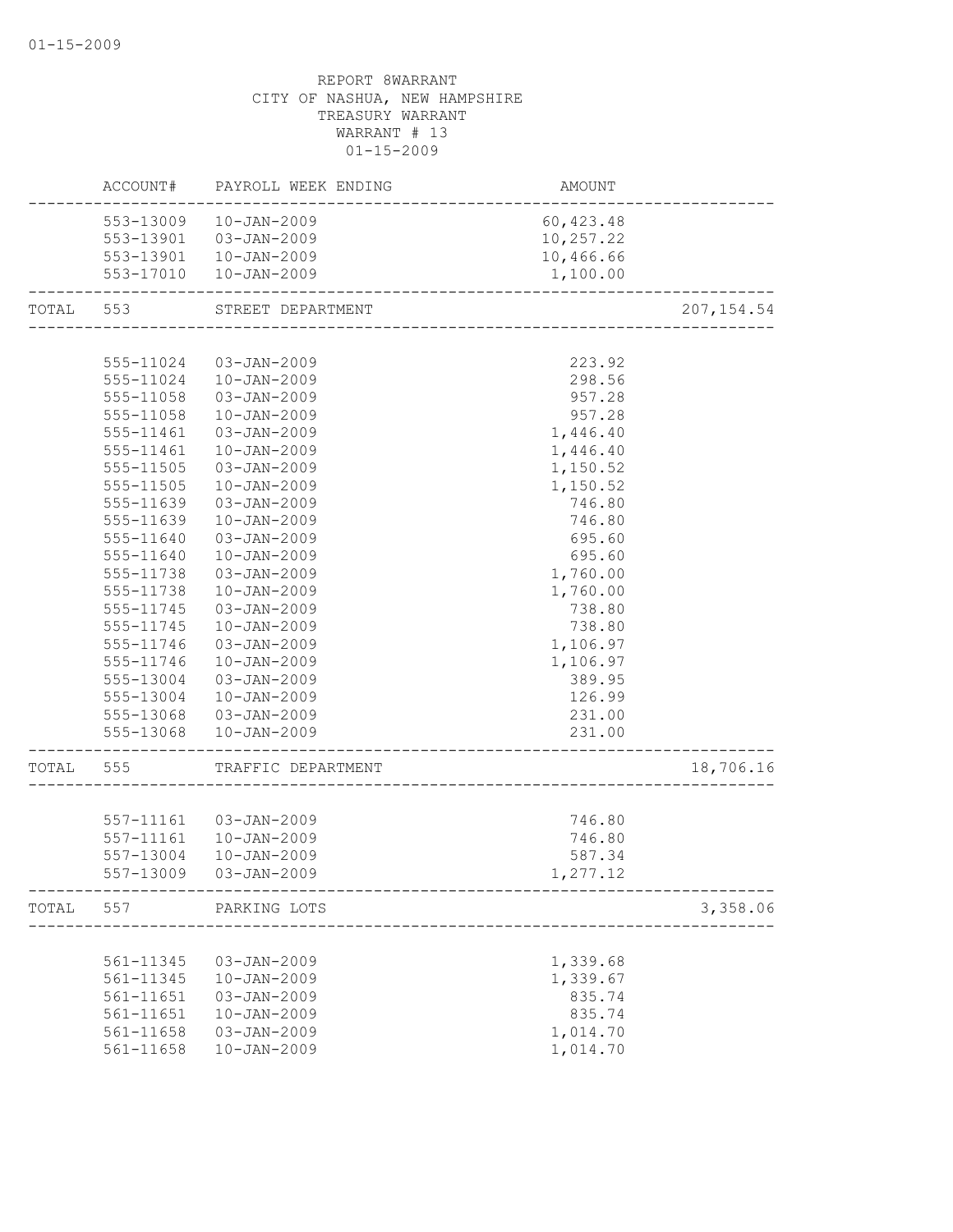|           | ACCOUNT#  | PAYROLL WEEK ENDING                                          | AMOUNT                               |           |
|-----------|-----------|--------------------------------------------------------------|--------------------------------------|-----------|
|           |           | 561-13004 10-JAN-2009<br>___________________________________ | 75.36                                |           |
| TOTAL 561 |           | EDGEWOOD CEMETERY                                            | ------------------------------------ | 6,455.59  |
|           |           |                                                              |                                      |           |
|           |           | 563-11345 03-JAN-2009                                        | 1,126.63                             |           |
|           |           | 563-11345  10-JAN-2009                                       | 1,126.64                             |           |
|           | 563-11651 | 03-JAN-2009                                                  | 744.15                               |           |
|           | 563-11651 | 10-JAN-2009                                                  | 744.15                               |           |
|           |           | 563-11657 03-JAN-2009                                        | 929.81                               |           |
|           |           | 563-11657  10-JAN-2009<br>563-13004  10-JAN-2009             | 929.81<br>126.74                     |           |
|           |           |                                                              | __________________________           |           |
|           |           | TOTAL 563 WOODLAWN CEMETERY                                  |                                      | 5,727.93  |
|           |           |                                                              |                                      |           |
|           |           | 571-11174 03-JAN-2009                                        | 867.76                               |           |
|           |           | 571-11174  10-JAN-2009                                       | 867.76                               |           |
|           |           | 571-11237 03-JAN-2009                                        | 1,941.85                             |           |
|           |           | 571-11237  10-JAN-2009                                       | 1,941.86                             |           |
| TOTAL     | 571       | COMMUNITY DEVELOPMENT                                        | -----------------------------------  | 5,619.23  |
|           |           |                                                              |                                      |           |
|           |           | 572-11024 03-JAN-2009                                        | 634.61                               |           |
|           |           | 572-11024  10-JAN-2009                                       | 634.62                               |           |
|           | 572-11215 | 03-JAN-2009                                                  | 2,381.00                             |           |
|           | 572-11215 | $10 - JAN - 2009$                                            | 2,380.99                             |           |
|           | 572-11238 | $03 - JAN - 2009$                                            | 841.39                               |           |
|           | 572-11238 | $10 - JAN - 2009$                                            | 841.38                               |           |
|           | 572-11450 | $03 - JAN - 2009$                                            | 1,670.35                             |           |
|           | 572-11450 | $10 - JAN - 2009$                                            | 1,670.34                             |           |
|           | 572-11522 | 03-JAN-2009                                                  | 816.64                               |           |
|           | 572-11522 | $10 - JAN - 2009$                                            | 816.64                               |           |
|           | 572-11525 | $03 - JAN - 2009$                                            | 1,007.85                             |           |
|           | 572-11525 | $10 - JAN - 2009$                                            | 1,007.85                             |           |
|           | 572-58005 | $10 - JAN - 2009$                                            | 200.00                               |           |
|           | 572-98046 | $10 - JAN - 2009$                                            | 100.00                               |           |
|           | TOTAL 572 | PLANNING DEPARTMENT                                          |                                      | 15,003.66 |
|           |           |                                                              |                                      |           |
|           |           | 573-11444  03-JAN-2009                                       | 1,423.89                             |           |
|           |           | 573-11444  10-JAN-2009                                       | 1,423.89                             |           |
| TOTAL     | 573       | ECONOMIC DEVELOPMENT                                         |                                      | 2,847.78  |
|           |           |                                                              |                                      |           |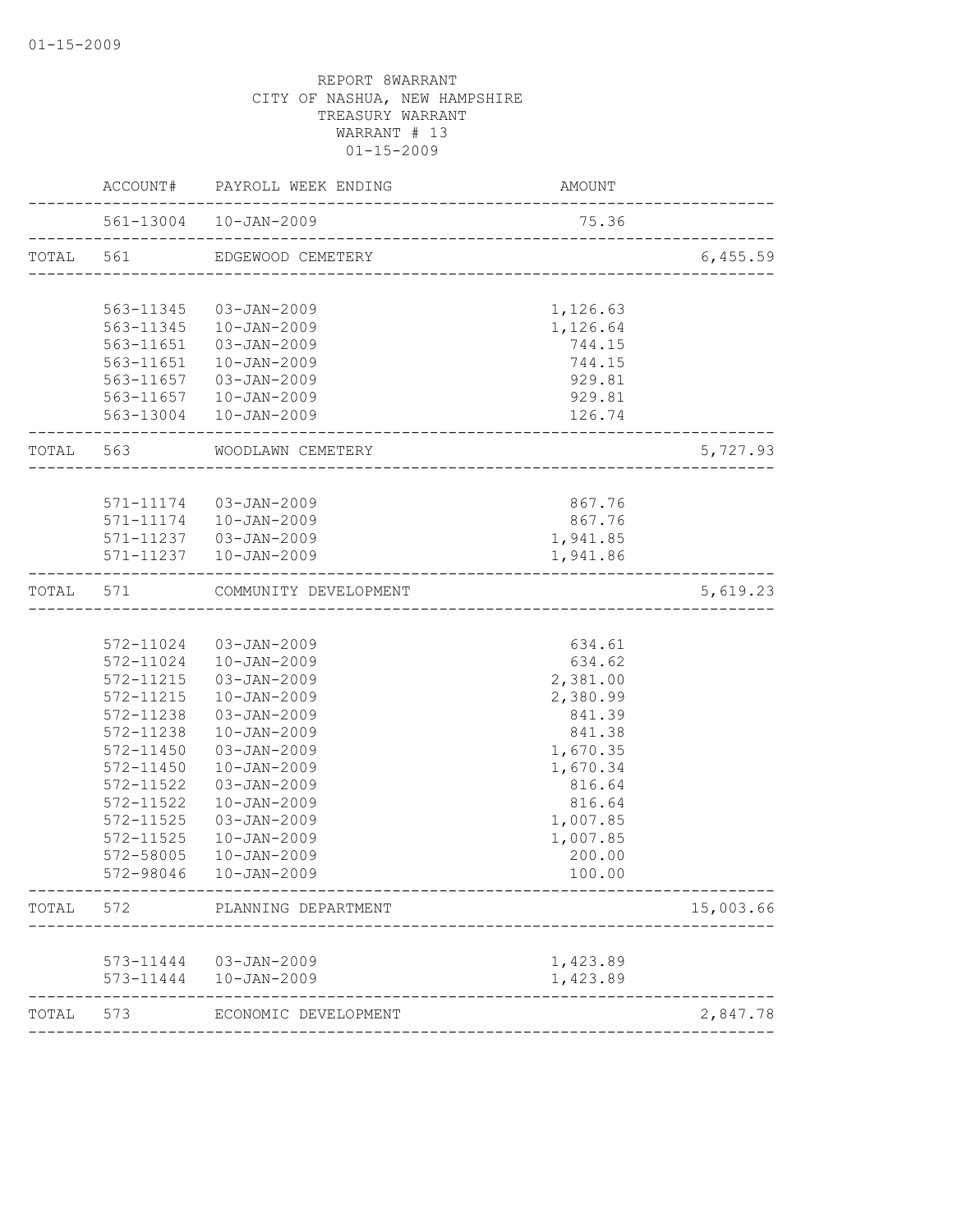|       | ACCOUNT#  | PAYROLL WEEK ENDING | AMOUNT       |            |
|-------|-----------|---------------------|--------------|------------|
|       | 575-11032 | $03 - JAN - 2009$   | 696.76       |            |
|       | 575-11032 | $10 - JAN - 2009$   | 696.76       |            |
|       | 575-11042 | $03 - JAN - 2009$   | 1,367.76     |            |
|       | 575-11042 | $10 - JAN - 2009$   | 1,367.76     |            |
|       | 575-11062 | 03-JAN-2009         | 604.76       |            |
|       | 575-11062 | $10 - JAN - 2009$   | 604.76       |            |
|       | 575-11189 | $03 - JAN - 2009$   | 1,062.06     |            |
|       | 575-11189 | $10 - JAN - 2009$   | 1,062.06     |            |
|       | 575-11246 | 03-JAN-2009         | 1,885.71     |            |
|       | 575-11246 | $10 - JAN - 2009$   | 1,885.72     |            |
|       | 575-11387 | $03 - JAN - 2009$   | 5,755.11     |            |
|       | 575-11387 | $10 - JAN - 2009$   | 5,755.11     |            |
|       | 575-11393 | $03 - JAN - 2009$   | 20,871.73    |            |
|       | 575-11393 | $10 - JAN - 2009$   | 3,671.08     |            |
|       | 575-11400 | 03-JAN-2009         | $-9, 236.38$ |            |
|       | 575-11400 | $10 - JAN - 2009$   | 7,964.30     |            |
|       | 575-11401 | $03 - JAN - 2009$   | 3,165.48     |            |
|       | 575-11401 | $10 - JAN - 2009$   | 3,165.49     |            |
|       | 575-11403 | $03 - JAN - 2009$   | 833.85       |            |
|       | 575-11403 | $10 - JAN - 2009$   | 833.85       |            |
|       | 575-11404 | $03 - JAN - 2009$   | 751.38       |            |
|       | 575-11404 | $10 - JAN - 2009$   | 751.38       |            |
|       | 575-11627 | 03-JAN-2009         | 589.06       |            |
|       | 575-11627 | $10 - JAN - 2009$   | 589.06       |            |
|       | 575-12076 | $03 - JAN - 2009$   | 107.80       |            |
|       | 575-12076 | $10 - JAN - 2009$   | 183.26       |            |
|       | 575-12087 | 03-JAN-2009         | 422.84       |            |
|       | 575-12087 | $10 - JAN - 2009$   | 406.58       |            |
|       | 575-12090 | $03 - JAN - 2009$   | 1,157.59     |            |
|       | 575-12090 | $10 - JAN - 2009$   | 1,157.60     |            |
|       | 575-12114 | $03 - JAN - 2009$   | 1,094.70     |            |
|       | 575-12114 | $10 - JAN - 2009$   | 1,557.50     |            |
|       | 575-13004 | 03-JAN-2009         | 154.97       |            |
|       | 575-13004 | $10 - JAN - 2009$   | 84.53        |            |
|       | 575-13035 | $03 - JAN - 2009$   | 803.58       |            |
|       | 575-13035 | $10 - JAN - 2009$   | 522.75       |            |
| TOTAL | 575       | PUBLIC LIBRARIES    |              | 64, 348.31 |
|       |           |                     |              |            |
|       | 576-11059 | 03-JAN-2009         | 1,252.75     |            |
|       | 576-11059 | $10 - JAN - 2009$   | 1,252.76     |            |
|       | 576-11221 | $03 - JAN - 2009$   | 1,038.99     |            |
|       | 576-11221 | $10 - JAN - 2009$   | 1,038.98     |            |
|       | 576-11315 | $03 - JAN - 2009$   | 1,294.19     |            |
|       | 576-11315 | $10 - JAN - 2009$   | 1,294.20     |            |
|       | 576-11361 | $03 - JAN - 2009$   | 2,986.21     |            |
|       | 576-11361 | $10 - JAN - 2009$   | 2,986.21     |            |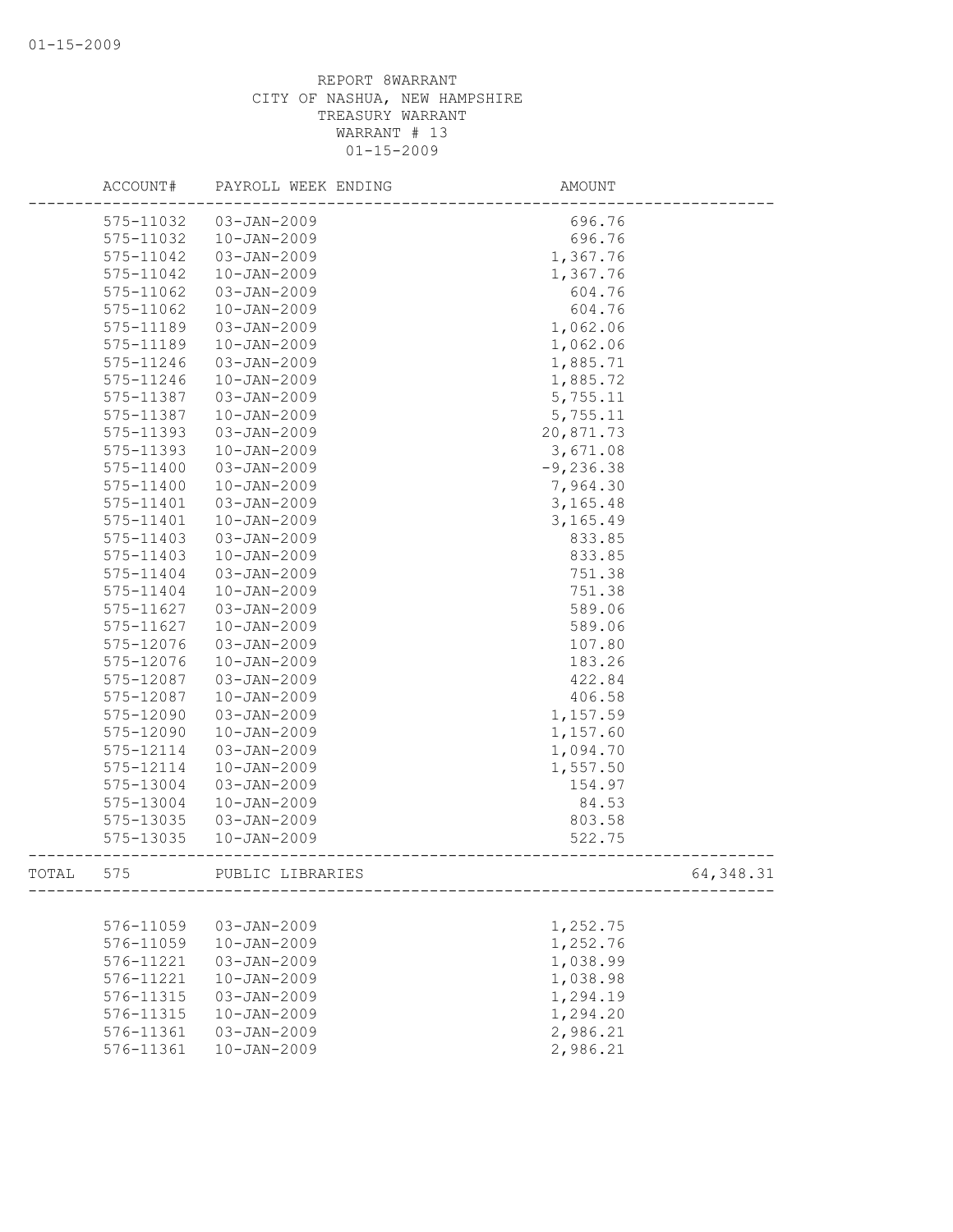|           |           | ACCOUNT# PAYROLL WEEK ENDING | AMOUNT                                  |           |
|-----------|-----------|------------------------------|-----------------------------------------|-----------|
|           |           | 576-12045 03-JAN-2009        | 374.01                                  |           |
|           |           | 576-12045  10-JAN-2009       | 259.51<br>------------------------      |           |
| TOTAL 576 |           | BUILDING DEPARTMENT          | (T<br>--------------------------------- | 13,777.81 |
|           |           |                              |                                         |           |
|           |           | 577-11067 03-JAN-2009        | 1,139.44                                |           |
|           |           | 577-11067  10-JAN-2009       | 1,139.43                                |           |
|           |           | 577-11183  03-JAN-2009       | 2,002.49                                |           |
|           |           | 577-11183  10-JAN-2009       | 2,002.48<br>________________________    |           |
| TOTAL 577 |           | CODE ENFORCEMENT             |                                         | 6,283.84  |
|           |           |                              |                                         |           |
|           | 581-11012 | 10-JAN-2009                  | 4,089.42                                |           |
|           | 581-11075 | $10 - JAN - 2009$            | 4,228.08                                |           |
|           | 581-11081 | $10 - JAN - 2009$            | 2,592.11                                |           |
|           | 581-11162 | $03 - JAN - 2009$            | 19,308.63                               |           |
|           | 581-11162 | $10 - JAN - 2009$            | 60,865.22                               |           |
|           | 581-11204 | $03 - JAN - 2009$            | 10,967.60                               |           |
|           | 581-11204 | $10 - JAN - 2009$            | 11,879.61                               |           |
|           | 581-11348 | $10 - JAN - 2009$            | 78,661.61                               |           |
|           | 581-11366 | $03 - JAN - 2009$            | 60, 111.41                              |           |
|           | 581-11366 | $10 - JAN - 2009$            | 56,988.39                               |           |
|           | 581-11396 | $10 - JAN - 2009$            | 38,490.62                               |           |
|           | 581-11402 | $10 - JAN - 2009$            | 3,076.92                                |           |
|           | 581-11408 | $03 - JAN - 2009$            | 16,674.30                               |           |
|           | 581-11408 | $10 - JAN - 2009$            | 16,611.25                               |           |
|           | 581-11486 | $10 - JAN - 2009$            | 40,773.17                               |           |
|           | 581-11515 | $10 - JAN - 2009$            | 4,441.73                                |           |
|           | 581-11570 | $10 - JAN - 2009$            | 60, 451.44                              |           |
|           | 581-11572 | $10 - JAN - 2009$            | 60,348.03                               |           |
|           | 581-11579 | $10 - JAN - 2009$            | 36,740.71                               |           |
|           | 581-11628 | $10 - JAN - 2009$            | 1,631.04                                |           |
|           | 581-11675 | $10 - JAN - 2009$            | 5,769.23                                |           |
|           | 581-11709 | $10 - JAN - 2009$            | 5,957.21                                |           |
|           | 581-11711 | $10 - JAN - 2009$            | 2,576.95                                |           |
|           | 581-11726 | $10 - JAN - 2009$            | 1,617,392.81                            |           |
|           | 581-11800 | $10 - JAN - 2009$            | 47,997.64                               |           |
|           | 581-11801 | $10 - JAN - 2009$            | 14,978.72                               |           |
|           | 581-11802 | $10 - JAN - 2009$            | 12,960.77                               |           |
|           | 581-11803 | $10 - JAN - 2009$            | 14,296.89                               |           |
|           | 581-11805 | $10 - JAN - 2009$            | 21, 312.19                              |           |
|           | 581-11812 | $10 - JAN - 2009$            | 2,504.85                                |           |
|           | 581-11816 | $10 - JAN - 2009$            | 3,724.58                                |           |
|           | 581-11830 | $10 - JAN - 2009$            | 5,575.53                                |           |
|           | 581-11850 | $10 - JAN - 2009$            | 2,178.96                                |           |
|           | 581-11860 | $10 - JAN - 2009$            | 6,332.24                                |           |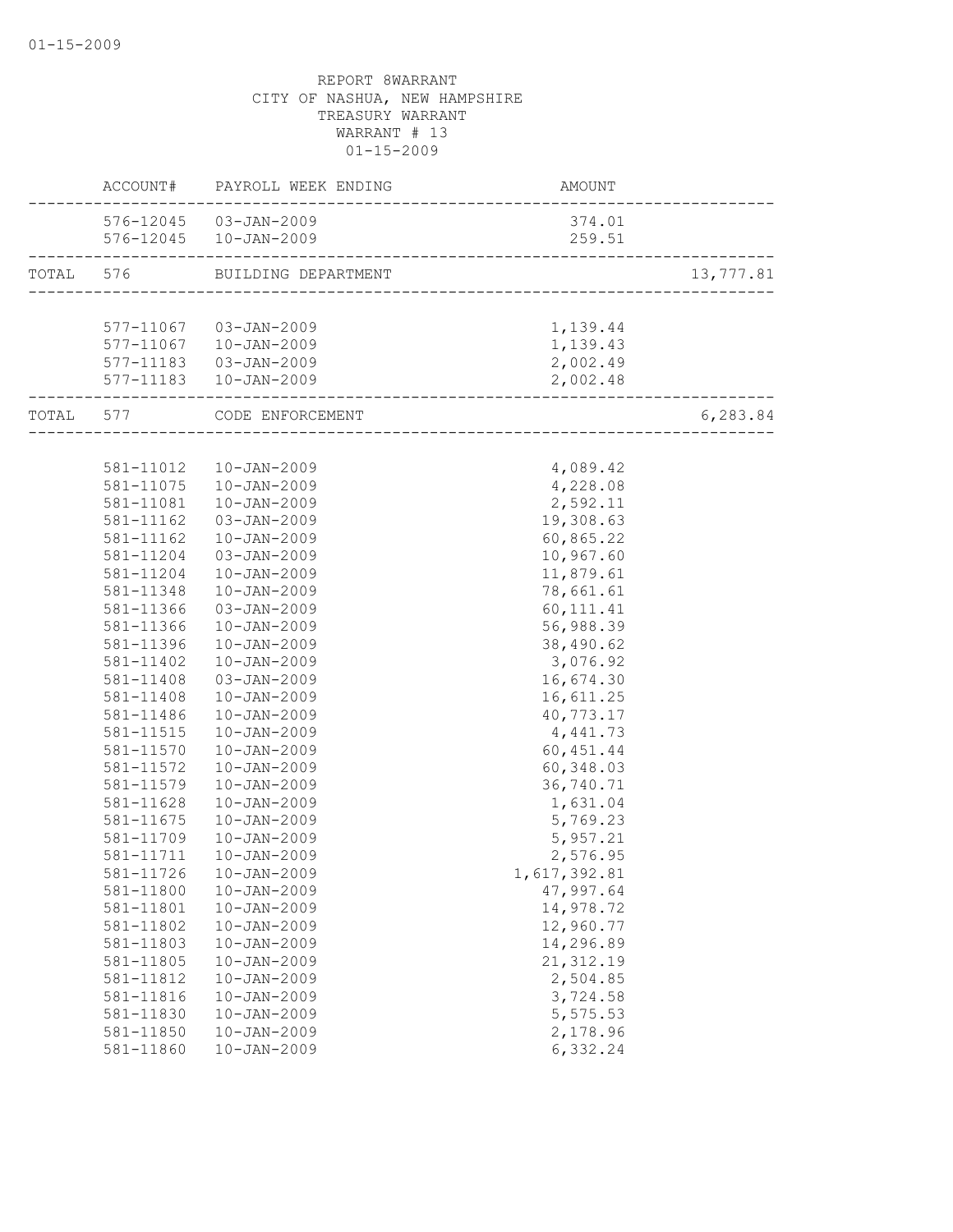|       | ACCOUNT#  | PAYROLL WEEK ENDING | AMOUNT     |              |
|-------|-----------|---------------------|------------|--------------|
|       | 581-1200  | $03 - JAN - 2009$   | $-96.25$   |              |
|       | 581-12006 | $03 - JAN - 2009$   | 96.25      |              |
|       | 581-12006 | $10 - JAN - 2009$   | 5,638.72   |              |
|       | 581-12021 | $10 - JAN - 2009$   | 1,606.40   |              |
|       | 581-12060 | $10 - JAN - 2009$   | 2,223.09   |              |
|       | 581-12078 | $10 - JAN - 2009$   | 1,387.50   |              |
|       | 581-12081 | $10 - JAN - 2009$   | 2,329.05   |              |
|       | 581-12084 | $10 - JAN - 2009$   | 1,787.50   |              |
|       | 581-12087 | $03 - JAN - 2009$   | 476.80     |              |
|       | 581-12087 | $10 - JAN - 2009$   | 596.00     |              |
|       | 581-12111 | $10 - JAN - 2009$   | 131,958.43 |              |
|       | 581-12112 | $10 - JAN - 2009$   | 8,877.71   |              |
|       | 581-12126 | $03 - JAN - 2009$   | 806.03     |              |
|       | 581-12126 | $10 - JAN - 2009$   | 6,852.55   |              |
|       | 581-12135 | $03 - JAN - 2009$   | 287.68     |              |
|       | 581-12135 | $10 - JAN - 2009$   | 4,183.75   |              |
|       | 581-12136 | $03 - JAN - 2009$   |            |              |
|       | 581-12136 | $10 - JAN - 2009$   | 364.01     |              |
|       | 581-12141 | 03-JAN-2009         | 100.00     |              |
|       | 581-12141 | $10 - JAN - 2009$   | 200.00     |              |
|       | 581-12153 | $10 - JAN - 2009$   | 170.00     |              |
|       | 581-12198 | $10 - JAN - 2009$   | 19,294.13  |              |
|       | 581-12200 | $10 - JAN - 2009$   | 250.14     |              |
|       | 581-12201 | $03 - JAN - 2009$   | 577.28     |              |
|       | 581-12201 | $10 - JAN - 2009$   | 11,803.54  |              |
|       | 581-13004 | $03 - JAN - 2009$   | 374.00     |              |
|       | 581-13004 | $10 - JAN - 2009$   | 2,054.66   |              |
|       | 581-13021 | $03 - JAN - 2009$   | 1,236.69   |              |
|       | 581-13021 | $10 - JAN - 2009$   | 2,498.81   |              |
|       | 581-13032 | $03 - JAN - 2009$   | 392.77     |              |
|       | 581-13032 | $10 - JAN - 2009$   | 276.11     |              |
|       | 581-13120 | $03 - JAN - 2009$   | 3,183.06   |              |
|       | 581-13120 | $10 - JAN - 2009$   | 7,024.15   |              |
|       | 581-13133 | $03 - JAN - 2009$   | 106.25     |              |
|       | 581-13133 | $10 - JAN - 2009$   | 375.00     |              |
|       | 581-13137 | $10 - JAN - 2009$   | 696.78     |              |
|       | 581-19000 | $10 - JAN - 2009$   | 8,185.51   |              |
|       | 581-19240 | $10 - JAN - 2009$   | 480.00     |              |
| TOTAL | 581       | SCHOOL DEPARTMENT   |            | 2,581,143.96 |
|       |           |                     |            |              |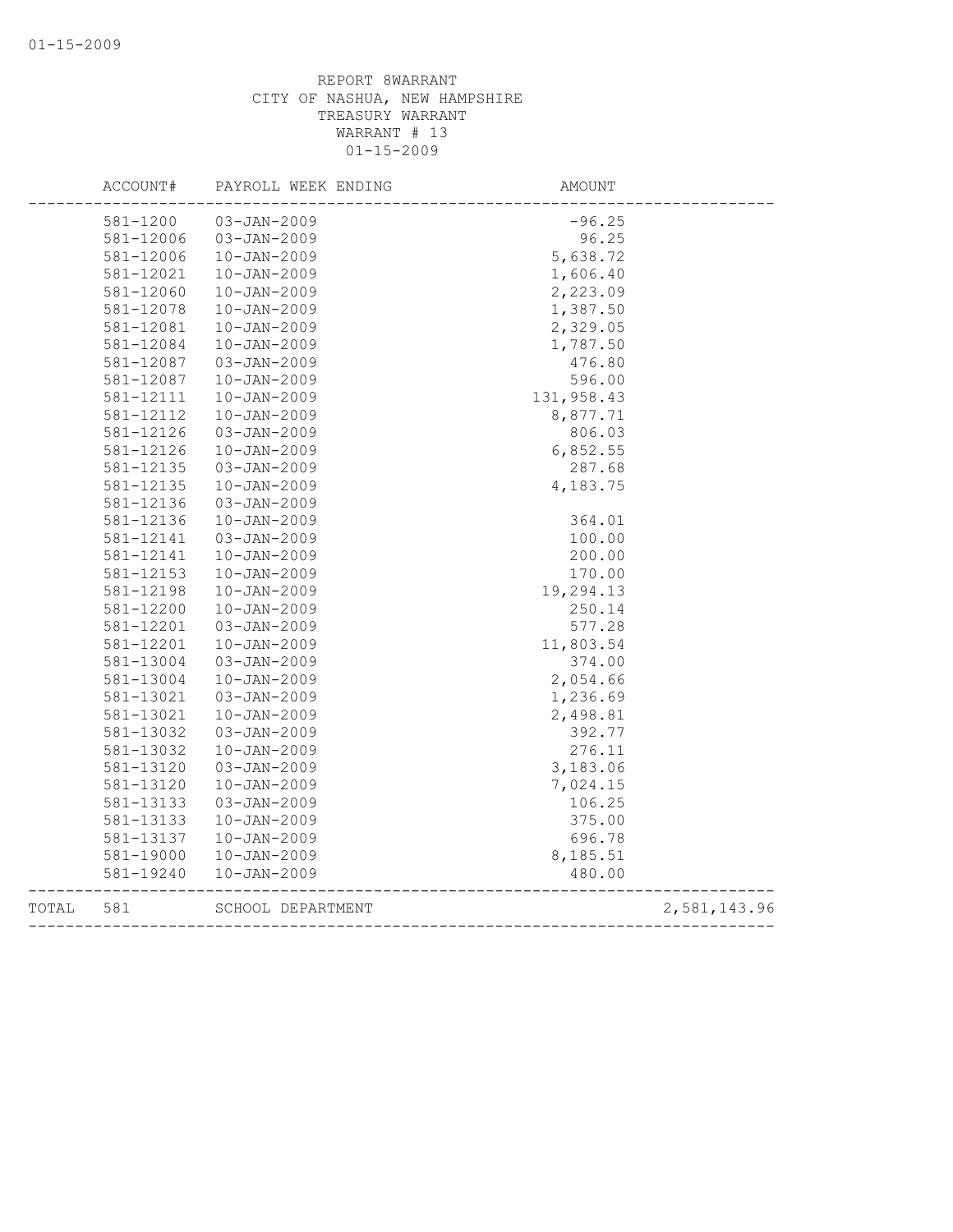| TOTAL 951 |  |
|-----------|--|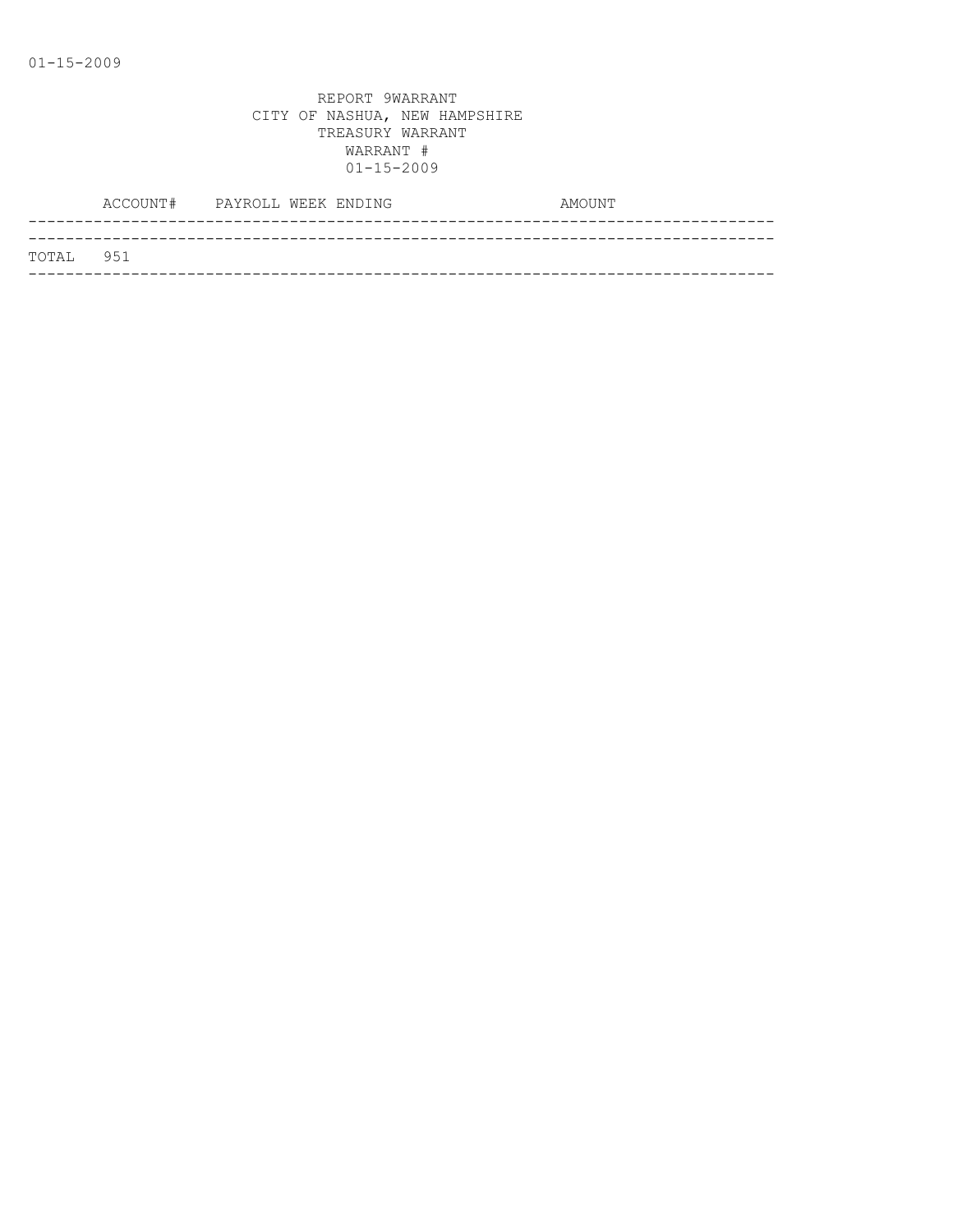| ACCOUNT#  | PAYROLL WEEK ENDING | AMOUNT    |
|-----------|---------------------|-----------|
| 801-11008 | 03-JAN-2009         | 576.29    |
| 801-11008 | $10 - JAN - 2009$   | 576.29    |
| 801-11028 | 03-JAN-2009         | 59.04     |
| 801-11028 | $10 - JAN - 2009$   | 59.04     |
| 801-11094 | 03-JAN-2009         | 99.64     |
| 801-11094 | $10 - JAN - 2009$   | 99.63     |
| 801-11193 | 03-JAN-2009         | 976.79    |
| 801-11193 | $10 - JAN - 2009$   | 976.79    |
| 801-11208 | 03-JAN-2009         | 143.59    |
| 801-11208 | $10 - JAN - 2009$   | 143.59    |
| 801-11211 | 03-JAN-2009         | 66.24     |
| 801-11211 | $10 - JAN - 2009$   | 66.24     |
| 801-11222 | 03-JAN-2009         | 205.14    |
| 801-11222 | $10 - JAN - 2009$   | 205.14    |
| 801-11271 | 03-JAN-2009         | 1, 117.44 |
| 801-11271 | $10 - JAN - 2009$   | 1, 117.43 |
| 801-11276 | 03-JAN-2009         | 4,002.41  |
| 801-11276 | $10 - JAN - 2009$   | 313.60    |
| 801-11276 | $10 - JAN - 2009$   | 3,688.81  |
| 801-11383 | 03-JAN-2009         | 867.75    |
| 801-11383 | $10 - JAN - 2009$   | 867.77    |
| 801-11435 | 03-JAN-2009         | 265.01    |
| 801-11435 | $10 - JAN - 2009$   | 265.01    |
| 801-11595 | 03-JAN-2009         | 5,244.40  |
| 801-11595 | 03-JAN-2009         | 3,710.00  |
| 801-11595 | $10 - JAN - 2009$   | 5,210.80  |
| 801-11595 | $10 - JAN - 2009$   | 3,710.00  |
| 801-11596 | 03-JAN-2009         | 3,136.00  |
| 801-11596 | $10 - JAN - 2009$   | 3,136.00  |
| 801-11598 | 03-JAN-2009         | 621.44    |
| 801-11598 | $10 - JAN - 2009$   | 776.80    |
| 801-11599 | 03-JAN-2009         | 1,062.92  |
| 801-11599 | $03 - JAN - 2009$   | 1,062.92  |
| 801-11599 | $10 - JAN - 2009$   | 1,062.93  |
| 801-11599 | $10 - JAN - 2009$   | 1,062.92  |
| 801-11606 | 03-JAN-2009         | 691.54    |
| 801-11606 | $10 - JAN - 2009$   | 691.54    |
| 801-11647 | 03-JAN-2009         | 138.62    |
| 801-11647 | $10 - JAN - 2009$   | 138.62    |
| 801-12128 | $03 - JAN - 2009$   | 277.63    |
| 801-12128 | $10 - JAN - 2009$   | 362.29    |
| 801-13004 | $03 - JAN - 2009$   | 2,598.15  |
| 801-13004 | $03 - JAN - 2009$   | 3,169.01  |
| 801-13004 | 03-JAN-2009         | 21.67     |
| 801-13004 | 03-JAN-2009         | 1,131.96  |
| 801-13004 | $10 - JAN - 2009$   | 1,851.38  |
| 801-13004 | $10 - JAN - 2009$   | 1,255.97  |
| 801-13004 | $10 - JAN - 2009$   | 94.84     |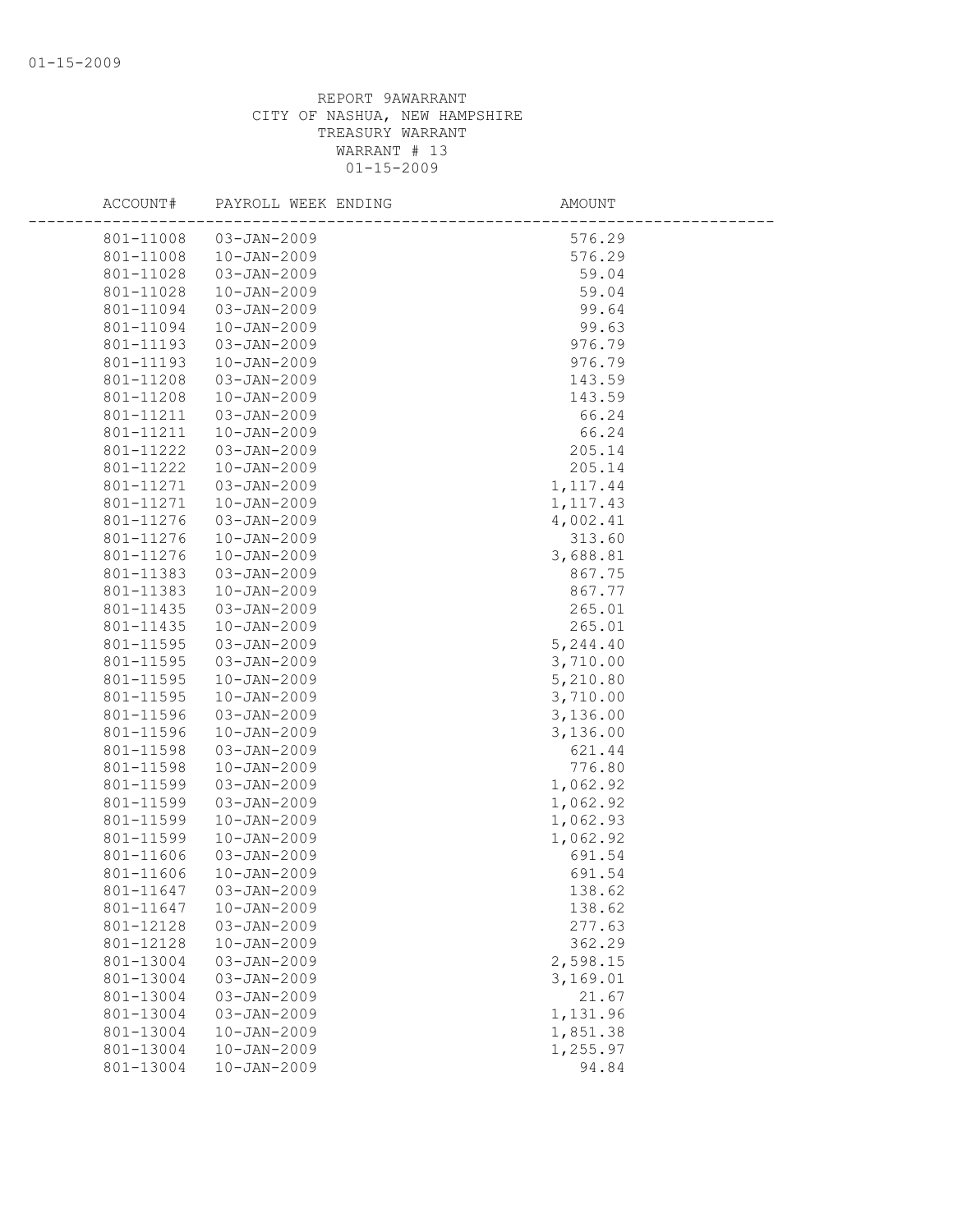|           | ACCOUNT#  | PAYROLL WEEK ENDING    | AMOUNT                      |           |
|-----------|-----------|------------------------|-----------------------------|-----------|
|           |           | 801-13004  10-JAN-2009 | 145.65                      |           |
|           | 801-59236 | 03-JAN-2009            | 397.88                      |           |
|           | 801-59236 | 10-JAN-2009            | 397.89                      |           |
|           | 801-59237 | 03-JAN-2009            | 375.25                      |           |
|           | 801-59237 | 10-JAN-2009            | 375.25                      |           |
|           | 801-59240 | 03-JAN-2009            | 136.42                      |           |
|           |           | 801-59240  10-JAN-2009 | 136.42                      |           |
| TOTAL 801 |           | SOLID WASTE DISPOSAL   | -<br>---------------------- | 60,943.79 |
|           |           |                        |                             |           |
|           | 802-11028 | 03-JAN-2009            | 401.49                      |           |
|           | 802-11028 | 03-JAN-2009            | 188.93                      |           |
|           | 802-11028 | $10 - JAN - 2009$      | 401.48                      |           |
|           | 802-11028 | $10 - JAN - 2009$      | 188.93                      |           |
|           | 802-11064 | 03-JAN-2009            | 136.42                      |           |
|           | 802-11064 | 03-JAN-2009            | 136.42                      |           |
|           | 802-11064 | $10 - JAN - 2009$      | 136.42                      |           |
|           | 802-11064 | $10 - JAN - 2009$      | 136.42                      |           |
|           | 802-11091 | 03-JAN-2009            | 1,075.15                    |           |
|           | 802-11091 | $10 - JAN - 2009$      | 1,075.15                    |           |
|           | 802-11092 | $03 - JAN - 2009$      | 717.60                      |           |
|           | 802-11092 | $10 - JAN - 2009$      | 732.24                      |           |
|           | 802-11094 | $03 - JAN - 2009$      | 298.89                      |           |
|           | 802-11094 | $03 - JAN - 2009$      | 298.91                      |           |
|           | 802-11094 | $10 - JAN - 2009$      | 298.91                      |           |
|           | 802-11094 | $10 - JAN - 2009$      | 298.90                      |           |
|           | 802-11096 | $03 - JAN - 2009$      | 2,745.51                    |           |
|           | 802-11096 | $10 - JAN - 2009$      | 915.17                      |           |
|           | 802-11102 | 03-JAN-2009            | 996.83                      |           |
|           | 802-11102 | $10 - JAN - 2009$      | 885.14                      |           |
|           | 802-11105 | $03 - JAN - 2009$      | 1,058.22                    |           |
|           | 802-11105 | $10 - JAN - 2009$      | 987.45                      |           |
|           | 802-11155 | $03 - JAN - 2009$      | 1,024.17                    |           |
|           | 802-11155 | $10 - JAN - 2009$      | 1,009.12                    |           |
|           | 802-11157 | 03-JAN-2009            | 78.40                       |           |
|           | 802-11157 | 03-JAN-2009            | 1,531.52                    |           |
|           | 802-11157 | $10 - JAN - 2009$      | 1,735.68                    |           |
|           | 802-11158 | 03-JAN-2009            | 168.32                      |           |
|           | 802-11158 | $03 - JAN - 2009$      | 1,514.88                    |           |
|           | 802-11158 | $10 - JAN - 2009$      | 168.32                      |           |
|           | 802-11158 | $10 - JAN - 2009$      | 1,514.88                    |           |
|           | 802-11208 | $03 - JAN - 2009$      | 95.73                       |           |
|           | 802-11208 | $03 - JAN - 2009$      | 47.86                       |           |
|           | 802-11208 | $10 - JAN - 2009$      | 95.73                       |           |
|           | 802-11208 | $10 - JAN - 2009$      | 47.86                       |           |
|           | 802-11211 | $03 - JAN - 2009$      | 264.98                      |           |
|           | 802-11211 | $03 - JAN - 2009$      | 397.47                      |           |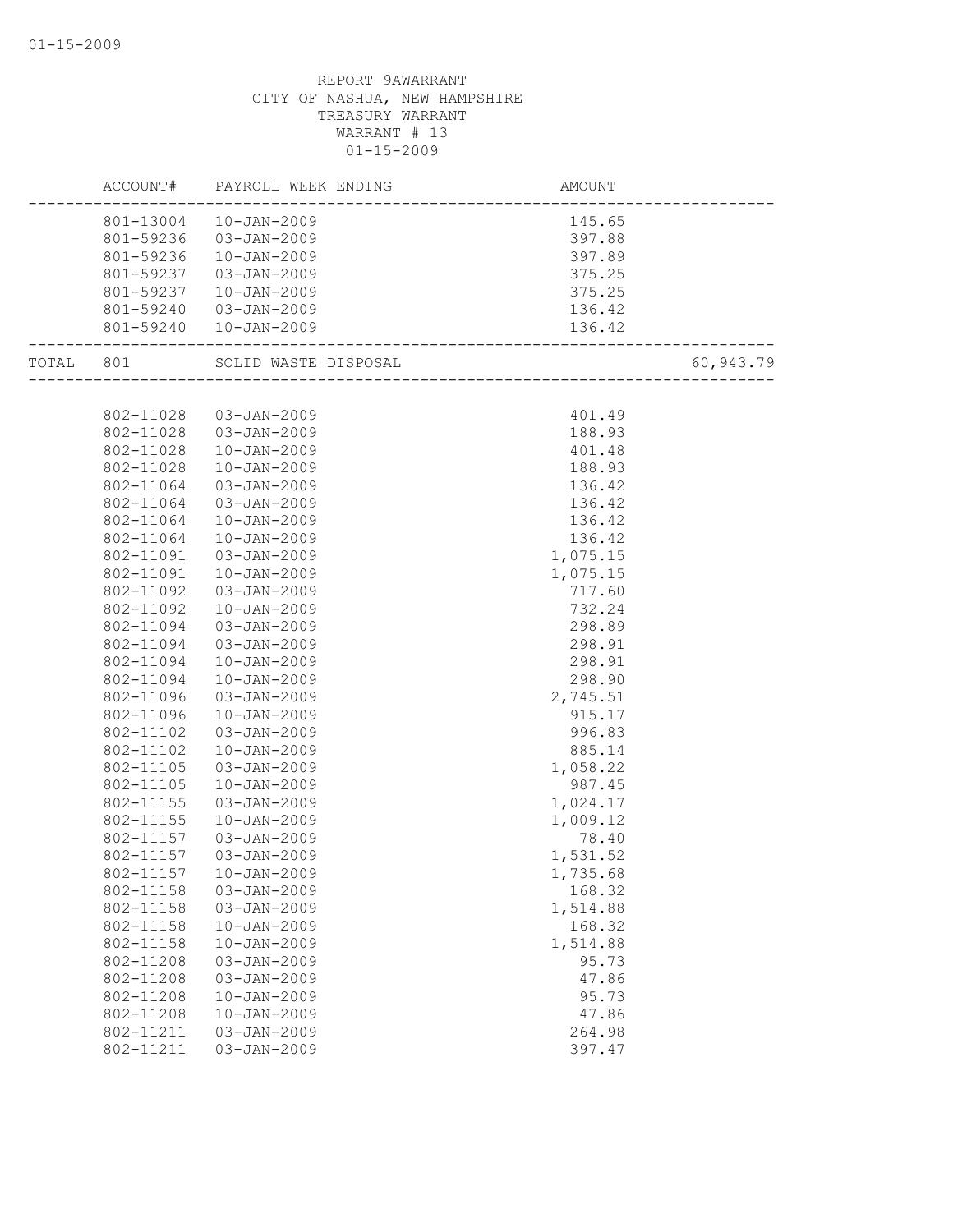| ACCOUNT#  | PAYROLL WEEK ENDING | AMOUNT   |
|-----------|---------------------|----------|
| 802-11211 | $10 - JAN - 2009$   | 264.98   |
| 802-11211 | $10 - JAN - 2009$   | 397.46   |
| 802-11222 | $03 - JAN - 2009$   | 205.14   |
| 802-11222 | $10 - JAN - 2009$   | 205.14   |
| 802-11260 | $03 - JAN - 2009$   | 1,760.00 |
| 802-11260 | $10 - JAN - 2009$   | 1,760.00 |
| 802-11270 | $03 - JAN - 2009$   | 1,060.46 |
| 802-11270 | $10 - JAN - 2009$   | 1,060.46 |
| 802-11333 | $03 - JAN - 2009$   | 1,042.05 |
| 802-11333 | $10 - JAN - 2009$   | 1,042.06 |
| 802-11435 | $03 - JAN - 2009$   | 441.69   |
| 802-11435 | $03 - JAN - 2009$   | 176.68   |
| 802-11435 | $10 - JAN - 2009$   | 441.69   |
| 802-11435 | $10 - JAN - 2009$   | 176.68   |
| 802-11480 | 03-JAN-2009         | 3,405.92 |
| 802-11480 | $10 - JAN - 2009$   | 3,463.93 |
| 802-11507 | $03 - JAN - 2009$   | 732.80   |
| 802-11507 | $10 - JAN - 2009$   | 746.80   |
| 802-11513 | $03 - JAN - 2009$   | 5,936.80 |
| 802-11513 | $10 - JAN - 2009$   | 5,947.20 |
| 802-11514 | $03 - JAN - 2009$   | 2,667.61 |
| 802-11514 | $10 - JAN - 2009$   | 2,644.80 |
| 802-11681 | 03-JAN-2009         | 305.96   |
| 802-11681 | 03-JAN-2009         | 1,223.86 |
| 802-11681 | $10 - JAN - 2009$   | 305.96   |
| 802-11681 | $10 - JAN - 2009$   | 1,223.86 |
| 802-11693 | $03 - JAN - 2009$   | 1,172.39 |
| 802-11693 | $10 - JAN - 2009$   | 1,172.38 |
| 802-11763 | $03 - JAN - 2009$   | 173.55   |
| 802-11763 | $03 - JAN - 2009$   | 694.22   |
| 802-11763 | $10 - JAN - 2009$   | 173.55   |
| 802-11763 | $10 - JAN - 2009$   | 694.22   |
| 802-11764 | 03-JAN-2009         | 1,150.51 |
| 802-11764 | $10 - JAN - 2009$   | 1,150.52 |
| 802-12154 | $10 - JAN - 2009$   | 440.00   |
| 802-12203 | 03-JAN-2009         | 288.00   |
| 802-12203 | $10 - JAN - 2009$   | 480.00   |
| 802-13004 | 03-JAN-2009         | 439.95   |
| 802-13004 | 03-JAN-2009         | 3,497.01 |
| 802-13004 | $10 - JAN - 2009$   | 240.48   |
| 802-13004 | $10 - JAN - 2009$   | 1,252.60 |
| 802-59236 | $03 - JAN - 2009$   | 397.88   |
| 802-59236 | $10 - JAN - 2009$   | 397.88   |
| 802-59237 | $03 - JAN - 2009$   | 1,093.43 |
| 802-59237 | $10 - JAN - 2009$   | 1,093.43 |